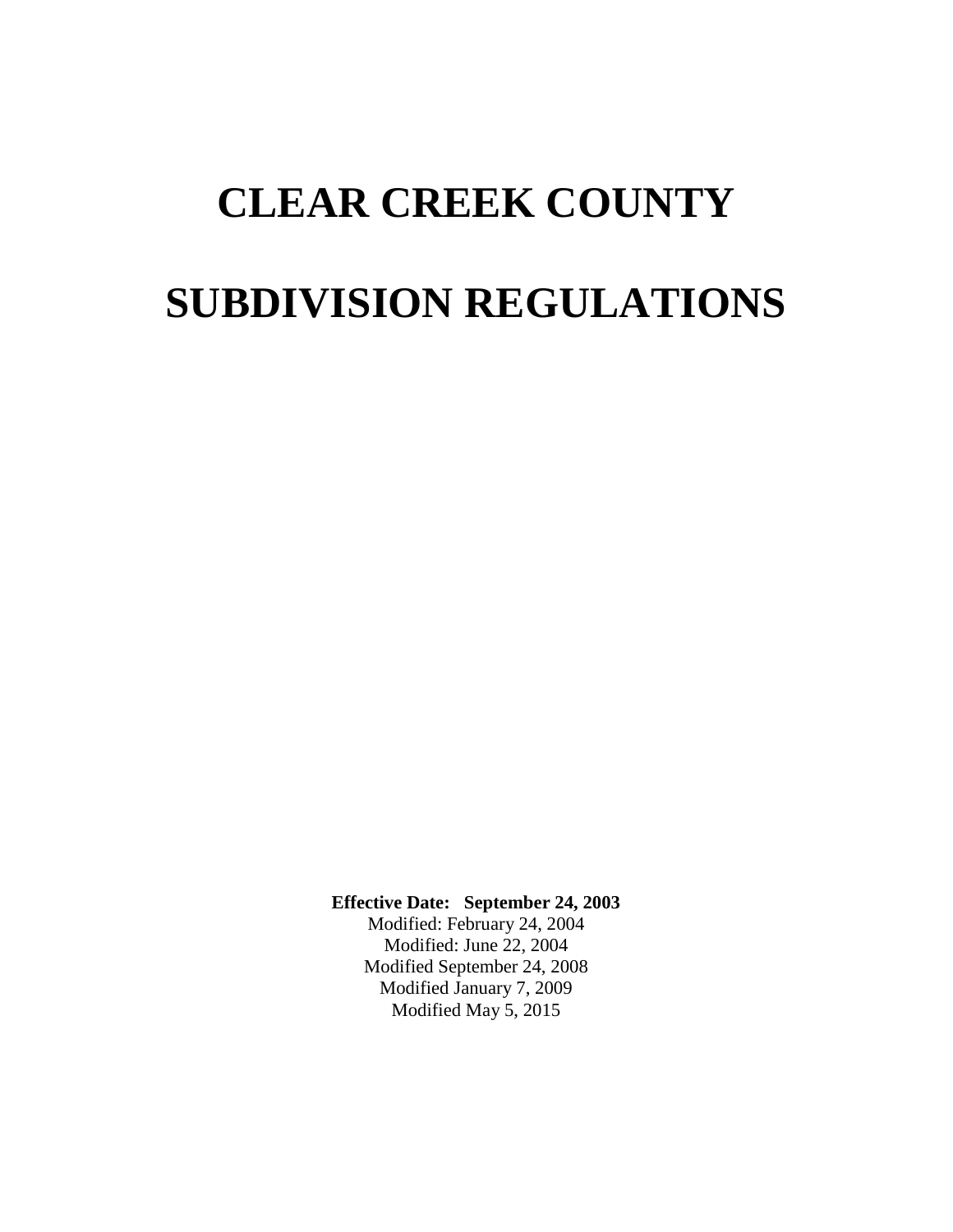# **TABLE OF CONTENTS**

| <b>ARTICLE 1</b> | <b>ADMINISTRATIVE PROVISIONS</b>        |                                                     |                    |
|------------------|-----------------------------------------|-----------------------------------------------------|--------------------|
|                  | 101                                     | <b>Short Title</b>                                  | $1-1$<br>$1 - 1$   |
|                  | 102                                     | Purpose                                             | $1 - 1$            |
|                  | 103                                     | Applicability                                       | $1 - 2$            |
|                  | 104                                     | <b>Control Over Platting</b>                        | $1-4$              |
|                  | 105                                     | Authority                                           | $1 - 5$            |
|                  | 106                                     | Jurisdiction                                        | $1 - 5$            |
|                  | 107                                     | Interpretation                                      | $1 - 5$            |
|                  | 108                                     | <b>Effective Date</b>                               | $1 - 5$            |
|                  | 109                                     | Repeals                                             | $1 - 5$            |
|                  | 110                                     | Severability                                        | $1-6$              |
|                  | 111                                     | Enforcement                                         | $1-6$              |
|                  | 112                                     | Appeals                                             | $1 - 7$            |
|                  | 113                                     | Amendments                                          | $1 - 7$            |
|                  | 114                                     | <b>Review Fees</b>                                  | $1 - 7$            |
|                  | 115                                     | Powers of the Planning Commission                   | $1 - 7$            |
|                  | 116                                     | Powers of the Board of County Commissioners         | $1-8$              |
|                  | 117                                     | <b>Standards for Approval</b>                       | $1-8$              |
| <b>ARTICLE 2</b> | APPLICATION REQUIREMENTS AND PROCEDURES |                                                     |                    |
|                  | 201                                     | Description of the Subdivision Process              | $2 - 1$<br>$2 - 1$ |
|                  | 202                                     | Applicant's Responsibility                          | $2 - 2$            |
|                  | 203                                     | <b>Additional Review Fees</b>                       | $2 - 2$            |
|                  | 204                                     | Withdrawal of Application                           | $2 - 2$            |
|                  | 205                                     | Referral Requirements                               | $2 - 3$            |
|                  | 206                                     | <b>Public Notice Requirements</b>                   | $2 - 3$            |
|                  | 207                                     | <b>Expiration of Approvals</b>                      | $2 - 4$            |
|                  | 208                                     | Performance Guarantee                               | $2 - 4$            |
|                  | 209                                     | <b>Submittal Process</b>                            | $2 - 5$            |
|                  | 210                                     | <b>Vested Rights</b>                                | $2 - 6$            |
|                  | 211                                     | <b>Final Documents</b>                              | $2 - 7$            |
| <b>ARTICLE 3</b> |                                         | <b>SKETCH PLAN</b>                                  | $3-1$              |
|                  | 301                                     | Intent                                              | $3-1$              |
|                  | 302                                     | Prerequisite                                        | $3-1$              |
|                  | 303                                     | Submittal Requirements - General                    | $3-1$              |
|                  | 304                                     | Submittal Requirements - Plans and Drawings         | $3-2$              |
|                  | 305                                     | Submittal Requirements - Development Reports        | $3 - 5$            |
| <b>ARTICLE 4</b> | PRELIMINARY PLAN                        |                                                     |                    |
|                  | 401                                     | Intent                                              | $4 - 1$<br>$4 - 1$ |
|                  | 402                                     | Prerequisite                                        | $4-1$              |
|                  | 403                                     | Submittal Requirements - General                    | $4 - 1$            |
|                  | 404                                     | Submittal Requirements - Plans and Drawings         | $4 - 2$            |
|                  | 405                                     | <b>Submittal Requirements - Development Reports</b> | $4 - 4$            |
| <b>ARTICLE 5</b> | <b>FINAL PLAT</b>                       |                                                     | $5-1$              |
|                  | 501                                     | Intent                                              | $5 - 1$            |
|                  | 502                                     | Prerequisite                                        | $5 - 1$            |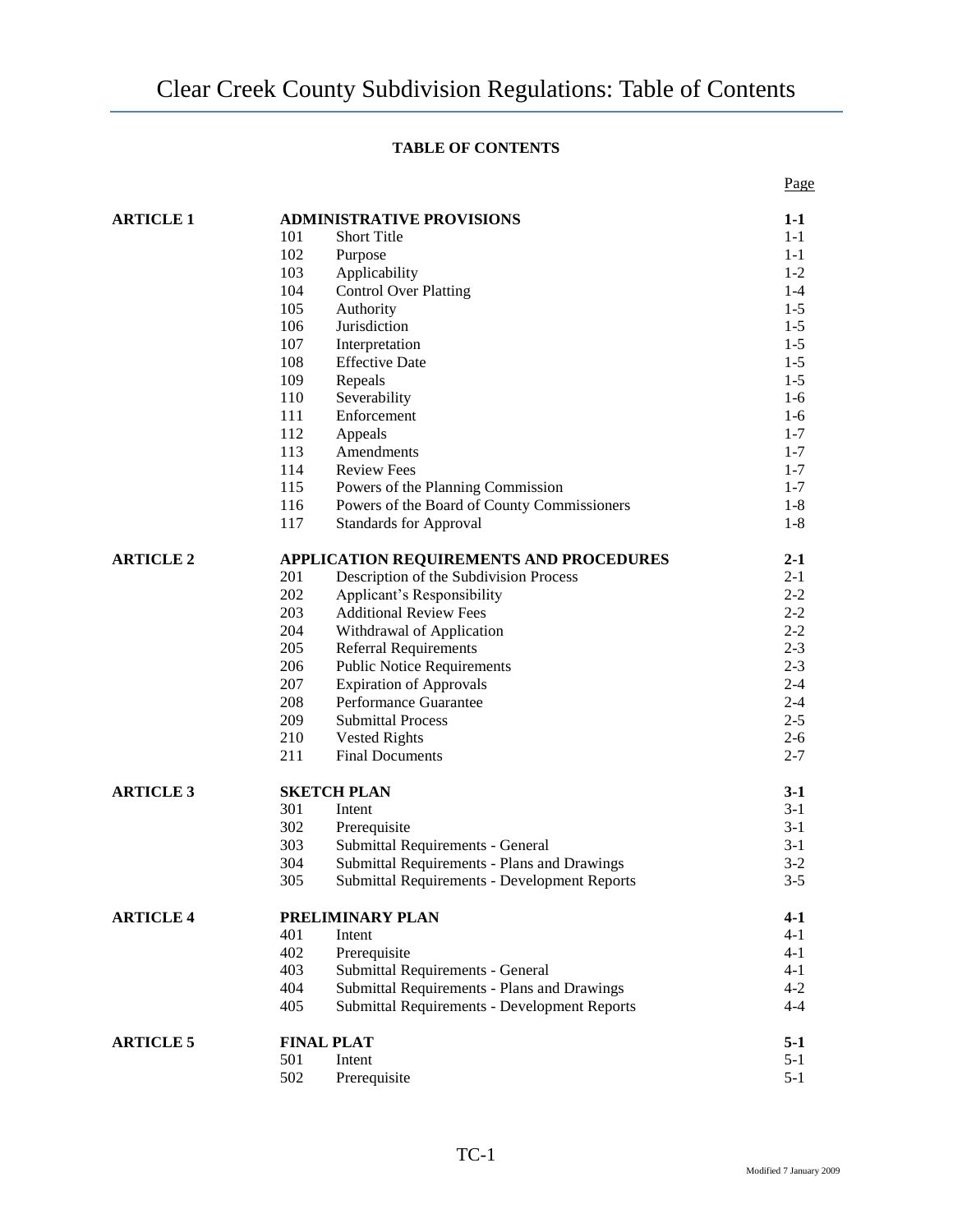|                   | 503                              | Submittal Requirements - General             | $5-1$    |
|-------------------|----------------------------------|----------------------------------------------|----------|
|                   | 504                              | Submittal Requirements - Plans and Drawings  | $5 - 2$  |
|                   | 505                              | Submittal Requirements - Development Reports | $5 - 2$  |
| <b>ARTICLE 6</b>  | MULTI-UNIT SMALL SUBDIVISIONS    | 6-1                                          |          |
|                   | 601                              | Purpose                                      | $6-1$    |
|                   | 602                              | Prerequisite                                 | $6-1$    |
|                   | 603                              | Criteria                                     | $6-1$    |
|                   | 604                              | <b>Submittal Process</b>                     | $6-1$    |
|                   | 605                              | <b>Submittal Requirements</b>                | $6 - 3$  |
|                   | 606                              | <b>Final Documents</b>                       | $6 - 7$  |
| <b>ARTICLE 7</b>  | <b>MINOR SUBDIVISIONS</b>        |                                              | $7-1$    |
|                   | 701                              | Purpose                                      | $7 - 1$  |
|                   | 702                              | Prerequisite                                 | $7-1$    |
|                   | 703                              | Criteria                                     | $7-1$    |
|                   | 704                              | <b>Submittal Process</b>                     | $7-2$    |
|                   | 705                              | <b>Submittal Requirements</b>                | $7 - 3$  |
|                   | 706                              | <b>Final Documents</b>                       | $7 - 7$  |
| <b>ARTICLE 8</b>  | <b>BOUNDARY LINE ADJUSTMENTS</b> |                                              | $8-1$    |
|                   | 801                              | Intent                                       | $8-1$    |
|                   | 802                              | Prerequisite                                 | $8-1$    |
|                   | 803                              | Criteria                                     | $8 - 1$  |
|                   | 804                              | <b>Submittal Process</b>                     | $8 - 2$  |
|                   | 805                              | Minor Boundary Line Adjustment               | $8-3$    |
|                   | 806                              | <b>General Submittal Requirements</b>        | $8 - 5$  |
|                   | 807                              | <b>Additional Submittal Requirements</b>     | $8 - 7$  |
|                   | 808                              | <b>Final Documents</b>                       | $8 - 10$ |
| <b>ARTICLE 9</b>  | <b>REPLATS</b>                   |                                              | $9-1$    |
|                   | 901                              | Purpose                                      | $9-1$    |
|                   | 902                              | Prerequisite                                 | $9-1$    |
|                   | 903                              | Criteria                                     | $9-1$    |
|                   | 904                              | <b>Submittal Process</b>                     | $9-1$    |
|                   | 905                              | <b>General Submittal Requirements</b>        | $9 - 2$  |
|                   | 906                              | <b>Additional Submittal Requirements</b>     | $9 - 3$  |
|                   | 907                              | <b>Final Documents</b>                       | $9 - 5$  |
| <b>ARTICLE 10</b> | <b>CORRECTION PLATS</b>          | $10-1$                                       |          |
|                   | 1001                             | Purpose                                      | $10-1$   |
|                   | 1002                             | Prerequisite                                 | $10-1$   |
|                   | 1003                             | Criteria                                     | $10-1$   |
|                   | 1004                             | <b>Submittal Process</b>                     | $10-1$   |
|                   | 1005                             | <b>General Submittal Requirements</b>        | $10-1$   |
|                   | 1006                             | <b>Final Documents</b>                       | $10 - 2$ |
| <b>ARTICLE 11</b> | ROAD AND EASEMENT VACATION       |                                              | $11-1$   |
|                   | 1101                             | Intent                                       | $11-1$   |
|                   | 1102                             | Prerequisite                                 | $11 - 1$ |
|                   | 1103                             | Applicability                                | $11 - 1$ |
|                   | 1104                             | Criteria                                     | $11 - 1$ |
|                   | 1105                             | <b>Submittal Process</b>                     | $11 - 1$ |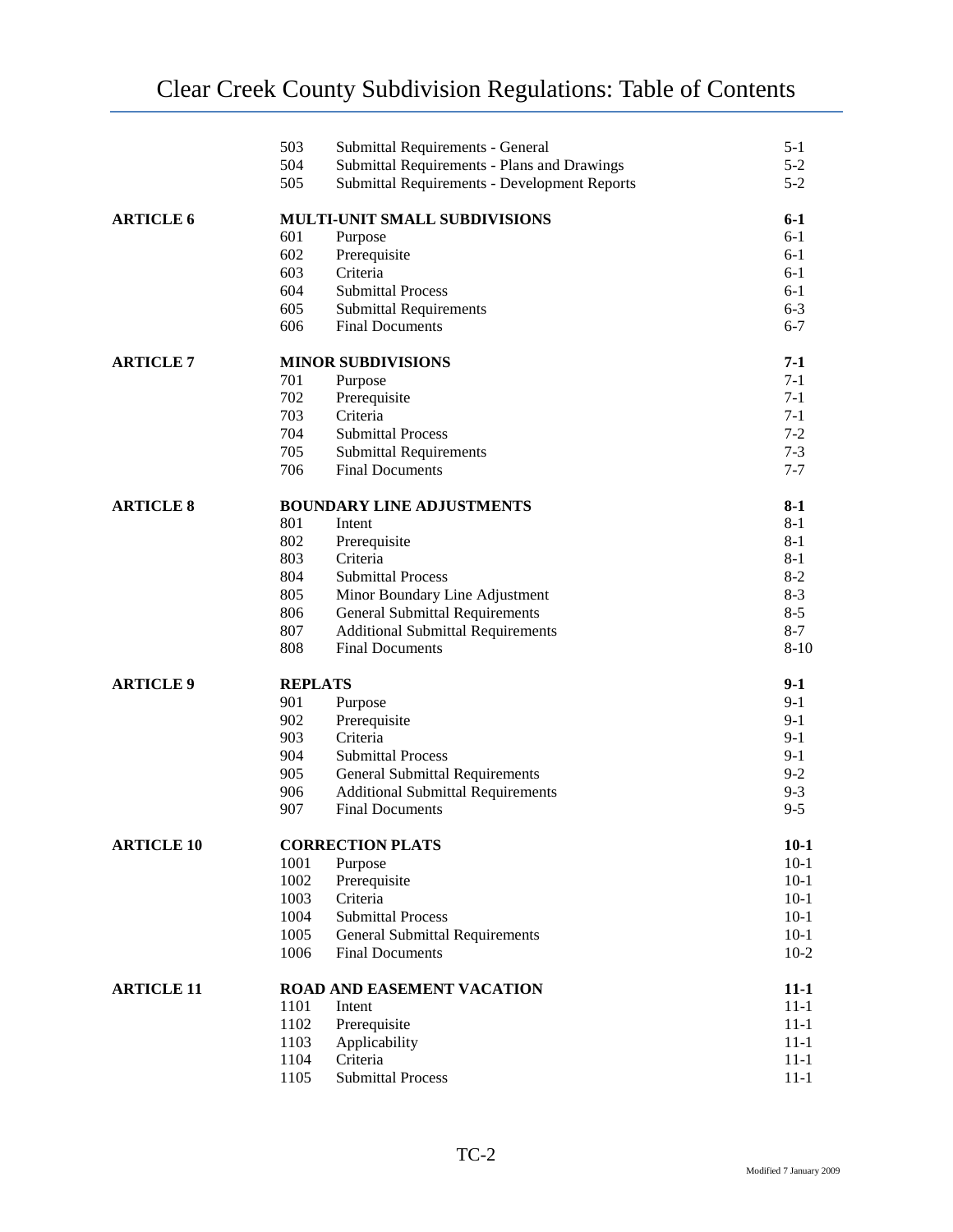|                   | 1106                                 | <b>General Submittal Requirements</b>                      | $11-2$           |  |
|-------------------|--------------------------------------|------------------------------------------------------------|------------------|--|
|                   | 1107                                 | <b>Additional Submittal Requirements</b>                   | $11-3$           |  |
|                   | 1108                                 | <b>Final Documents</b>                                     | $11-3$           |  |
| <b>ARTICLE 12</b> |                                      | <b>DEDICATION STANDARDS</b>                                |                  |  |
|                   | 1201                                 | Intent                                                     | $12-1$           |  |
|                   | 1202                                 | Applicability                                              | $12 - 1$         |  |
|                   | 1203                                 | <b>General Requirements</b>                                | $12 - 1$         |  |
|                   | 1204                                 | Parks                                                      | $12 - 1$         |  |
|                   | 1205                                 | Schools                                                    | $12-3$           |  |
| <b>ARTICLE 13</b> | DEVELOPMENT DENSITY BONUSES          |                                                            |                  |  |
|                   | 1301                                 | Applicability                                              | $13-1$           |  |
|                   | 1302                                 | <b>Density Bonus Programs</b>                              | $13-1$           |  |
|                   | 1303                                 | No Guarantee of Density                                    | $13-2$           |  |
|                   | 1304                                 | Review and Approval Procedure                              | $13-2$           |  |
| <b>ARTICLE 14</b> | <b>DESIGN CRITERIA</b>               |                                                            |                  |  |
|                   | 1401                                 | Intent                                                     | $14-1$           |  |
|                   | 1402                                 | Applicability                                              | $14-1$           |  |
|                   | 1403                                 | Overall Design Criteria                                    | $14-1$           |  |
|                   | 1404                                 | When Significant Mitigation Efforts are not Incorporated   | $14 - 2$         |  |
|                   | 1405                                 | <b>Subdivision Improvements</b>                            | $14-3$           |  |
|                   | 1406                                 | Roads                                                      | $14-3$           |  |
|                   | 1407                                 | Erosion and Sediment Control                               | $14 - 4$         |  |
|                   | 1408                                 | Drainage                                                   | $14 - 4$         |  |
|                   | 1409                                 | Soil Suitability                                           | $14 - 4$         |  |
|                   | 1410                                 | <b>Fiscal Impacts to Existing Services</b>                 | $14 - 4$         |  |
|                   | 1411                                 | Required Dedications and Easements                         | $14-5$           |  |
|                   | 1412                                 | Other Public Improvements                                  | $14-5$           |  |
|                   | 1413                                 | Guarantee of Public Improvements                           | $14-5$           |  |
| <b>ARTICLE 15</b> | <b>EXEMPTIONS</b>                    |                                                            |                  |  |
|                   | 1501                                 | Intent                                                     | $15-1$           |  |
|                   | 1502                                 | Prerequisite                                               | $15-1$           |  |
|                   | 1503                                 | Lot Combination                                            | $15-1$           |  |
|                   | 1504                                 | <b>Exemption by Resolution</b>                             | $15-3$           |  |
|                   | 1505                                 | Exemption for certain Illegal Divisions of Land-unimproved | $15 - 7$         |  |
|                   | 1506                                 | Exemption for certain Illegal Divisions of Land-           |                  |  |
|                   |                                      | Improved without proper county occupancy approval          | $15 - 11$        |  |
|                   | 1507                                 | Exemption for certain Illegal Divisions of Land-           |                  |  |
|                   |                                      | Improved with valid county occupancy approval              | $15 - 16$        |  |
| <b>ARTICLE 16</b> | <b>GENERAL SURVEYOR REQUIREMENTS</b> |                                                            |                  |  |
|                   | 1601                                 |                                                            | $16-1$<br>$16-1$ |  |
|                   | 1602                                 |                                                            | $16-1$           |  |
|                   | 1603                                 | Certifications                                             | $16-4$           |  |
| <b>ARTICLE 17</b> | <b>DEFINITIONS</b>                   |                                                            | $17-1$           |  |
|                   | 1601                                 | Intent                                                     | $17-1$           |  |
|                   | 1602                                 | Rules of Construction of Language                          | $17-1$           |  |
|                   | 1603                                 | Definitions                                                | $17-1$           |  |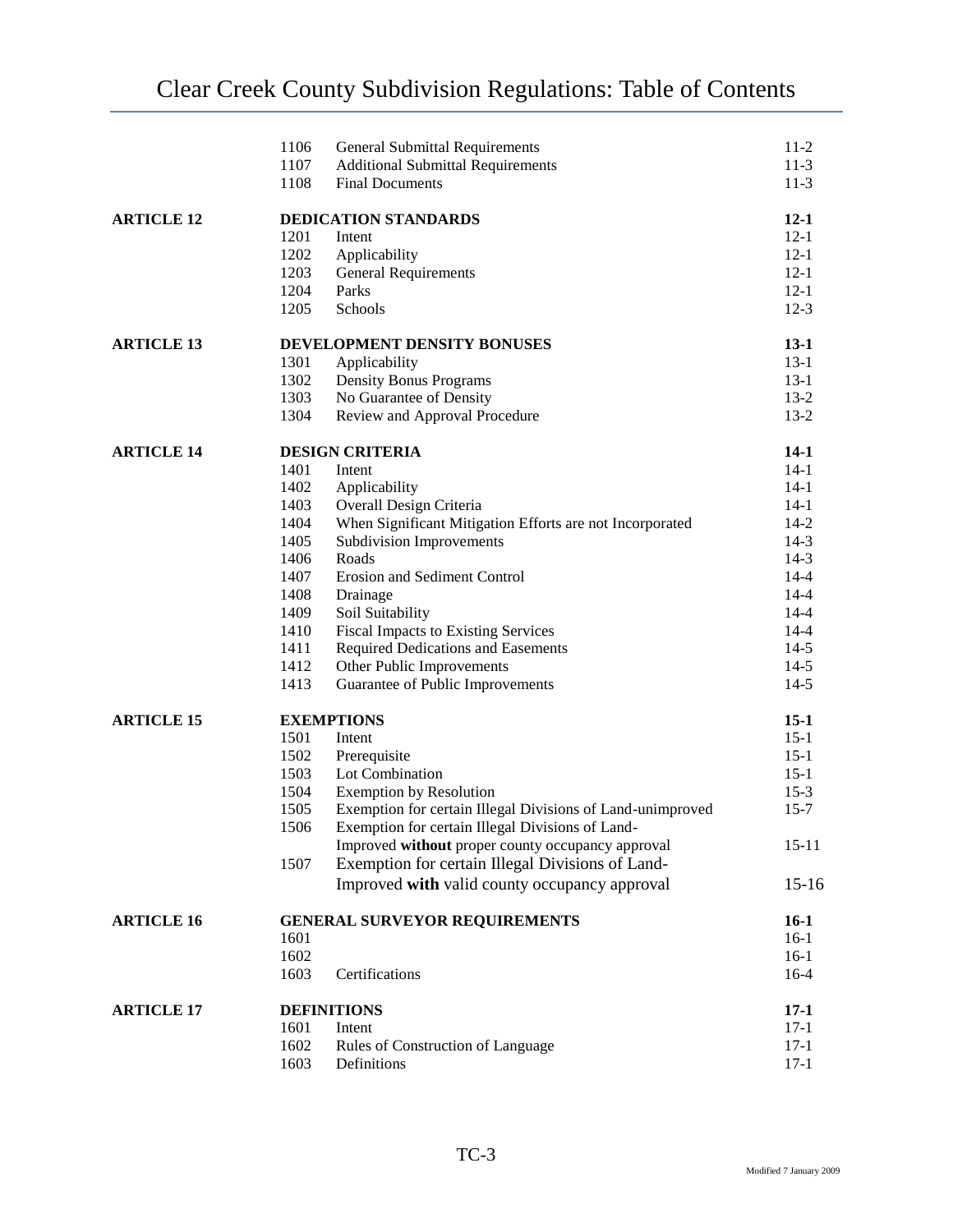# **ARTICLE 1 ADMINISTRATIVE PROVISIONS**

### 101 Short Title

- 101.01 For the purpose of brevity, the Clear Creek County Subdivision Regulations shall also be referred to as the "Subdivision Regulations" or "Regulations".
- 101.02 For the purpose of brevity, the Clear Creek County Board of County Commissioners shall also be referred to as the "Board".

### 102 Purpose

In order to achieve quality development, these Regulations are designed and enacted for the following purposes:

102.01 To promote the general health, safety, and welfare of the present and future inhabitants of Clear Creek County.

Land proposed for subdivision shall be such that it can be used for the intended purpose and with all reasonable consideration in its development undertaken to reduce danger to health or peril from fire, flood, geologic hazards, or other natural hazards.

- 102.02 To guide future growth and development within Clear Creek County that provides adequate and efficient transportation, water, waste disposal, schools, fire and police protection, recreation and open space opportunities, and other services and facilities. Also, to encourage a diversity of housing types and densities and to promote adequate housing.
- 102.03 To provide for the preservation and conservation of significant stands of vegetation; unique or distinctive topographic features including peaks and rock outcroppings; drainage, riparian and wetlands areas; significant wildlife habitats including breeding grounds, nesting areas, migration routes, and wintering areas; scenic views; identified aquifer recharge areas; and important historical or archaeological sites.
- 102.04 To protect both urban and rural development by minimizing the conflicts between the land uses and structures.

Subdivisions shall be designed to provide for lots that are of an appropriate size and configuration for the site characteristics and intended uses; connections between neighborhoods, shopping and recreational areas that are safe and convenient; adequate buffering from the adverse impacts of adjoining uses through lot orientation, setbacks, landscaping or other appropriate methods; the conservation of water, land, energy and mineral resources; minimization of grading, road cuts and fills; and a road system designated to preserve the integrity and function of the arterial and local roadway network.

102.05 To ensure that the necessary services and facilities are available and have sufficient capacity to serve the proposed subdivision.

Land proposed for subdivision shall not be approved until the necessary provisions have been made for subdivision design; access, parks, trails, recreation and open spaces, schools, drainage, water, wastewater disposal, traffic controls, road improvements and maintenance, police and fire protection or other reasonably necessary improvements and services. The cost and installation of such improvements, which primarily benefit the land being subdivided, shall be borne by the owner/developers of such land.

102.06 To provide for an adequate and accurate system to record land subdivisions, ensuring proper legal descriptions and survey monumentation, in order to inform the public and especially future residents of the facts about the subdivision thereby safeguarding the interest of the public, the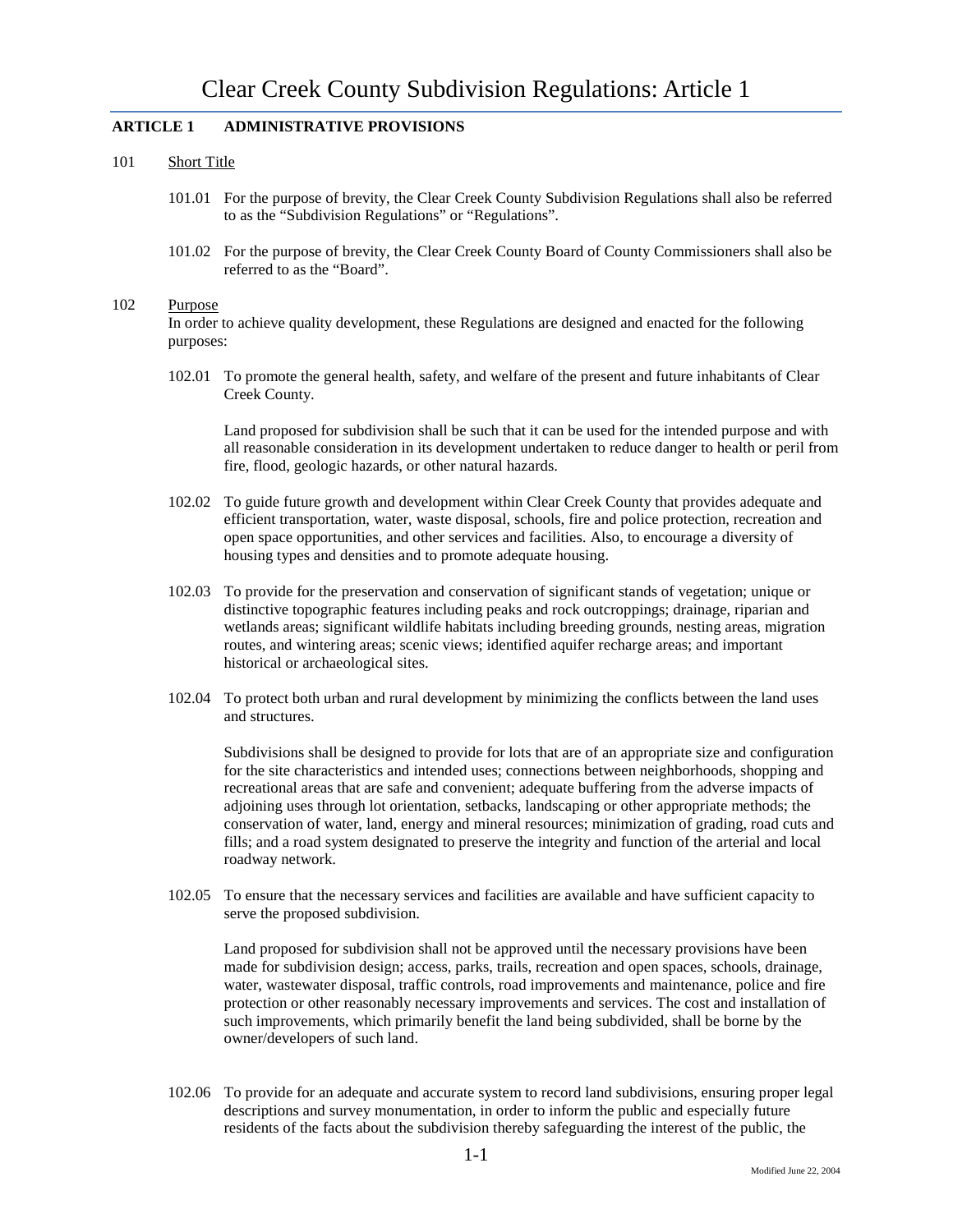homeowner, the subdivider, and the County.

# 103 Applicability

These Regulations apply to the following situations:

- 103.01 Any division of land into four or fewer parcels, separate interests, or interest in common, as provided for in Article 7 of these Regulations.
- 103.02 Any reconfiguration of boundary lines, as provided for in Article 8 of these Regulations.
- 103.03 Any replat to a previously approved subdivision plat, as provided for in Article 9 of these Regulations.
- 103.04 Any correction to a previously approved subdivision plat, as provided for in Article 10 of these Regulations.
- 103.05 Any road or easement vacation, as provided for in Article 11 of these Regulations.
- 103.06 Any parcel of land which is to be used for condominiums, apartments, or any other multi-unit developments, unless such land when previously subdivided was accompanied by a filing which complied with subdivision regulations with substantially the same density.
- 103.07 Any division of land into five (5) or more parcels, separate interests, or interests in common, except a division:
	- 103.07.1 Where each of the parcels created comprise of thirty-five (35) or more acres of land, and none of the parcels are intended for multiple owners.
	- 103.07.2 Which create parcels of land, such that the land area of each of the parcels, when divided by the number of interests in any such parcel, results in thirty-five (35) or more acres per interest.
	- 103.07.3 Which could be created by any court in Colorado by using the law of eminent domain, or by operation of law, or by order of any court in Colorado if the Board is given timely notice of any such pending action by the court and given opportunity to join as a party in interest in such proceeding for the purpose of raising the issue of evasion of the subdivision requirements prior to entry of the court order; and, if the Board does not file an appropriate pleading within twenty (20) days after receipt of such notice by the court, then such action may proceed before the court.
	- 103.07.4 Which is created by a lien, mortgage, deed of trust, or any other security instrument.
	- 103.07.5 Which is created by a security or unit of interest in any investment trust regulated under the laws of Colorado or any other interest in an investment entity.
	- 103.07.6 Which creates cemetery lots.
	- 103.07.7 Which creates an interest in oil, gas, minerals, or water which is severed from the surface ownership of real property.
	- 103.07.8 Which is created by the acquisition of an interest in land in the name of a husband and wife or other persons in joint tenancy or as tenants in common, and any such interest shall be considered one interest for purposes of subdivision regulations.
	- 103.07.9 Which is created by a combination of contiguous parcels of land into one (1) larger parcel, provided it complies with Article 15 of these Regulations. If the resulting parcel is less than thirty-five (35) acres, only one interest in said parcel shall be allowed. If the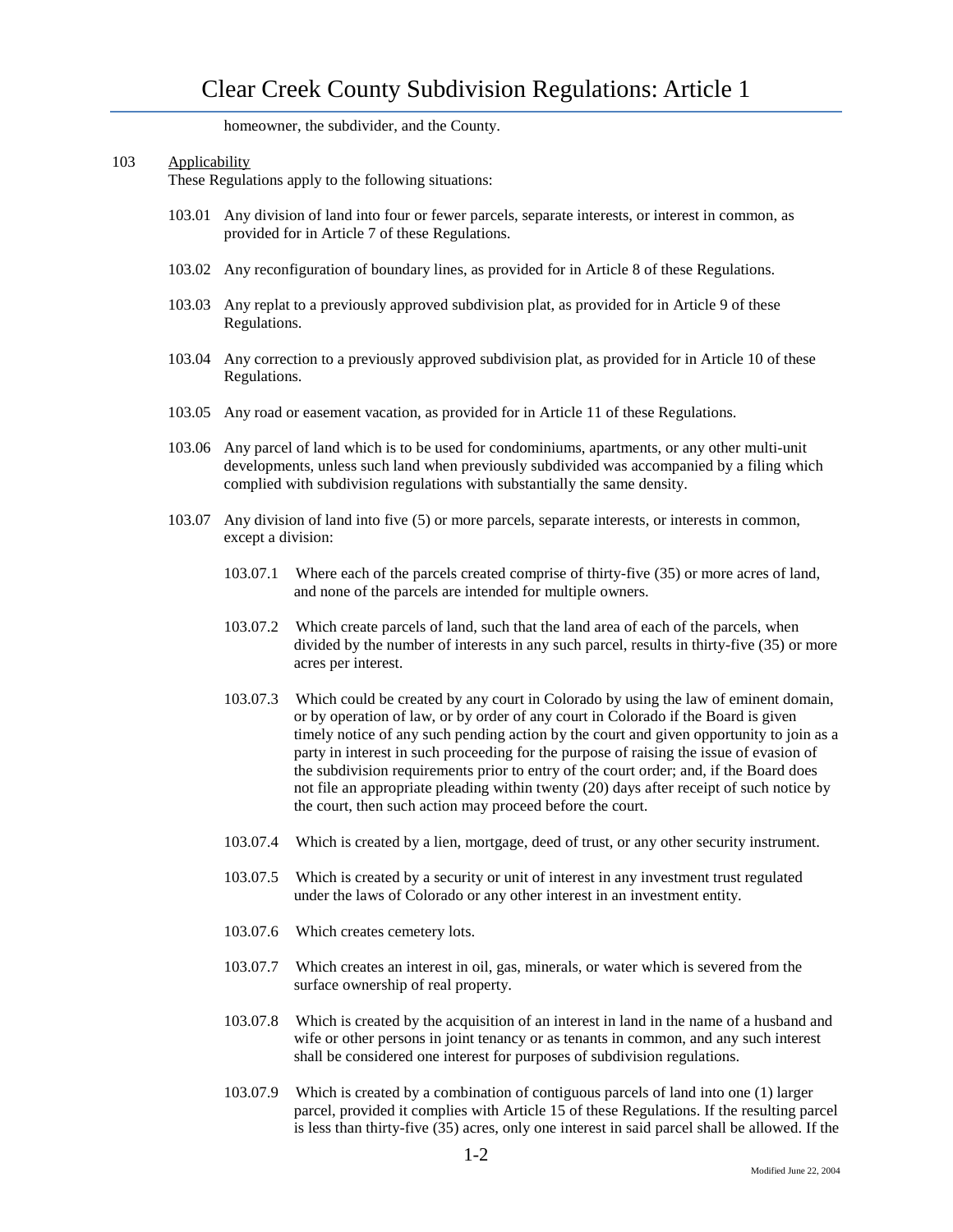resulting parcel is greater than thirty-five (35) acres, such acreage divided by the number of interests, must result in thirty-five (35) or more acres per interest (easements and rights-of-way shall not be considered in making these calculations).

- 103.07.10 Which is created by a contract concerning the sale of land which is contingent upon the purchaser's obtaining approval to subdivide the land being purchased.
- 103.07.11 Which creates a cluster development pursuant to Part 4 of Article 28 of Title 30 C.R.S.

### 104 Control over Platting

- 104.01 No sketch plan, preliminary plan or final plat of a subdivision shall be recommended for approval by the Planning Commission or approved by the Board unless it conforms to the provisions of these Regulations.
- 104.02 Improvements to and maintenance of public rights-of-way is not the responsibility of the Board until such time as application to and acceptance of such responsibilities by the Board.
- 104.03 Prior to the issuance of a building permit or construction of any building or structure within a subdivision, the plat thereof shall be approved by the Board and recorded with the County Clerk and Recorder, and access shall be provided in accordance with the Subdivision Improvements Agreement and the Uniform Fire Code.
- 104.04 The Board may suspend or withdraw any approval of a plan or plat or may require certain corrective measures be taken following a determination that the information provided by the subdivider upon which such approval was based is substantially false or inaccurate or that new significant information has been brought to their attention. Suspension of approval may occur at any step in the platting process at a public hearing.
	- 104.04.1 A written notice from the Planning Department shall be served upon the subdivider, setting out a clear and concise statement of alleged facts and directing the subdivider to appear before the Board no more than thirty (30) days after the date of notification.
	- 104.04.2 The Board shall determine at the public meeting the nature and extent of alleged false or inaccurate information, shall consider any new significant information that has been brought to their attention, and shall have the power, upon good cause being shown, to suspend or withdraw any approval resulting in a voided plat.
- 104.05 No changes, erasures, modification, or revisions shall be made on the final plat after the approval of the Board, except as required by the approval of the Board.
- 104.06 No plat for subdivided land shall be approved by the Board unless all ad valorem taxes applicable to such subdivided land, for years prior to that year in which approval is granted, has been paid. [Section 30-28-110(4)(a) C.R.S.]
- 104.07 It is unlawful to file for recording any such plan or plat as identified above in a public office unless it has been reviewed by the Planning Commission and approved by the Board. [Section 30- 28-110(3)(a) C.R.S.]

# 105 Authority

These Regulations are adopted pursuant to Part I of Article 28 of Title 30 (County Planning) and other applicable sections of the Colorado Revised Statutes (C.R.S.) and is intended to be in accordance with the provisions of those statutes.

### 106 Jurisdiction

These Regulations shall apply to the subdivision of land in the unincorporated areas of Clear Creek County, Colorado.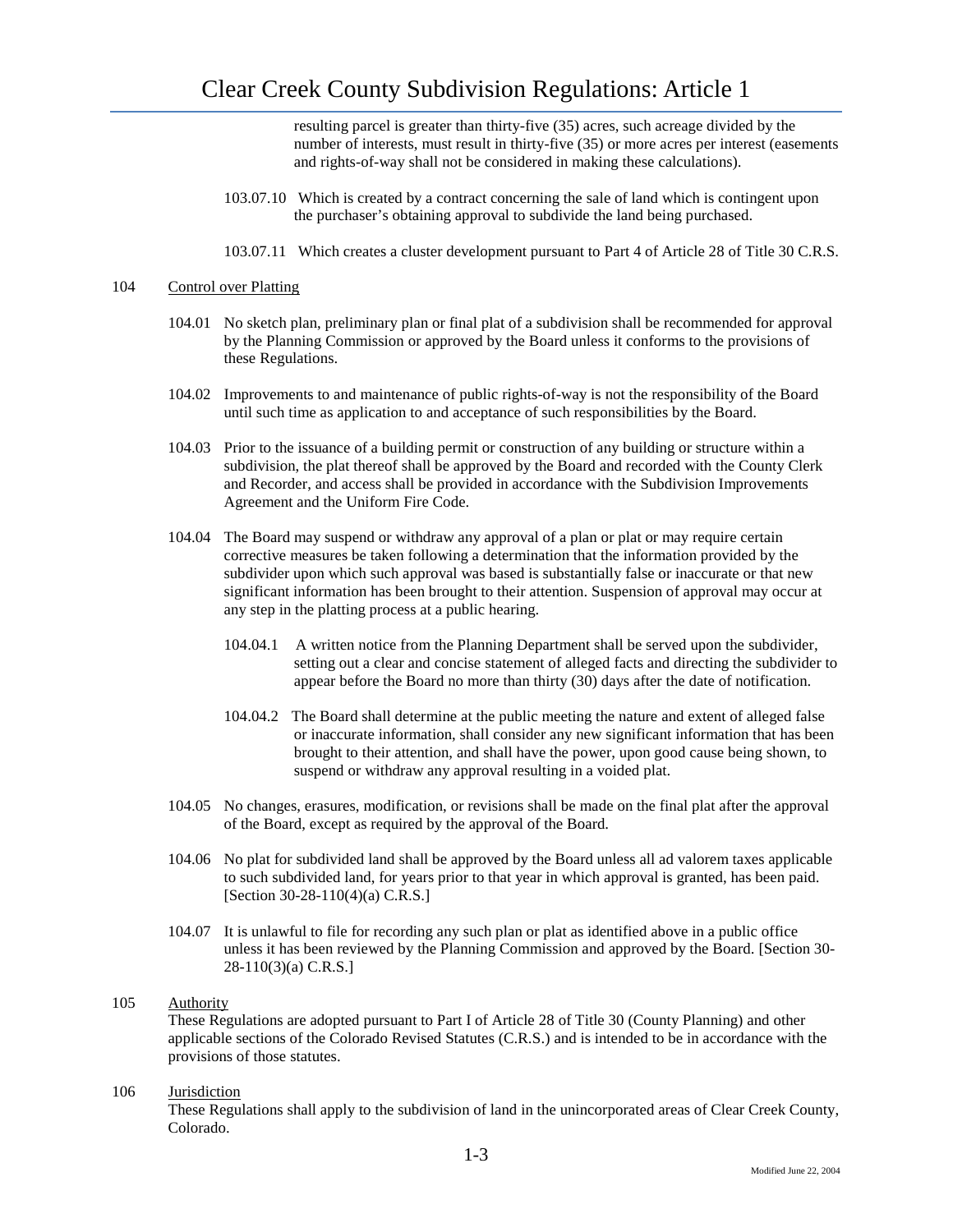# 107 Interpretation

The following shall be used as methods of interpreting these Regulations:

- 107.01 In their interpretation and application, the provisions of these Regulations shall be regarded as minimum requirements.
- 107.02 Whenever a provision of these Regulations or any provision in any law, ordinance, resolution, rule, or regulation contain restrictions covering the same subject manner, that which is most restrictive or imposes higher standards shall govern.
- 107.03 These Regulations are not intended to abrogate any easement or any other private agreement or restriction provided that where the provisions of these Regulations are more restrictive or impose higher standards or requirements than such easement, covenant, or other private agreement or restriction, the provisions of these Regulations shall govern.

### 108 Effective Date

These Regulations and any future amendments thereof shall take effect immediately upon adoption by the Board.

# 109 Repeals

These Regulations shall repeal subdivision regulations adopted by the Board and amendments made prior to the effective date of these Regulations. Such repeal shall not affect or prevent the prosecution or punishment of any person for the violation of any Resolution repealed hereby, for any offense committed prior to the repeal.

# 110 Severability

If any section, clause, provision, or portion of these Regulations should be found unconstitutional or otherwise invalid by a court of competent jurisdiction, the remainder of these Regulations shall not be affected thereby and is hereby declared to be necessary for the public health, safety, and welfare.

### 111 Enforcement

These Regulations shall be enforced by an authorized representative of the County on matters involving these Regulations. Inaction or lack of enforcement by any official of the County shall not constitute a waiver of the right of enforcement, even though such inaction may be of long duration.

- 111.01 The County is hereby empowered to enter and inspect any building, structure, or tract of land under development in the unincorporated areas of the County.
- 111.02 When the County has knowledge of any violation hereof, a written notice shall be given to the landowner to correct such violation.
- 111.03 The County is empowered to request in writing from the landowner the remedy of any condition found to exist therein or thereon which is determined by the County to be in violation of any provision of these Regulations.
- 111.04 After appropriate notice has been served and if the alleged violation has not been corrected within thirty (30) calendar days, a copy of the file shall be forwarded to the County Attorney for further legal action. The County shall be advised of any actions taken.
- 111.05 The County may enforce these Regulations by means of withholding building permits pursuant to Section 30-28-110(4)(a) C.R.S.
- 111.06 Any subdivider or agent of a subdivider who transfers legal or equitable title or sells any subdivided parcel before a final plat for such subdivided land has been approved by the Board and recorded in the Office of the County Clerk, is guilty of a misdemeanor and, upon conviction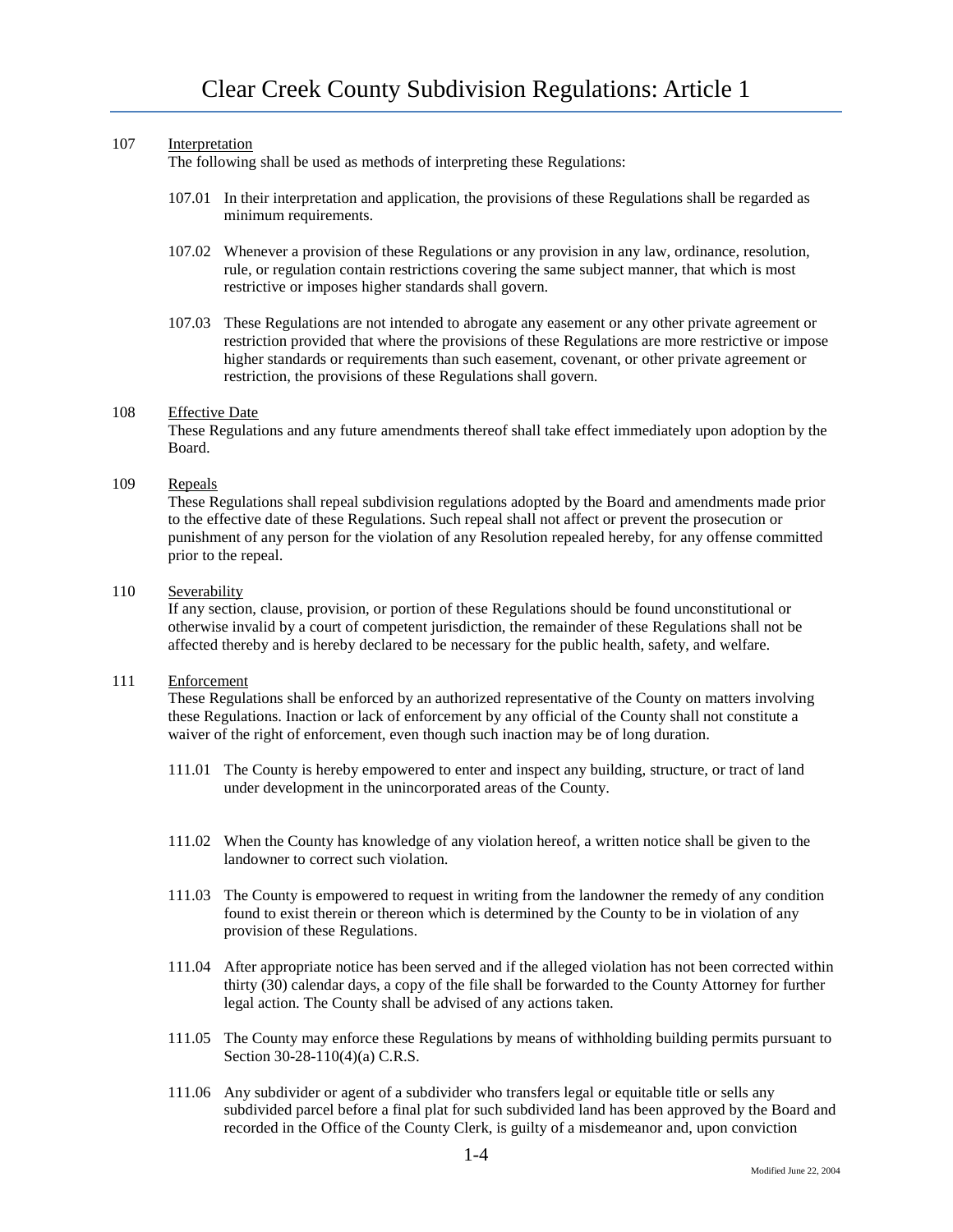thereof, shall be punished by a fine of not more than one thousand dollars nor less than five hundred dollars for each parcel of, or interest in subdivided land which is sold. [Section 30-28- 110(4)(a) C.R.S.]

- 111.06.1 The description of such lot or parcel by metes and bounds in the transfer document used in the sale or transfer shall not exempt the transactions from such penalties or from the remedies provided in these Regulations.
- 111.06.2 The Board may enjoin such transfer or sale or agreement by action for injunction brought in any court of equity jurisdiction.
- 111.07 Any County official or employee, charged with the enforcement of these Regulations, acting in good faith and without malice on behalf of the County in the discharge of this person's official duties, shall not thereby be rendered personally liable for any damages which may accrue to persons or property resulting from any such act or omission committed in the discharge of such duties.
- 111.08 These Regulations shall not be construed to hold the County in any manner responsible for any injury to persons or property resulting from any inspection as herein authorized or resulting from any failure to so inspect, or resulting from the issuance or denial of a building permit as herein provided, or resulting from the institution of court action as herein set forth or the forbearance by the County to proceed.

# 112 Appeals

- 112.1 Appeals may be filed by the subdivider and must be submitted in writing to the Planning Department within fourteen (14) calendar days following receipt of written notification of an alleged violation.
- 112.2 If an appeal cannot be resolved between parties, the case will go to the Board for a decision in a public hearing.

# 113 Amendments

The provisions of these Regulations may be amended by the Board following a recommendation by the Planning Commission and proper public notice and hearings.

# 114 Review Fees

The Board shall establish and adopt a schedule of fees, by separate resolution(s), to be paid by all applicants to cover anticipated expenses incurred by the County in the review and hearing of the proposed subdivision, amendment, replat, exemption or extension.

# 115 Powers of the Planning Commission

- 115.01 Review applications and proposals for compliance with these Regulations and make recommendations to the Board.
- 115.02 Initiate, review, or recommend amendments to these Regulations to the Board.

# 116 Powers of the Board of County Commissioners

- 116.01 Review applications and proposals for compliance with these Regulations and approve, conditionally approve, or deny them.
- 116.02 Void plats, subdivision agreements or other official documents or agreements if it is found that there has been a misrepresentation of fact which impacts the design, or legal or physical status of the subdivision.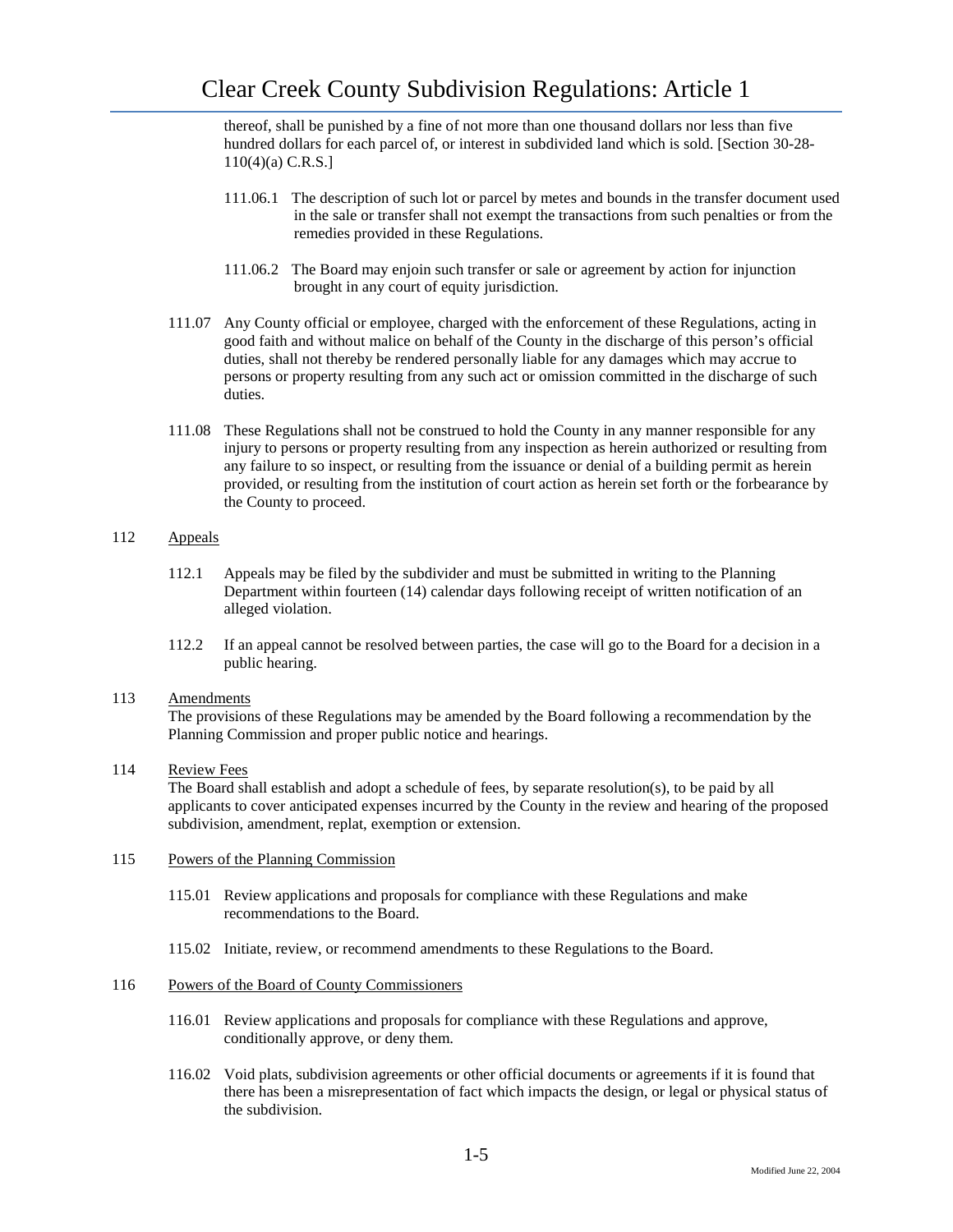# Clear Creek County Subdivision Regulations: Article 1

116.03 Modify and amend these Regulations following a recommendation from the Planning Commission. Before finally adopting any such amendment, the Board shall hold a public hearing thereon, at least fourteen (14) days' notice of the time and place of which shall be given by at least one (1) publication in a newspaper of general circulation in the County.

# 117 Standards for Approval

The following criteria shall be considered by the Planning Commission and the Board in the review of all sketch plans, preliminary plans and final plats:

- 117.01 Whether the application is in compliance with the requirements of these Regulations, the Clear Creek County Zoning Regulations, and the Clear Creek County master/comprehensive plans, and all applicable building, fire, and health codes, rules and regulations.
- 117.02 Whether the application is in compliance with all applicable statutory provisions.
- 117.03 Whether the application is in compliance with State and Federal regulations including, but not limited to, the Colorado Department of Health and Colorado Department of Transportation.
- 117.04 Whether the application has provided adequate evidence to establish that definite provision has been made for a water supply that is sufficient in terms of quantity, quality and dependability to provide an appropriate supply of water for the type of subdivision proposed. [Section 30-28- 133(6)(a) C.R.S.]
- 117.05 Whether the application has provided adequate evidence to establish that, if a public sewage disposal system is provided, provision has been made for such system and, if other methods of sewage disposal are proposed, adequate evidence that such system shall comply with State and local laws and regulations. [Section 30-28-133(6)(b) C.R.S.]
- 117.06 Whether the application has provided adequate evidence to show that all areas of the proposed subdivision, which may involve soil or topographical conditions presenting hazards or requiring special precautions have been identified by the subdivider and the proposed uses of these areas are compatible with such conditions. [Section 30-28-133(6)(c) C.R.S.]
- 117.07 Whether the application has provided adequate evidence to show that all necessary infrastructure and services are available and adequate, or will be provided for, to meet the needs of the proposed subdivision including transportation, police and fire protection, schools, recreation and utilities.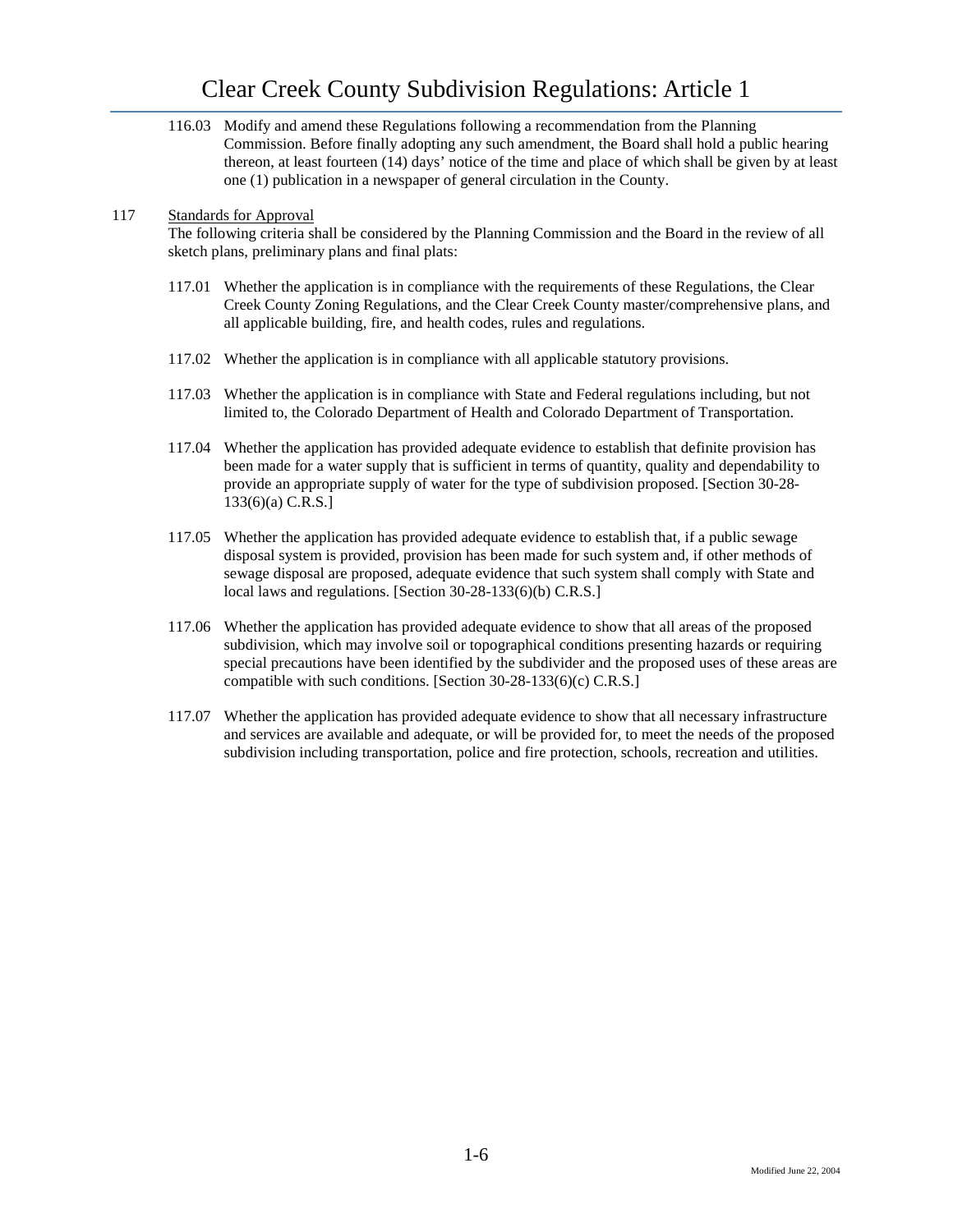# **ARTICLE 2 APPLICATION REQUIREMENTS AND PROCEDURES**

201 Description of the Subdivision Process

The three steps required to obtain approval of a subdivision consist of a sketch plan, preliminary plan, and a final plat.

Each is a distinct process involving the submittal of an application, an application fee, required plans and reports, referrals of the proposal to other agencies, and public hearings. At each step of the process, the level of design and engineering increases in order to relieve the applicant from major and potentially unnecessary expenses in situations that may require a redesign and therefore, a revision of expensive engineering or planning reports. Approval at any step in the process does not ensure approval at the next step.

# 201.01 Sketch Plan

- 201.01.1 The sketch plan is the first step of the three step subdivision process. During this step, public hearings will be held before the Planning Commission and the Board. The applicant must receive sketch plan approval or conditional approval in order to proceed to the second step - the preliminary plan.
- 201.01.2 The sketch plan process will review, at a conceptual level, the feasibility and design characteristics of the proposal based on the standards set forth in these Regulations.
- 201.01.3 The preliminary plan may be combined with the sketch plan if the proposed subdivision has ten (10) or fewer lots, each lot is adjoining an existing County maintained road and development of the lots does not require extensive engineering, provided that all appropriate fees for both phases are paid in advance. The Planning Department shall determine whether a particular subdivision may combine processes.

# 201.02 Preliminary Plan

- 201.02.1 The preliminary plan is the second step of the three step subdivision process. During this step, public hearings will be heard before the Planning Commission and the Board. The applicant must have received sketch plan approval or conditional approval in order to proceed with the preliminary plan application.
- 201.02.2 The preliminary plan process will involve a more detailed review of the feasibility and design characteristics of the proposal based on the standards set forth in these Regulations. The applicant must receive preliminary plan approval or conditional approval in order to proceed to the third step - the final plat.
- 201.02.3 The preliminary plan may be combined with the sketch plan if the proposed subdivision has ten (10) or fewer lots, each lot is adjoining an existing County maintained road and development of the lots does not require extensive engineering, provided that all appropriate fees for both phases are paid in advance. The Planning Department shall determine whether a particular subdivision may combine processes.
- 201.03 Final Plat
	- 201.03.1 The final plat is the last step in the three step subdivision process. During this step, there will be public hearings before the Planning Commission and the Board. The applicant must have received preliminary plan approval or conditional approval in order to proceed with the final plat process.
	- 201.03.2 The final plat process will review the final engineering plans, subdivision improvement agreements, and other legal requirements.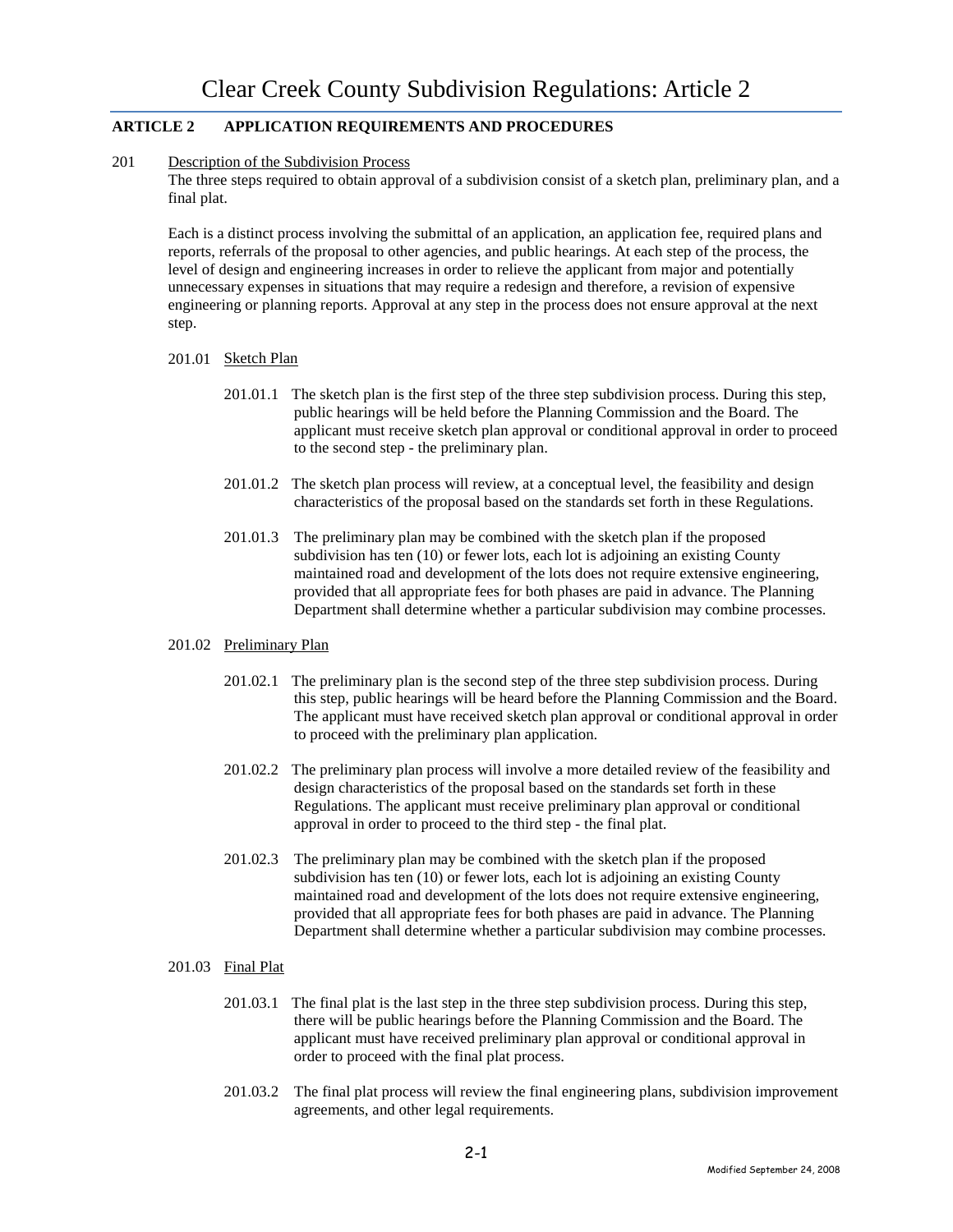# 202 Applicant's Responsibility

The applicant or representative is responsible for understanding the requirements and procedures contained in these Regulations, the Clear Creek County Zoning Regulations, and the Clear Creek County master plans and is responsible for attending all Planning Commission and Board hearings at which the request is considered. Failure to attend the hearings may result in the request being tabled and a new hearing date scheduled. The applicant is responsible for submitting the information requested by the Planning Department for the review of the proposal.

# 203 Additional Review Fees

- 203.01 The applicant shall be responsible for payment of reasonable review fees established by a referral agency (e.g., U.S. Geological Survey), or outside consultant. When an outside consultant is needed, due to a lack of staff expertise or in order to expedite the process, the Board of County Commissioners shall enter into a contract with the applicant that shall clearly detail the responsibilities of all parties.
- 203.02 A recommendation for additional reviews and fees shall be provided by the Planning case manager to the Planning Director. If the Planning Director determines that the additional reviews and fees are necessary and justified for the proposed subdivision, the recommendation shall be brought to the Board for a final determination.

# 204 Withdrawal of Application

The applicant may withdraw an application at any phase of the process upon submittal of a notarized, written request, to the Planning Department. Application fees, or portions thereof, will be refunded only when the withdrawal request is submitted prior to the mailing of referral packets for the sketch plan phase.

# 205 Referral Requirements

- 205.01 Adequate notice of application for each phase shall be forwarded to interest holders and property owners within 300 feet of any property boundaries. Appropriate referral agencies shall receive adequate application materials and documentation. Based on the specifics of the application, the Planning Department may waive referral requirements if those requirements are unnecessary.
	- 205.01.1 Referral responses shall be given twenty-one (21) calendar days after transmittal, unless additional time is requested and agreed upon by the Planning Department.
- 205.02 The applicant is responsible for preparing the information packets in the manner prescribed by the Planning Department. An error made either intentionally or unintentionally by the applicant in the preparation of information packets may result in a delay in processing of the application so that the proper referrals can be accomplished.
- 205.03 Any referral comments requiring resolution received by the Planning Department shall require a response from the applicant.

# 206 Public Notice Requirements

For sketch plans, preliminary plans, and final plats notice of hearing shall be required as follows:

206.01 At least fourteen (14) days prior to the first Planning Commission public hearing and fourteen (14) days prior to the first Board public hearing, the applicant shall post and maintain a notice on the land under consideration. The notice shall consist of at least one sign facing each adjacent right-ofway, within ten (10) feet of the property line adjacent to the right-of-way, visible from the rightof-way, placed on posts at least four (4) feet above ground level. Additional signs may be required by the Planning Department. Each sign shall measure not less than 3' x 4'. Letter size shall be a minimum of three (3) inches high. Said notice shall read: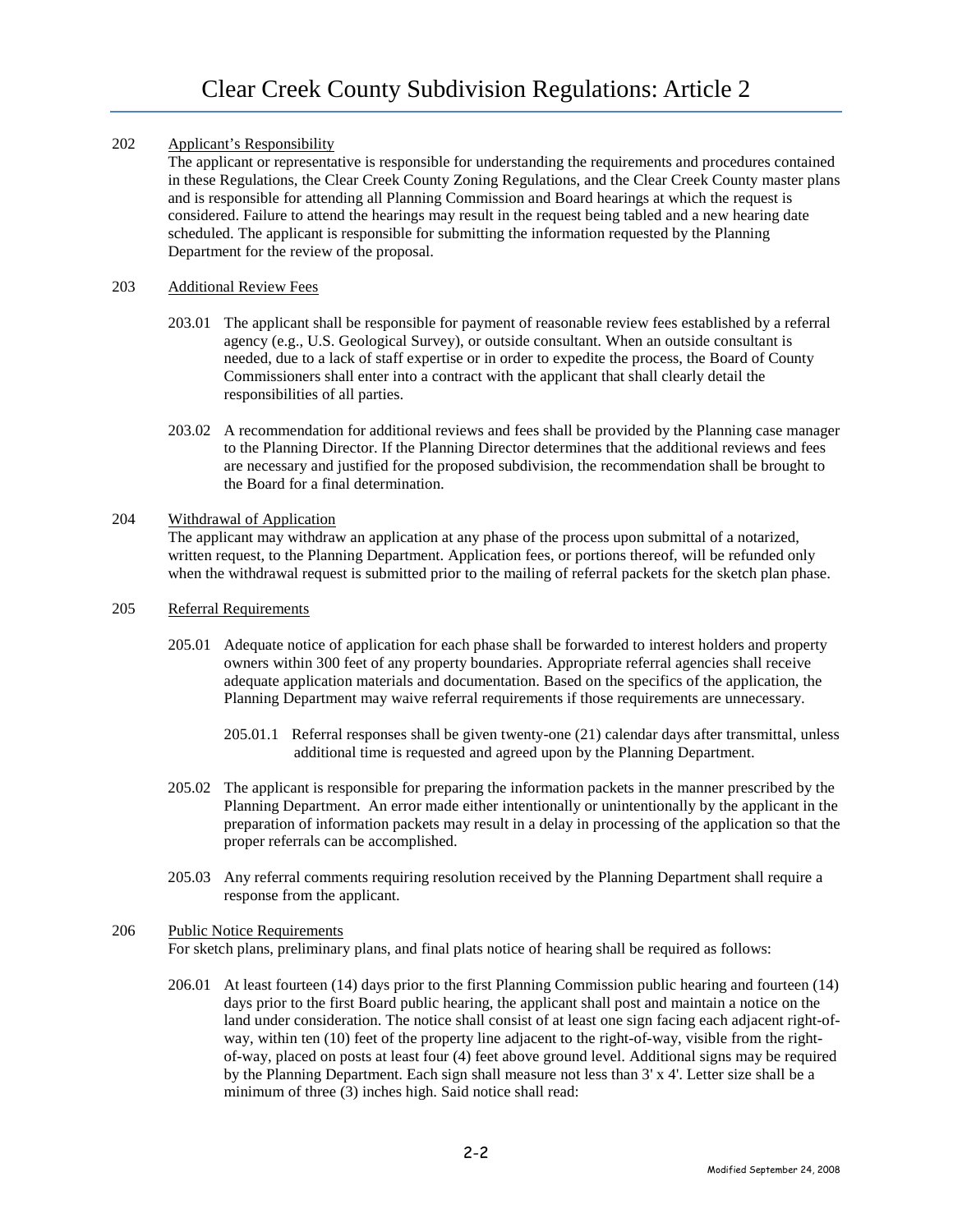\_\_\_\_\_\_\_\_\_\_\_\_\_\_\_\_

NOTICE OF PUBLIC HEARING BEFORE THE (PLANNING COMMISSION OR BOARD OF COUNTY COMMISSIONERS)

This property shall be considered for subdivision, specifically, the approval of a (e.g., sketch plan, preliminary plan, final plat) pursuant to the Clear Creek County Subdivision Regulations. For more information call Clear Creek County Planning Department, (phone number). The public hearing is (date), in (location), at (time). Case Number:

- 206.01.1 An affidavit of sign posting shall be submitted for the file in the Planning Department at least five (5) days prior to the hearings. The sign(s) shall be photographed by the applicant and attached to the affidavit.
- 206.01.2 The sign shall be removed by the applicant within two (2) weeks following the final decision by the Board or withdrawal of the application.
- 206.02 At least fourteen (14) days prior to the Planning Commission hearing and fourteen (14) days prior to the Board hearing, the Planning Department shall publish a notice in at least one (1) publication of a newspaper of general circulation in Clear Creek County.

### 207 Expiration of Approvals

The approval of any subdivision request shall be subject to the following restrictions and shall apply to all previously approved sketch plans, preliminary plans, and final plats:

- 207.01 The sketch plan and preliminary plan shall both be effective for a period of one (1) year from the date of approval by the Board, unless stated otherwise in such approval. After one year, the plan becomes null, void and invalid unless the applicant requests in writing an extension of said approval from the Board, and obtains such extension with specific terms and conditions. Such request must be submitted prior to the expiration date and include a narrative stating the reason(s) for the applicants' inability to comply with the specified deadlines and the anticipated time schedule for completing the platting process. Additional review of the plan may occur resulting in additional conditions as applicable. In addition, an extension request fee may also apply.
- 207.02 Within thirty (30) days of approval of the final plat, the applicant shall submit the approved final plat and all required documentation to the Planning Department for recordation or the approval shall be void, unless stated otherwise in such approval. The applicant will be required to pay any fees associated with the recordation.

### 208 Performance Guarantee

- 208.01 As a condition of the final plat approval, the Board may, in its discretion, require the applicant to file a performance guarantee of financial security deemed adequate by and made payable to the Board.
- 208.02 The purpose of this performance guarantee shall be to assure that the applicant shall faithfully perform all conditions and stipulations as specified in the approval of the application.

# 209 Submittal Process

The following submittal process shall apply to all sketch plans, preliminary plans and final plats:

- 209.01 The applicant shall submit two (2) copies of the submittal to the Planning Department for each process.
- 209.02 The submittal shall be reviewed in a timely manner for completeness by the Planning Department. The applicant shall be notified of any inadequacies, missing, or incomplete documentation. An incomplete submittal shall not be processed.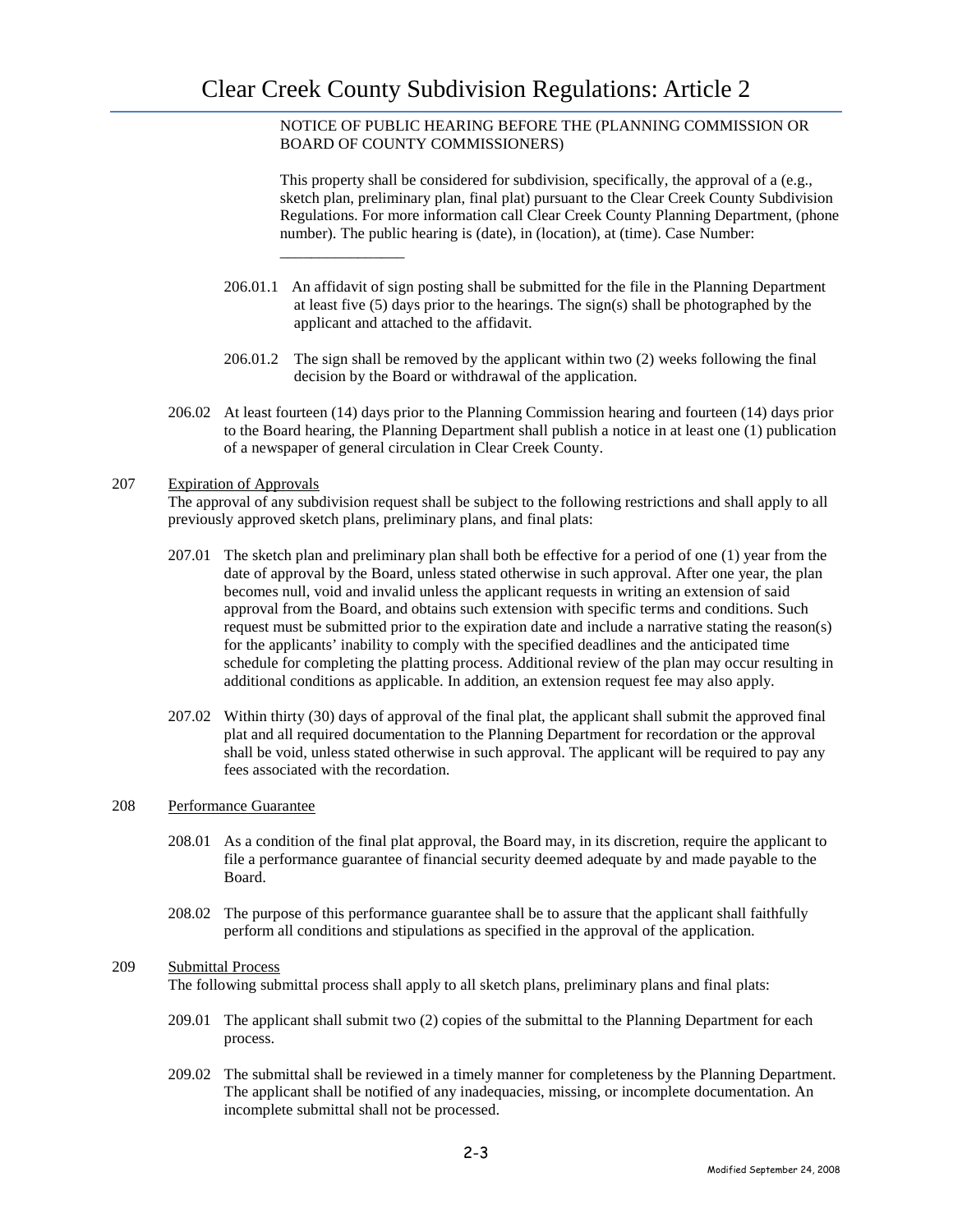- 209.03 Once the submittal is determined complete (by the Planning Department), staff will notify the applicant of the number of copies of the plan/plat and associated documentation required to be submitted for distribution to interest holders, adjacent property owners, and referral agencies. Referral packets shall be provided by the applicant in unsealed manila envelopes, with all submittal information properly folded and compiled, with sufficient postage. The staff shall mail the referral packets.
- 209.04 The applicant shall provide stamped envelopes addressed to the adjacent property owners and other landowners as required by the Planning Department, for notification of the plan/plat application.
- 209.05 The referral agencies shall be given a minimum of twenty-one (21) working days of receiving a complete submittal, unless additional time is requested and agreed upon by the Planning Department. The applicant is encouraged to meet with the referral agencies and other interested parties to address the referral concerns.
- 209.06 The Planning Department will review the referral comments, discuss the concerns with the applicant, prepare a staff report for the Planning Commission and notify the applicant of the hearing date and time.
- 209.07 The Planning Department is responsible for publishing a notice in a newspaper of general circulation in Clear Creek County fourteen (14) calendar days prior to the Planning Commission hearing.
- 209.08 The applicant is responsible for posting and maintaining a notice(s) on the property at least fourteen (14) calendar days prior to the Planning Commission hearing.
- 209.09 The Planning Commission shall evaluate the application, referral comments, staff report, and public testimony, and make a recommendation to the Board to approve, approve with conditions, or deny the plan/plat. The Planning Commission's decision shall be based on the evidence presented, compliance with the adopted standards, regulations, policies and other guidelines.
- 209.10 The applicant may be required to modify the plan/plat or documentation, and/or provide additional information prior to the Board's public hearing based on conditions/stipulations deemed necessary by the Planning Commission.
- 209.11 Following the recommendation by the Planning Commission, the Planning Department will schedule the plan/plat for a public hearing with the Board, and notify the applicant of the hearing date and time.
- 209.12 The Planning Department is responsible for publishing a notice in a newspaper of general circulation in Clear Creek County fourteen (14) calendar days prior to the Board hearing.
- 209.13 The applicant is responsible for posting and maintaining a notice(s) on the property at least fourteen (14) calendar days prior to the Board's hearing.
- 209.14 The Board shall evaluate the application, referral comments, staff report, the Planning Commission recommendation and public testimony, and shall approve, conditionally approve, or deny the plan/plat. The Board's decision shall be based on the evidence presented, compliance with the adopted standards, regulations, policies and other guidelines.
- 209.15 If denied by the Board, the submittal of a new application and processing fee(s) shall be required in order to pursue the proposed subdivision. A resubmittal of the plan/plat for the same or substantially same request, as determined by the Planning Department, shall not be accepted within one (1) year of such denial. The applicant may appeal the decision of the Planning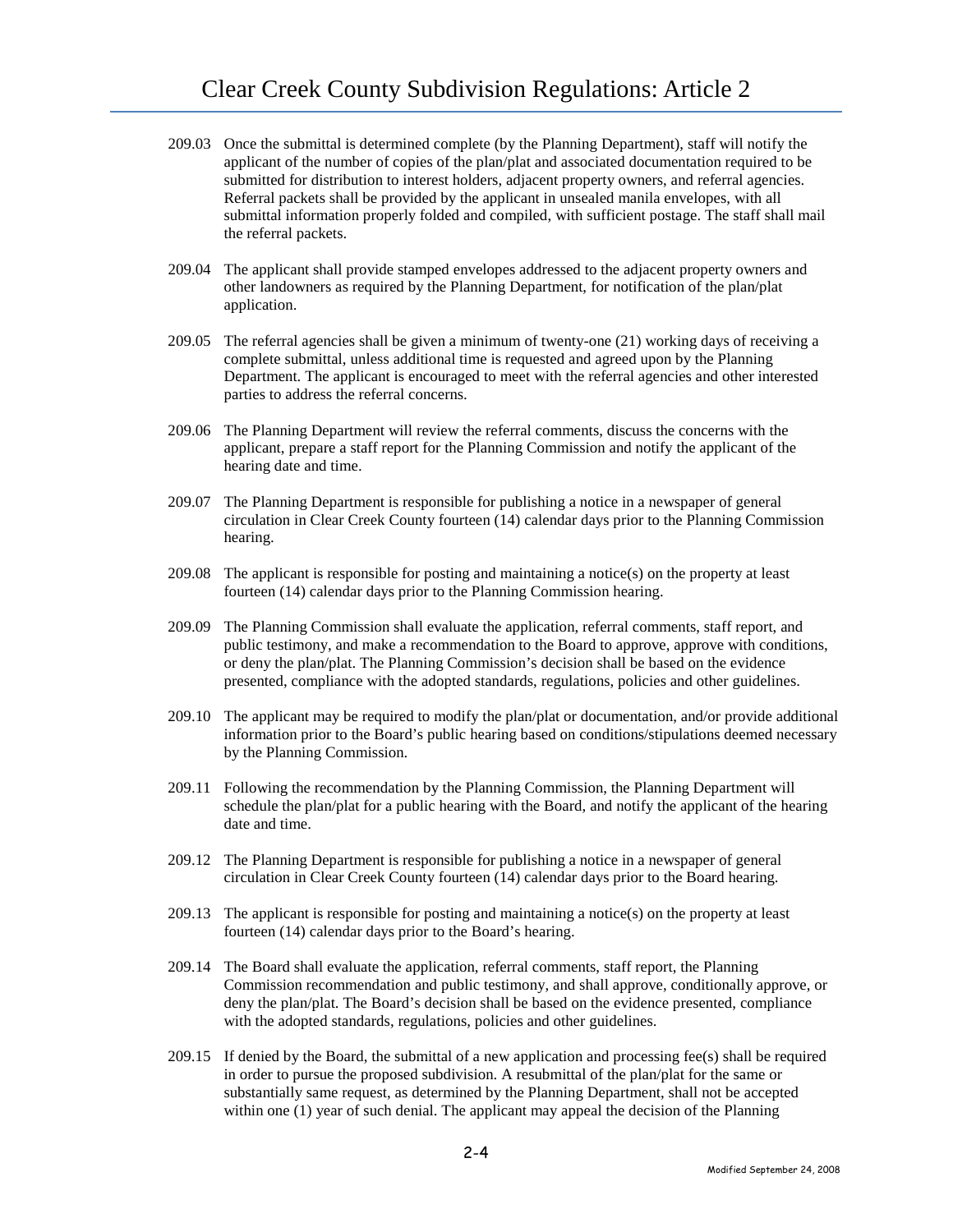# Clear Creek County Subdivision Regulations: Article 2

Department, in writing, to the Board within ten (10) working days from the date of the decision.

# 210 Vested Rights

A vested property right may be established pursuant to Article 68 of Title 24, C.R.S., as amended, and the County adopted vested property rights regulations, as provided for in the Clear Creek County Zoning Regulations.

### 211 Final Documents

- 211.01 Upon approval of the Final Subdivision Plat by the Board, a full certified Land Survey Plat, or Improvement Survey Plat, in compliance with Title 38, Article 51 C.R.S. and all other relevant statutes shall be submitted on mylar, as specified by the Planning Department.
	- 211.01.1 The approved Subdivision Plat shall also be submitted in a digital form as specified by the County Mapping Department.
- 211.02 Final approval is not valid until the final Plat and Resolution are signed by the Board of County Commissioners, and all are recorded with the County Clerk and Recorder.
- 211.03 The applicant is responsible for payment of all recording fees associated with the final plat and deeds.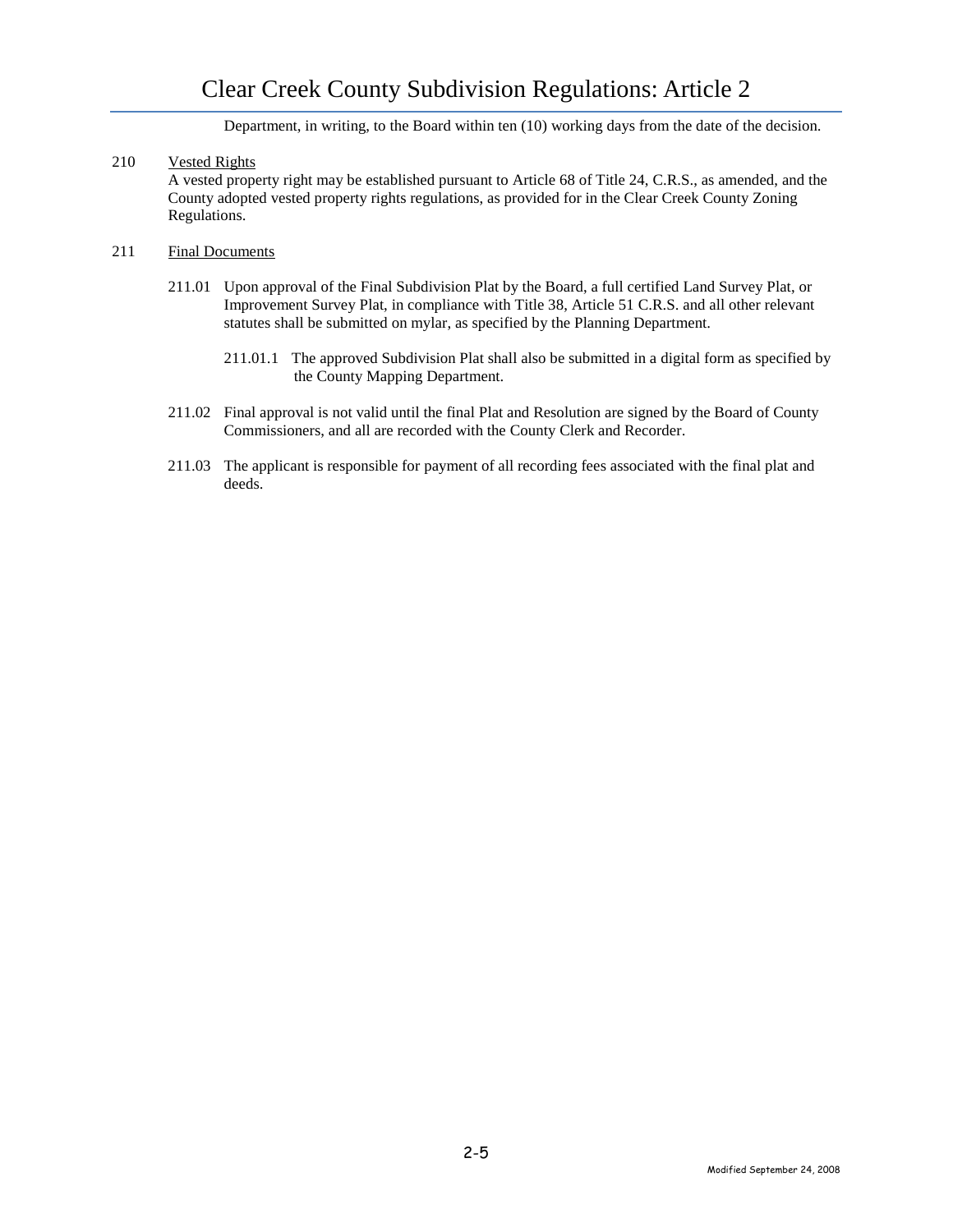# **ARTICLE 3 SKETCH PLAN**

### 301 Intent

To examine the feasibility of a project including review of conceptual design, legal and physical ability to provide water and sanitation, location of natural hazard areas (wildfire, flood, and geologic), identification of environmentally sensitive areas and wildlife habitat, migration corridors, and nesting areas, and conformance with the County master/comprehensive plans. A sketch plan shall not create parcels that do not meet County standards.

### 302 Prerequisite

Prior to submittal of the sketch plan application, the applicant shall meet with the Planning Department to discuss the procedures and submittal requirements, and is encouraged to meet with other referral agencies and homeowner's associations to identify potential issues and ways to address these issues.

# 303 Submittal Requirements - General

Submittal requirements are listed in Sections 303, 304 and 305.

- 303.01 Application Form as provided by the Planning Department.
- 303.02 The appropriate fee(s), as established by the Board.
- 303.03 Deeds or other proof of ownership for the subject property(s).
- 303.04 A notarized letter of authorization from the landowner permitting a representative to process the application, if applicant is other than the owner(s) of record.
- 303.05 A list of all interest holders in the subject property(s), as indicated in an ownership and encumbrances report prepared by a title company, including subsurface interest if severed.
- 303.06 A list of owners of all properties within 300 feet of the boundaries of any portion of the property(s) proposed for subdivision. Such list shall include legal descriptions, names, and mailing addresses.
- 303.07 Certification from the County Treasurer's Office that all ad valorem taxes have been paid.
- 303.08 A list of all parties, including addresses and phone numbers, involved on behalf of the proposed subdivision application.
- 303.09 All submittals shall be organized as specified in a table of contents by the Planning Department.

### 304 Submittal Requirements - Plans and Drawings

- 304.01 Vicinity Map submitted on a  $8\frac{1}{2}$ " x 11" sheet of paper, that indicates the location of the proposed subdivision in relation to the general context of the County.
- 304.02 Location Map submitted on a 24" x 36" sheet of paper, that indicates the location of the proposed subdivision in relation to roads, streams, utilities, adjacent parcels and other features. The map shall be sufficient in scope to identify such features within no less than one-half mile radius of all properties within by the proposed subdivision.
- 304.03 Zoning/Special Districts Map(s) submitted on a 24" x 36" sheet of paper, that indicates: the existing and proposed zoning for all properties within the proposed subdivision; the special districts that apply to the area and are proposed; and the zoning of the adjacent parcels within 300 feet of the boundaries of all parcels on which the subdivision is proposed.
- 304.04 Site Characteristics Analysis Maps for all properties affected by the proposed subdivision that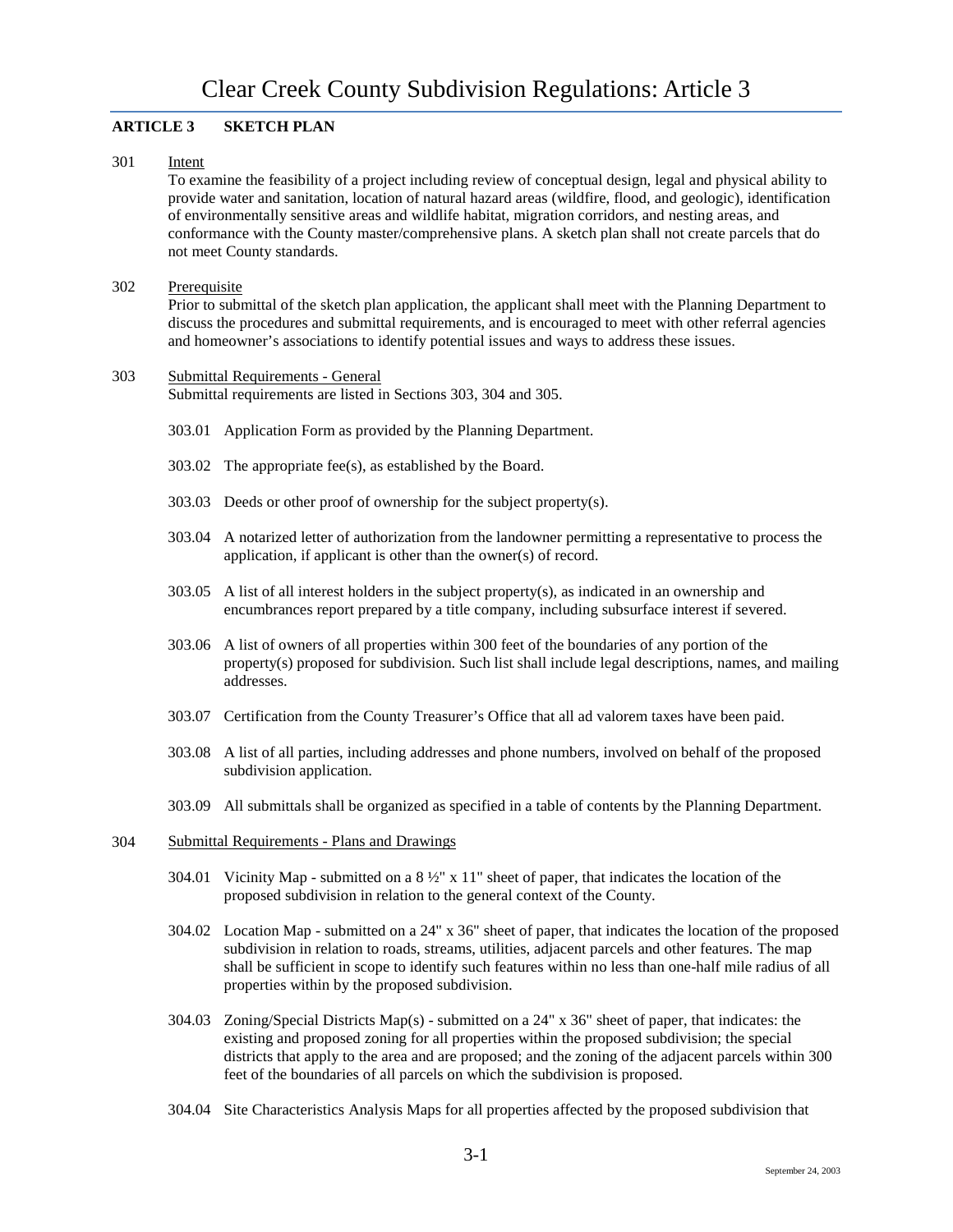indicate the following all at the same scale as the Conceptual Site Plan:

304.04.1 Slope analysis of existing natural slope.

304.04.1.1 At a minimum of forty (40) foot contour intervals.

304.04.1.2 Indicate 0% - 8%, 8% - 15%, 15% - 30%, and over 30% slope.

304.04.2 Slope analysis of proposed final slope.

304.04.2.1 At a minimum of forty (40) foot contour intervals.

304.04.2.2 Indicate 0% - 8%, 8% - 15%, 15% - 30%, and over 30% slope.

- 304.04.3 Geologic hazard areas and conditions, as determined by a Colorado licensed Professional Engineer, indicating all potential areas of unstable slopes, snow avalanches, explosive natural gases, debris flows, land slides, rockfalls, etc..
- 304.04.4 Wildfire hazard areas, as determined by the Colorado State Forest Service.
- 304.04.5 Soils analysis, as determined by the Natural Resource Conservation Service.
- 304.04.6 100-year floodplains, all existing watercourses, retention and detention areas, wetlands, aquifer recharge areas, streams and lakes on the affected property and within one-half mile of such property, as determined by the Flood Insurance Rate Map and the United States Department of the Interior's National Wetlands Inventory.
- 304.04.7 Ecosystems including species, as determined by the Colorado State Forest Service.
- 304.04.8 Wildlife habitat areas including breeding grounds, nesting areas, crossings, wintering areas, migratory routes, etc., as determined by the Colorado Division of Wildlife.
- 304.04.9 Historical and archaeological sites on the property and within 300 feet of the proposed subdivision, as determined by the State Historic Preservation Office.
- 304.04.10 Significant natural or man-made features, including major peaks, water features, peaks, rock outcroppings, drainages, etc., on the property and within 300 feet of the proposed subdivision.
- 304.05 Major vistas, short and long-range, of the proposed subdivision as visible from several points along public rights-of-way in the vicinity.
	- 304.05.1 Reasonably accurate renderings of all roads, buildings, significant earthwork and vegetation changes at full build out shall be provided.
- 304.06 Development Potential Map submitted on a 24" x 36" sheet of paper and at the same scale as the Site Characteristics Analysis Maps. Based on an analysis of the Site Characteristics Analysis Maps as required in 304.04 above, depicting potential buildable areas.
- 304.07 Base Drainage Plan submitted on a 24" x 36" sheet of paper, prepared and stamped by a Colorado licensed Professional Engineer, that indicates existing drainage patterns onto, within, and off the site.
- 304.08 Base Transportation Plan submitted on a 24" x 36" sheet of paper that depicts the following: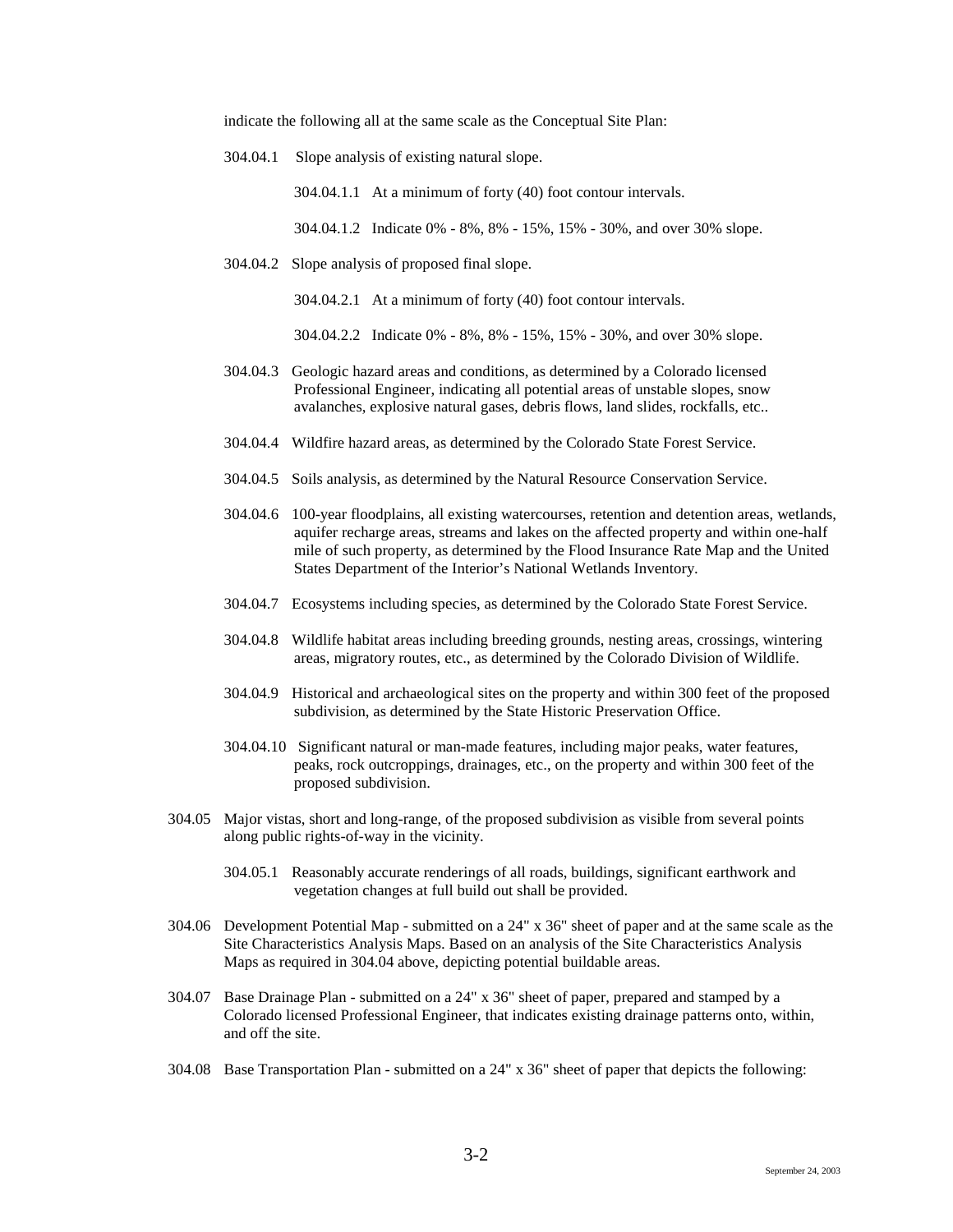- 304.08.1 Existing access to the proposed subdivision from County, State, and Federal road systems/exit interchanges.
- 304.08.2 Proposed new roads and anticipated grades in compliance with County road standards.
- 304.09 Conceptual Site Plan submitted on a 24" x 36" sheet of paper at a scale of  $1" = 100'$  or another scale if approved by the Planning Department. The Plan shall be in conformance with the Design Criteria as outlined in Article 14. The Plan shall depict the following:
	- 304.09.1 The title shall be placed at the top of the sheet along the long dimension of each sheet and shall include the name of the proposed subdivision. A general legal description stating the aliquot portion of the section, section, township, range, 6th P.M., and Clear Creek County shall be included under the name of the proposed subdivision. On the title sheet (sheet #1), under the general legal description, include the total acreage, the estimated total number of lots and the case number. The name of the builder, product line or marking name may only be used as a descriptor along the bottom of the sheet. Subdivision names may not duplicate existing subdivision names.
	- 304.09.2 A block in the lower right-hand corner shall include the following: the preparation data; a north arrow designated at true north; a written and graphic scale; the names and addresses of the applicant, developer, engineer or surveyor who prepared the exhibit; and the number of the sheet and the total number of sheets.
	- 304.09.3 The boundary of the proposed subdivision shall be depicted in a heavy solid line. A survey performed by a Colorado licensed Professional Engineer or Surveyor is required to verify outside boundaries.
	- 304.09.4 Boundaries of adjacent properties or portions of those boundaries that are in immediate proximity of the parcels proposed for subdivision shall be depicted in a lighter line weight.
	- 304.09.5 Existing contour lines depicted at ten (10) foot intervals. Contour lines may be extrapolated from the USGS quadrangle maps.
	- 304.09.6 Depict all existing roads showing grade in percentages, width of traveled surface, existing drainage, structures, utilities, earthwork, and site modifications. If existing structures are present, note their uses and whether they are to remain on the site.
	- 304.09.7 Depict all lots proposed for residential uses. Such locations shall be consistent with the areas as identified on the Development Potential Map. Lots shall be numbered consecutively.
	- 304.09.8 Depict all tracts proposed for nonresidential uses such as areas to be dedicated for park land, open space systems and school sites. Tracts shall be lettered alphabetically.
	- 304.09.9 Depict all easements, including existing and proposed, public and private, on and adjacent to the proposed subdivision. For each specify their use, principal dimensions, and the owner or rightholder of the easement.
	- 304.09.10 Depict all lands to be dedicated or reserved in deeds or easements for the use of landowners, residents, or the general public.
	- 304.09.11 Depict the general location of all proposed roads and anticipated grades in compliance with County design standards.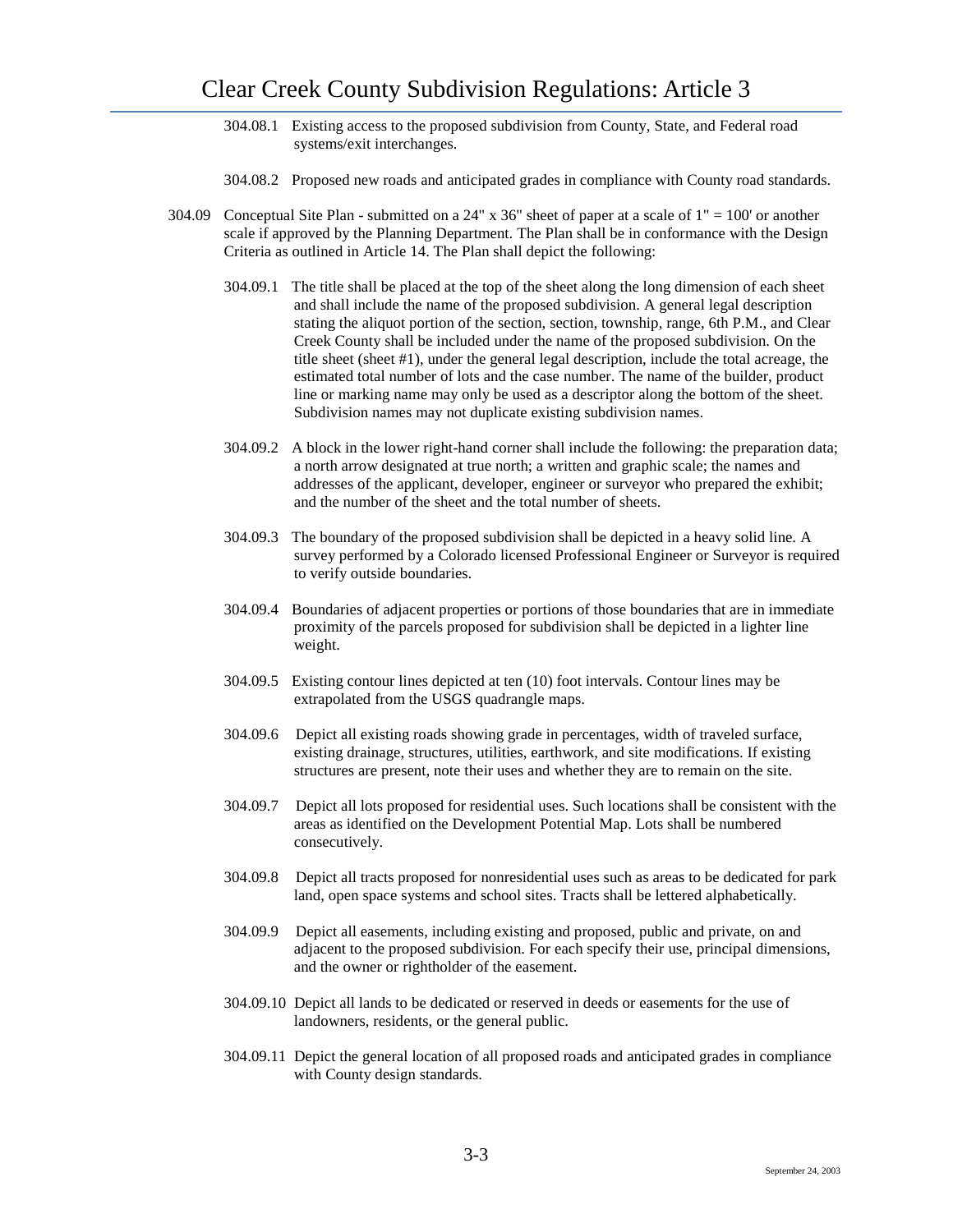304.09.12 Show the conceptual location of focal points, community facilities and other special features of the project.

### 305 Submittal Requirements - Development Reports

Development Reports shall be submitted with supporting materials that will completely address the following items at a minimum. The degree of detail for analysis of some of the following factors will depend upon the impact of the particular item on the surrounding area and the subject property.

- 305.01 Project Descriptive Report a narrative explanation of the following project elements:
	- 305.01.1 The need for the project, to include, but not be limited to the need for the number of residential units proposed.
	- 305.01.2 The number of lots proposed for residential uses, the size of each lot and the total acreage.
	- 305.01.3 The number of tracts proposed for nonresidential uses such as areas to be dedicated for park land, open space systems and school sites; and the size of each tract and the total acreage.
	- 305.01.4 Phasing of subdivision, if applicable.
- 305.02 Site Characteristics Analysis Report an analysis of site features and environmental and wildlife impacts as depicted on the Site Characteristics Analysis Maps that may affect the evaluation of the development and proposed mitigation measures.
- 305.03 Fiscal Impact Report an analysis of the fiscal costs and benefits anticipated to be accrued to the County as a result of the proposed subdivision to address, at a minimum, the following:
	- 305.03.1 The projected yearly tax revenue at full build out using figures provided by the County Assessor. If phasing is proposed, the projected yearly tax revenue for each year including at full buildout.
	- 305.03.2 Projected costs associated with impacts to schools and emergency services (fire and medical response), and the County Road and Bridge Department for on and off-site road traffic impacts, construction, and maintenance.
	- 305.03.3 Projected costs associated with impacts to social services.
- 305.04 Base Soil Suitability and Geologic Report an analysis, prepared and stamped by a Colorado licensed Professional Engineer, that minimally includes:
	- 305.04.1 Evidence establishing soil suitability in the form of a report based on information from the Natural Resource Conservation Service of the United States Department of Agriculture (USDA) or another form acceptable to the Planning Department. The report shall minimally include a description of site soil types, locations, and characteristics with supporting soil maps, soil logs and other information needed to determine soil suitability for proposed development.
	- 305.04.2 The geologic characteristics of the site including any potential natural or man-made hazards which would have a significant influence on the proposed uses of the land, a determination of what effect such factors would have and proposed corrective or protective measures.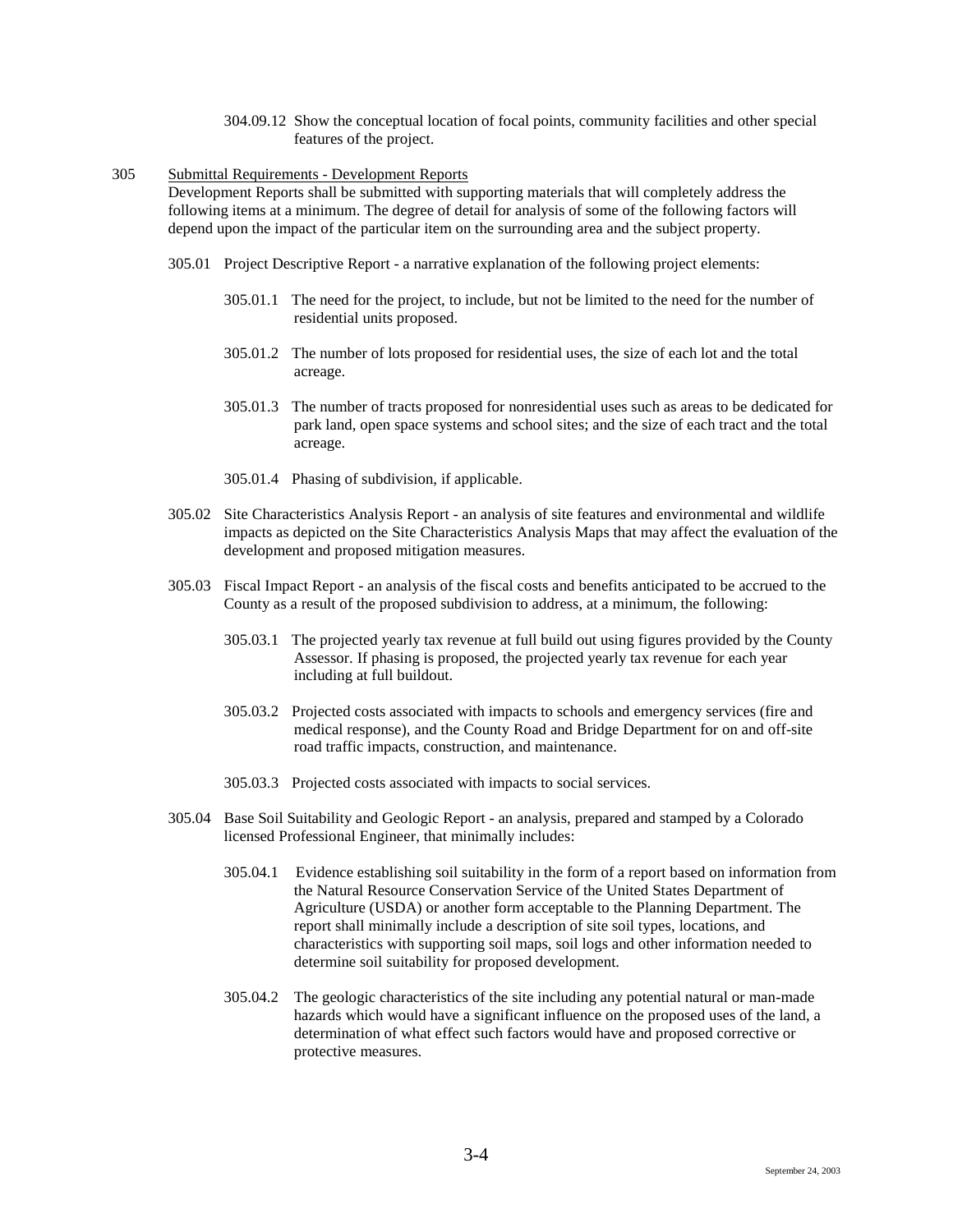- 305.05 Base Drainage Report a drainage analysis, prepared and stamped by a Colorado licensed Professional Engineer, including estimates of quantitative flows and rough plans for facilities to prevent storm waters in excess of historic runoff caused by the proposed subdivision, from entering, damaging or being carried by conduits, water supply ditches and appurtenant structures and other drainage facilities.
- 305.06 Existing Services and Infrastructure Report a narrative describing the availability and adequacy of existing infrastructure and other necessary services including, but not limited to: fire and police protection; schools; recreation; utilities; and open space.
- 305.07 Base Traffic Report a traffic study, prepared and stamped by a professional traffic engineer. The report shall minimally include:
	- 305.07.1 All existing access to the proposed subdivision from County, State, and Federal road systems/exit interchanges.
	- 305.07.2 The current number of vehicles trips generated during peak hours on all existing access to the proposed subdivision from County, State, and Federal road systems/exit interchanges.
	- 305.07.3 The number of vehicle trips likely to be generated during peak hours from the proposed subdivision on existing County, State, and Federal road systems/exit interchanges.
	- 305.07.4 A narrative describing the impacts from increased traffic resulting from the proposed subdivision, including but not limited to, level of service, congestion, noise, dust, odors, and traffic hazards.
- 305.08 Initial Water Supply Report an analysis, prepared by a water attorney or water engineer, that provides evidence that a legal water supply is likely to be available as follows:
	- 305.08.1 For a subdivision of land located within an existing water or special district, a letter of commitment to serve the proposed subdivision stating the amount of water available for use within the subdivision and the feasibility of extending service to that area.
	- 305.08.2 For a subdivision of land where a water or special district is expected to be formed to serve the subdivision, a report outlining how a water augmentation plan and application for a special district (demonstrating compliance with Colorado Revised Statues) can be obtained.
	- 305.08.3 For a subdivision of land where individual wells are proposed, evidence of the proposed legal water supply.
- 305.09 Initial Sewage Disposal System Report that provides evidence of the legal capability to provide sanitation as follows:
	- 305.09.1 For a subdivision of land located within a sanitation district, a letter of commitment to serve the proposed subdivision stating the capacity to serve and feasibility of extending service to that area.
	- 305.09.2 For a subdivision of land where a sanitation or special district is expected to be formed to serve the subdivision, an outline of how the district shall be structured.
	- 305.09.3 For a subdivision of land where individual sewage disposal systems are proposed, proof that the following requirements can be met. Such evidence shall be prepared and stamped by a Colorado licensed Professional Engineer.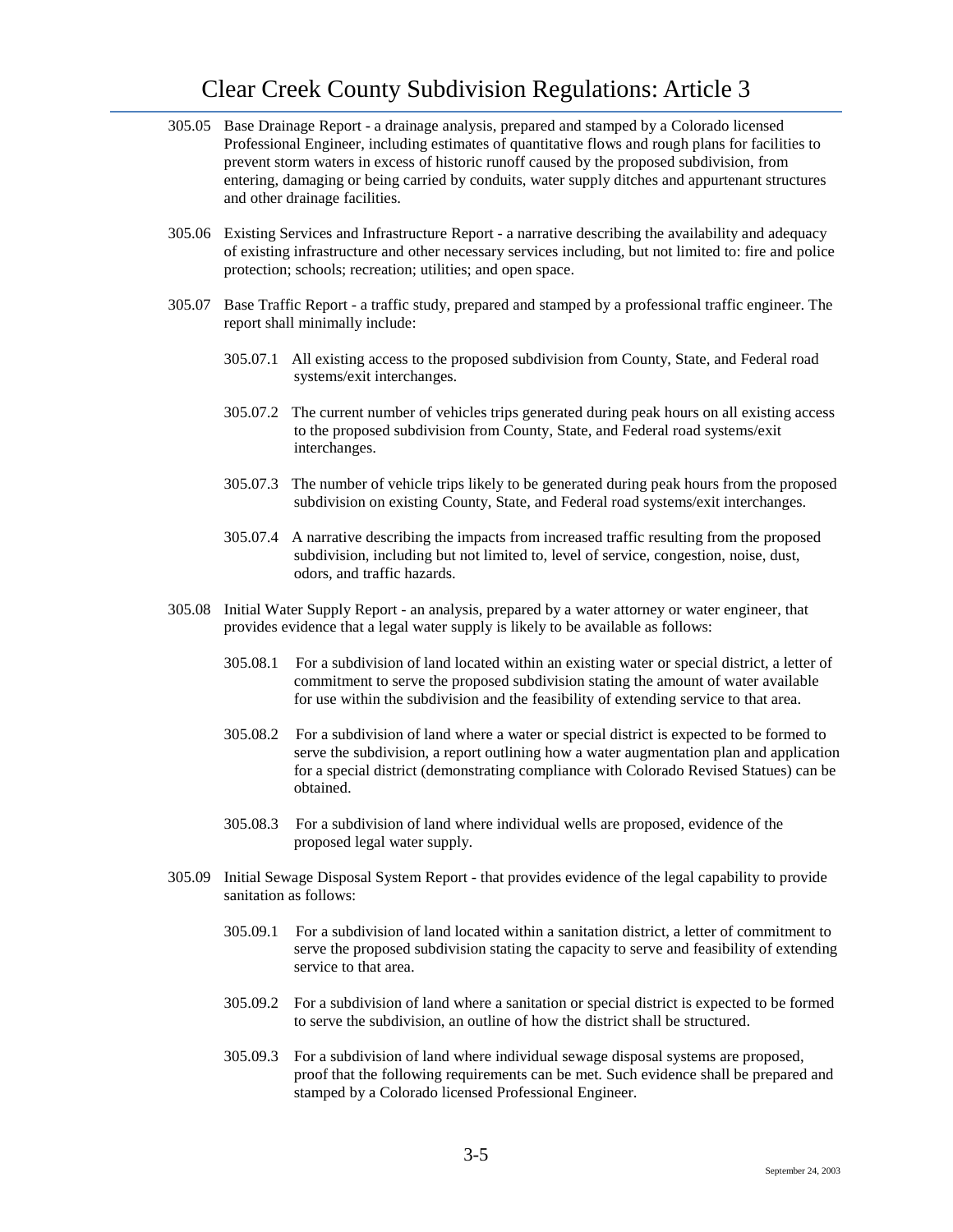- 305.09.3.1 Each sewage treatment system and leach field shall be in accordance with the County Individual Sewage Disposal System regulations.
- 305.09.3.2 Specific reference in the subdivision covenants that there is a ban on the use of other than low phosphorus detergents.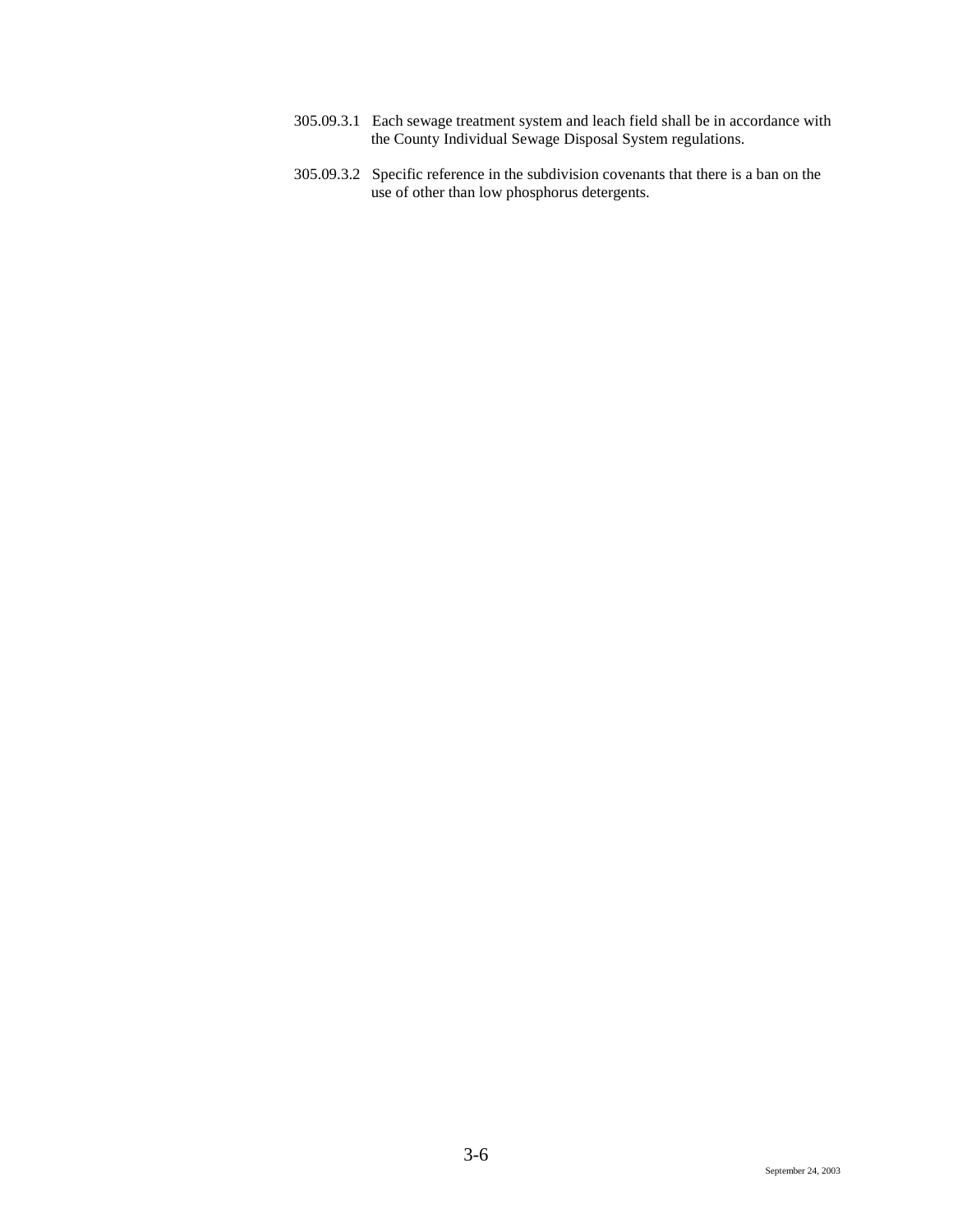# **ARTICLE 4 PRELIMINARY PLAN**

### 401 Intent

Evaluation of the proposal prior to final engineering and design.

### 402 Prerequisite

- 402.01 The preliminary plan shall be in substantial compliance with the approved sketch plan and conditions and stipulations of the associated Board resolution.
- 402.02 Prior to submittal of the preliminary plan application, the applicant shall meet with the Planning Department to discuss the procedures and submittal requirements, and is encouraged to meet with other referral agencies and homeowner's associations to identify potential issues and ways to address these issues.

### 403 Submittal Requirements - General

In addition to the submittal requirements listed in Sections 403, 404 and 405, the Planning Department may request other materials or information as deemed necessary, before or during the process to facilitate a recommendation by the Planning Department to the Planning Commission and Board.

- 403.01 Application Form as provided by the Planning Department.
- 403.02 The appropriate fee(s), as established by the Board.
- 403.03 Current proof of ownership for the subject property(s) which includes an updated or current title insurance policy or title commitment.
- 403.04 A notarized letter of authorization from the landowner permitting a representative to process the application, if applicant is other than the owner(s) of record.
- 403.05 An updated list of all interest holders in the subject property(s), as indicated in a title insurance policy prepared by a title company, including subsurface interest if severed.
- 403.06 An updated list of owners of properties within 300 feet of the boundaries of any portion of the property(s) proposed for subdivision, no more than thirty (30) days old from the date of preliminary plan application. Such list shall include legal descriptions, names, and mailing addresses.
- 403.07 Certification from the County Treasurer's Office that all ad valorem taxes have been paid no more than thirty (30) days old from the date of preliminary plan application.
- 403.08 All associated documentation and resolution(s) that provided approval of the sketch plan.
- 403.09 An updated list of all parties, including addresses and numbers, involved on behalf of the proposed subdivision, no more than thirty (30) days old from the date of preliminary plan application.
- 403.10 All submittals shall be organized as specified in a table of contents by the Planning Department.

# 404 Submittal Requirements - Plans and Drawings

- 404.01 Vicinity Map as required in Article 3.
- 404.02 Location Map as required in Article 3.
- 404.03 Zoning/Special Districts Map(s) as required in Article 3, with updated information, if applicable.
- 404.04 Site Characteristics Analysis Maps as required in Article 3 with updated information, if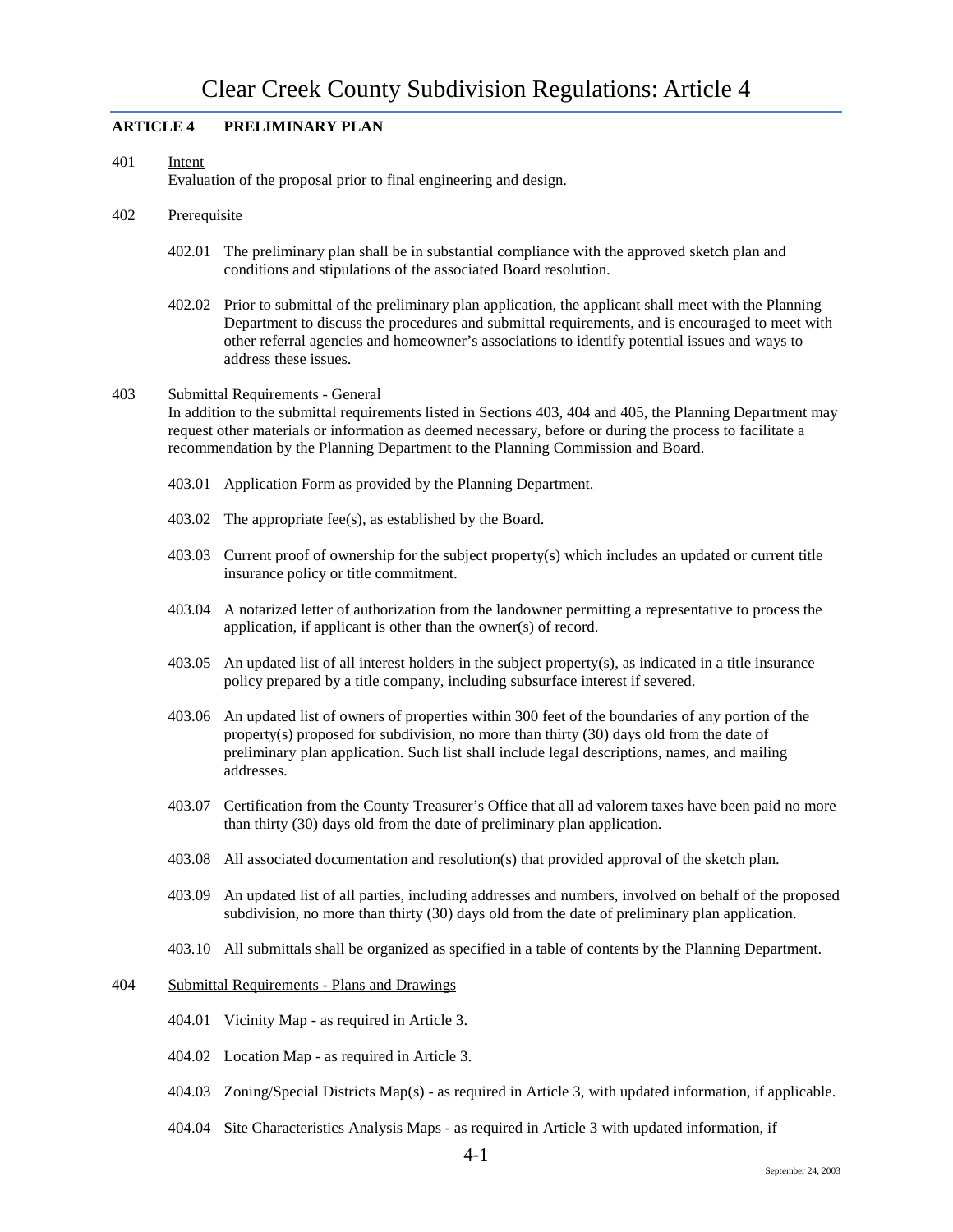applicable.

- 404.05 Development Potential Map as required in Article 3 with updated information, if applicable.
- 404.06 Approved Sketch Plan, with no modifications.
- 404.07 Preliminary Grading and Drainage Plan submitted on a 24" x 36" sheet(s) of paper at a scale of 1" = 100' or another scale approved by the Planning Department. The plan shall be prepared and stamped by a Colorado licensed Professional Engineer, that indicates the following: finished contours at five (5) foot intervals, delineating extent of cut and fill slopes; location and construction details for all existing and proposed watercourses, retention and detention areas; ditch widening and treatment; drainage patterns and stormwater runoff from on-site and off-site flow; location and construction details for all existing and proposed culverts, retaining walls, curbs/gutters, etc.; stormwater management plan demonstrating compliance with the County's adopted Best Management Practices; lot lines, roads, and building envelopes; all applicable grading and drainage details, including notes; and anticipated slope stabilization measures for all cut and fill slopes.
- 404.08 Preliminary Roadway Design and Construction Drawings submitted on 24" x 36" sheet(s) of paper at a scale of 1" = 100' or another scale approved by the Planning Department. The Plan shall be prepared and stamped by a Colorado licensed Professional Engineer and be in conformance with the County road standards (unless exempted by the County) and shall provide plan and profile drawings. The Plan shall depict the following: proposed lot lines and building envelopes; demonstrated compliance with the County adopted Best Management Practices; proposed traffic flow within the subdivision and from off-site roads; utility easements; adequate access and maneuverability for emergency and public utility vehicles; ingress, egress, and internal vehicular circulation; all existing and proposed roads; location of school bus turnarounds, if applicable; all existing and proposed access to the subdivision from County, State, and Federal road systems/exit interchanges; demonstration that all roads and associated cut and fill slopes do not encroach on or disturb adjacent properties, unless there is written approval from appropriate parties; and proposed road names which shall not duplicate existing road names; however, when adjoining existing roads, road names shall be continued.
- 404.09 Preliminary Site Plan submitted on a 24" x 36" sheet of paper at a scale of 1" = 100' or another scale if approved by the Planning Department. The Plan shall be in conformance with the Design Criteria as outlined in Article 14. The Plan shall depict the following:
	- 404.09.1 The title shall be placed at the top of the sheet along the long dimension of each sheet and shall include the name of the proposed subdivision. A general legal description stating the aliquot portion of the section, section, township, range, 6th P.M., and Clear Creek County shall be included under the name and planning area. On the title sheet (sheet #1), under the general legal description, include the total acreage, the estimated total number of lots and the case number. The name of the builder, product line or marketing name may only be used as a descriptor along the bottom of the sheet. Subdivision names may not duplicate existing subdivision names.
	- 404.09.2 A block in the lower right-hand corner shall include the following: the preparation data; a north arrow designated at true north; a written and graphic scale; the names and addresses of the applicant, developer, engineer or surveyor who prepared the exhibit; and the number of the sheet and the total number of sheets.
	- 404.09.3 The boundary of the proposed subdivision shall be depicted in a heavy solid line. A registered survey is required to verify boundaries.
	- 404.09.4 Boundaries of adjacent properties or portions of those boundaries that are in immediate proximity of the parcels proposed for subdivision shall be depicted in a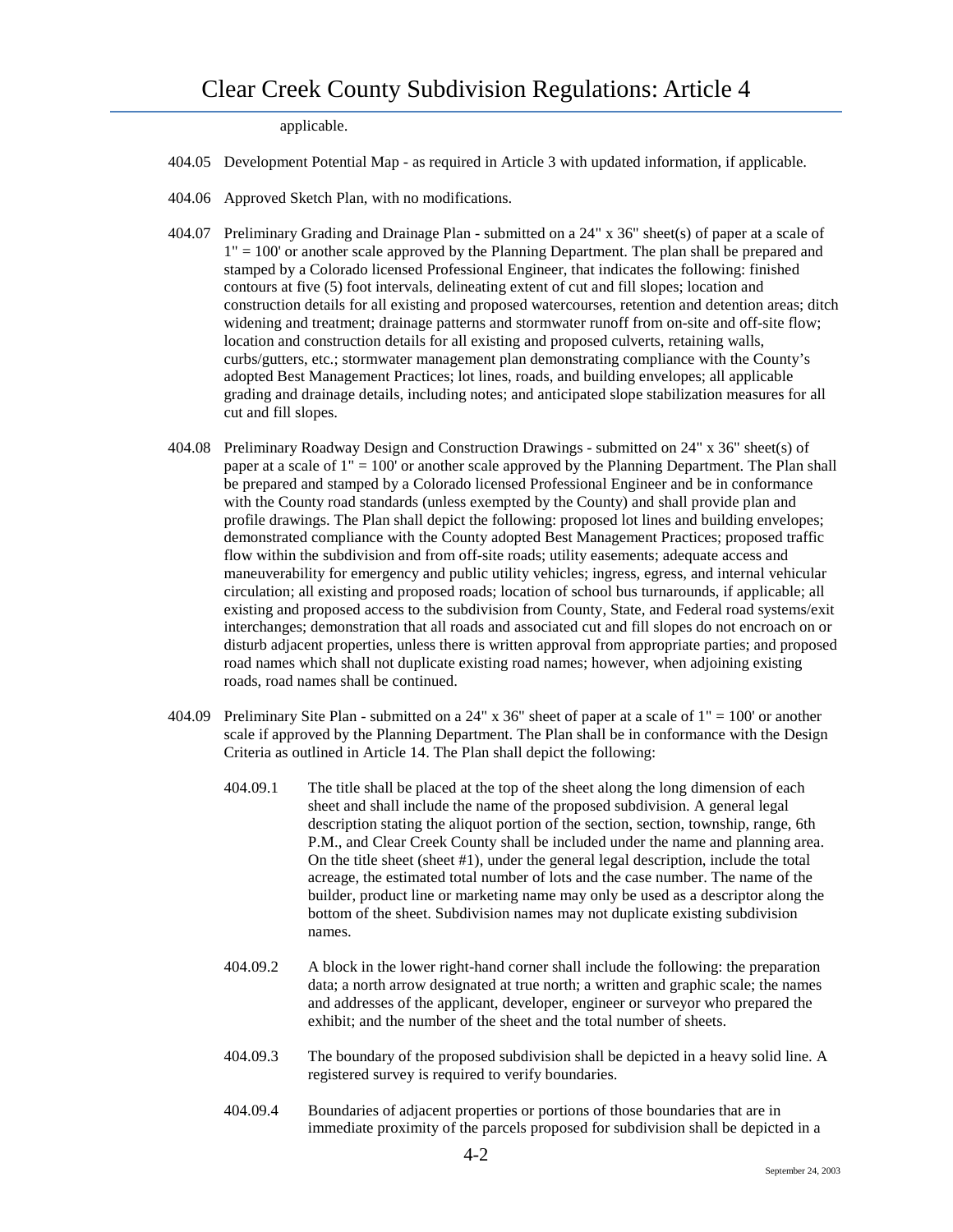lighter line weight.

- 404.09.5 Surveyed existing contour lines depicted at five (5) foot intervals for proposed areas of disturbance (e.g., roads, driveways, building envelopes, well and septic locations). For the remainder of the plan, surveyed existing contour lines depicted at forty (40) foot intervals.
- 404.09.6 Depict all existing roads, structures, utilities, earthwork, and site modifications. If existing structures are present, note their uses and whether they are to remain on the site.
- 404.09.7 Depict all lots and building envelopes proposed for residential uses, providing accurate dimensions for each. Such locations shall be consistent with the areas approved by the sketch plan. Lots shall be numbered consecutively.
- 404.09.8 Depict all tracts proposed for nonresidential uses such as areas to be dedicated for park land, open space systems and school sites, providing accurate dimensions for each. Such locations shall be consistent with the areas approved by the sketch plan. Tracts shall be lettered alphabetically.
- 404.09.9 Depict all easements, including existing and proposed, public or private, on and adjacent to the proposed subdivision. For each specify their use, principal dimensions, and the owner or rightholder of the easement.
- 404.09.10 Depict all lands to be dedicated or reserved in deeds or easements for the use of landowners, residents, or the general public.
- 404.09.11 Locate and provide the name and principal dimension of all road rights-of-way. Indicate the maintenance responsibility, road percent grades, centerline radii and other pertinent roadway information such as distance between intersections.
- 404.09.12 Depict legal and physical public access to the proposed subdivision even if not part of the subdivision.
- 404.09.13 Depict the location of focal points, community facilities and other special features.

# 405 Submittal Requirements - Development Reports

Development Reports shall be submitted with supporting materials that will completely address the following items at a minimum. The degree of detail for analysis of some of the factors will depend upon the impact of the particular item on the surrounding area and the subject property.

- 405.01 Project Description Report a narrative explanation of the following project elements:
	- 405.01.1 As required in Article 3 with updated information, if applicable.
	- 405.01.2 Concerns and issues brought forth by the Board during the approval of the sketch plan and measures proposed to mitigate these concerns.
	- 405.01.3 Proposed deviations or changes from the approved sketch plan and reasons for such modification.
	- 405.01.4 Phasing of subdivision, if applicable.
- 405.02 Site Characteristics Analysis Report as required in Article 3 with updated information, if applicable.
- 405.03 Fiscal Impact Report as required in Article 3 with updated information, if applicable.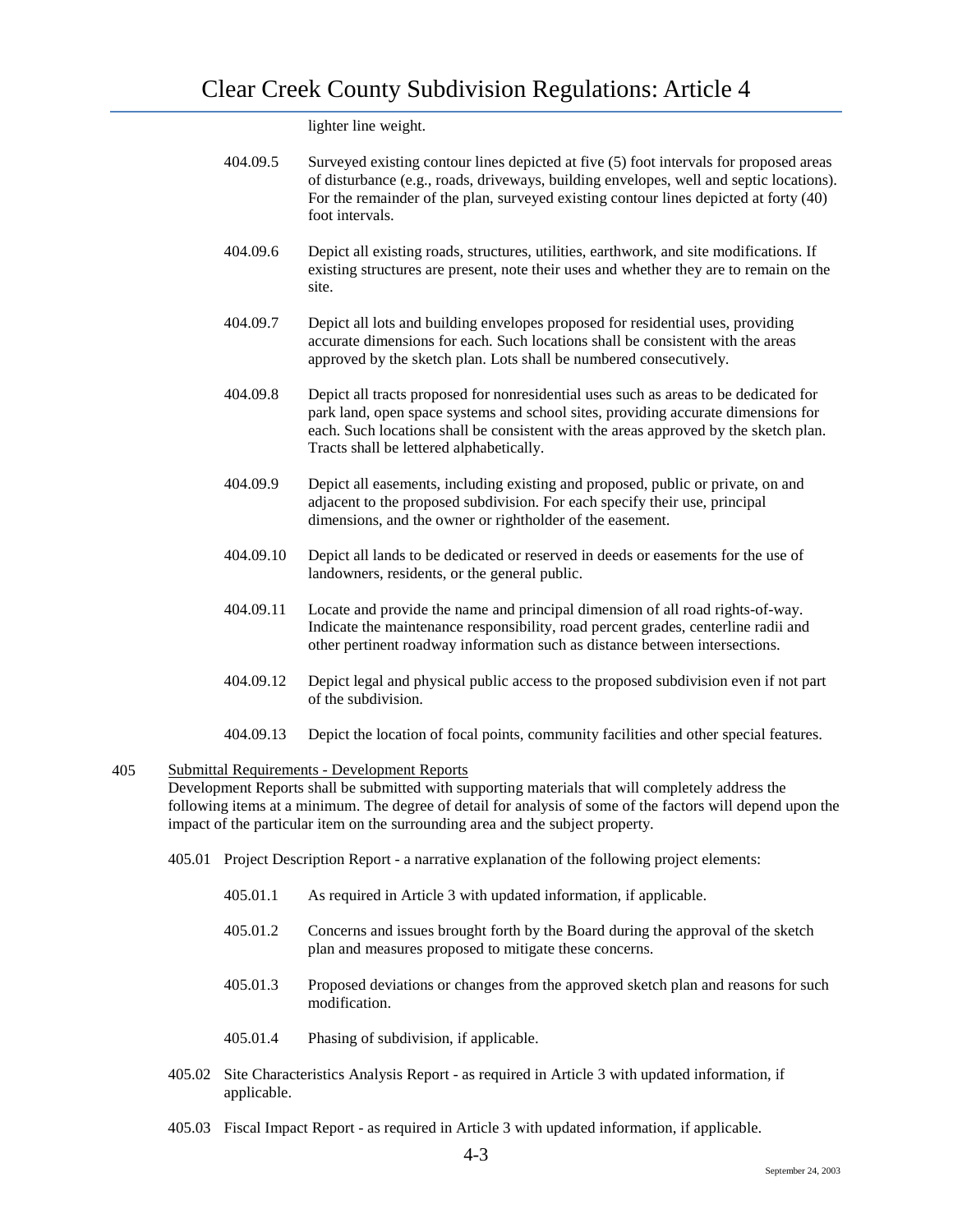- 405.04 Wildlife Management Report an analysis, prepared by a qualified professional, including updated data from that which was presented in the Site Characteristics Analysis for the sketch plan, on-site investigation of wildlife presence, and proposed mitigation measures addressing any adverse impacts to wildlife habitats including breeding grounds, nesting areas, migration routes, and wintering areas. This report shall also address measures taken to preserve and improve such wildlife habitat. Rare and endangered species habitat protection shall be addressed, if applicable.
- 405.05 Emergency Services/Fire Protection/Wildfire Mitigation Report an analysis, prepared by a qualified professional, including proposed mitigation measures addressing emergency protection and wildfire mitigation. This report shall also include a Colorado State Forest Service approved Wildfire Pre-Attack Plan outlining recommendations for forest management strategies to be implemented to reduce wildfire hazard as well as planning considerations and procedures to be followed in the event of a fire.
- 405.06 Preliminary Soil Suitability Report an analysis, prepared and stamped by a Colorado licensed Professional Engineer, that minimally includes:
	- 405.06.1 Data from the Base Soil Suitability and Geologic Report as required in Article 3, with updated soils data as required by the Board in the approval of the sketch plan, if applicable.
	- 405.06.2 An analysis and evaluation of such information with recommendations regarding structural constraints, erosion control, and a determination of the adequacy of the structural characteristics of the soil as they relate to the proposed uses and development.
	- 405.06.3 Constraints on development based on the analysis and findings.
- 405.07 Preliminary Geologic Report an analysis, prepared and stamped by a Colorado licensed Professional Engineer, that minimally includes:
	- 405.07.1 Data from the Base Soil Suitability and Geologic Report as required in Article 3, with updated geologic data as required by the Board in the approval of the sketch plan, if applicable.
	- 405.07.2 An analysis and evaluation of such information with recommendations.
	- 405.07.3 Constraints on development based on the analysis and findings.
- 405.08 Preliminary Grading and Drainage Report prepared and stamped by a Colorado licensed Professional Engineer, that minimally includes:
	- 405.08.1 The design and details of the Preliminary Grading and Drainage Plan.
	- 405.08.2 Provides details as to design capacity, calculations, and drainage easements for offsite and on-site runoff.
	- 405.08.3 A Best Management Practices analysis, in accordance with County regulations, which address the existing and potential erosion and sediment problems which may be created by the proposed development including conservation measures proposed to mitigate these concerns.
	- 405.08.4 Recommendations for how the subsurface drainage will be handled (i.e. sump pumps, trench drains, etc.), if applicable.
- 405.09 Preliminary Roadway Design and Construction Report prepared and stamped by a Colorado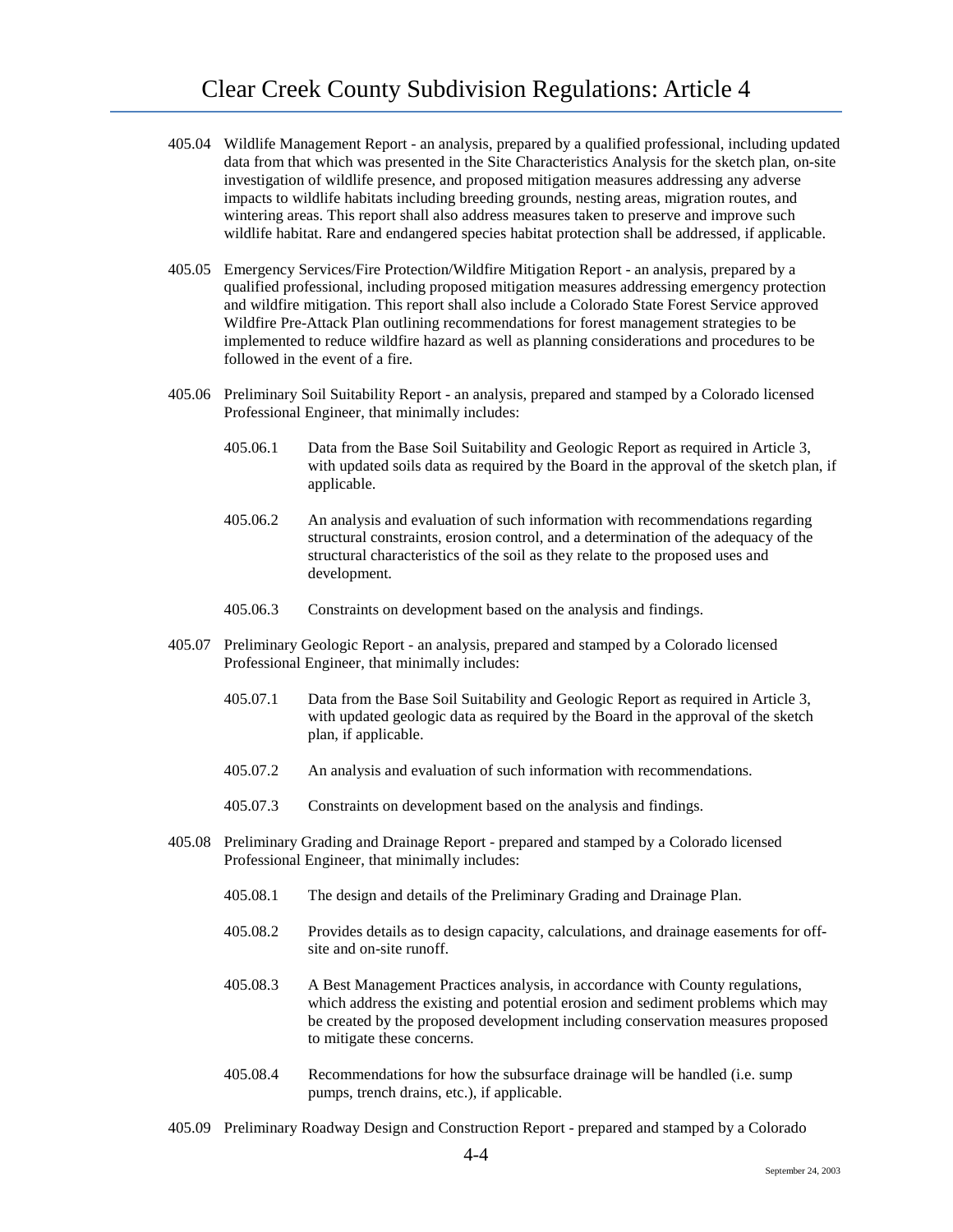licensed Professional Engineer, that minimally includes:

- 405.09.1 Data from the Base Traffic Report as required in Article 3, with updated data as required by the Board in the approval of the sketch plan, if applicable.
- 405.09.2 An analysis addressing the design and details of the Preliminary Roadway Design and Construction Drawings, outlining compliance with County road standards.
- 405.10 Services and Infrastructure Report
	- 405.10.1 As required in Article 3 with updated information, if applicable, as required by the Board in the approval of the sketch plan.
	- 405.10.2 Written verification of utility access and availability from the supplier of said service at the level proposed.
- 405.11 Preliminary Water Supply Report an analysis, prepared by a water attorney or water engineer, that provides evidence that a legal water supply, sufficient in terms of quality and quantity is available as follows:
	- 405.11.1 For a subdivision of land located within an existing water or special district, a letter of commitment to serve the proposed subdivision stating the amount of water available for use within the subdivision and the costs of extending service to that area.
	- 405.11.2 For a subdivision of land where a water or special district is proposed to be formed to serve the subdivision, an application for a special district demonstrating compliance with Colorado revised statues.
	- 405.11.3 If individual wells are proposed, a copy of an approved water augmentation plan.
	- 405.11.4 Physical Water Analysis when individual wells are proposed an expanded assessment of the ground water production capability and impacts by a qualified engineer or hydrologist shall be submitted which addresses: water requirements; general hydrogeology; site specific hydrogeology; water quality requirements; and off-site impacts. Where the hydrologic conditions of the site indicate potential negative impact to existing wells in the area, selected test wells may be required to determine quantity proposed is available.
- 405.12 Preliminary Sewage Disposal System Report evidence of the physical and legal capability to provide sanitation as follows. Such report shall also include updated data which was required for the sketch plan phase.
	- 405.12.1 For a subdivision of land located within a sanitation district, a letter of commitment to serve the proposed subdivision stating the capacity to serve and costs of extending service to that area.
	- 405.12.2 For a subdivision of land where a sanitation or special district is proposed to be formed to serve the subdivision, evidence of the ability of the district's ability to serve the demands of the proposed subdivision. A special district application for review of the proposed service plan shall be required.
	- 405.12.3 For a subdivision of land where individual sewage disposal systems are proposed, evidence that the following requirements are met. Such evidence shall be prepared and stamped by a Colorado licensed Professional Engineer.
		- 405.12.3.1 Each sewage treatment system and leach field shall be in accordance with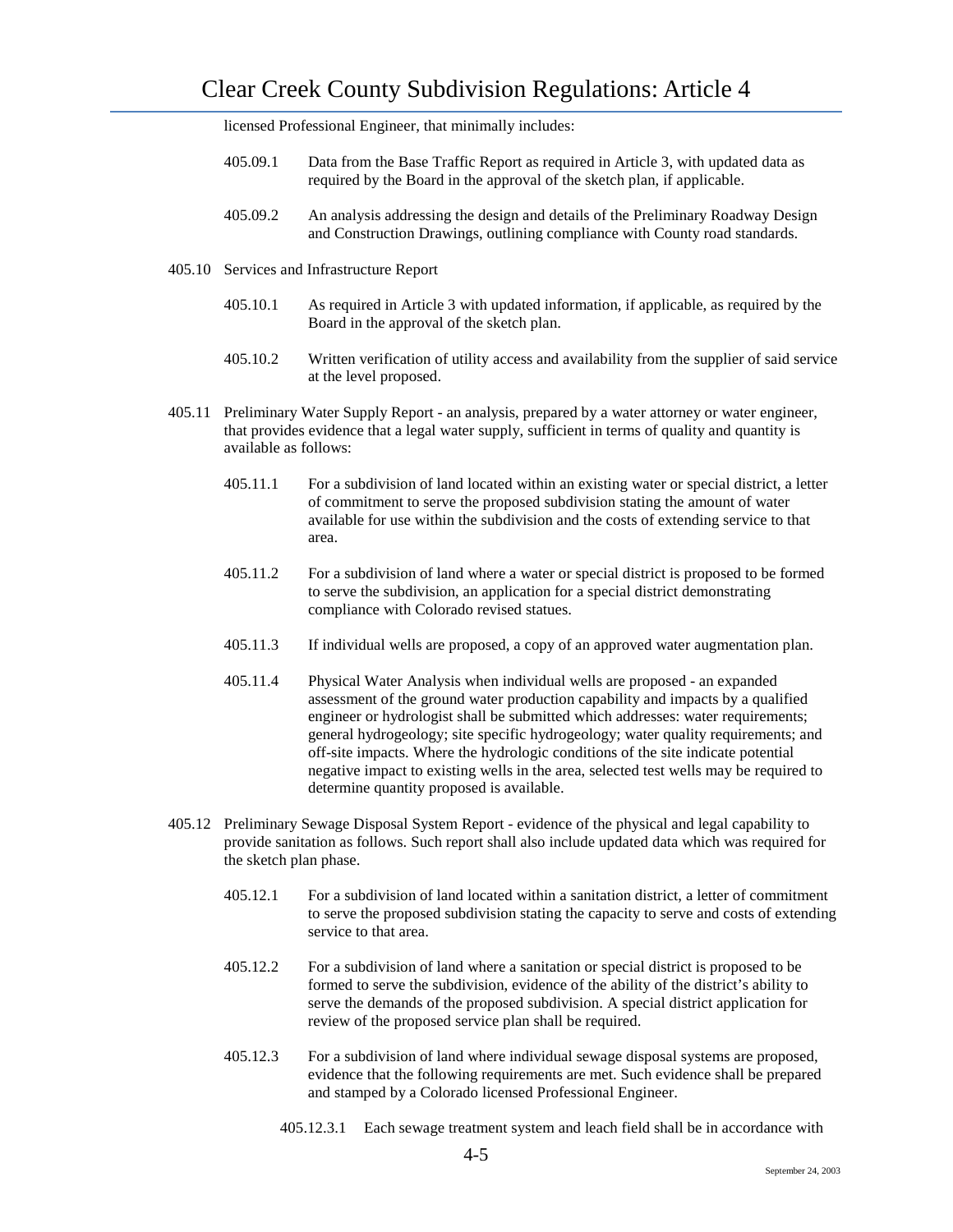the County Individual Sewage Disposal System regulations.

- 405.12.3.2 Specific reference in the subdivision covenants that there is a ban on the use of other than low phosphorus detergents.
- 405.13 Impact to School District Report an analysis of the projected impacts to schools from the proposed development. Such report shall include, but not be limited to, proposed fees in lieu/land dedication requirements and how this figure was calculated.
- 405.14 Open Space Report a narrative explanation of the elements of the plan which shall include, but are not limited to: ownership, acreage, purpose, and maintenance. A Weed Management Plan shall also be included.
- 405.15 Proposed Subdivision Covenants and association agreement, if applicable.
- 405.16 Guarantee of Public Improvements an itemized estimate of the cost of required improvements.
- 405.17 Copy of Metropolitan or Special District Service Plan, if applicable.
- 405.18 Preliminary Subdivision Improvements Agreement.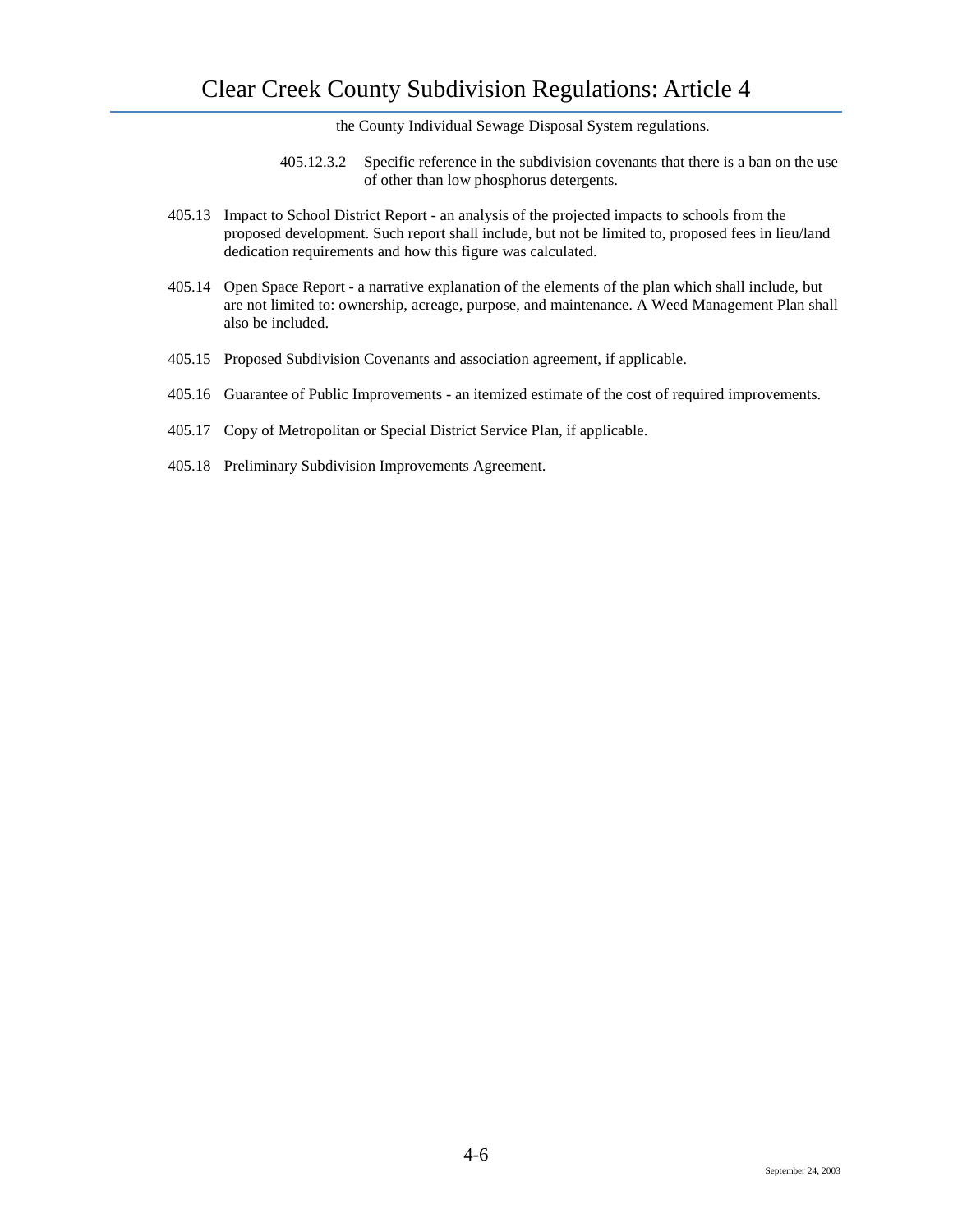# **ARTICLE 5 FINAL PLAT**

## 501 Intent

To provide for the review of the final engineering plans, the subdivision improvement agreement, public dedication and other legal agreements.

- 502 Prerequisite
	- 502.01 The final plat shall be in substantial compliance with the Board approved preliminary plan and conditions and stipulations of the resolution.
	- 502.02 Prior to submittal of the final plat application, the applicant shall meet with the Planning Department to discuss the procedures and submittal requirements, and is encouraged to meet with other referral agencies and homeowner's associations to identify potential issues and ways to address these issues.

### 503 Submittal Requirements - General

In addition to the submittal requirements listed in Sections 503, 504 and 505, the Planning Department may request other materials or information as deemed necessary, before or during the process to facilitate a recommendation by the Planning Department to the Planning Commission and Board.

- 503.01 Application Form as provided by the Planning Department.
- 503.02 The appropriate fee(s), as established by the Board.
- 503.03 Current proof of ownership for the subject property(s) which includes an updated or current title insurance policy or title commitment.
- 503.04 A notarized letter of authorization from the landowner permitting a representative to process the application, if applicant is other than the owner(s) of record.
- 503.05 An updated list of all interest holders in the subject property(s), as indicated in a title insurance policy prepared by a title company, including subsurface interest if severed.
- 503.06 An updated list of owners of properties within 300 feet of the boundaries of any portion of the property(s) proposed for subdivision, no more than thirty (30) days old from the date of final plat application.
- 503.07 An updated certification from the County Treasurer's Office that all ad valorem taxes have been paid, no more than thirty (30) days old from the date of final plat application.
- 503.08 All associated documentation and resolution(s) that provided approval of the preliminary plan.
- 503.09 An updated list of all parties, including addresses and numbers, involved on behalf of the proposed subdivision, no more than thirty (30) days old from the date of final plat application.
- 503.05 All submittals shall be organized as specified in a table of contents by the Planning Department.

# 504 Submittal Requirements - Plans and Drawings

- 504.01 Vicinity Map as required in Article 3.
- 504.02 Location Map as required in Article 3.
- 504.03 Approved Preliminary Plan, with no modifications.
- 504.04 Final Grading and Drainage Plan submitted on a 24" x 36" sheet of paper, prepared and stamped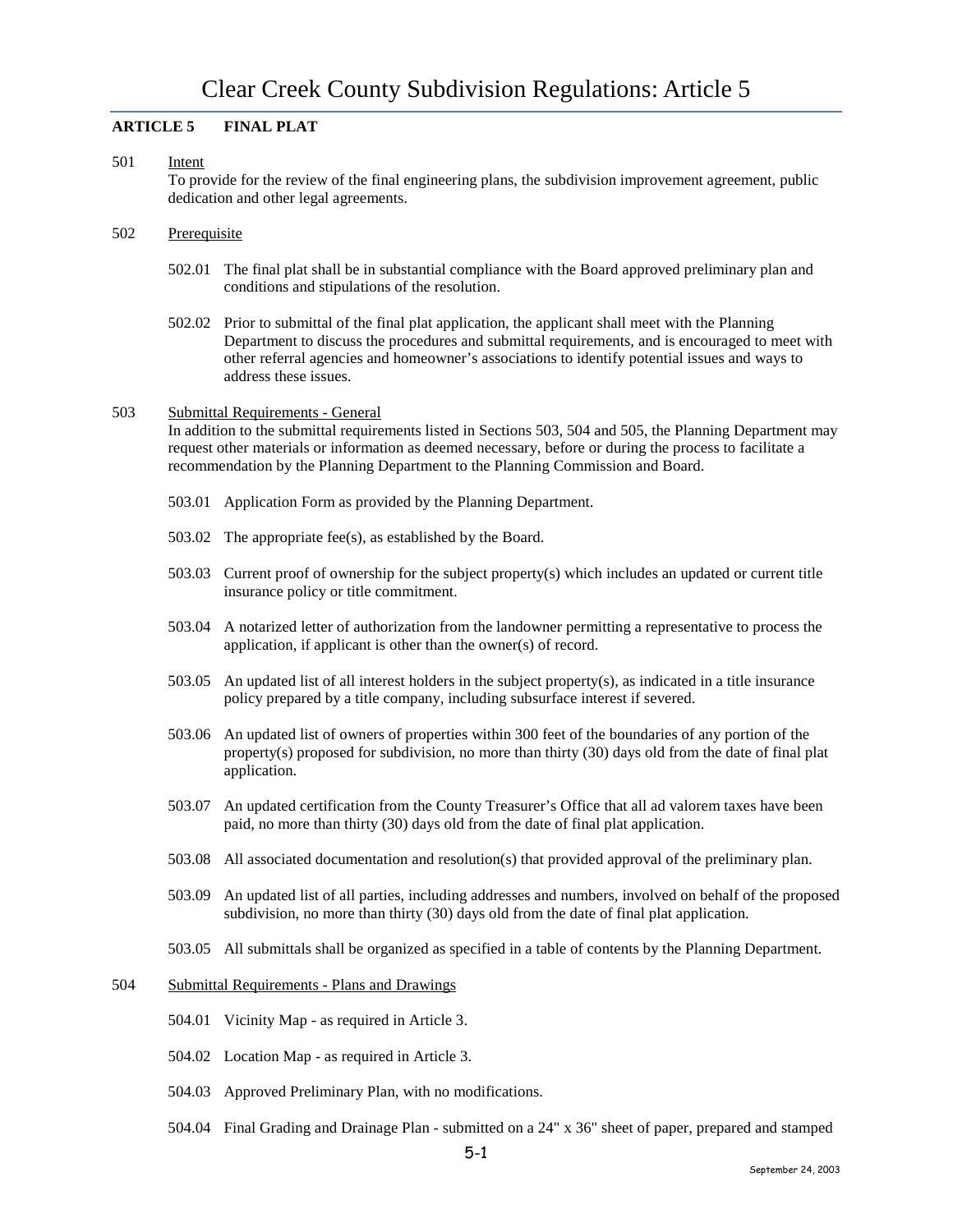by a Colorado licensed Professional Engineer. The Plan shall depict any modifications established with the approved Preliminary Plan.

- 504.05 Final Roadway Design and Construction Drawings submitted on a 24" x 36" sheet of paper at a scale of  $1" = 100'$  or another scale approved by the Planning Department. The Plan shall be prepared and stamped by a Colorado licensed Professional Engineer and be in conformance with the County road standards and shall provide plan and profile drawings. The Plan shall depict any modifications established with the approved Preliminary Plan.
- 504.06 Final Site Plan submitted on a 24" x 36" sheet of paper at a scale of  $1" = 100"$  or another scale if approved by the Planning Department. The Plan shall be in conformance with the Design Criteria as outlined in Article14. The Plan shall depict any modifications established with the approved preliminary plan.
	- 504.06.1 An approved Final Plat shall be submitted in a digital form as specified by the County Mapping Department and as specified by the Planning Department.

### 505 Submittal Requirements - Development Reports

Development Reports shall be submitted with supporting materials that will completely address the following items at a minimum. The degree of detail for analysis of some of the factors will depend upon the impact of the particular item on the surrounding area and the subject property.

- 505.01 Project Description Report a narrative of the following project elements:
	- 505.01.1 As required in Article 4 with updated information, if applicable.
	- 505.01.2 Concerns and issues identified by the Board during the approval of the preliminary plan as addressed in a Board resolution and measures proposed to mitigate these concerns.
	- 505.01.3 Proposed deviations or changes from the approved preliminary plan and reasons for such modifications.
	- 505.01.4 Phasing of subdivision, if applicable.
- 505.02 Site Characteristics Analysis Report as required in Article 3 with updated information, if applicable.
- 505.03 Fiscal Impact Report as required in Article 4 with updated information, if applicable, and shall depict any modifications established with the approved preliminary plan.
- 505.04 Wildlife Management Report as required in Article 4 with updated information, if applicable, and shall depict any modifications established with the approved preliminary plan.
- 505.05 Emergency Services/Fire Protection/Wildfire Mitigation Report as required in Article 4 with updated information, if applicable, and shall depict any modifications established with the approved preliminary plan.
- 505.06 Final Soil Suitability Report as required in Article 4 with updated information, if applicable, and shall depict any modifications established with the approved preliminary plan.
- 505.07 Final Geologic Report as required in Article 4 with updated information, if applicable, and shall depict any modifications established with the approved preliminary plan.
- 505.08 Final Grading and Drainage Report as required in Article 4 with updated information, if applicable, and shall depict any modifications established with the approved preliminary plan.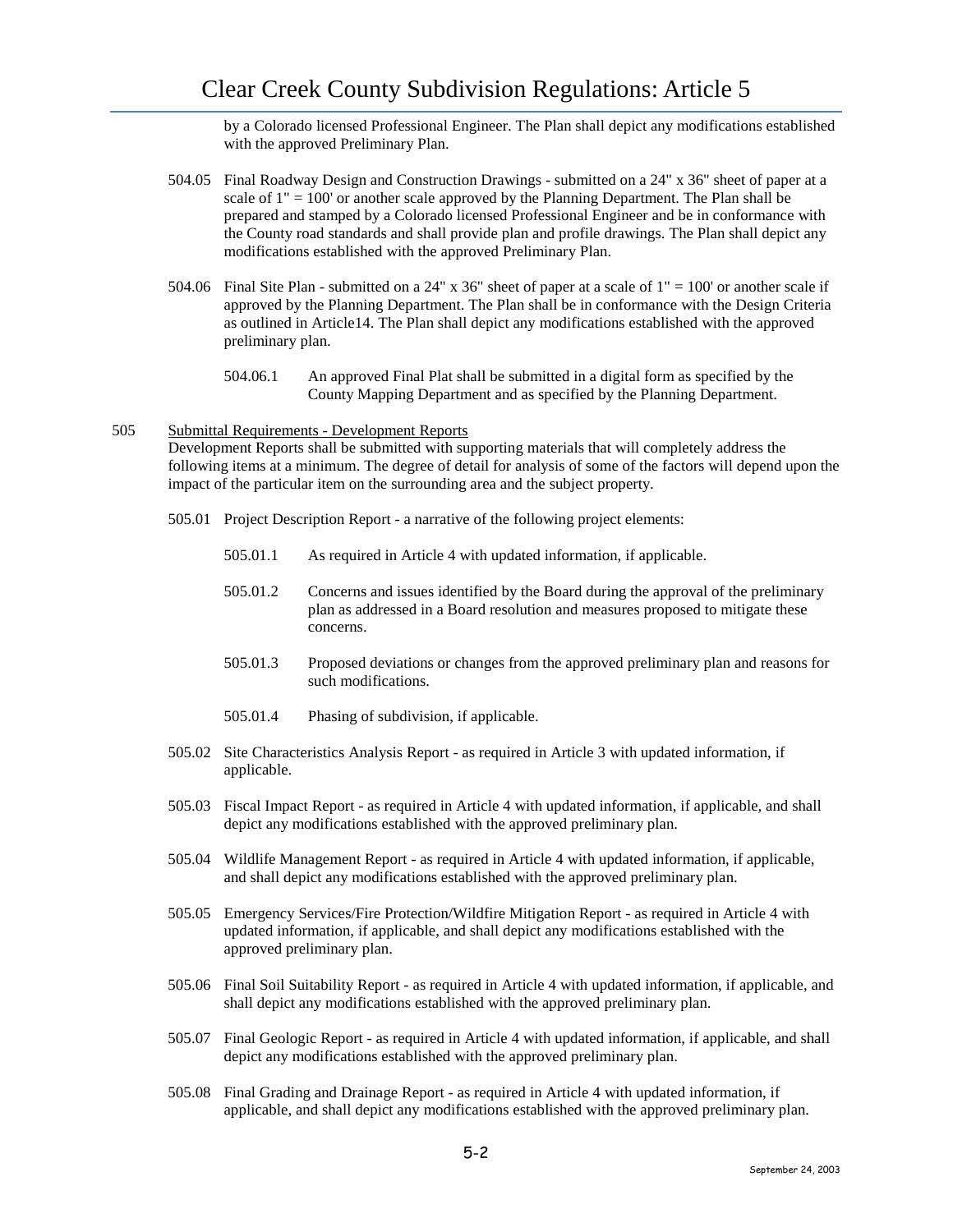- 505.09 Final Roadway Design and Construction Report as required in Article 4 with updated information, if applicable, and shall depict any modifications established with the approved preliminary plan.
- 505.10 Services and Infrastructure Report as required in Article 4 with updated information, if applicable, and shall depict any modifications established with the approved preliminary plan.
- 505.11 Final Water Supply Report as required in Article 4 with updated information, if applicable, and shall depict any modifications established with the approved preliminary plan.
- 505.12 Final Sewage Disposal System Report as required in Article 4 with updated information, if applicable, and shall depict any modifications established with the approved preliminary plan.
- 505.13 Final Impact to School District Report as required in Article 4 with updated information, if applicable, and shall depict any modifications established with the approved preliminary plan.
- 505.14 Final Open Space Report as required in Article 4 with updated information, if applicable, and shall depict any modifications established with the approved preliminary plan.
- 505.15 Final Subdivision Covenants as required in Article 4 with updated information, if applicable, and shall depict any modifications established with the approved preliminary plan.
- 505.16 Final Financial Guarantee of Public Improvements as required in Article 4 with updated information, if applicable, and shall depict any modifications established with the approved preliminary plan. Such guarantee shall include an itemized cost of revegetation, pursuant to the revegetation plan. Collateral for 115% of the total cost of the final plat improvements shall be required. An irrevocable letter of credit or other security approved by the County Attorney for said cost requirement shall also be included. The Board may, from time to time, review the adequacy of the security in light of inflation to ensure adequate security to fund the completion of the work in accordance with the public improvements.
- 505.17 Copy of Final Metropolitan or Special District Service Plan, if applicable as required in Article 4 with updated information, if applicable, and shall depict any modifications established with the approved preliminary plan.
- 505.18 Revegetation Plan submitted on a 24" x 36" sheet of paper, prepared by a landscape professional, that indicates the following: existing ecosystems that will be maintained and removed; proposed plant species, size, quantity, and location of plants; and proposed method of irrigation for a minimum of five (5) years.
- 505.19 Final Subdivision Improvements Agreement as required in Article 4 with updated information, if applicable, and shall depict any modifications established with the approved preliminary plan.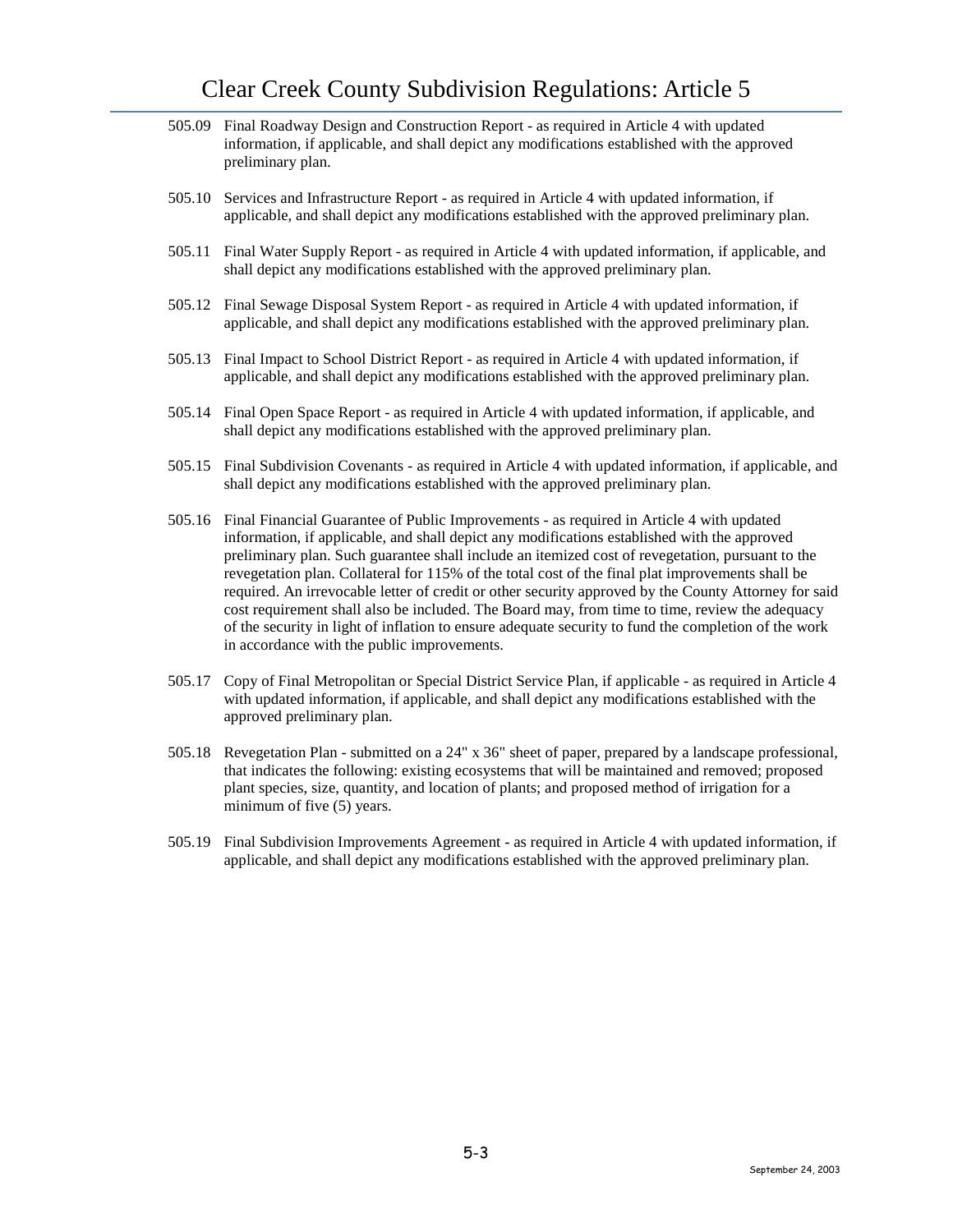# **ARTICLE 6 MULTI-UNIT SMALL SUBDIVISIONS**

# 601 Purpose

The Multi-Unit Small Subdivision process is an application to authorize apartments, condominiums and other multiple unit developments, whether or not parcels of land or real property boundary lines are created, for developments of a total of twenty-four (24) units or less.

# 601.01 Relationship to other Articles

When Article 6 is applicable, it supersedes Articles 3, 4 and 5, but a Multi-Unit Small Subdivision is subject to Articles 12 (Dedication Standards) and 14 (Design Criteria) and such other provisions of these subdivision regulations as by their terms apply.

# 602 Prerequisite

Prior to submittal of the request, the applicant shall meet with the Planning Department to determine whether the request meets the criteria and to explain the procedure and submittal requirements.

# 603 Criteria

An application must meet, at a minimum, all of the following criteria.

- 603.01 Creates no more than a total of twenty-four (24) units.
- 603.02 The parcel(s) can comply with the required County Platting Conditions and optional conditions determined to be applicable by the Board.
- 603.03 The parcel(s) can comply with all applicable zoning, building, fire, and health codes, rules and regulations.
- 603.04 The property is accessed, at a minimum, by a public right-of-way or recorded easement.
- 603.05 The parcel(s) can comply with State and County Sanitary Sewage Disposal Requirements.
- 603.06 The applicant must be able to provide documentation of an adequate legal water supply.

### 604 Submittal Process

The following submittal process shall apply to all Multi-Unit Small Subdivisions:

- 604.01 The applicant shall submit one (1) copy of the submittal to the Planning Department.
- 604.02 The submittal shall be reviewed in a timely manner for completeness by the Planning Department. The applicant shall be notified of any inadequacies, or missing or incomplete documentation. An incomplete submittal shall not be processed.
- 604.03 The Planning Department will conduct a site characteristics analysis and perform a site visit to verify these characteristics. Once the submittal is determined complete by the Planning Department, staff will notify the applicant of the number of copies and content of the submittal required to be provided for distribution to adjacent property owners and referral agencies.
- 604.04 The Planning Department will notify adjacent property owners within 300 feet of the boundaries of the subject parcels and any referral agencies that may be affected by the proposed exemption. The applicable agencies shall be determined per case.
- 604.05 Adjacent property owners and referral agencies shall be given twenty-one (21) calendar days prior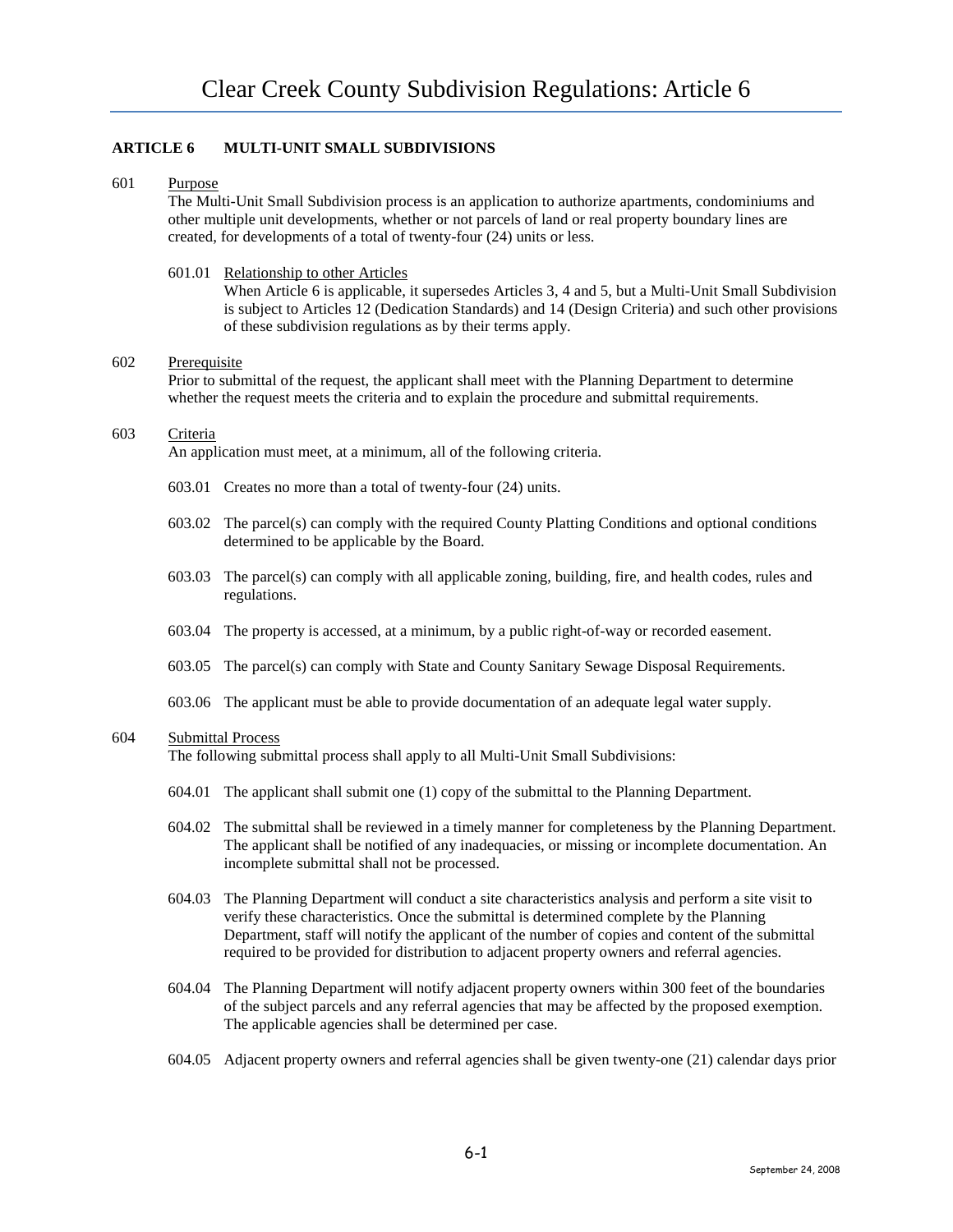to the Planning Commission public hearing to comment.

- 604.06 At least fourteen (14) calendar days prior to the Planning Commission and BOCC public hearings, the applicant shall post and maintain notice on the parcel(s) under consideration. Notice shall be placed within ten (10) feet of the property line and visible from the right-of-way. Signs will be provided by the Planning Department.
- 604.07 The Planning Department will review the referral comments, discuss any concerns with the applicant, prepare a staff report for the Planning Commission and notify the applicant of the hearing date and time and the number of submittals required for the Planning Commission.
- 604.08 The Planning Department is responsible for publishing a notice in a newspaper of general circulation in Clear Creek County a minimum of fourteen (14) calendar days prior to the Planning Commission and Board of County Commissioners' public hearings.
- 604.09 The Planning Commission shall evaluate the application, referral comments, staff report, and public testimony, and make a recommendation to the Board to approve, approve with conditions, or deny the application. The Planning Commission's decision shall be based on the evidence presented, compliance with the Design Criteria (as outlined in Article 14 of these regulations), adopted standards, regulations, policies and other guidelines.
- 604.10 The applicant may be required to modify the plan/plat or documentation, and/or provide additional information prior to the Board public hearing based on conditions/stipulations deemed necessary by the Planning Commission.
- 604.11 Following the recommendation by the Planning Commission, the Planning Department will schedule the application for a public hearing with the Board, and notify the applicant of the hearing date and time and the number of submittals required for the Board.
- 604.12 The Board shall evaluate the application, referral comments, staff report, the Planning Commission recommendation, and public testimony, and shall approve, approve with conditions, or deny the application. The Board's decision shall be based on the evidence presented, compliance with the Design Criteria (as outlined in Article 14 of these regulations), adopted standards, regulations, policies and other guidelines.

# 605 Submittal Requirements

In addition to the following submittal requirements, the Planning Department may request other materials or information as deemed necessary, before or during the process to facilitate a recommendation by the Planning Department to the Planning Commission and Board. All submittals shall be organized as specified in a table of contents prepared by the Planning Department.

- 605.01 Application Form as provided by the Planning Department.
- 605.02 The appropriate fee(s), as established by the Board.
- 605.03 Deeds or other proof of ownership for the subject property.
- 605.04 A notarized letter of authority from the landowner permitting a representative to process the application, if applicant is other than the owner(s) of record.
- 605.05 Certification from the County Treasurer's Office that all ad valorem taxes are current as of the date of application.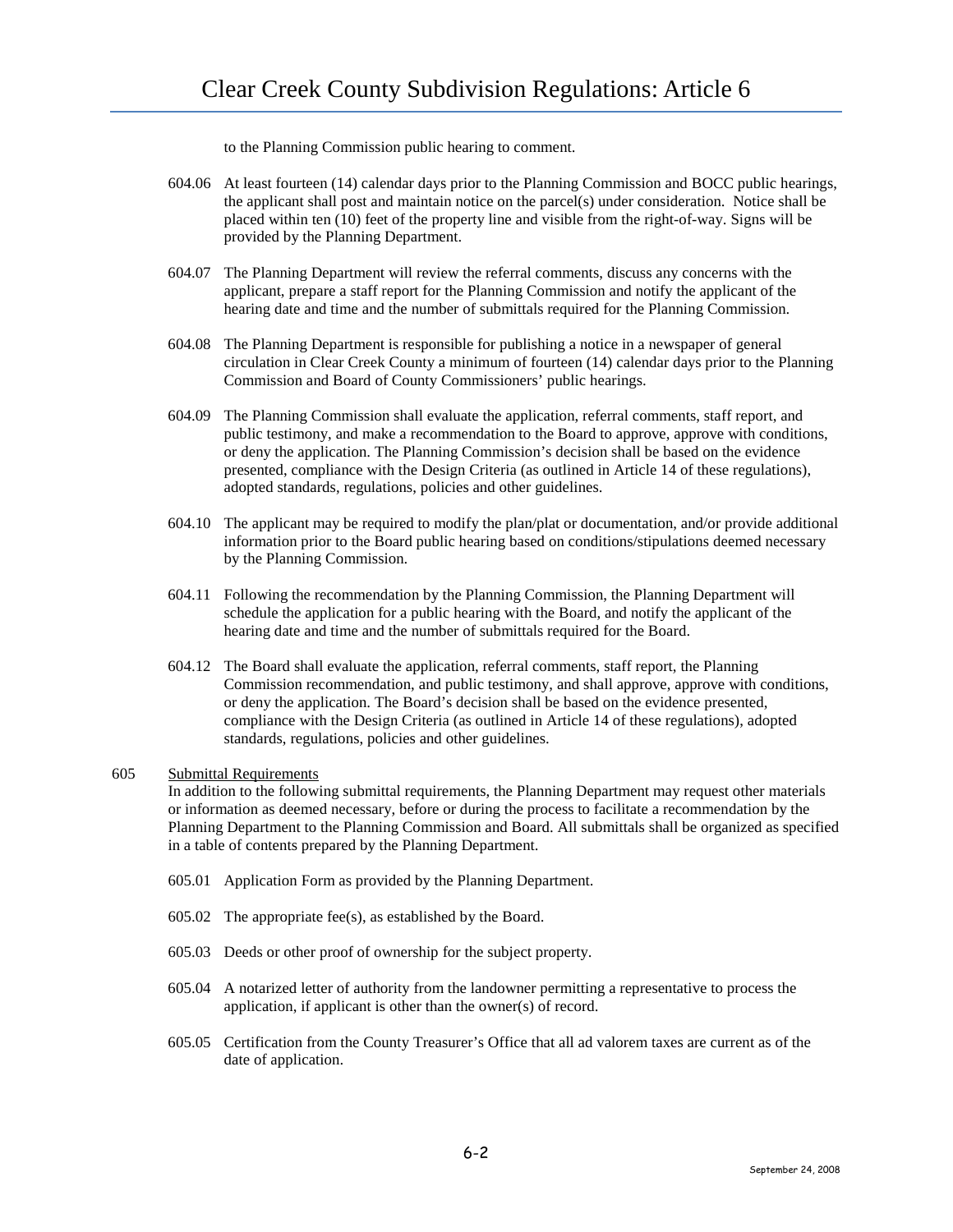- 605.06 Vicinity Map submitted on an  $8\frac{1}{2}$ " x 11" sheet of paper, that indicates the location of the subject property in relation to the general context of the County.
- 605.07 Location Map submitted on an  $8\frac{1}{2}$ " x 11" sheet of paper or another size as approved by the Planning Department, that indicates the location of the subject property in relation to roads, streams, utilities, adjacent parcels and other features.
- 605.08 Grading and Drainage Plan submitted on a 24" x 36" sheet(s) of paper at a scale of 1" = 100' or another scale approved by the Planning Department. The Planning Department may exempt elements of this Plan if it is determined not to be applicable. The Plan shall be prepared and stamped by a Colorado licensed Professional Engineer, and shall indicate the following: finished contours at five (5) foot intervals, delineating extent of cut and fill slopes; location and construction details for all existing and proposed watercourses, retention and detention areas; ditch widening and treatment; drainage patterns and stormwater runoff from on-site and off-site flow; location and construction details for all existing and proposed culverts, retaining walls, curbs/gutters, etc.; stormwater management plan demonstrating compliance with the County's adopted Best Management Practices; lot lines, roads, and building footprints; all applicable grading and drainage details, including notes; and anticipated slope stabilization measures for all cut and fill slopes.
- 605.09 Roadway Design and Construction Drawings submitted on a 24" x 36" sheet(s) of paper at a scale of  $1'' = 100'$  or another scale approved by the Planning Department. The Planning Department may exempt elements of this Plan if it is determined not to be applicable. The Plan shall be prepared and stamped by a Colorado licensed Professional Engineer and be in conformance with the County road standards (unless exempted by the County) and shall provide plan and profile drawings. The Plan shall depict the following: proposed building footprints; demonstrated compliance with the County adopted Best Management Practices; proposed ingress, egress, and internal vehicular circulation; adequate access and maneuverability for emergency and public utility vehicles; parking plan; utility easements; location of school bus turnaround, if applicable; demonstration that all roads and associated cut and fill slopes do not encroach on or disturb adjacent properties, unless there is written approval from appropriate parties; and proposed road names which shall not duplicate existing road names; however, when adjoining existing roads, road names shall be continued.
- 605.10 Site Plan submitted on a 24" x 36" sheet(s) of paper at a scale of  $1" = 100'$  or another scale approved by the Planning Department. The Plan shall depict the following:
	- 605.10.1 The title shall be placed at the top of the sheet along the long dimension of each sheet and shall include: the name of the proposed project; a general legal description; and the case number.
	- 605.10.2 The Plan shall include: the preparation date; a north arrow designated at true north; a written and graphic scale; the name and address of the applicant, developer, engineer or surveyor who prepared the exhibit; vicinity map; the number of the sheet; and the total number of sheets.
	- 605.10.3 The boundaries of the subject parcel(s) shall be depicted in a heavy solid line.
	- 605.10.4 Boundaries of adjacent properties or portions of those boundaries that are in immediate proximity of the parcel(s) proposed for subdivision shall be depicted in a lighter line weight.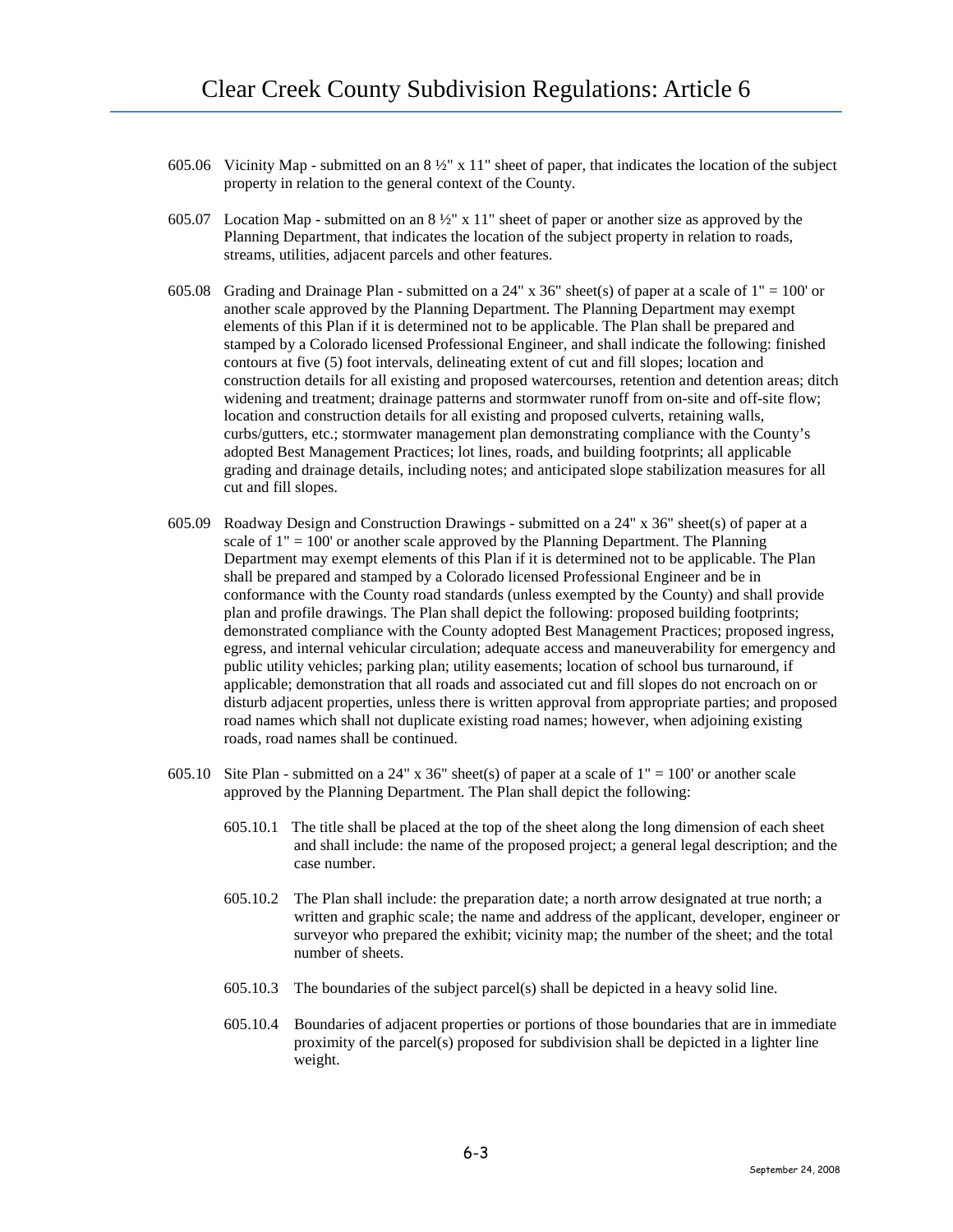- 605.10.5 Surveyed existing contour lines depicted at five (5) foot intervals for proposed areas of disturbance (e.g., roads, driveways, building site, well and septic). For the remainder of the plan, surveyed existing contour lines depicted at ten (10) foot intervals.
- 605.10.6 Depict all existing and proposed roads, structures, utilities, earthwork, site modifications including location of wells and septics, and easements.
- 605.10.7 Depict all lots and building footprints proposed, including number of stories, providing accurate dimensions for each.
- 605.10.8 Depict all interior separation lines between units on each floor.
- 605.11 Fiscal Impact and Project Descriptive Report a written explanation of the following project elements:
	- 605.11.1 The need for the project, including, but not limited to the need for the number of units proposed.
	- 605.11.2 The number of units and/or structures, and the total acreage.
	- 605.11.3 A narrative describing the availability and adequacy of existing infrastructure and other necessary services including, but not limited to: fire and police protection, schools, recreation, utilities and open space.
	- 605.11.4 An analysis of the fiscal costs and benefits anticipated to be accrued to the County as a result of the proposed project. Such analysis shall include, but not be limited to:
		- 605.11.4.1 The projected yearly tax revenue at full build out using figures provided by the County Assessor.
		- 605.11.4.2 Projected costs associated with impacts to schools and emergency services (fire, police, and medical responses), and the County Road and Bridge Department and/or metro district for on and off-site road traffic impacts, construction, and maintenance.
- 605.12 Site Characteristics Analysis Report Based upon staff's analysis of site features and environmental and wildlife impacts that may affect the evaluation of the development and proposed mitigation measures, the applicant may be required to submit a site-specific analysis report provided by a professional, as identified in Article 304.04 of these regulations, with proposed mitigation measures.
- 605.13 Traffic Report the report shall minimally include:
	- 605.13.1 All existing access to the property from County, State, and Federal road systems/exit interchanges.
	- 605.13.2 The most recent data available from the County or Colorado Department of Transportation (CDOT) summarizing the vehicle trips generated on existing access to the proposed development from applicable County, State, and Federal road systems/exit interchanges.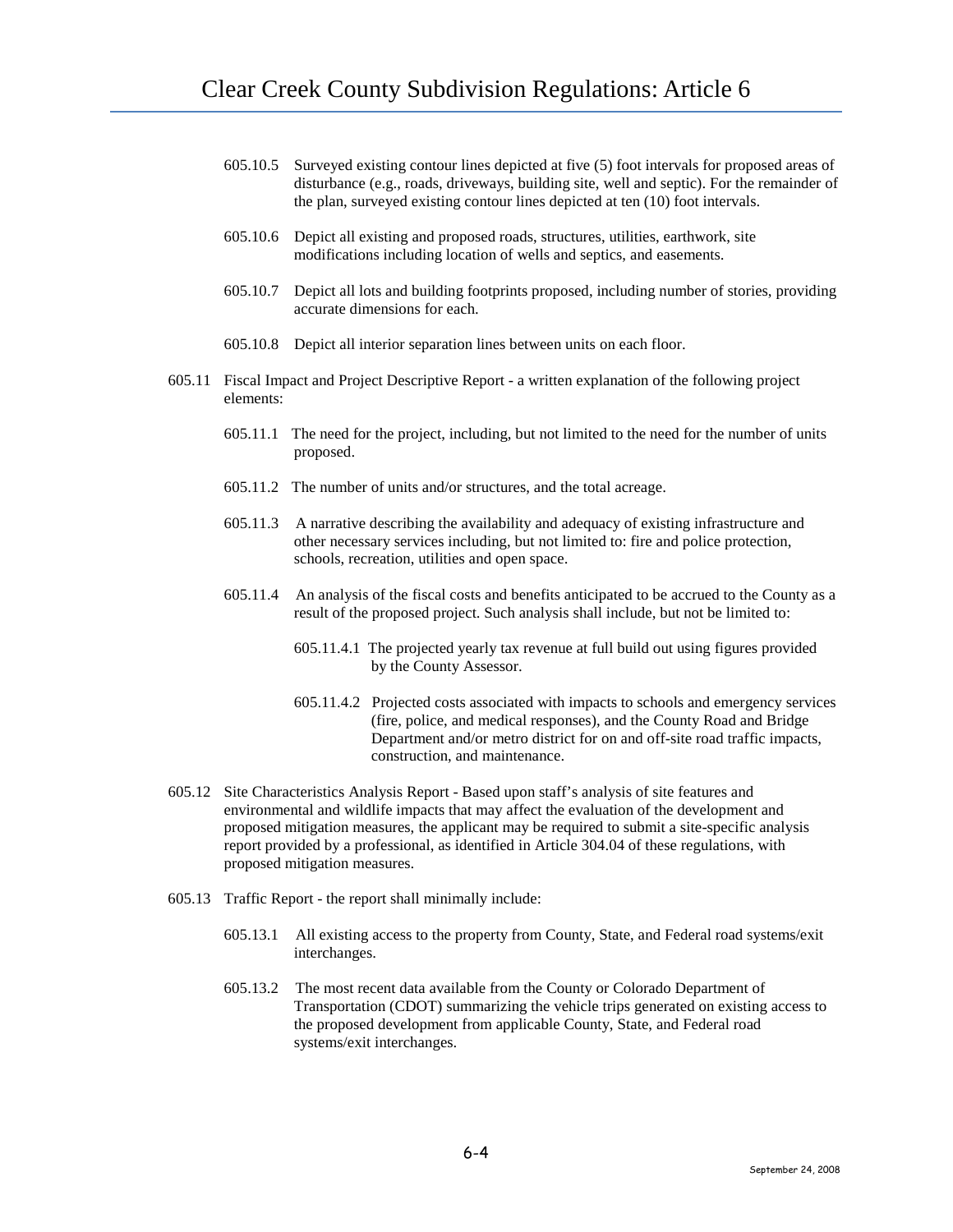- 605.13.3 The number of vehicle trips likely to be generated during peak hours from the proposed development on existing County, State, and Federal road systems/exit interchanges.
- 605.13.4 A narrative describing the impacts from increased traffic resulting from the proposed development, including but not limited to, level of service, congestion, noise, dust, odors, and traffic hazards.
- 605.14 Water Supply Report evidence that a legal water supply sufficient in terms of quality and quantity is available as follows:
	- 605.14.1 For a development located within an existing water or special district, a letter of commitment to serve the proposed properties stating the amount of water available for use and the feasibility of extending service to that area.
	- 605.14.2 For a property where an individual well(s) is proposed, evidence that a legal water supply is available to serve the proposed development.
	- 605.14.3 If required by the Planning Department, an analysis prepared by a water attorney, water consultant, or water engineer that provides evidence of the physical and legal water supply availability.
- 605.15 Sewage Disposal System Report evidence of the physical and legal capability to provide sanitation as follows:
	- 605.15.1 For a property located within a sanitation district, a letter of commitment to serve the proposed development stating the capacity to serve and feasibility of extending service to that area.
	- 605.15.2 For a development where individual sewage disposal systems are proposed, evidence that the following requirements are met. Such evidence shall be prepared and stamped by a Colorado licensed Professional Engineer.
		- 605.15.2.1 Each sewage treatment system and leach field shall be in accordance with the County and/or State Individual Sewage Disposal System regulations.
		- 605.15.2.2 There shall be a ban on the use of other than low phosphorus detergents.
	- 605.15.3 For a development where a special district is proposed, other state and local review processes will apply.
- 605.16 Subdivision Improvements Agreement the developer shall provide for the construction, at no cost to the County, school district, or public, of any necessary improvements and upgrades to access roads leading to the site, traffic signalization to serve the site, extension of utilities to the site, and other public infrastructure as required by the Board. An irrevocable letter of credit or other security approved by the County Attorney shall be required to ensure completion of such improvements. The Board may, from time to time, review the adequacy of the security in light of inflation to ensure adequate security to fund the completion of the work in accordance with the improvements.

#### 606 Final Documents

606.01 Upon approval of the preliminary Plat or Map by the Board, a full certified Land Survey Plat, or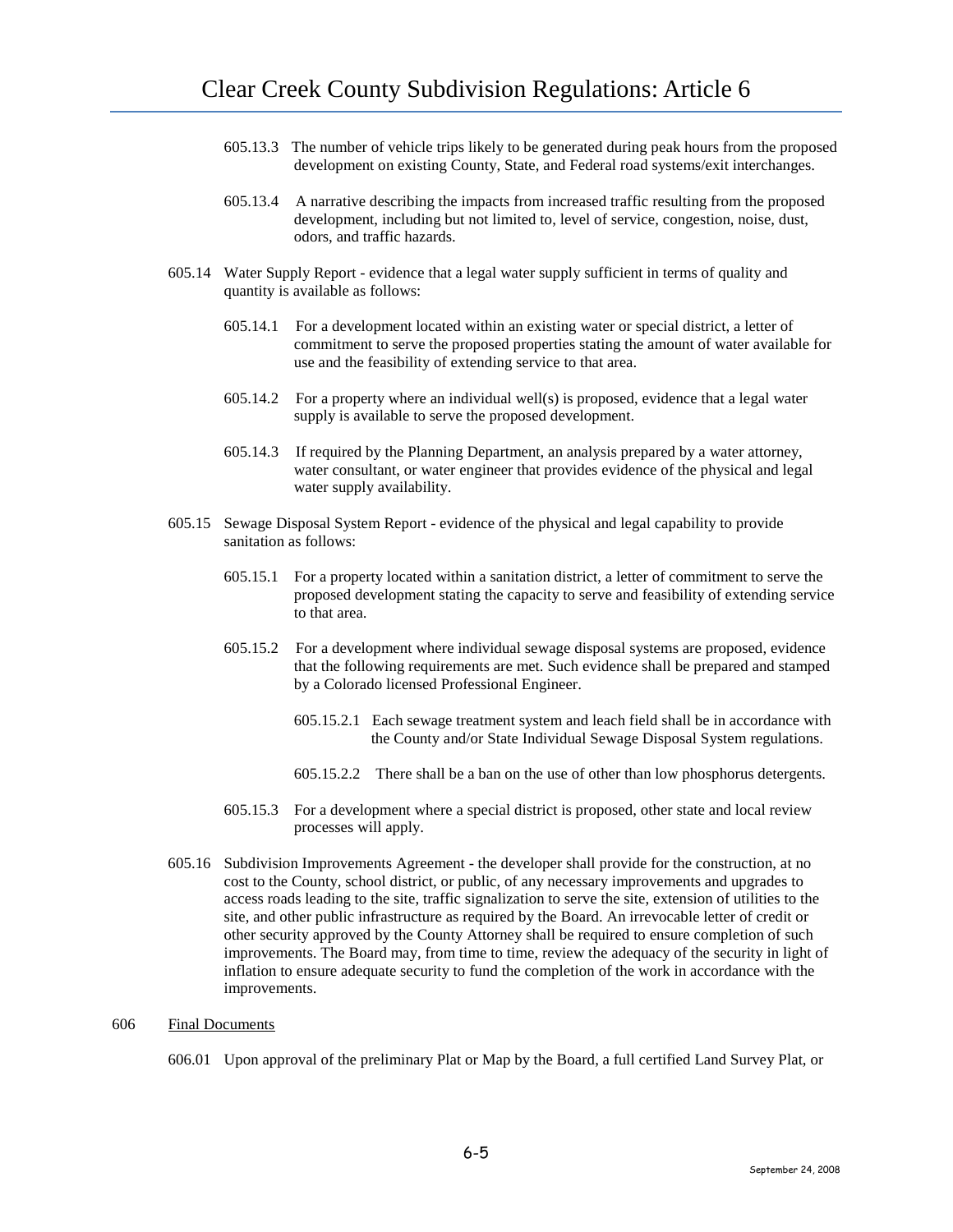Improvement Survey Plat, for all affected parcels shall be submitted in compliance with Title 38, Article 51 C.R.S. and/or a Condominium Map, in compliance with Title 38, Article 33 C.R.S. shall be submitted on mylar, as specified by the Planning Department.

- 606.01.1 The approved Plat or Map shall also be submitted in a digital form as specified by the County Mapping Department.
- 606.02 An approved Subdivision Improvements Agreement (SIA) to construct any required public improvements shown in the final plat or map documents together with collateral that is sufficient, in the judgment of the Board, to make reasonable provision for the completion of said improvements in accordance with design and time specifications.
- 606.03 Final approval is not valid until the final Plat or Map and Subdivision Improvements Agreement are signed by the Board of County Commissioners and recorded with the County Clerk and Recorder.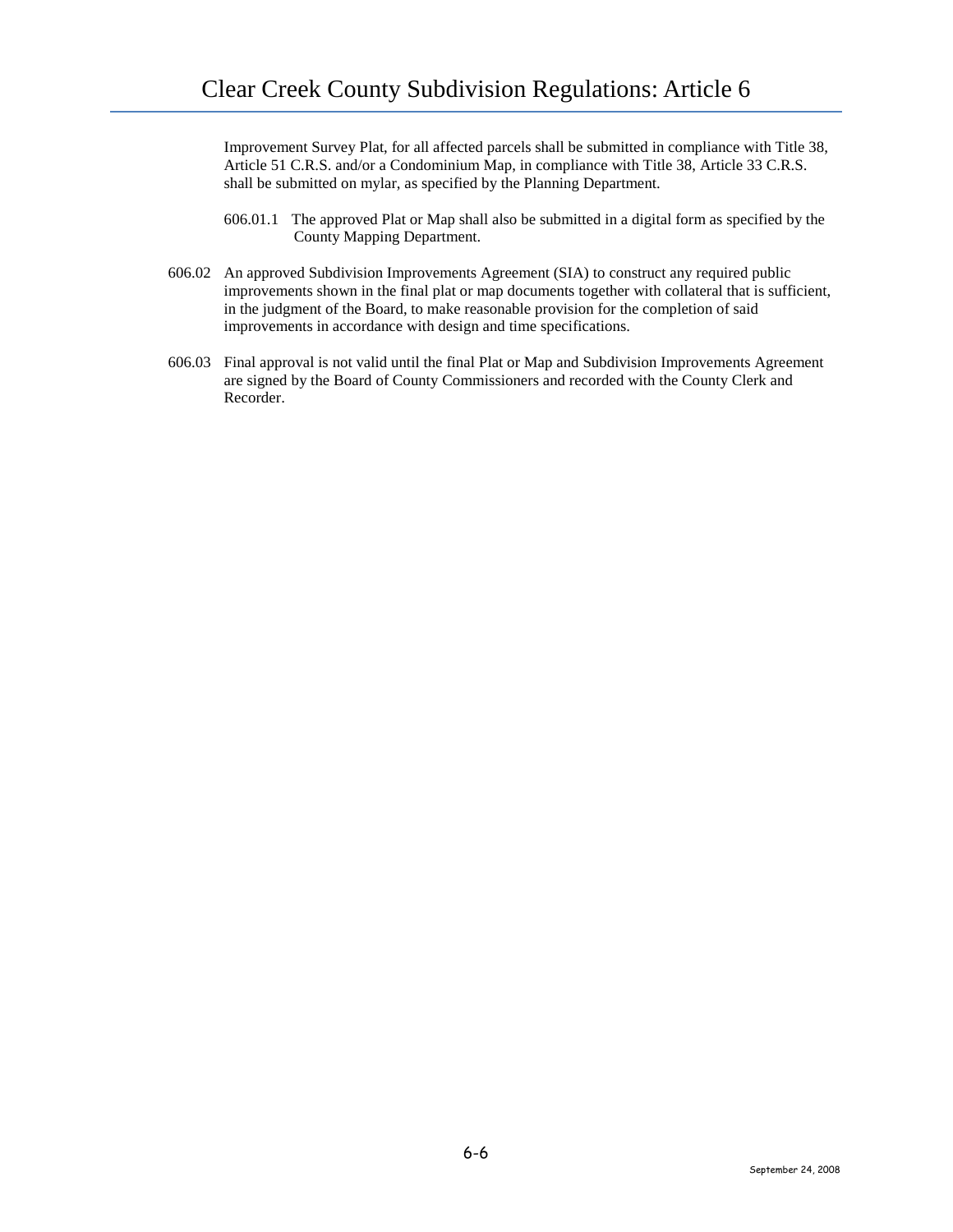# **ARTICLE 7 MINOR SUBDIVISIONS**

### 701 Purpose

The Minor Subdivision process is an application to change real property boundaries to create four (4) or fewer new parcels.

# 701.01 Relationship to other Articles

When Article 7 is applicable, it supersedes Articles 3, 4, and 5, but a Minor Subdivision is subject to Article 14 (Design Criteria) and such other provisions of these Regulations as by their terms apply.

# 701.02 Applicability

If it is determined that the applicant is using this process to circumvent the full subdivision process (i.e. multiple applications in the same area of the County), the applicant shall be required to comply with the sketch plan, preliminary plan, and final plat process, in these Regulations.

# 702 Prerequisite

Prior to submittal of the Minor Subdivision request, the applicant shall meet with the Planning Department to determine whether the request meets the criteria and to explain the procedure and submittal requirements.

# 703 Criteria

An application must meet, at a minimum, all of the following criteria.

- 703.01 Creates no more than a total of four (4) parcels.
- 703.02 Resulting parcels can comply with the required County Platting Conditions and optional conditions determined to be applicable by the Board.
- 703.03 Resulting parcels comply with all applicable zoning, building, fire, and health codes, rules and regulations.
- 703.04 All of the parcels created comply with the minimum lot size requirements in the applicable zoning district.
- 703.05 Resulting parcels are accessed, at a minimum, by a public right-of-way or recorded easement which meet, or with improvements can meet, County Road Design Standards.
- 703.06 All of the parcels can comply with State and County Sanitary Sewage Disposal Requirements.
- 703.07 The applicant must be able to provide documentation of an adequate legal water supply for all proposed parcels.

# 704 Submittal Process

This submittal process shall apply to all Minor Subdivisions:

- 704.01 The applicant shall submit one (1) copy of the submittal to the Planning Department.
- 704.02 The submittal shall be reviewed in a timely manner for completeness by the Planning Department. The applicant shall be notified of any inadequacies, missing, or incomplete documentation. An incomplete submittal shall not be processed.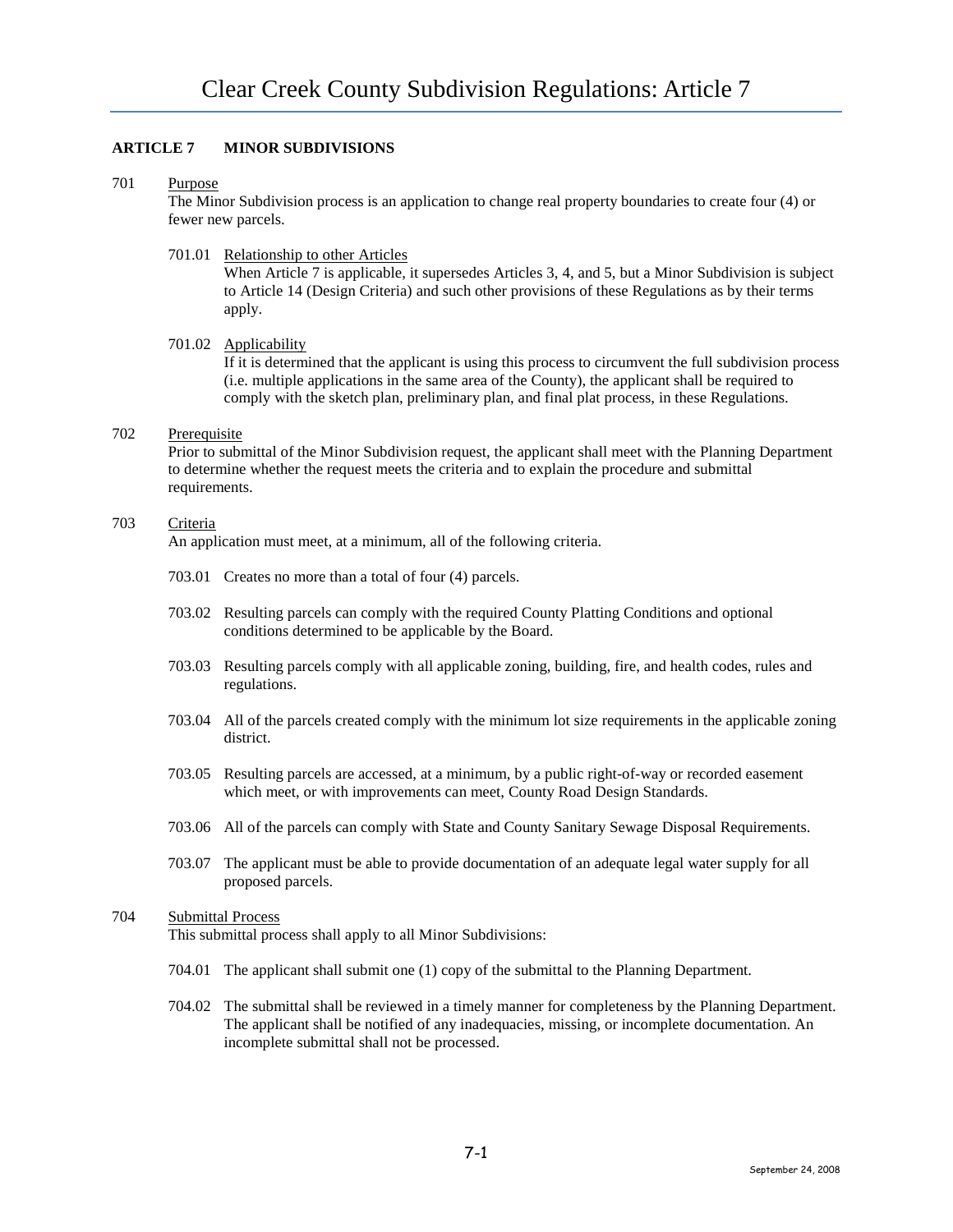- 704.03 The Planning Department will conduct a site characteristics analysis and perform a site visit to verify these characteristics. Once the submittal is determined complete by the Planning Department, staff will notify the applicant of the number of copies and content of the submittal required to be provided for distribution to adjacent property owners and referral agencies.
- 704.04 The Planning Department will notify adjacent property owners within 300 feet of the boundaries of the subject parcels and any referral agencies that may be affected by the proposed minor subdivision. The applicable agencies shall be determined per case.
- 704.05 Adjacent property owners and referral agencies shall be given twenty-one (21)calendar days prior to the Planning Commission public hearing to comment.
- 704.06 The Planning Department will review the referral comments, discuss the concerns with the applicant, prepare a staff report for the Planning Commission and notify the applicant of the hearing date and time and the number of submittals required for the Planning Commission.
- 704.07 The Planning Department is responsible for publishing a notice in a newspaper of general circulation in Clear Creek County fourteen (14) calendar days prior to the Planning Commission public hearing.
- 704.08 The Planning Commission shall evaluate the application, referral comments, staff report, and public testimony, and make a recommendation to the Board to approve, approve with conditions, or deny the minor subdivision. The Planning Commission's decision shall be based on the evidence presented, compliance with the adopted standards, regulations, policies and other guidelines.
- 704.09 The applicant may be required to modify the plan/plat or documentation, and/or provide additional information prior to the Board public hearing based on conditions/stipulations deemed necessary by the Planning Commission.
- 704.10 Following the recommendation by the Planning Commission, the Planning Department will schedule the minor subdivision for a public hearing with the Board, and notify the applicant of the hearing date and time and the number of submittals required for the Board.
- 704.11 The Planning Department is responsible for publishing a notice in a newspaper of general circulation in Clear Creek County fourteen (14) calendar days prior to the Board's hearing.
- 704.12 The Board shall evaluate the application, referral comments, staff report, the Planning Commission recommendation, and public testimony, and shall approve, approve with conditions, or deny the minor subdivision. The Board's decision shall be based on the evidence presented, compliance with the adopted standards, regulations, policies and other guidelines.

# 705 Submittal Requirements

In addition to the following listed submittal requirements, the Planning Department may request other materials or information as deemed necessary, before or during the process to facilitate a recommendation by the Planning Department to the Planning Commission and Board. All submittals shall be organized as specified in a table of contents by the Planning Department.

- 705.01 Application Form as provided by the Planning Department.
- 705.02 The appropriate fee(s), as established by the Board.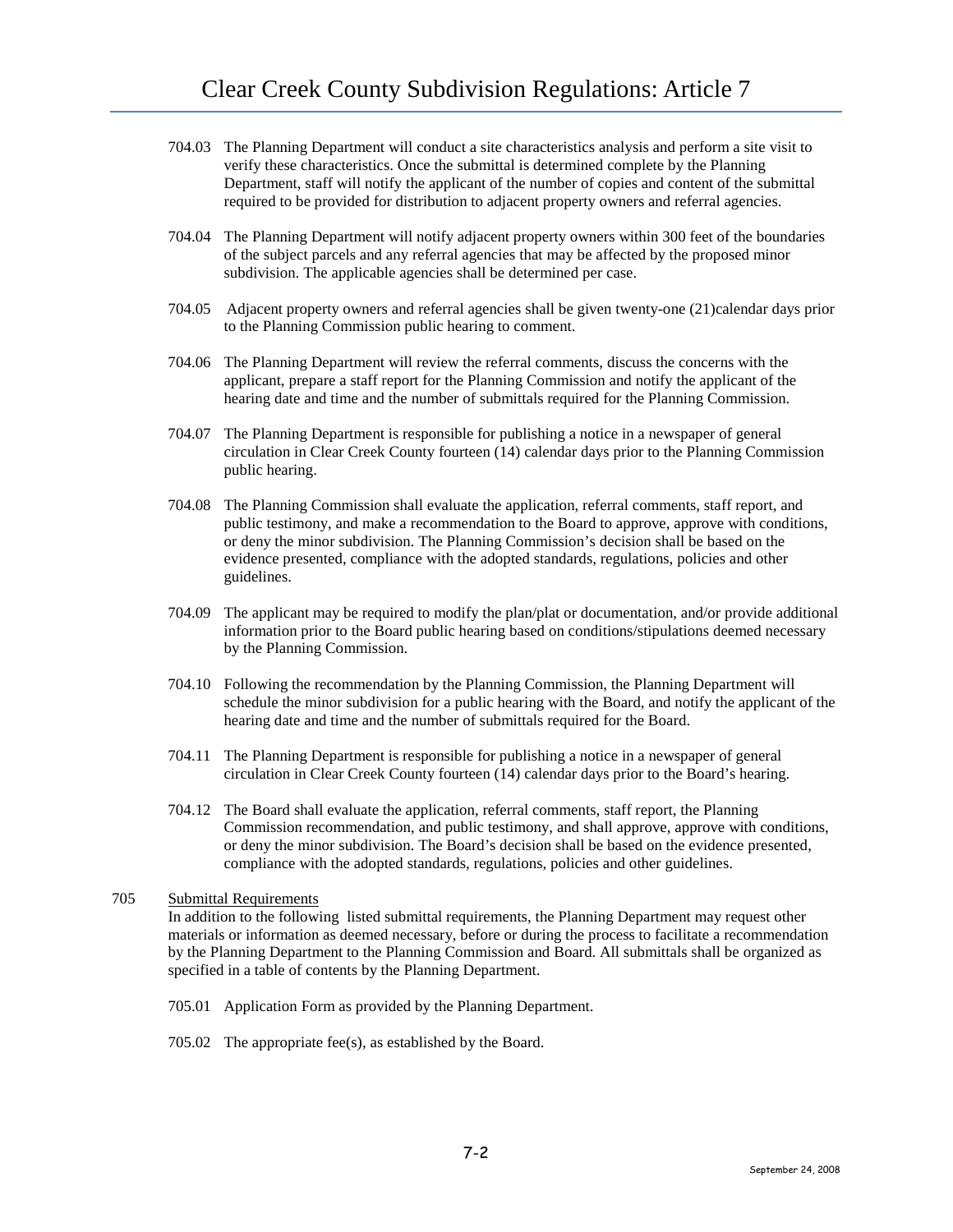- 705.03 Deeds or other proof of ownership for the subject properties.
- 705.04 A notarized letter of authority from the landowner permitting a representative to process the application, if applicant is other than the owner(s) of record.
- 705.05 Certification from the County Treasurer's Office that all ad valorem taxes have been paid no more than thirty (30) days old from the date of application.
- 705.06 Vicinity Map submitted on a 8 ½" x 11" sheet of paper, that indicates the location of the subject properties in relation to the general context of the County.
- 705.07 Location Map submitted on a 8 ½" x 11" sheet of paper or another size as approved by the Planning Department, that indicates the location of the subject properties in relation to roads, streams, utilities, adjacent parcels and other features.
- 705.08 Grading and Drainage Plan submitted on a 24" x 36" sheet(s) of paper at a scale of  $1" = 100'$  or another scale approved by the Planning Department. The Planning Department may exempt elements of this Plan if it is determined not to be applicable. The Plan shall be prepared and stamped by a Colorado licensed Professional Engineer, that indicates the following: finished contours at five (5) foot intervals, delineating extent of cut and fill slopes; location and construction details for all existing and proposed watercourses, retention and detention areas; ditch widening and treatment; drainage patterns and stormwater runoff from on-site and off-site flow; location and construction details for all existing and proposed culverts, retaining walls, curbs/gutters, etc.; stormwater management plan demonstrating compliance with the County's adopted Best Management Practices; lot lines, roads, and building envelopes; all applicable grading and drainage details, including notes; and anticipated slope stabilization measures for all cut and fill slopes.
- 705.09 Roadway Design and Construction Drawings submitted on a 24" x 36" sheet(s) of paper at a scale of  $1" = 100'$  or another scale approved by the Planning Department. The Planning Department may exempt elements of this Plan if it is determined not to be applicable. The Plan shall be prepared and stamped by a Colorado licensed Professional Engineer and be in conformance with the County road standards (unless exempted by the County) and shall provide plan and profile drawings. The Plan shall depict the following: proposed lot lines and building envelopes; demonstrated compliance with the County adopted Best Management Practices; proposed traffic flow within the division and from off-site roads; utility easements; adequate access and maneuverability for emergency and public utility vehicles; ingress, egress, and internal vehicular circulation; all existing and proposed roads; location of school bus turnarounds, if applicable; all existing and proposed access to the subdivision from County, State, and Federal road systems/exit interchanges; demonstration that all roads and associated cut and fill slopes do not encroach on or disturb adjacent properties, unless there is written approval from appropriate parties; and proposed road names which shall not duplicate existing road names; however, when adjoining existing roads, road names shall be continued.
- 705.10 Site Plan submitted on a 24" x 36" sheet(s) of paper at a scale of  $1" = 100'$  or another scale approved by the Planning Department. The Plan shall depict the following:
	- 705.10.1 The title shall be placed at the top of the sheet along the long dimension of each sheet and shall include: the name of the proposed minor subdivision; a general legal description; and the case number.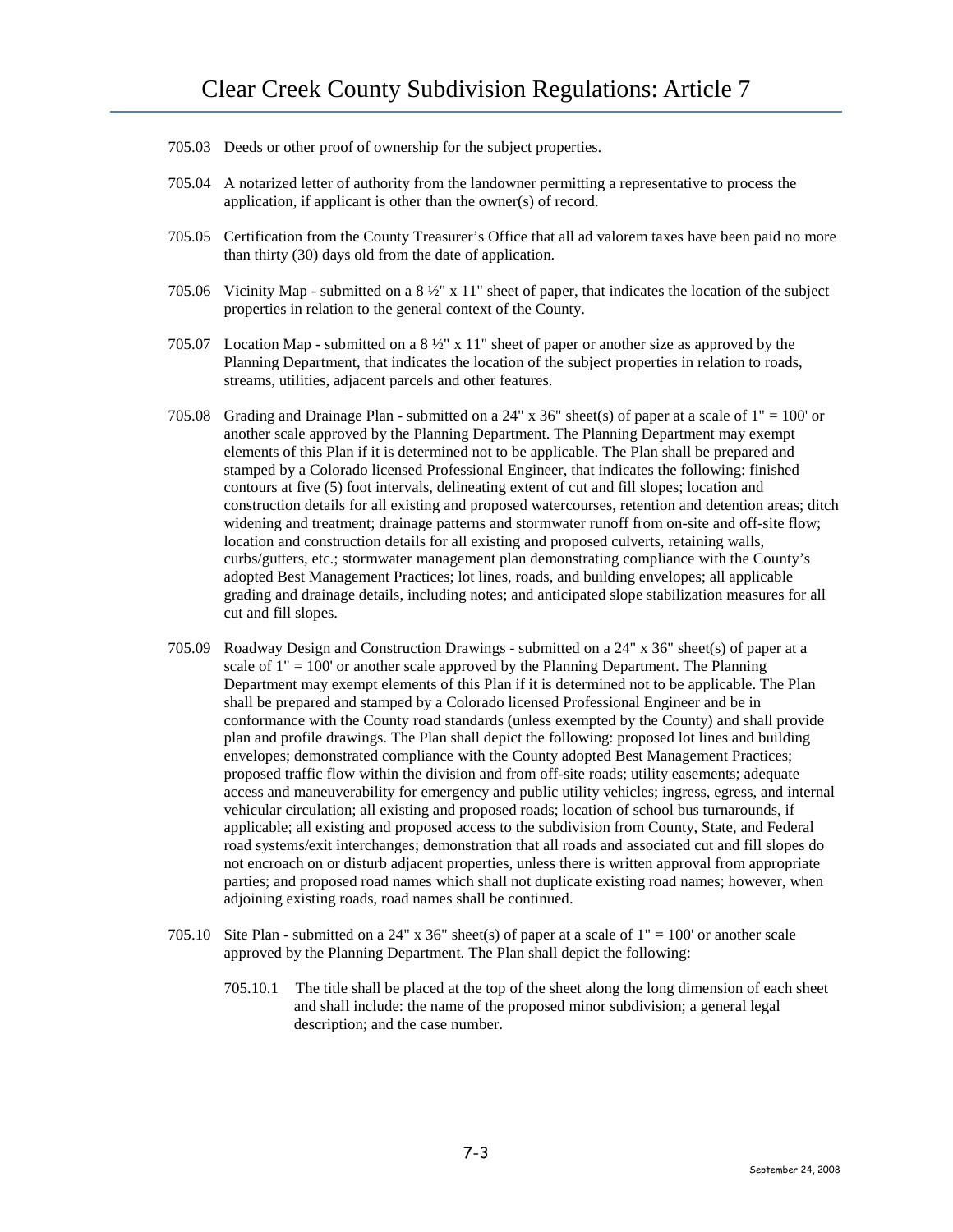- 705.10.2 The Plan shall include: the preparation date; a north arrow designated at true north; a written and graphic scale; the name and address of the applicant, developer, engineer or surveyor who prepared the exhibit; vicinity map; the number of the sheet; and the total number of sheets.
- 705.10.3 The boundaries of the proposed parcels shall be depicted in a heavy solid line.
- 705.10.4 Boundaries of adjacent properties or portions of those boundaries that are in immediate proximity of the parcels proposed for subdivision shall be depicted in a lighter line weight.
- 705.10.5 Surveyed existing contour lines depicted at five (5) foot intervals for proposed areas of disturbance (e.g., roads, driveways, homesite, well and septic). For the remainder of the plan, surveyed existing contour lines depicted at ten (10) foot intervals.
- 705.10.6 Depict all existing and proposed roads, structures, utilities, earthwork, site modifications including location of wells and septics, and easements.
- 705.10.7 Depict all lots and building envelopes proposed, providing accurate dimensions for each.
- 705.11 Fiscal Impact and Project Descriptive Report a narrative explanation of the following project elements:
	- 705.11.1 The need for the project, including, but not limited to the need for the number of residential units proposed.
	- 705.11.2 The number of lots, the size of each lot, and the total acreage.
	- 705.11.3 A narrative describing the availability and adequacy of existing infrastructure and other necessary services including, but not limited to: fire and police protection; schools; recreation; utilities; and open space.
	- 705.11.4 An analysis of the fiscal costs and benefits anticipated to be accrued to the County as a result of the proposed division. Such analysis shall include, but not be limited to:
		- 705.11.4.1 The projected yearly tax revenue at full build out using figures provided by the County Assessor.
		- 705.11.4.2 Projected costs associated with impacts to schools and emergency services (fire, police, and medical responses), and the County Road and Bridge Department for on and off-site road traffic impacts, construction, and maintenance.
- 705.12 Site Characteristics Analysis Report an analysis of site features and environmental and wildlife impacts that may effect the evaluation of the development and proposed mitigation measures.
- 705.13 Traffic Report the report shall minimally include:
	- 705.13.1 All existing access to the properties from County, State, and Federal road systems/exit interchanges.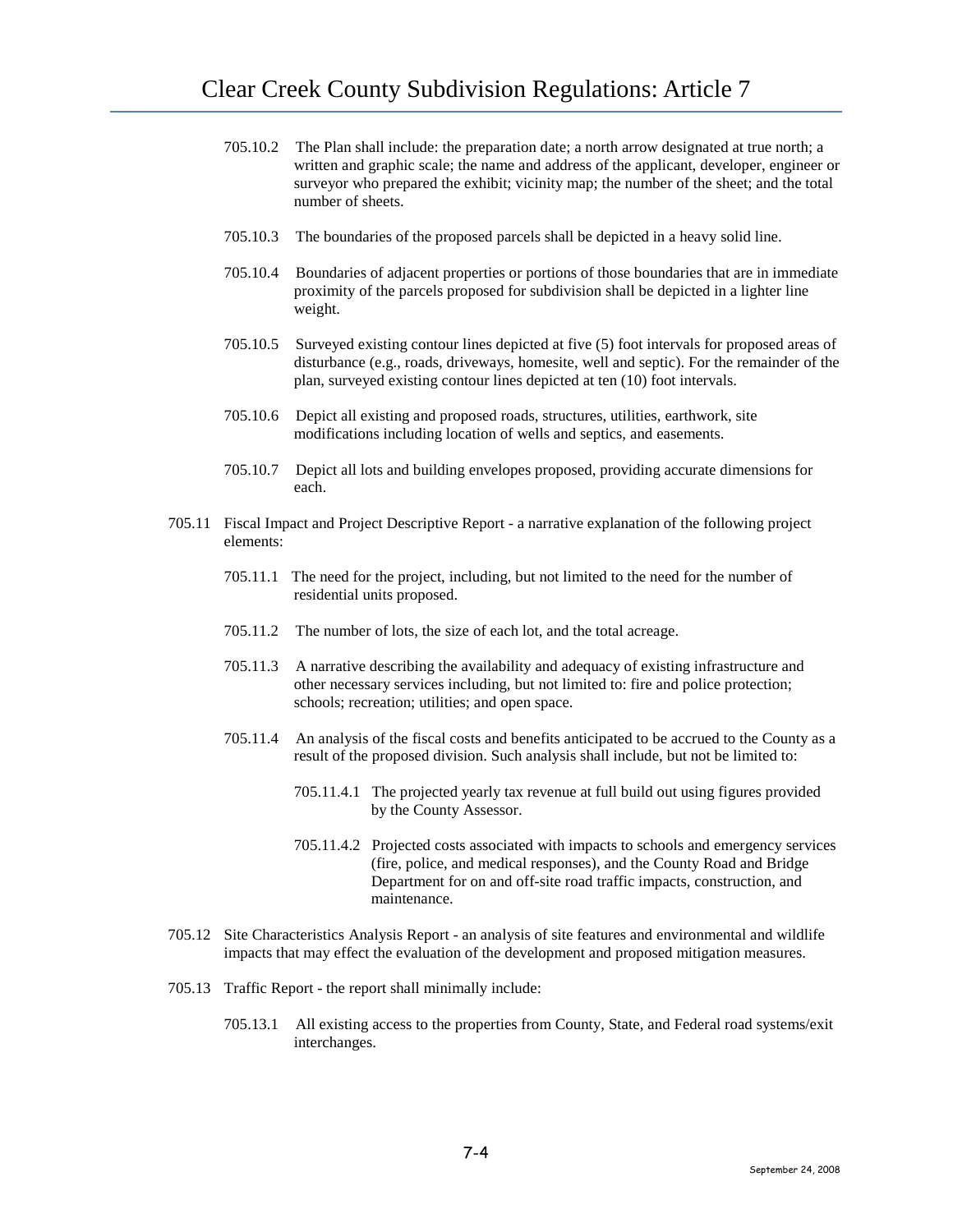- 705.13.2 The most recent data available from the County or Colorado Division of Transportation (CDOT) outlining the vehicle trips generated on existing access to the proposed division from applicable County, State, and Federal road systems/exit interchanges.
- 705.13.3 The number of vehicle trips likely to be generated during peak hours from the proposed division on existing County, State, and Federal road systems/exit interchanges.
- 705.13.4 A written narrative describing the impacts from increased traffic resulting from the proposed division, including but not limited to, level of service, congestion, noise, dust, odors, and traffic hazards.
- 705.14 Water Supply Report evidence that a legal water supply sufficient in terms of quality and quantity is available as follows:
	- 705.14.1 For a division of land located within an existing water or special district, a letter of commitment to serve the proposed properties stating the amount of water available for use and the feasibility of extending service to that area.
	- 705.14.2 For a division of land where individual wells are proposed, evidence that a legal water supply is available to serve the proposed properties.
	- 705.14.3 If required by the Planning Department, an analysis prepared by a water attorney, water consultant, or water engineer that provides evidence of the physical and legal water supply available.
- 705.15 Sewage Disposal System Report evidence of the physical and legal capability to provide sanitation as follows:
	- 705.15.1 For a division of land located within a sanitation district, a letter of commitment to serve the proposed properties stating the capacity to serve and feasibility of extending service to that area.
	- 705.15.2 For a division of land where individual sewage disposal systems are proposed, evidence that the following requirements are met. Such evidence shall be prepared and stamped by a Colorado licensed Professional Engineer.
		- 705.15.2.1 Each sewage treatment system and leach field shall be in accordance with the County Individual Sewage Disposal System regulations.
		- 705.15.2.2 There shall be a ban on the use of other than low phosphorus detergents.
- 705.16 General Requirements the developer shall provide for the construction, at no cost to the County, school district, or public, all roads adjacent to publicly dedicated sites, traffic signalization to serve the site, extension of all utilities to the site, and other public infrastructure as required by the Board. An irrevocable letter of credit or other security approved by the County Attorney shall be required to ensure such improvements. The Board may, from time to time, review the adequacy of the security in light of inflation to ensure adequate security to fund the completion of the work in accordance with the improvements.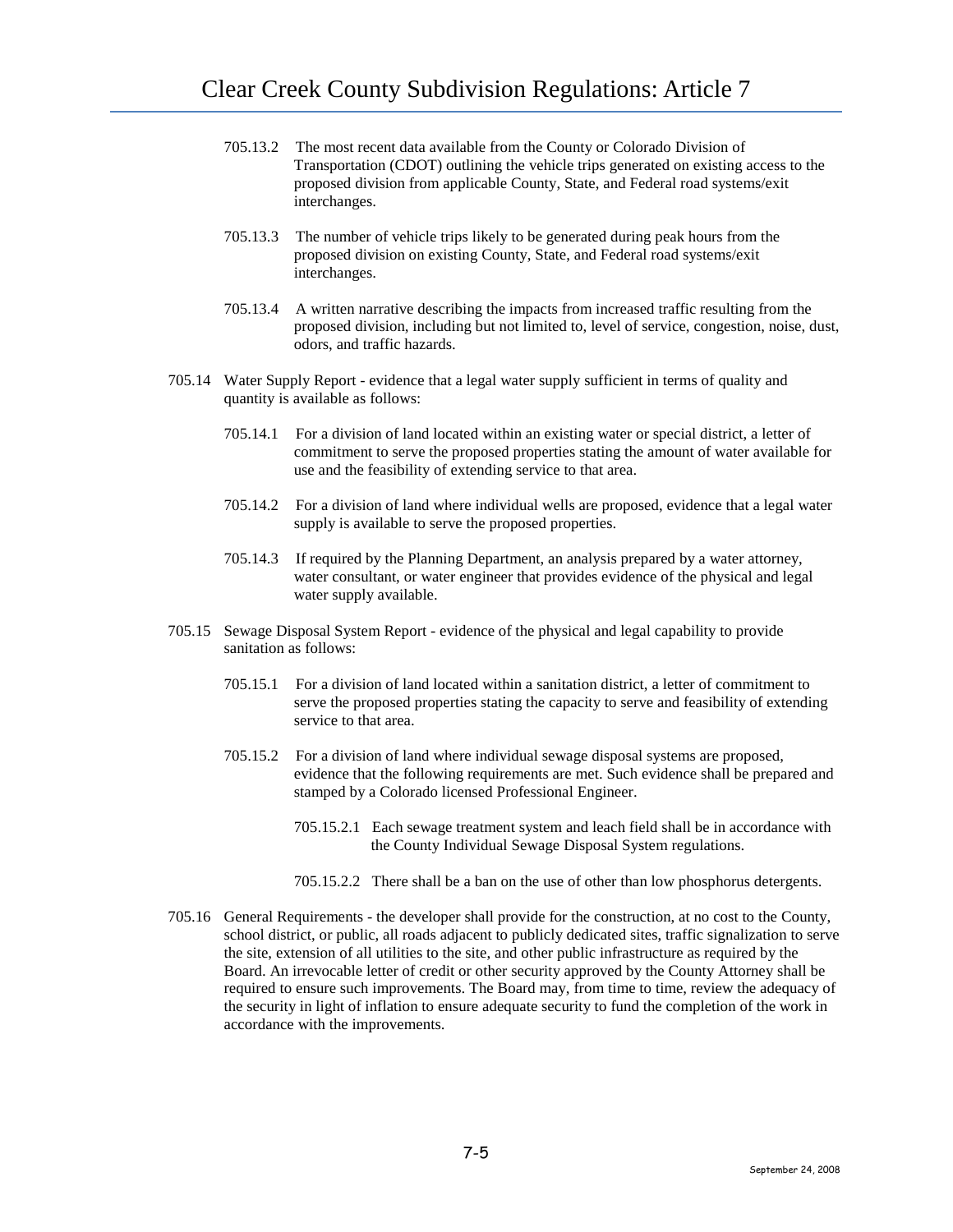### 706 Final Documents

- 706.01 Upon approval of the preliminary Minor Subdivision Plat by the Board, a full certified Land Survey Plat, or Improvement Survey Plat, in compliance with Title 38, Article 51 C.R.S. and all other relevant statutes shall be submitted on mylar, as specified by the Planning Department.
	- 706.01.1 The approved Minor Subdivision Plat shall also be submitted in a digital form as specified by the County Mapping Department.
- 706.02 The applicant shall submit to the Planning Department new deeds reflecting the newly created legal descriptions for each parcel.
- 706.03 Final approval is not valid until the final Plat and Resolution are signed by the Board of County Commissioners, the new deeds are received and all are recorded with the County Clerk and Recorder.
- 706.04 The applicant is responsible for payment of all recording fees associated with the final plat and deeds.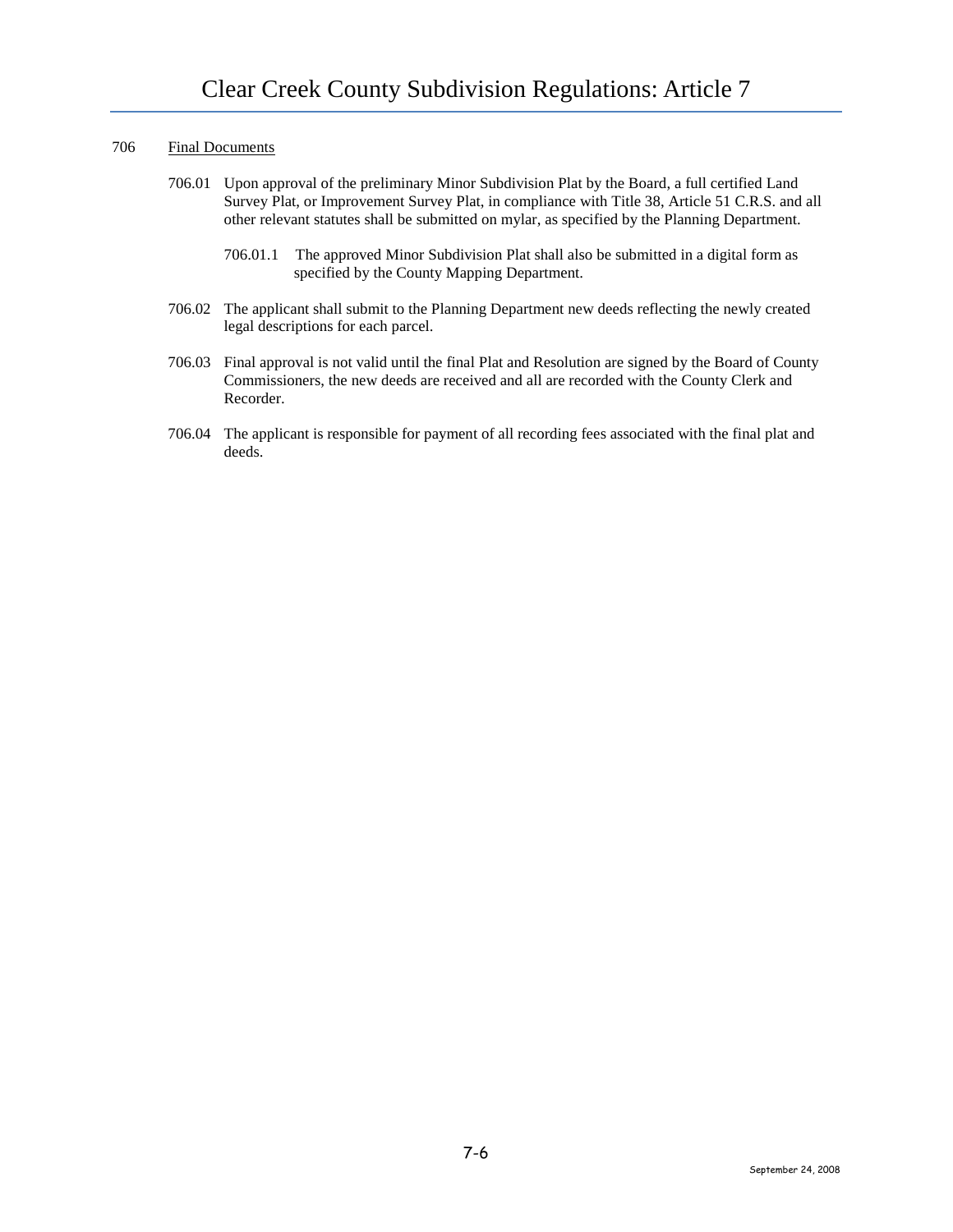# **ARTICLE 8 BOUNDARY LINE ADJUSTMENTS**

### 801 Intent

To establish criteria and a review process for divisions of land that revise real property boundaries without increasing the number of legal building sites, unless the parcel is physically divided by a currently paved, County maintained road or a state or federal highway.

# 801.01 Relationship to other Articles

When Article 8 is applicable, it supersedes Articles 3, 4, and 5, but a Boundary Line Adjustment is subject to Article 14 (Design Criteria) and such other provisions of these Regulations as by their terms apply.

# 801.02 Applicability

If it is determined that the application meets the criteria of any other process outlined in these Regulations, or the applicant is using the Boundary Line Adjustment process to circumvent the subdivision process (i.e. multiple applications in the same area of the County), the applicant shall be required to comply with the sketch plan, preliminary plan, and final plat or other appropriate process, as identified in these Regulations.

# 802 Prerequisite

Prior to submittal of the boundary line adjustment request, the applicant shall meet with the Planning Department to determine whether the request meets the boundary line adjustment criteria and to explain the procedure and submittal requirements.

### 803 Criteria

An application for any Boundary Line Adjustment must meet, at a minimum, all of the following criteria. If the proposal can meet the additional criteria, as outlined in 805, it may be processed administratively as a Minor Boundary Line Adjustment.

- 803.01 Resulting parcels comply with the adopted standard platting conditions, County adopted Best Management Practices, and any other conditions determined applicable by the Planning Department.
- 803.02 Resulting parcels comply with all applicable zoning, building, fire, and health codes, rules and regulations.
- 803.03 Must comply with one of the following:
	- 803.03.1 Will not increase the total number of parcels.
	- 803.03.2 Resulting parcels were previously divided by a currently paved, County maintained road or a state or federal highway and proposed division is consistent with that physical division.
		- 803.03.2.1 All resulting parcels can meet minimum acreage requirements for newly created lots.
	- 803.03.3 Resulting parcels are publicly owned land proposed for transfer into private ownership and at least some of which are then combined with existing adjacent private lands. If the proposal meets this criteria, it may be exempt from 803.05.
- 803.04 Parcels zoned Mountain Residential Single-Family Units (MR-1) or Mining One (M-1) are able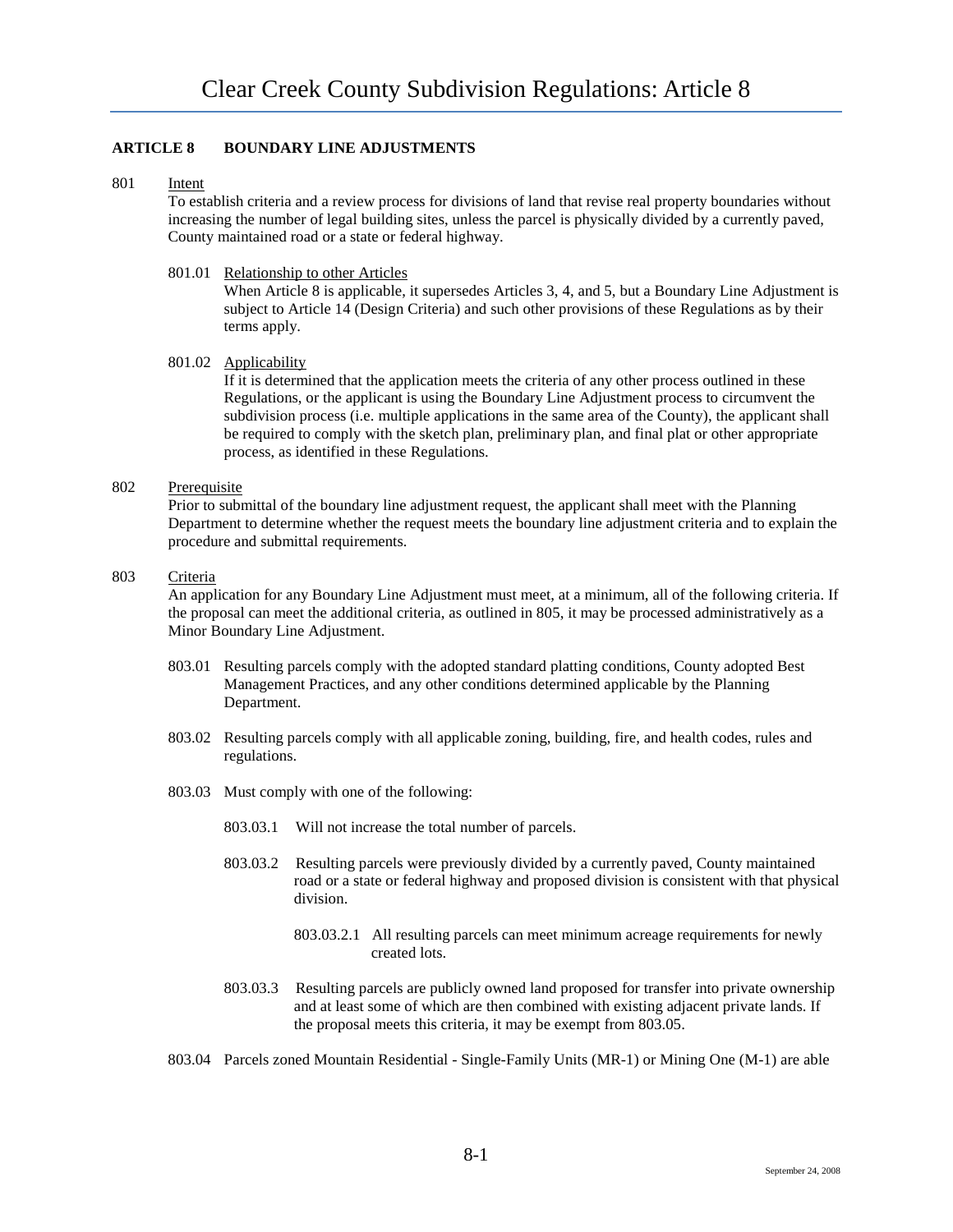to meet area requirements as follows:

- 803.04.1 Lots less than two (2) acres in size which were legally created prior to 2 April 1979, shall not be decreased to less than one (1) acre.
- 803.04.2 All lots created after 2 April 1979, are required to be a minimum of two (2) acres.
- 803.04.3 Legally created parcels less than one (1) acre shall not be decreased in size unless a Variance from this requirement has been granted by the Board of Adjustment.
- 803.05 Resulting Parcels will all have legal access and all proposed driveways can meet adopted driveway standards.
	- 803.05.1 Any new roadway proposed to serve five or more residences must meet adopted roadway design standards.

# 804 Submittal Process

This submittal process shall apply to all Boundary Line Adjustments, unless the application meets the criteria for a Minor Boundary Line Adjustment.

- 804.01 The applicant shall submit one (1) copy of the submittal to the Planning Department.
- 804.02 The submittal shall be reviewed in a timely manner for completeness by the Planning Department. The applicant shall be notified of any inadequacies, missing, or incomplete documentation. An incomplete submittal shall not be processed.
- 804.03 The Planning Department will conduct a site characteristics analysis and perform a site visit to verify these characteristics. Once the submittal is determined completed (by the Planning Department), staff will notify adjacent property owners within 300 feet of the boundaries of the subject parcels and any referral agencies that may be affected by the proposal. The applicable agencies shall be determined per case.
- 804.04 Adjacent property owners and referral agencies shall be given twenty-one (21) calendar days prior to the Board of County Commissioners' public hearing to comment.
- 804.05 If the application includes a request for a utility easement vacation, all known utility companies within the area will be notified and shall be given twenty-one (21) calendar days prior to the Board of County Commissioners' public hearing to comment.
- 804.06 The Planning Department will review the referral comments, discuss the concerns with the applicant, prepare a staff report for the Board of County Commissioners (Board) and notify the applicant of the hearing date and time and the number of submittals required for the Board.
- 804.07 The Planning Department is responsible for publishing a notice in a newspaper of general circulation in Clear Creek County fourteen (14) calendar days prior to the Board's public hearing.
- 804.08 The Board shall evaluate the application, referral comments, staff report, and public testimony, and shall approve, approve with conditions, or deny the Boundary Line Adjustment. The Board's decision shall be based on the evidence presented, compliance with the adopted standards, regulations, policies and other guidelines.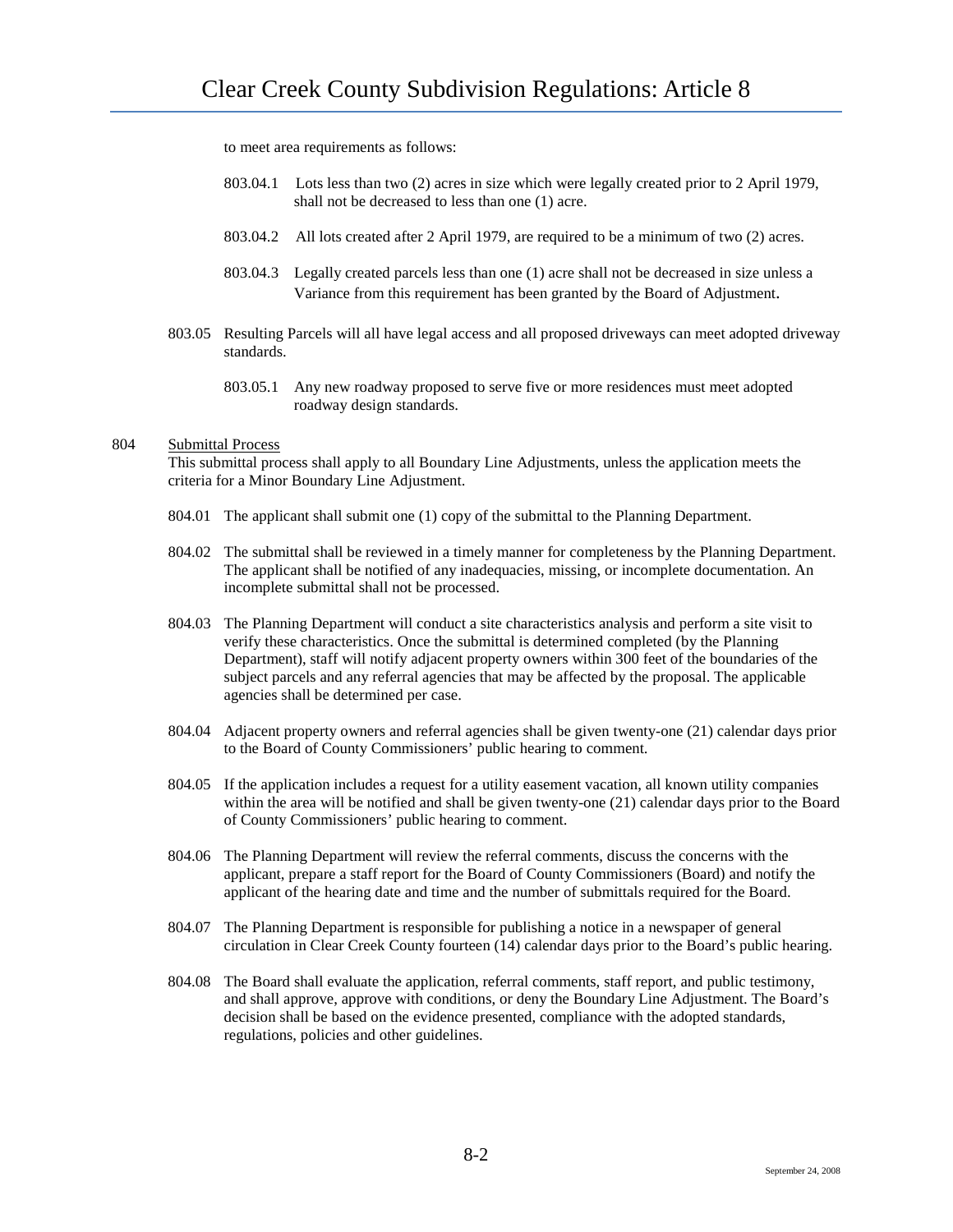804.09 If deemed appropriate, the Board may remand the case to the Planning Commission for review and recommendation prior to making a decision.

# 805 Minor Boundary Line Adjustment

805.01 Purpose

The Minor Boundary Line Adjustment process, an administrative process conducted by the Planning Department, is intended to revise real property boundaries in cases where a) no new building sites are being proposed, b) existing encroachments or encroachments of a developed parcel(s) will be resolved, or c) identified deed conflicts will be resolved. The Minor Boundary Line Adjustment process does not apply if the application includes a request to vacate a utility easement.

### 805.02 Criteria

In addition to meeting the criteria in 803, an application must meet, at a minimum, the following.

- 805.02.1 Will not increase the total number of parcels.
- 805.02.2 Parcels zoned Mountain Residential Single-Family Units (MR-1) or Mining One (M-1) which are legally created parcels less than one acre shall not be decreased in size unless a Variance from this requirement has been granted by the Board of Adjustment and all of the resulting parcels have existing permitted principal uses.
- 805.02.3 Must comply with one of the following:
	- 805.02.3.1 Affected parcels have identified deed conflicts that need to be resolved and can be resolved through this process.
	- 805.02.3.2 The purpose of revising the property boundary is to resolve existing physical encroachments.
	- 805.02.3.3 The purpose of revising the property boundary is to resolve building setback encroachments in favor of an existing developed parcel(s) with a permitted principal use.
	- 805.02.3.4 All resulting parcels will have existing permitted principal uses, as defined in their respective zoning district in the Clear Creek County Zoning Regulations.

# 805.03 Submittal Process The following submittal process shall apply to all Minor Boundary Line Adjustments:

- 805.03.1 The applicant shall submit one (1) copy of the submittal to the Planning Department.
- 805.03.2 The submittal shall be reviewed in a timely manner for completeness by the Planning Department. The applicant shall be notified of any inadequacies, missing, or incomplete documentation. An incomplete submittal shall not be processed.
- 805.03.3 Once the submittal is determined complete (by the Planning Department), the Planning Department will conduct a site characteristics analysis and perform a site visit to verify these characteristics and determine if the application meets the criteria for a Minor Boundary Line Adjustment.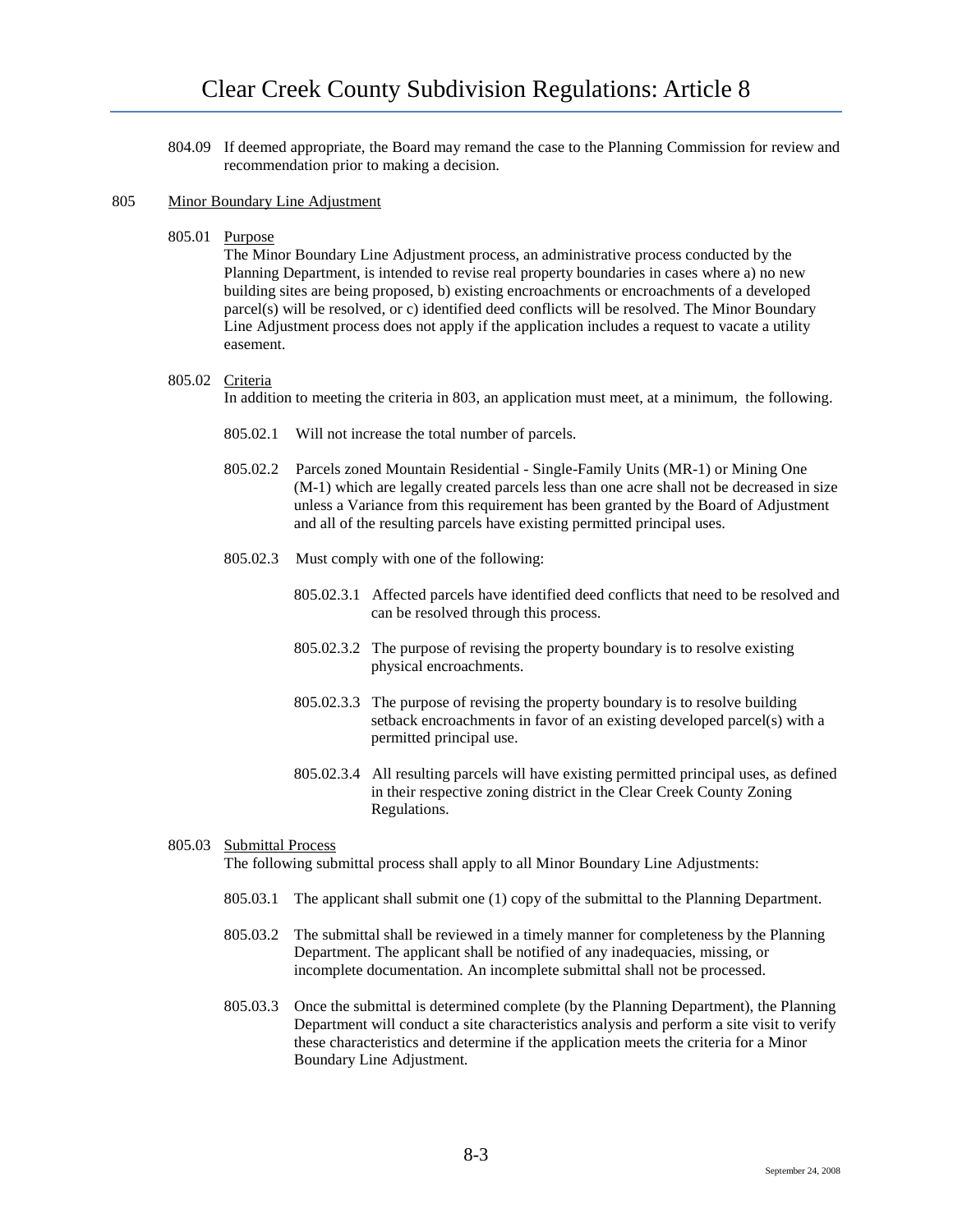- 805.03.3.1 If the Planning Department denies the application, the applicant shall have the right to appeal it to the Board for a decision in a public hearing. Appeals must be filed within twenty-one (21) calendar days following the Planning Department's denial.
- 805.03.4 If the application meets the criteria of the Minor Boundary Line Adjustment, as determined by the Planning Department, staff will notify adjacent property owners within 300 feet of the boundaries of the subject parcels and any referral agencies that may be affected by the proposed division. The applicable agencies shall be determined per case and based upon the site characteristics analysis.
- 805.03.5 Adjacent property owners and referral agencies shall be given twenty-one (21) calendar days to comment.
- 805.03.6 The Planning Department is responsible for publishing a notice in a newspaper of general circulation in Clear Creek County twenty-one (21) calendar days prior to the Planning Department's final decision.
- 805.03.7 Appeals may be filed by any aggrieved party and must be submitted in writing to the Planning Department within twenty-one (21) calendar days following publication.
	- 805.03.7.1 If there are no appeals, or appeals are received and resolved between parties, the Planning Department will provide, in writing, the conditions of final approval and notify the applicant of any modifications or requirements needed to finalize the application.
	- 805.03.7.2 If an appeal cannot be resolved between parties, the case will go to the Board for a decision in a public hearing.

# 806 General Submittal Requirements for All Boundary Line Adjustments In addition to the following submittal requirements, the Planning Department may request other materials or information as deemed necessary, before or during the process.

- 806.01 Application Form as provided by the Planning Department.
- 806.02 The appropriate fee(s), as established by the Board.
- 806.03 Deeds or other proof of ownership for the subject properties.
- 806.04 A notarized letter of authority from the landowner permitting a representative to process the application, if applicant is other than the owner(s) of record.
- 806.05 Certification from the County Treasurer's Office that all ad valorem taxes have been paid no more than thirty (30) days old from the date of application.
- 806.06 Vicinity Map submitted on a  $8\frac{1}{2}$ " x 11" sheet of paper, that indicates the location of the subject properties in relation to the general context of the County.
- 806.07 Location Map submitted on a 8 ½" x 11" sheet of paper or another size as approved by the Planning Department, that indicates the location of the subject properties in relation to roads, streams, utilities, adjacent parcels and other features.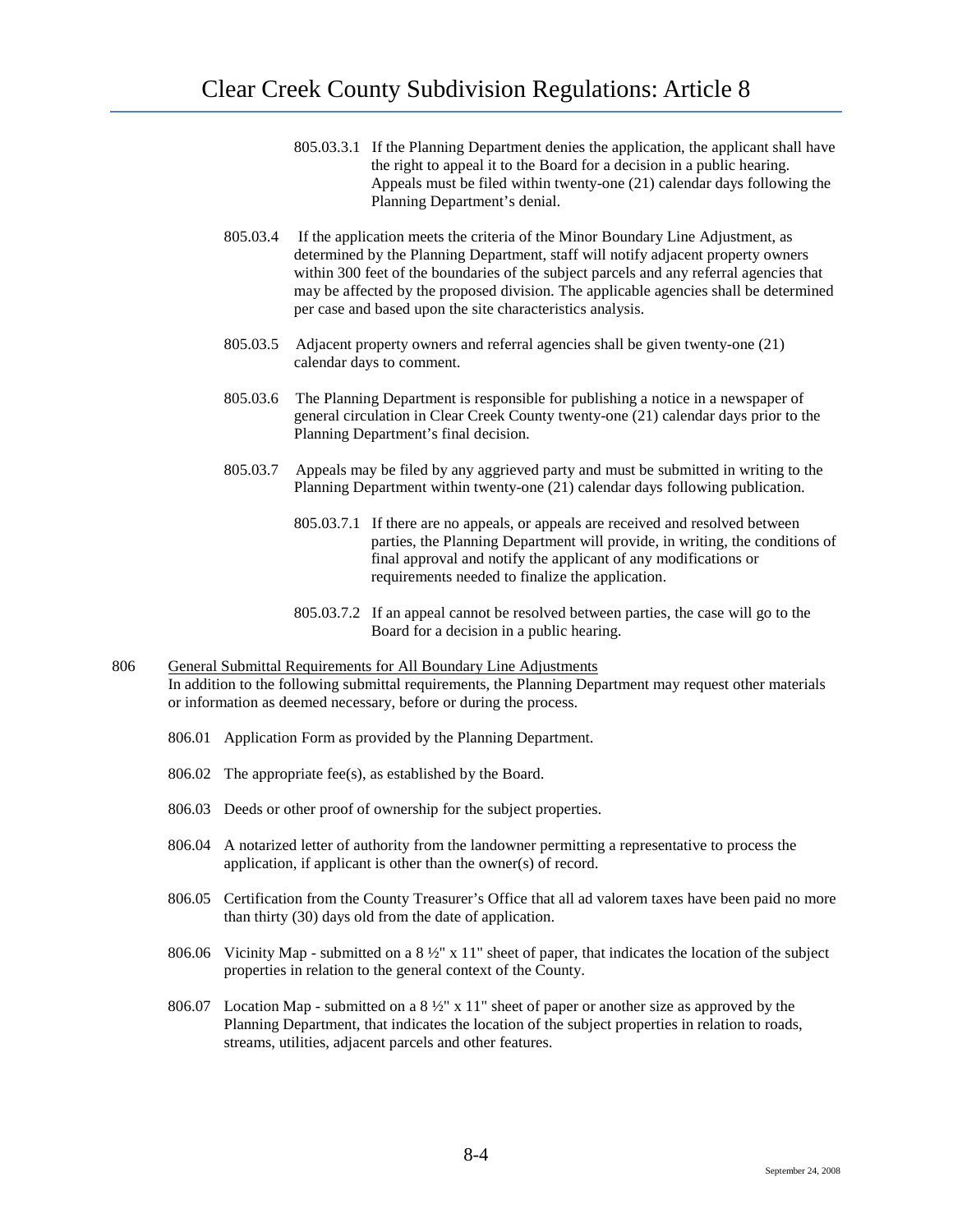- 806.08 Site Plan submitted on a 24" x 36" sheet(s) of paper at a scale of  $1" = 100'$  or another scale approved by the Planning Department. The Plan shall depict the following:
	- 806.08.1 The title shall be placed at the top of the sheet along the long dimension of each sheet and shall include: the name of the proposed division; a general legal description; and the case number.
	- 806.08.2 The Plan shall include: the preparation date; a north arrow designated at true north; a written and graphic scale; the name and address of the applicant, developer, engineer or surveyor who prepared the exhibit; vicinity map; the number of the sheet; and the total number of sheets.
	- 806.08.3 The boundaries of the proposed parcels shall be depicted in a heavy solid line.
	- 806.08.4 Boundaries of adjacent properties or portions of those boundaries that are in immediate proximity of the parcels under consideration shall be depicted in a lighter line weight.
	- 806.08.5 Other elements that may be required are: existing and proposed roads; existing structures; utilities; earthwork; site modifications including location of wells and septic systems; existing and proposed contours; and easements.
	- 806.08.6 If the proposal includes publicly owned land proposed for transfer into private ownership, it may be exempt from the site plan requirements, but a map depicting the proposal will be required.
- 806.09 If the application includes a request to vacate a utility easement, a list of all known utility companies providing service to the area.
- 807 Additional Submittal Requirements for All Boundary Line Adjustments The following submittal requirements apply, except when determined inappropriate by the Planning Department or the Board.
	- 807.01 Water Supply Report evidence that a legal water supply sufficient in terms of quality and quantity is available as follows:
		- 807.01.1 If the proposal is located within an existing water or special district, a letter stating the properties are currently served by the district or a letter of commitment to serve the proposed properties stating the amount of water available for use and the feasibility of extending service to that area.
		- 807.01.2 If the proposal is served or proposed to be served by individual wells, copies of the Well Permits issued by the Division of Water Resources or other evidence that a legal water supply is available to serve the proposed properties.
		- 807.01.3 If required by the Planning Department, an analysis prepared by a water attorney, water consultant, or water engineer that provides evidence that the physical and legal water supply is available.
	- 807.02 Sewage Disposal System Report evidence of the physical and legal capability to provide sanitation as follows:
		- 807.02.1 If the proposal is located within an existing sewer or special district, a letter stating the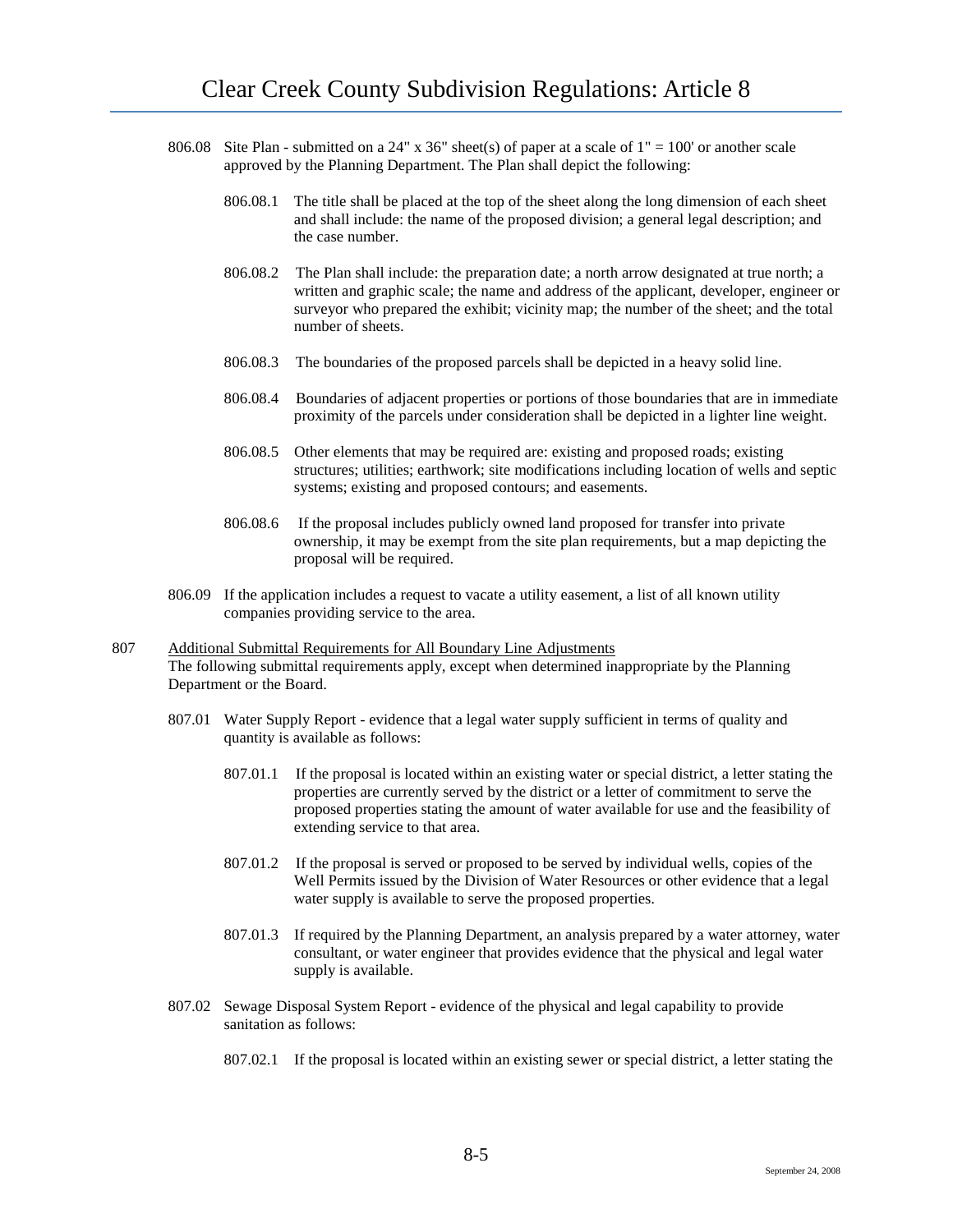properties are currently served by the district or a letter of commitment stating the capacity to serve the proposed properties and feasibility of extending service to that area.

- 807.02.2 If the proposal is served by existing individual sewage disposal systems, copies of any ISDS Permits and a letter from a Colorado licensed Professional Engineer stating the systems are not failing shall be provided.
- 807.02.3 If the proposal is planning to be served by individual sewage disposal systems, evidence that the following requirements are met. Such evidence shall be prepared and stamped by a Colorado licensed Professional Engineer.
	- 807.02.3.1 Each sewage treatment system and leach field shall be in accordance with the County Individual Sewage Disposal System regulations.
	- 807.02.3.2 There shall be a ban on the use of other than low phosphorus detergents.
- 807.03 Grading and Drainage Plan submitted on a 24" x 36" sheet(s) of paper at a scale of 1" = 100' or another scale approved by the Planning Department. The Planning Department may exempt elements of this Plan if it is determined not to be applicable. The Plan shall be prepared and stamped by a Colorado licensed Professional Engineer, that indicates the following: finished contours at five (5) foot intervals, delineating extent of cut and fill slopes; location and construction details for all existing and proposed watercourses, retention and detention areas; ditch widening and treatment; drainage patterns and stormwater runoff from on-site and off-site flow; location and construction details for all existing and proposed culverts, retaining walls, curbs/gutters, etc.; stormwater management plan demonstrating compliance with the County's adopted Best Management Practices; lot lines, roads, and building envelopes; all applicable grading and drainage details, including notes; and anticipated slope stabilization measures for all cut and fill slopes.
- 807.04 Roadway Design and Construction Drawings submitted on a 24" x 36" sheet(s) of paper at a scale of  $1" = 100'$  or another scale approved by the Planning Department. The Planning Department may exempt elements of this Plan if it is determined not to be applicable. The Plan shall be prepared and stamped by a Colorado licensed Professional Engineer and be in conformance with the County road standards (unless exempted by the County) and shall provide plan and profile drawings. The Plan shall depict the following: proposed lot lines and building envelopes; demonstrated compliance with the County adopted Best Management Practices; proposed traffic flow within the division and from off-site roads; utility easements; adequate access and maneuverability for emergency and public utility vehicles; ingress, egress, and internal vehicular circulation; all existing and proposed roads; location of school bus turnarounds, if applicable; all existing and proposed access to the subdivision from County, State, and Federal road systems/exit interchanges; demonstration that all roads and associated cut and fill slopes do not encroach on or disturb adjacent properties, unless there is written approval from appropriate parties; and proposed road names which shall not duplicate existing road names; however, when adjoining existing roads, road names shall be continued.
- 807.05 Fiscal Impact and Project Descriptive Report a narrative explanation of the following project elements:
	- 807.05.1 A narrative describing the availability and adequacy of existing infrastructure and other necessary services including, but not limited to: fire and police protection; schools; recreation; utilities; and open space.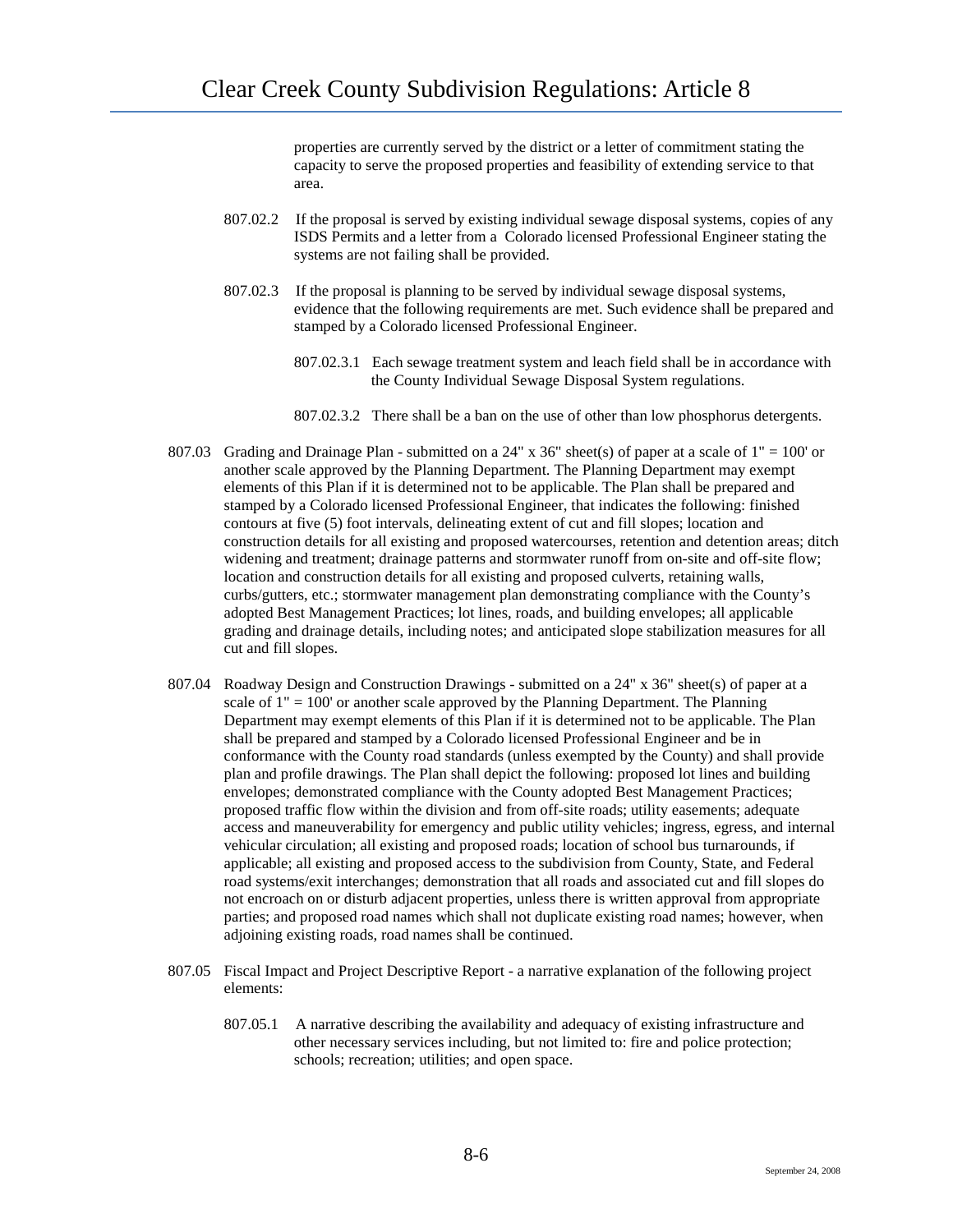- 807.05.2 An analysis of the fiscal costs and benefits anticipated to be accrued to the County as a result of the proposed division. Such analysis shall include, but not be limited to:
- 807.05.3 The projected yearly tax revenue at full build out using figures provided by the County Assessor.
- 807.05.4 Projected costs associated with impacts to schools and emergency services (fire, police, and medical responses), and the County Road and Bridge Department for on and offsite road traffic impacts, construction, and maintenance.
- 807.06 Site Characteristics Analysis Report an analysis of site features and environmental and wildlife impacts that may effect the evaluation of the development and proposed mitigation measures.
- 807.07 Traffic Report the report shall minimally include:
	- 807.07.1 All existing access to the properties from County, State, and Federal road systems/exit interchanges.
	- 807.07.2 The most recent data available from the County or Colorado Division of Transportation (CDOT) outlining the vehicle trips generated on existing access to the proposed division from applicable County, State, and Federal road systems/exit interchanges.
	- 807.07.3 The number of vehicle trips likely to be generated during peak hours from the proposed division on existing County, State, and Federal road systems/exit interchanges.
	- 807.07.4 A narrative describing the impacts from increased traffic resulting from the proposed division, including but not limited to, level of service, congestion, noise, dust, odors, and traffic hazards.
- 807.08 General Requirements the developer shall provide for the construction, at no cost to the County, school district, or public, all roads adjacent to publicly dedicated sites, traffic signalization to serve the site, extension of all utilities to the site, and other public infrastructure as required by the Board. An irrevocable letter of credit or other security approved by the County Attorney shall be required to ensure such improvements. The Board may, from time to time, review the adequacy of the security in light of inflation to ensure adequate security to fund the completion of the work in accordance with the improvements.
- 808 Final Documents
	- 808.01 The Planning Department will notify the applicant of what is required to finalize the decision of the Board following the public hearing or following Conditional Approval by the Planning Director. The fully executed resolution and attachments, if applicable, shall be filed with the County Clerk and Recorder's Office.
	- 808.02 Upon approval of the preliminary plan by the Board or the Planning Director, a certified Land Survey Plat for all affected boundaries, or a full certified Land Survey Plat, or Improvement Survey Plat, in compliance with Title 38, Article 51 C.R.S. and all other relevant statutes, may be required. This shall be submitted on mylar, as specified by the Planning Department.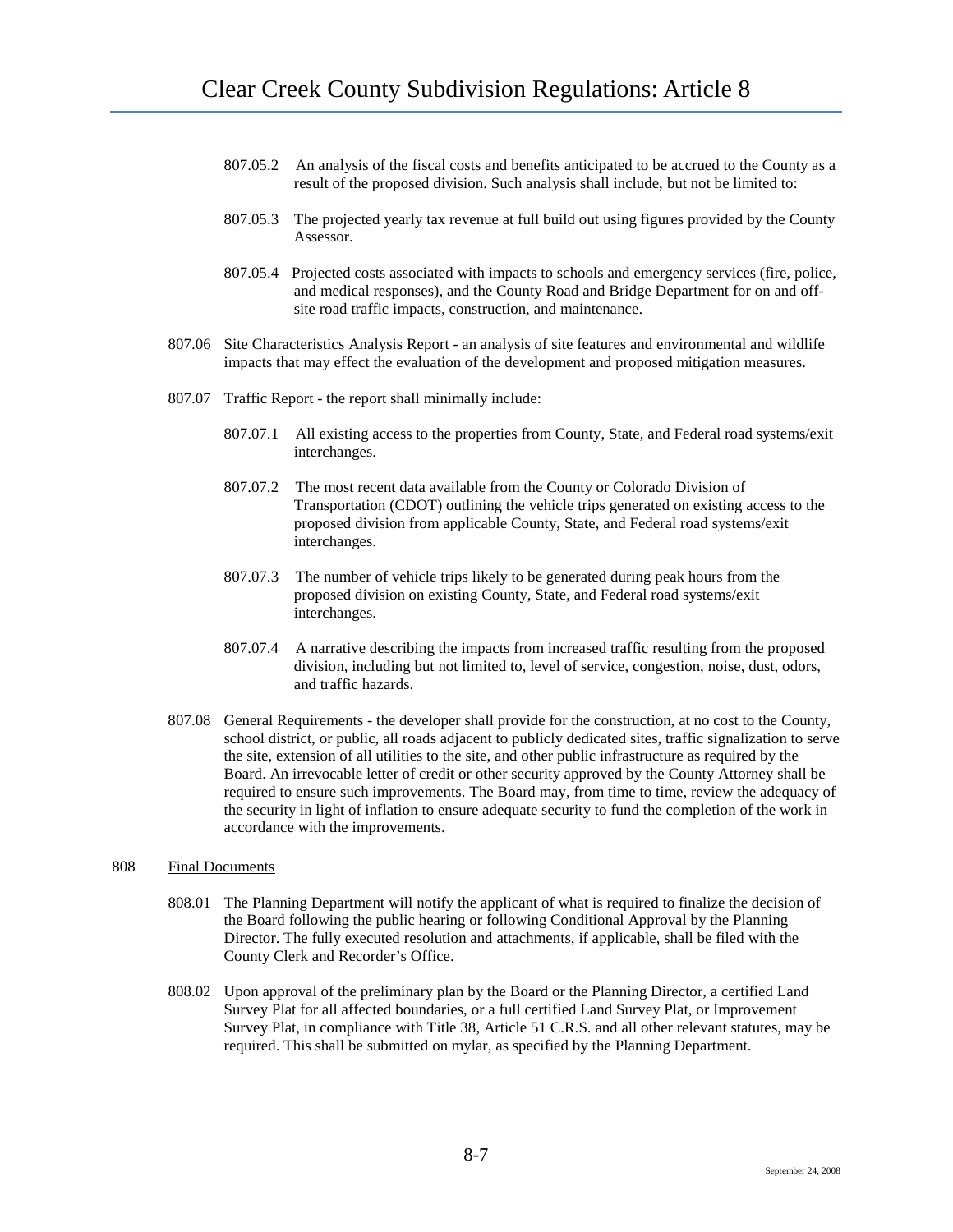- 808.02.1 The approved Plat shall also be submitted in a digital form as specified by the County Mapping Department.
- 808.03 The applicant shall submit to the Planning Department new deeds reflecting the newly created legal descriptions for each parcel.
- 808.04 Final approval is not valid until the final Plat and Resolution are signed by the Board of County Commissioners, or the Findings of Fact are signed by the Planning Director, new deeds are received and all are recorded with the County Clerk and Recorder.
- 808.05 The applicant is responsible for payment of all recording fees associated with the final plan and deeds.
- 808.06 If the approved plan includes publicly owned land proposed for transfer into private ownership, it may be exempt from 808.02, however, a map will be required to accompany the Board's Resolution.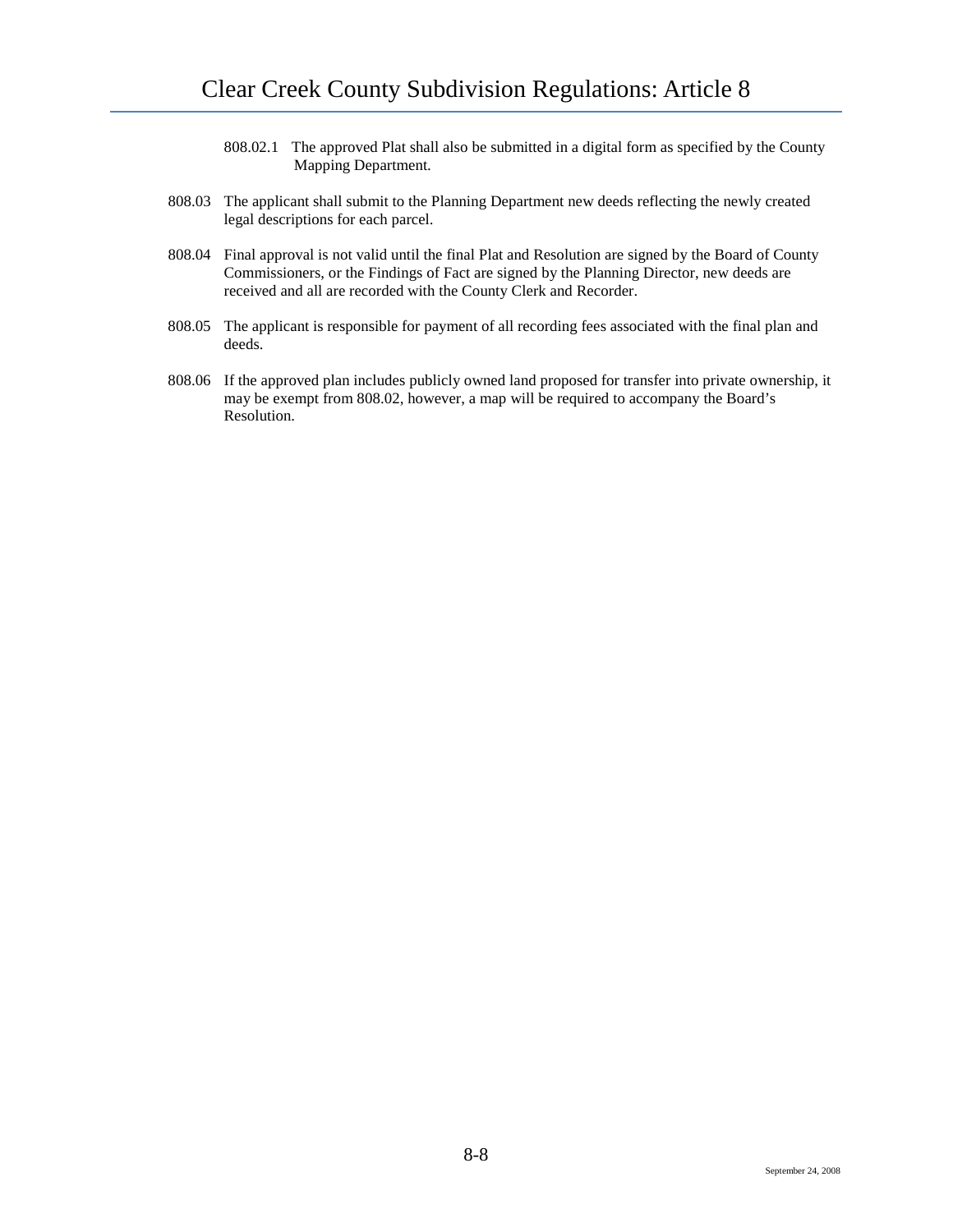# **ARTICLE 9 REPLATS**

#### 901 Purpose

Changes other than corrections to any recorded plat of land or exemption processes which are subject to these Regulations shall be considered a replat and shall comply with the standards and conditions for approval included in these Regulations. Examples include, but are not limited to, building envelope revisions, driveway re-alignment, or revisions to Stipulations and Conditions required on the previously approved plat.

### 901.01 Applicability

If it is determined that the application meets the criteria of any other process outlined in these Regulations, the applicant shall be required to comply with the appropriate process, as identified in these Regulations.

# 902 Prerequisite

Prior to submittal of the replat request, the applicant shall meet with the Planning Department to determine whether the request meets the replat criteria and to explain the procedure and submittal requirements.

# 903 Criteria

In addition to considering the criteria in the applicable subdivision or subdivision exemption process, the Planning Department, while reviewing replats, shall consider the change in the context of how it is changing the subdivision from what was originally approved. Not only does this include consideration of the Design Criteria as presented in Article 14, but it also includes consideration of any evidence in the subdivision case file and/or any evidence in any stipulations or conditions of the subdivision that pertain to the goals and objectives, intent, or purpose of the layout of the subdivision.

### 904 Submittal Process

The following submittal process shall apply to all Replats that do not fall under any of the other subdivision or subdivision exemption process.

- 904.01 The applicant shall submit one (1) copy of the submittal to the Planning Department.
- 904.02 The submittal shall be reviewed in a timely manner for completeness by the Planning Department. The applicant shall be notified of any inadequacies, missing, or incomplete documentation. An incomplete submittal shall not be processed.
- 904.03 Once the submittal is determined complete (by the Planning Department), staff will notify the applicant of the number of copies and content of the submittal required to be provided for distribution to adjacent property owners and referral agencies.
- 904.04 The Planning Department will notify adjacent property owners within 300 feet of the boundaries of the subject parcels and any referral agencies that may be affected by the proposed revision. The applicable agencies shall be determined per case.
- 904.05 Adjacent property owners and referral agencies shall be given twenty-one (21) calendar days prior to the Board of County Commissioners' (Board) public hearing to comment.
- 904.06 The Planning Department will review the referral comments, discuss the concerns with the applicant, prepare a staff report for the Board and notify the applicant of the hearing date and time and the number of submittals required for the Board.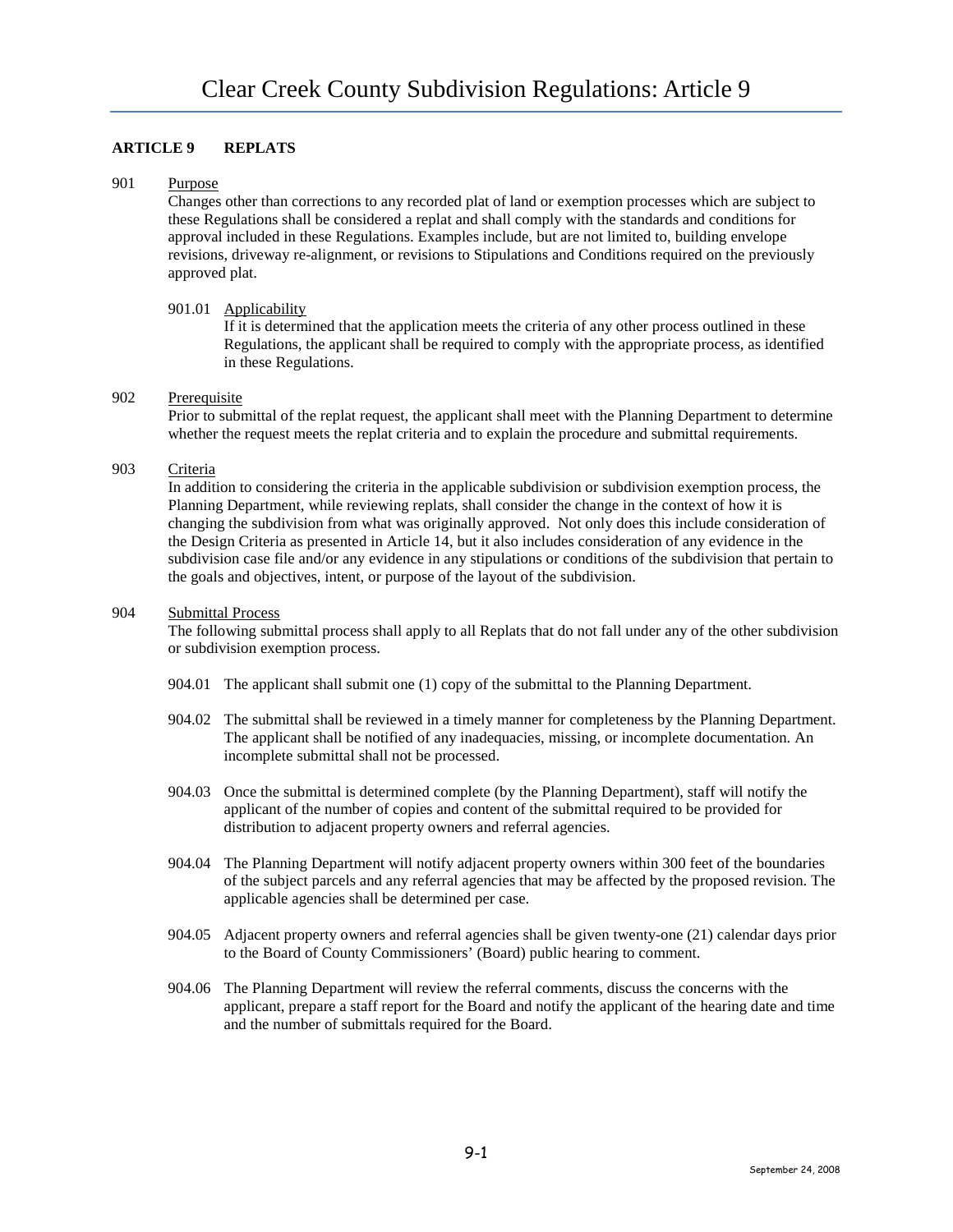- 904.07 The Planning Department is responsible for publishing a notice in a newspaper of general circulation in Clear Creek County fourteen (14) calendar days prior to the Board's public hearing.
- 904.08 The Board shall evaluate the application, referral comments, staff report, and public testimony, and shall approve, approve with conditions, or deny the request. The Board's decision shall be based on the evidence presented, compliance with the adopted standards, regulations, policies and other guidelines.
- 904.09 If deemed appropriate, the Board may remand the case to the Planning Commission for review and recommendation prior to making a decision.

# 905 General Submittal Requirements In addition to these submittal requirements, the Planning Department may request other materials or information as deemed necessary, before or during the process.

- 905.01 Application Form as provided by the Planning Department.
- 905.02 The appropriate fee(s), as established by the Board.
- 905.03 Deeds or other proof of ownership for the subject properties.
- 905.04 A notarized letter of authority from the landowner permitting a representative to process the application, if applicant is other than the owner(s) of record.
- 905.05 Certification from the County Treasurer's Office that all ad valorem taxes have been paid no more than thirty (30) days old from the date of application.
- 905.06 Vicinity Map submitted on a  $8\frac{1}{2}$ " x 11" sheet of paper, that indicates the location of the subject properties in relation to the general context of the County.
- 905.07 Location Map submitted on a 8 ½" x 11" sheet of paper or another size as approved by the Planning Department, that indicates the location of the subject properties in relation to roads, streams, utilities, adjacent parcels and other features.
- 905.08 Site Plan (only if dimensional revisions to the plat are proposed) submitted on a 24" x 36" sheet(s) of paper at a scale of  $1" = 100'$  or another scale approved by the Planning Department. The Plan shall depict the following:
	- 905.08.1 The title shall be placed at the top of the sheet along the long dimension of each sheet and shall include: the name of the amendment; a general legal description; and the case number.
	- 905.08.2 The Plan shall include: the preparation date; a north arrow designated at true north; a written and graphic scale; the name and address of the applicant, developer, engineer or surveyor who prepared the exhibit; vicinity map; the number of the sheet; and the total number of sheets.
	- 905.08.3 The boundaries of the parcel(s) shall be depicted in a heavy solid line.
	- 905.08.4 Boundaries of adjacent properties or portions of those boundaries that are in immediate proximity of the parcel(s) shall be depicted in a lighter line weight.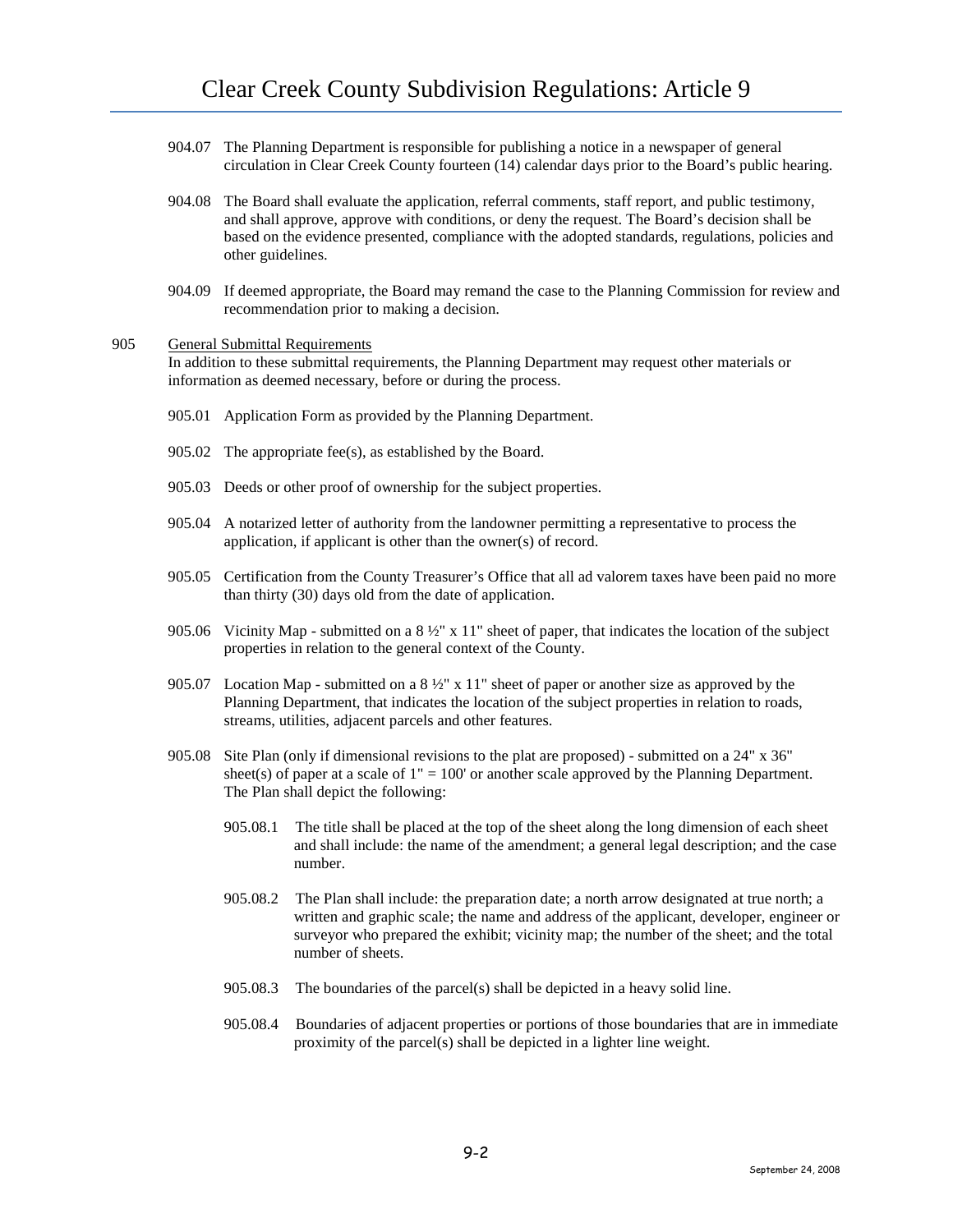- 905.08.5 Other elements that may be required are: existing and proposed roads; existing structures; utilities; earthwork; site modifications including location of wells and septic systems; existing and proposed contours; and easements.
- 905.09 Narrative A written narrative describing what, on the subdivision, in the stipulations and conditions, or in any other subdivision documents, is being changed and why it is proposed to be changed. The narrative shall describe why the change is proposed and what impacts it will have on the existing subdivision and/or surrounding area.

# 906 Additional Submittal Requirements

The following submittal requirements apply, except when determined inappropriate by the Planning Department or the Board.

- 906.01 Grading and Drainage Plan submitted on a 24" x 36" sheet(s) of paper at a scale of  $1" = 100'$  or another scale approved by the Planning Department. The Planning Department may exempt elements of this Plan if it is determined not to be applicable. The Plan shall be prepared and stamped by a Colorado licensed Professional Engineer, that indicates the following: finished contours at five (5) foot intervals, delineating extent of cut and fill slopes; location and construction details for all existing and proposed watercourses, retention and detention areas; ditch widening and treatment; drainage patterns and stormwater runoff from on-site and off-site flow; location and construction details for all existing and proposed culverts, retaining walls, curbs/gutters, etc.; stormwater management plan demonstrating compliance with the County's adopted Best Management Practices; lot lines, roads, and building envelopes; all applicable grading and drainage details, including notes; and anticipated slope stabilization measures for all cut and fill slopes.
- 906.02 Roadway Design and Construction Drawings submitted on a 24" x 36" sheet(s) of paper at a scale of  $1" = 100'$  or another scale approved by the Planning Department. The Planning Department may exempt elements of this Plan if it is determined not to be applicable. The Plan shall be prepared and stamped by a Colorado licensed Professional Engineer and be in conformance with the County road standards (unless exempted by the County) and shall provide plan and profile drawings. The Plan shall depict the following: proposed lot lines and building envelopes; demonstrated compliance with the County adopted Best Management Practices; proposed traffic flow within the division and from off-site roads; utility easements; adequate access and maneuverability for emergency and public utility vehicles; ingress, egress, and internal vehicular circulation; all existing and proposed roads; location of school bus turnarounds, if applicable; all existing and proposed access to the subdivision from County, State, and Federal road systems/exit interchanges; demonstration that all roads and associated cut and fill slopes do not encroach on or disturb adjacent properties, unless there is written approval from appropriate parties; and proposed road names which shall not duplicate existing road names; however, when adjoining existing roads, road names shall be continued.
- 906.03 Site Characteristics Analysis Report an analysis of site features and environmental and wildlife impacts that may effect the evaluation of the development and proposed mitigation measures.
- 906.04 Water Supply Report evidence that a legal water supply sufficient in terms of quality and quantity is available as follows:
	- 906.04.1 If the proposal is located within an existing water or special district, a letter stating the property(s) is currently served by the district or a letter of commitment to serve the property(s) stating the amount of water available for use and the feasibility of extending service to that area.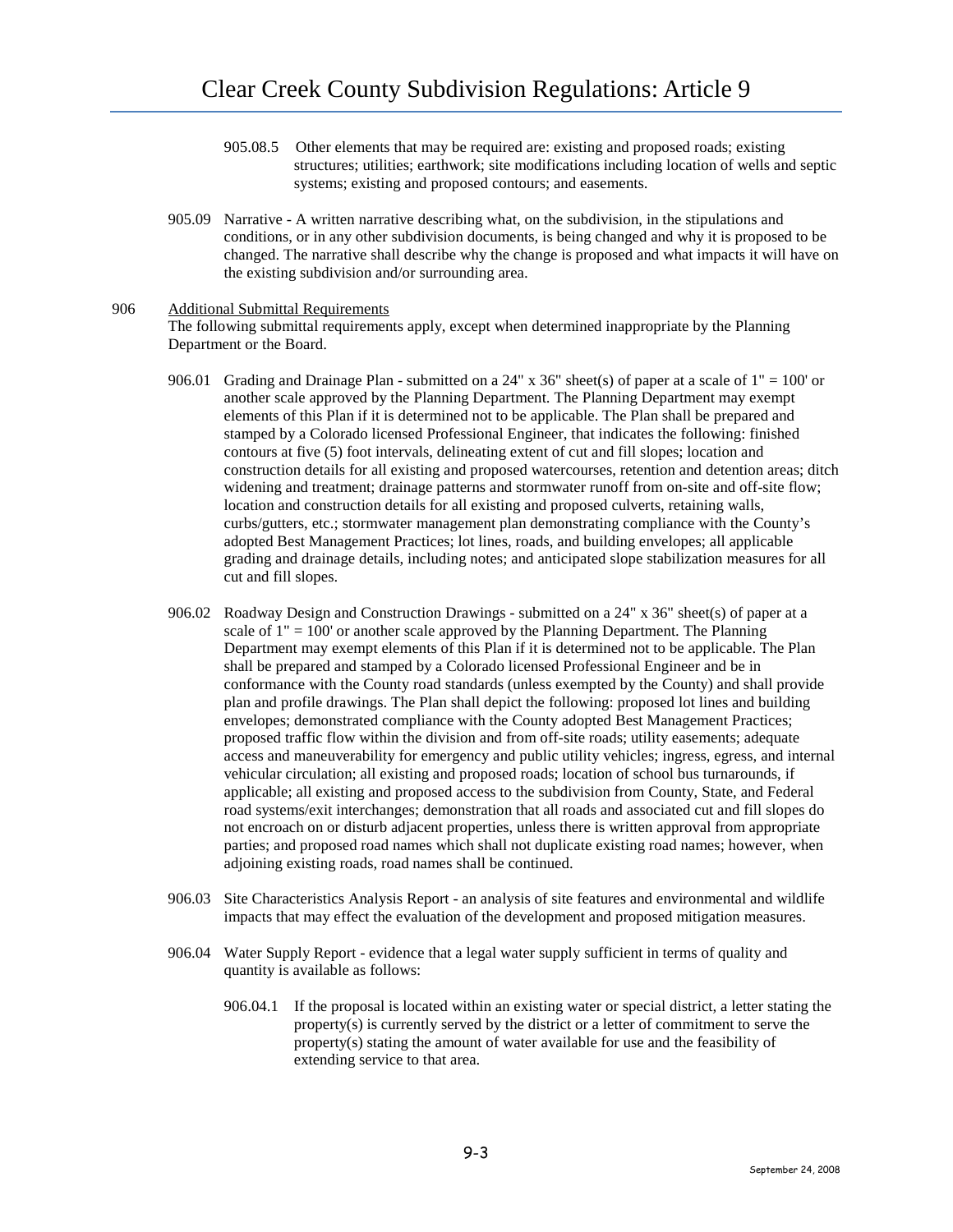- 906.04.2 If the proposal is served or proposed to be served by an individual well(s), a copy of the Well Permit issued by the Division of Water Resources or other evidence that a legal water supply is available to serve the property(s).
- 906.04.3 If required by the Planning Department, an analysis prepared by a water attorney, water consultant, or water engineer that provides evidence of the physical and legal water supply available.
- 906.05 Sewage Disposal System Report evidence of the physical and legal capability to provide sanitation as follows:
	- 906.05.1 If the proposal is located within an existing sewer or special district, a letter stating the property(s) is currently served by the district or a letter of commitment stating the capacity to serve the property(s) and feasibility of extending service to that area.
	- 906.05.2 If the proposal is served by existing individual sewage disposal system(s), copies of any ISDS Permits and a letter from a Colorado licensed Professional Engineer stating the system(s) are not failing shall be provided.
	- 906.05.3 If the proposal is to be served by an individual sewage disposal system(s), evidence that the following requirements are met. Such evidence shall be prepared and stamped by a Colorado licensed Professional Engineer.
		- 906.05.3.1 Each sewage treatment system and leach field shall be in accordance with the County Individual Sewage Disposal System regulations.
		- 906.05.2.2 There shall be a ban on the use of other than low phosphorus detergents.

### 907 Final Documents

- 907.01 The Planning Department will notify the applicant of what is required to finalize the decision of the Board following the public hearing. The fully executed resolution and attachments, if applicable, shall be filed with the County Clerk and Recorder's Office.
- 907.02 If the application requires a land survey plat, or Improvement Survey Plat to be prepared, upon approval of the preliminary plan by the Board, a certified Land Survey Plat, or Improvement Survey Plat, in compliance with Title 38, Article 51 C.R.S. and all other relevant statutes, may be required. This shall be submitted on mylar, as specified by the Planning Department.
	- 907.02.1 The approved Plat shall also be submitted in a digital form as specified by the County Mapping Department.
- 907.03 Final approval is not valid until the final Plat, Map and/or Resolution are signed by the Board of County Commissioners and all are recorded with the County Clerk and Recorder.
- 907.04 The applicant is responsible for payment of all recording fees associated with the final plan.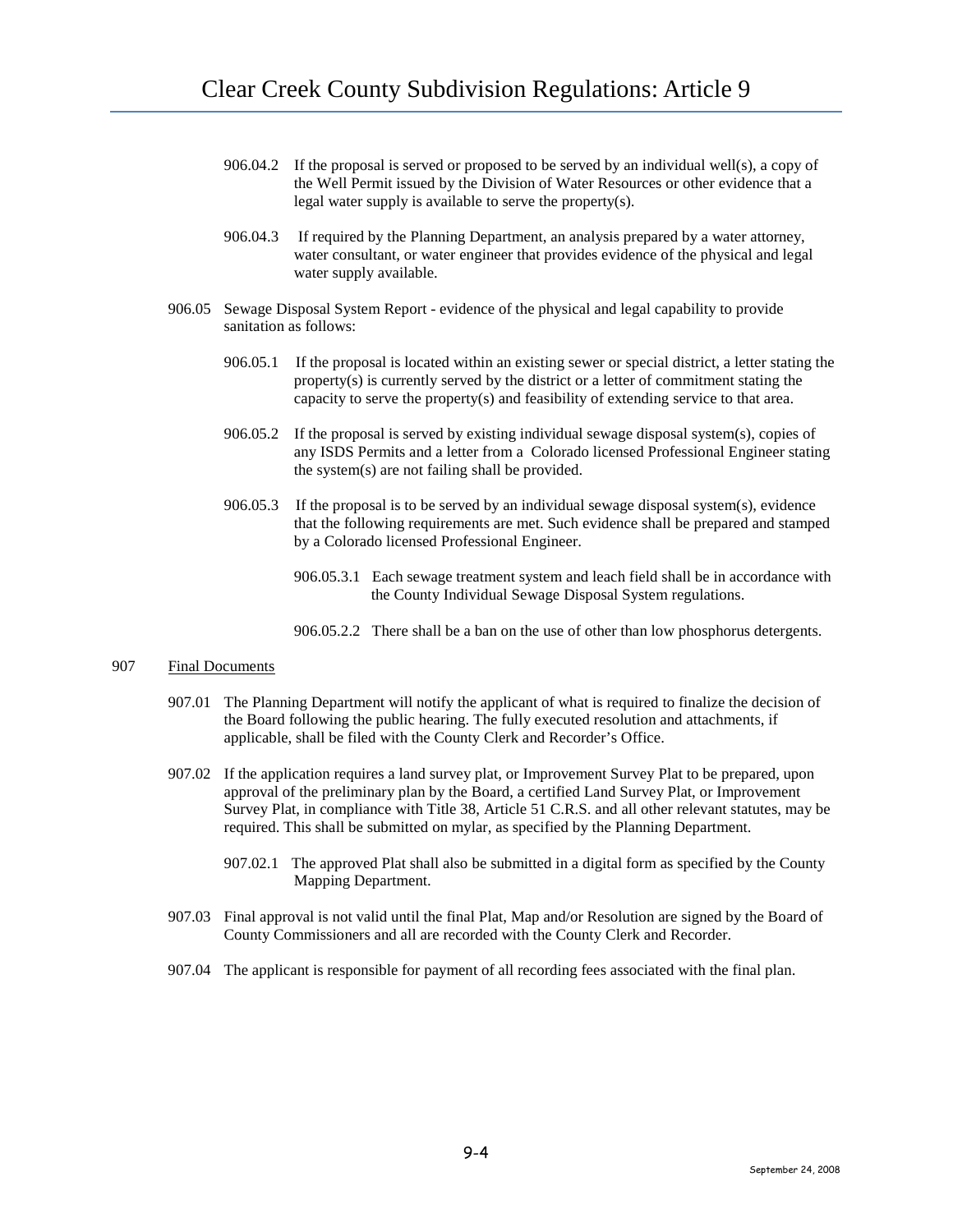# **ARTICLE 10 CORRECTION PLATS**

#### 1001 Purpose

The Correction Plat process is used only to make *minor technical revisions* to previously approved subdivision or exemption plats. This may include surveyor corrections.

# 1002 Prerequisite

Prior to submittal of the correction plat request, the applicant shall meet with the Planning Department to determine whether the request meets the criteria and to explain the procedure and submittal requirements. If it is determined that the application meets the criteria of any other process outlined in these Regulations, the applicant shall be required to comply with the appropriate process, as identified in these Regulations.

### 1003 Criteria

The correction plat shall comply with all provisions and requirements contained in the Subdivision Regulations, and shall bear an explanation of the relationship between the correction plat and the plat corrected, including a full description of all matters corrected. Correction plats are permitted only to correct the following:

- 1. Legal description errors
- 2. Typographical and mapping/platting errors
- 3. Lot identification
- 4. Surveyor corrections

In all cases, the correction plat shall be consistent with the characteristics of the subdivision plat.

### 1004 Submittal Process

This submittal process shall apply to all Correction Plats:

- 1004.01 The applicant shall submit one copy of the submittal to the Planning Department.
- 1004.02 The submittal shall be reviewed in a timely manner for completeness by the Planning Department. The applicant shall be notified of any inadequacies, missing, or incomplete documentation. An incomplete submittal shall not be processed.
- 1004.03 Based upon the submittal documentation, the Planning Department will prepare written findings of fact for approval.

### 1005 General Submittal Requirements

In addition to the following submittal requirements, the Planning Department may request other materials or information as deemed necessary to adequately review the application.

- 1005.01 Application Form as provided by the Planning Department.
- 1005.02 The appropriate fee(s), as established by the Board.
- 1005.03 Written explanation of what is being corrected and why, and an explanation of the relationship between the correction plat and the plat corrected.
- 1005.04 A copy of the previously approved Final Plat.
- 1005.05 A written narrative verifying that the correction plat can comply with all provisions and requirements contained in the Subdivision Regulations.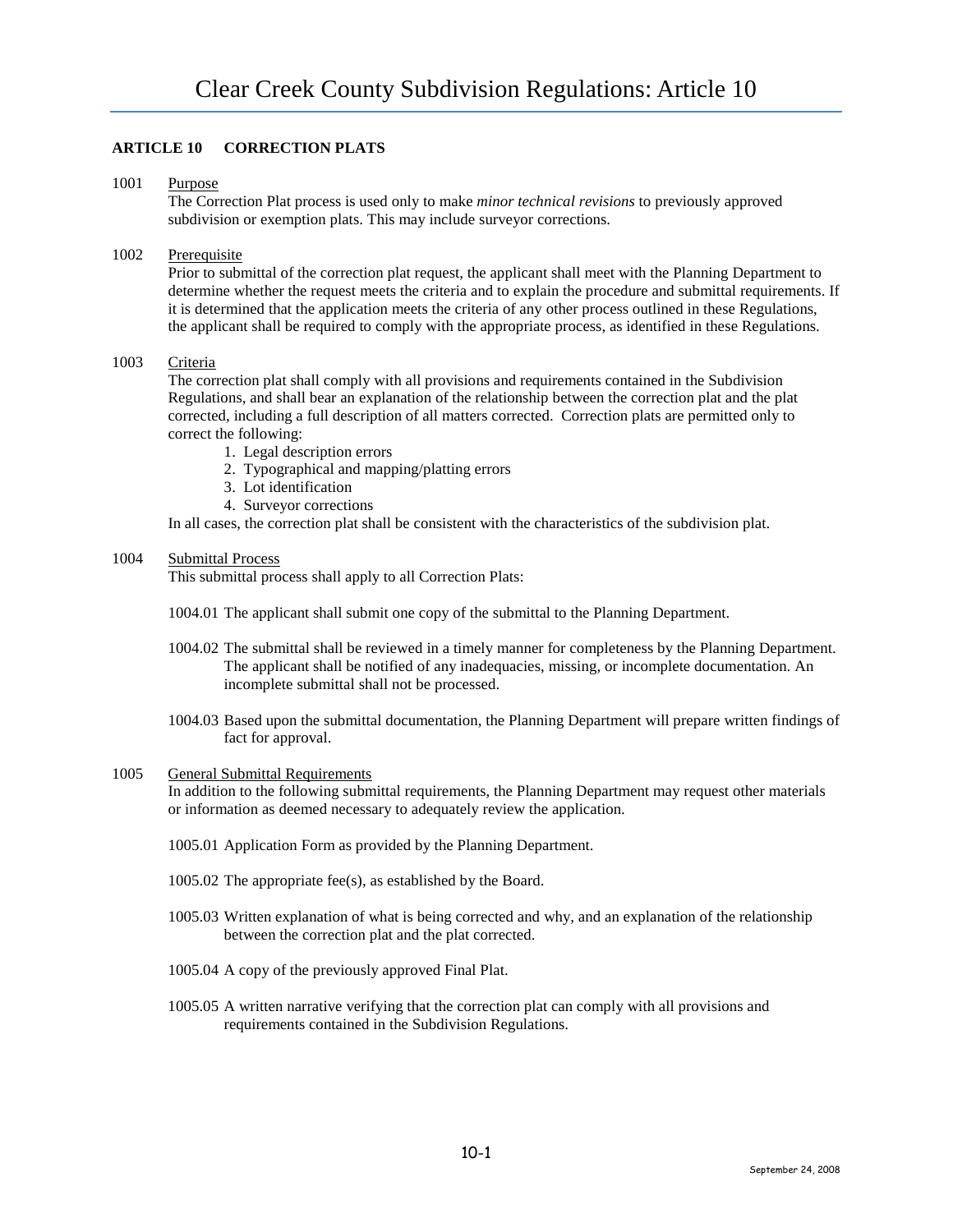1005.06 Revised Final Plat - The scaled Plat shall, at a minimum, depict the following:

- 1005.06.1 Title block, including the words "Correction Plat".
- 1005.06.2 Everything which appeared on the previously approved final plat, with any corrections clearly distinguishable.
- 1005.06.3 Brief explanation of all matters being corrected, together with any supporting documentation.
- 1005.06.4 Approval block.
- 1005.06.5 Other documentation/analysis may be requested based on use(s) and/or site/location characteristics.

### 1006 Final Documents

- 1006.01 The Planning Department will notify the applicant of what is required to finalize the correction plat. The fully executed resolution and attachments, if applicable, shall be filed with the County Clerk and Recorder's Office.
- 1006.02 If the application requires a land survey plat or Improvement Survey Plat to be prepared, upon approval of the preliminary plat by the Planning Director, a certified Land Survey Plat, or Improvement Survey Plat in compliance with Title 38, Article 51 C.R.S. and all other relevant statutes, may be required. This shall be submitted on mylar, as specified by the Planning Department.
	- 1006.02.1 The approved Plat shall also be submitted in a digital form as specified by the County Mapping Department.
- 1006.03 Final approval is not valid until the final Plat and the Findings of Fact are signed by the Planning Director, and all are recorded with the County Clerk and Recorder.
- 1006.04 The applicant is responsible for payment of all recording fees associated with the final plat.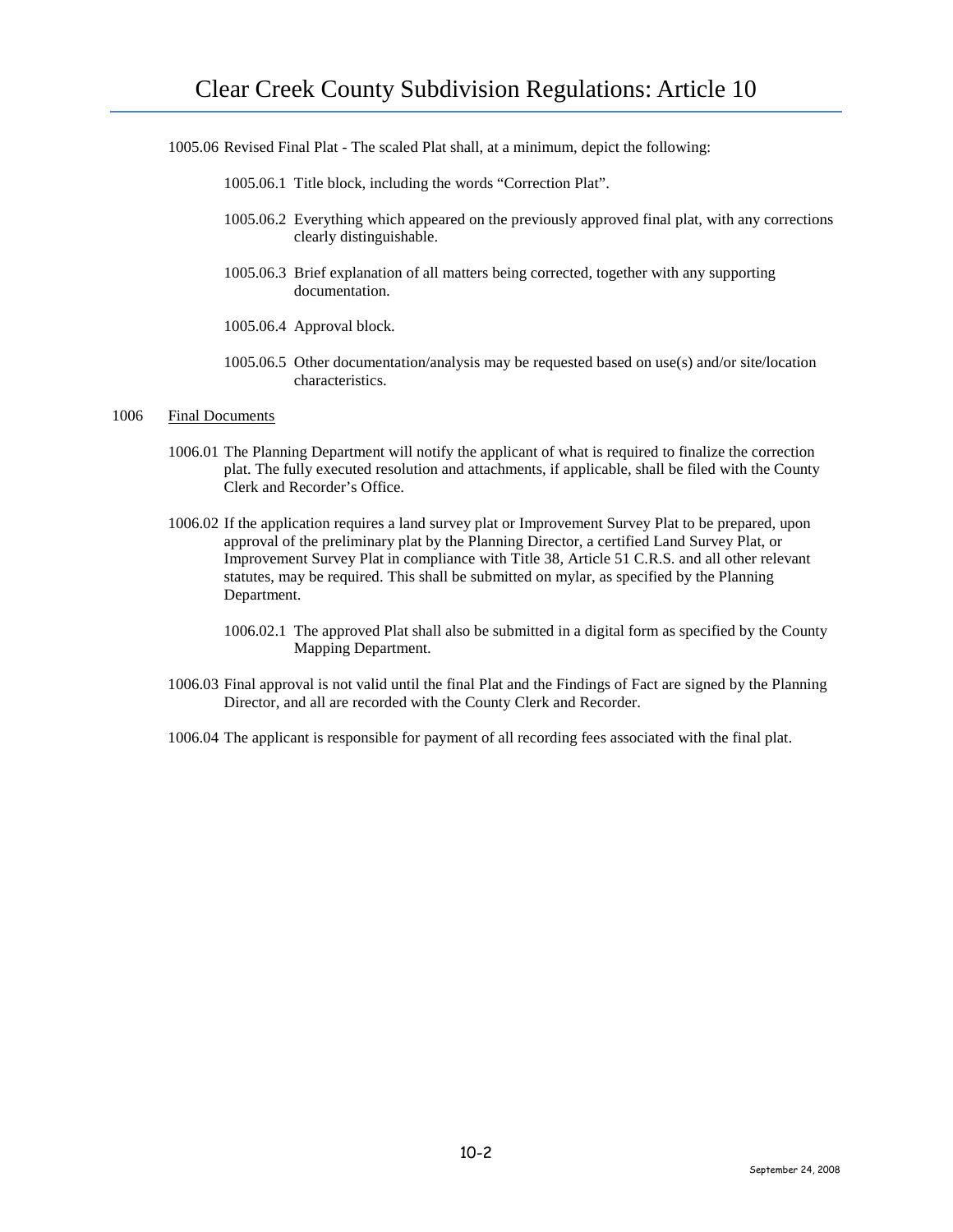# **ARTICLE 11 ROAD AND EASEMENT VACATION**

1101 Intent

To establish criteria and a review process to transfer a roadway, or a portion thereof, to the abutting parcel owners and/or to vacate easements that cannot be vacated through the Lot Combination process or vacated/realigned through the Boundary Line Adjustment process.

# 1102 Prerequisite

Prior to submittal of a road or easement vacation request, the applicant shall meet with the Planning Department to determine whether the request meets the criteria of the Road and Easement Vacation criteria and to explain the procedure and submittal requirements.

# 1103 Applicability

- 1103.01 A "roadway" is defined as a platted or designated public street, alley, lane, parkway, avenue, road, or other public way, whether or not it has been used as such.
- 1103.02 An "easement" is defined as an interest in land for a specific limited use which has been laid out, described and dedicated on a plat and, after July 1, 1972, the plat was accepted by the County.

# 1104 Criteria

An application must meet the following applicable criteria:

- 1104.01 Vacation of a roadway shall be in compliance with Part 3 of Article 2 of Title 43 C.R.S., as amended and will not result in any adjoining land without an established public road or private access easement connecting said land with another established public road.
- 1104.02 Vacation of an easement shall be demonstrated to be in the general interest of the public's health, safety and welfare.
- 1104.03 In granting a vacation, the County may reserve easements for the installation or maintenance of utilities, ditches, ingress/egress ways and other similar improvements.

### 1105 Submittal Process

The following submittal process shall apply to all Road and Easement Vacations, except utility easements that may be vacated through the Lot Combination process or realigned through the Boundary Line Adjustment process.

- 1105.01 The applicant shall submit one (1) copy of the submittal to the Planning Department.
- 1105.02 The submittal shall be reviewed in a timely manner for completeness by the Planning Department. The applicant shall be notified of any inadequacies, missing, or incomplete documentation. An incomplete submittal shall not be processed.
- 1105.03 If deemed appropriate, the Planning Department will conduct a site characteristics analysis and perform a site visit to verify these characteristics. Once the submittal is determined complete (by the Planning Department), staff will notify any adjacent property and any referral agencies that may be affected by the proposal. The applicable agencies shall be determined on a case by case basis.
- 1105.04 Adjacent property owners and referral agencies shall be given fourteen (14) calendar days prior to the Board of County Commissioners (Board) public hearing to comment.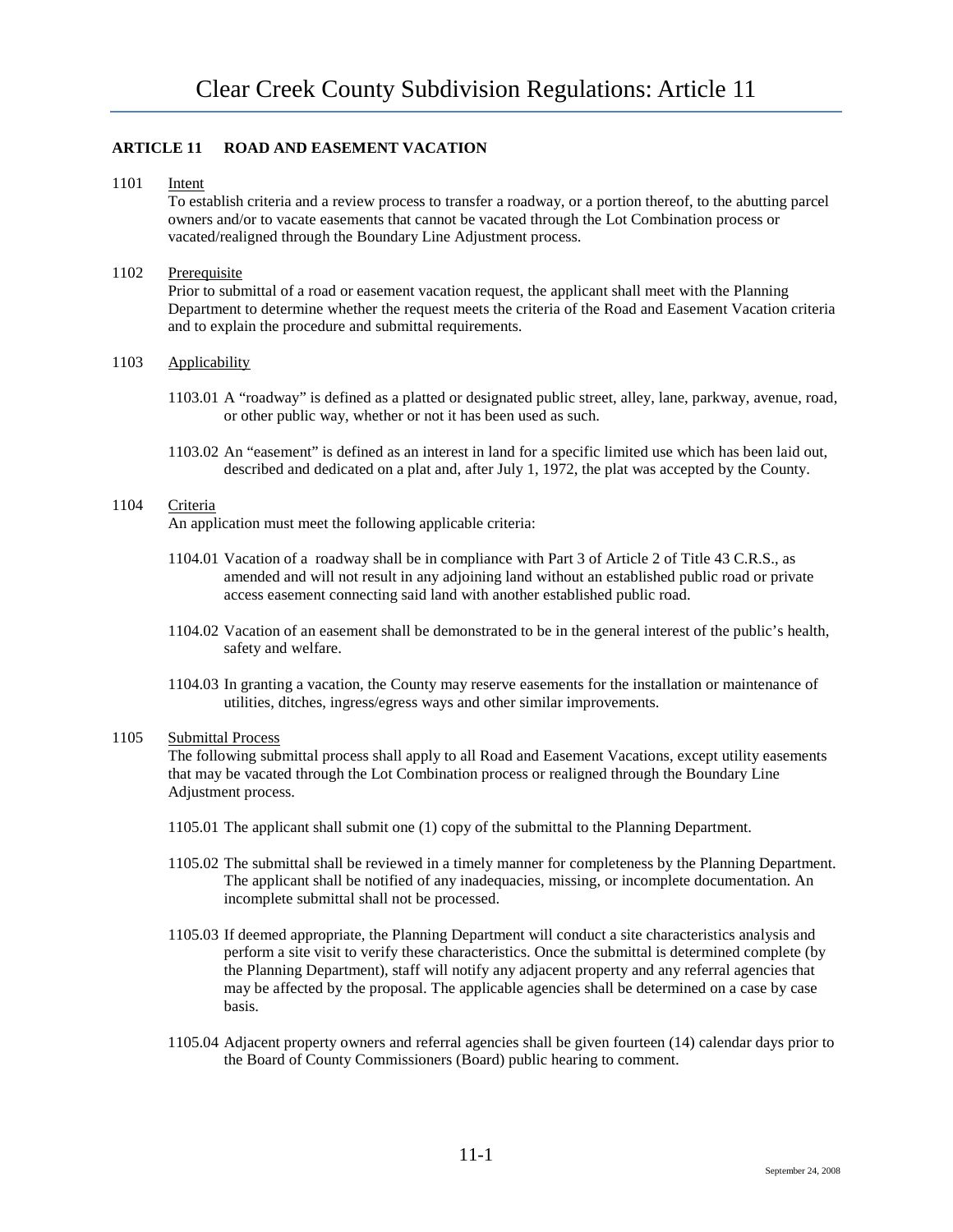- 1105.05 The Planning Department is responsible for publishing a notice in a newspaper of general circulation in Clear Creek County a minimum of fourteen (14) calendar days prior to the Board's public hearing.
- 1105.06 Based upon the submittal documentation, site characteristics analysis, and comments received, the Planning Department will prepare a staff recommendation/report and draft resolution for the Board's public hearing. The applicant will be notified of the public hearing date, time, and place.
- 1105.07 The Board shall evaluate the application, referral comments, staff report, and public testimony, and shall approve, approve with conditions or deny the request. The Board's decision shall be based on the evidence presented, compliance with the adopted standards, regulations, policies and other guidelines.

### 1106 General Submittal Requirements

In addition to the following submittal requirements, the Planning Department may request other materials or information as deemed necessary, before or during the process.

- 1106.01 Application Form as provided by the Planning Department.
- 1106.02 The appropriate fee(s), as established by the Board.
- 1106.03 Proof of Ownership deeds or other proof of ownership for the subject property(s).
- 1106.04 Landowner Authority a notarized letter of authority from the landowner permitting a representative to process the application, if applicant is other than the owner(s) of record.
- 1106.05 Vicinity Map submitted on a 8 ½" x 11" sheet of paper, that indicates the location of the subject property(s) in relation to the general context of the County.
- 1106.06 Location Map submitted on a 8 ½" x 11" sheet of paper or another size approved by the Planning Department, that indicates the location of the subject property(s) in relation to roads, streams, utilities, adjacent parcels and other features.
- 1106.07 A full sized copy of the original Subdivision plat (if a dedicated County Road or easement is located in such) which shows the portion(s) to be vacated cross hatched. If the proposal is not within a subdivision, a scaled site plan depicting the road and/or easements to be vacated cross hatched.
- 1106.08 A written narrative describing the need for the request, adjacent properties that may be affected and how, and a list of all utilities providing service to the area.

# 1107 Additional Submittal Requirements The following submittal requirements apply, except when determined inappropriate by the Planning Department or the Board.

- 1107.01 Land Survey Plat or Improvement Survey Plat, depending on the specific request.
- 1107.02 Topographic Information Existing and proposed topographic contours depicted at specific intervals (to be determined on a case-by-case basis by the Planning Department). Contour lines may be extrapolated from the USGS quadrangle maps when approved by the Planning Department.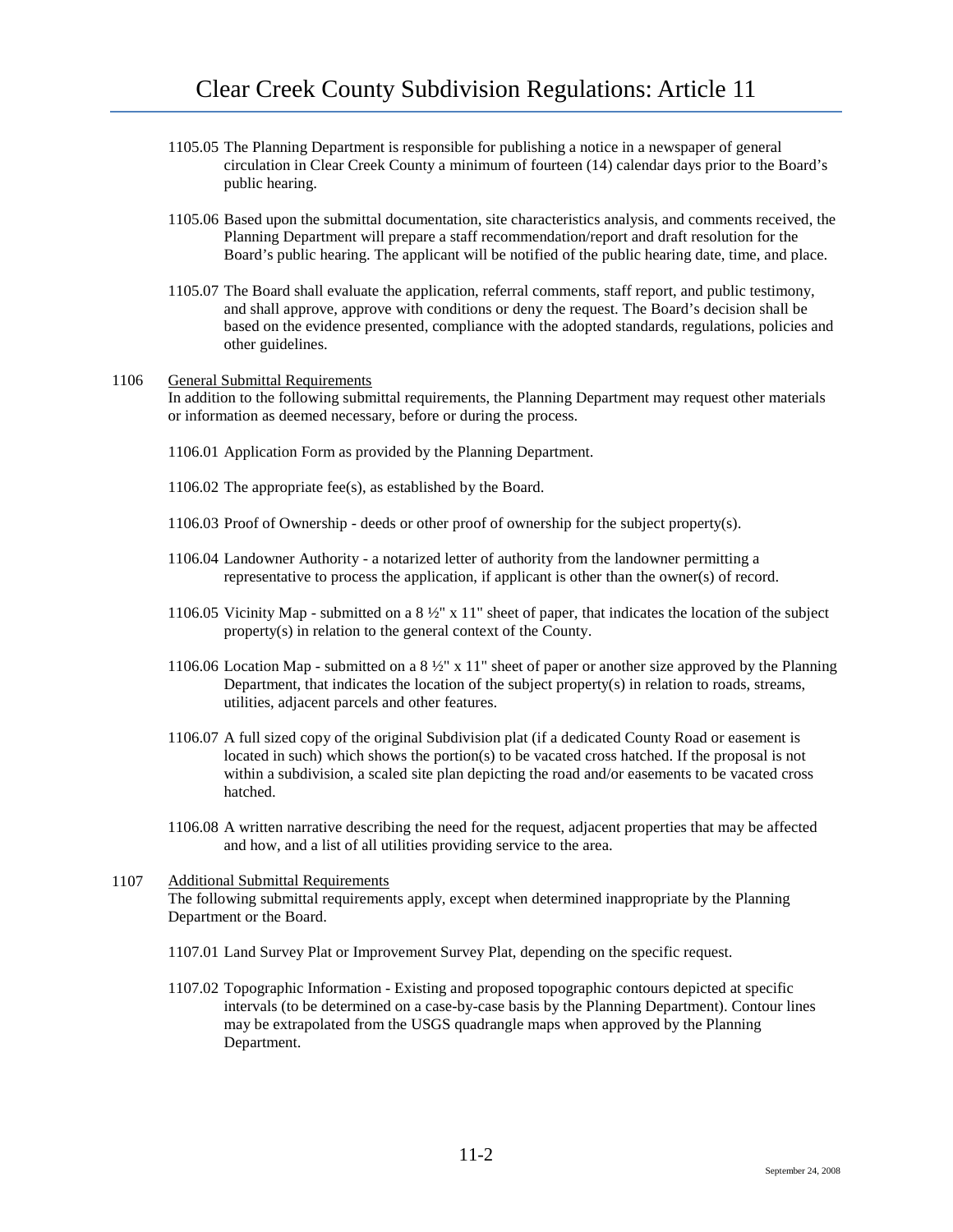- 1107.03 Photographs which depict the character of the site and the surrounding area.
- 1108 Final Documents
	- 1108.01 The Planning Department will notify the applicant of what is required to finalize the decision of the Board following the public hearing. The fully executed resolution and attachments, if applicable, shall be filed with the County Clerk and Recorder's Office.
	- 1108.02 A certified Land Survey Plat, or Improvement Survey Plat, in compliance with Title 38, Article 51 C.R.S. and all other relevant statutes, may be required. This shall be submitted on mylar, as specified by the Planning Department.
		- 1108.02.1 The approved Plat shall also be submitted in a digital form as specified by the County Mapping Department.
	- 1108.03 Final approval is not valid until the final Plat, Map and/or Resolution are signed by the Board of County Commissioners and all are recorded with the County Clerk and Recorder.
	- 1108.04 The applicant is responsible for payment of all recording fees associated with the final plan and deeds.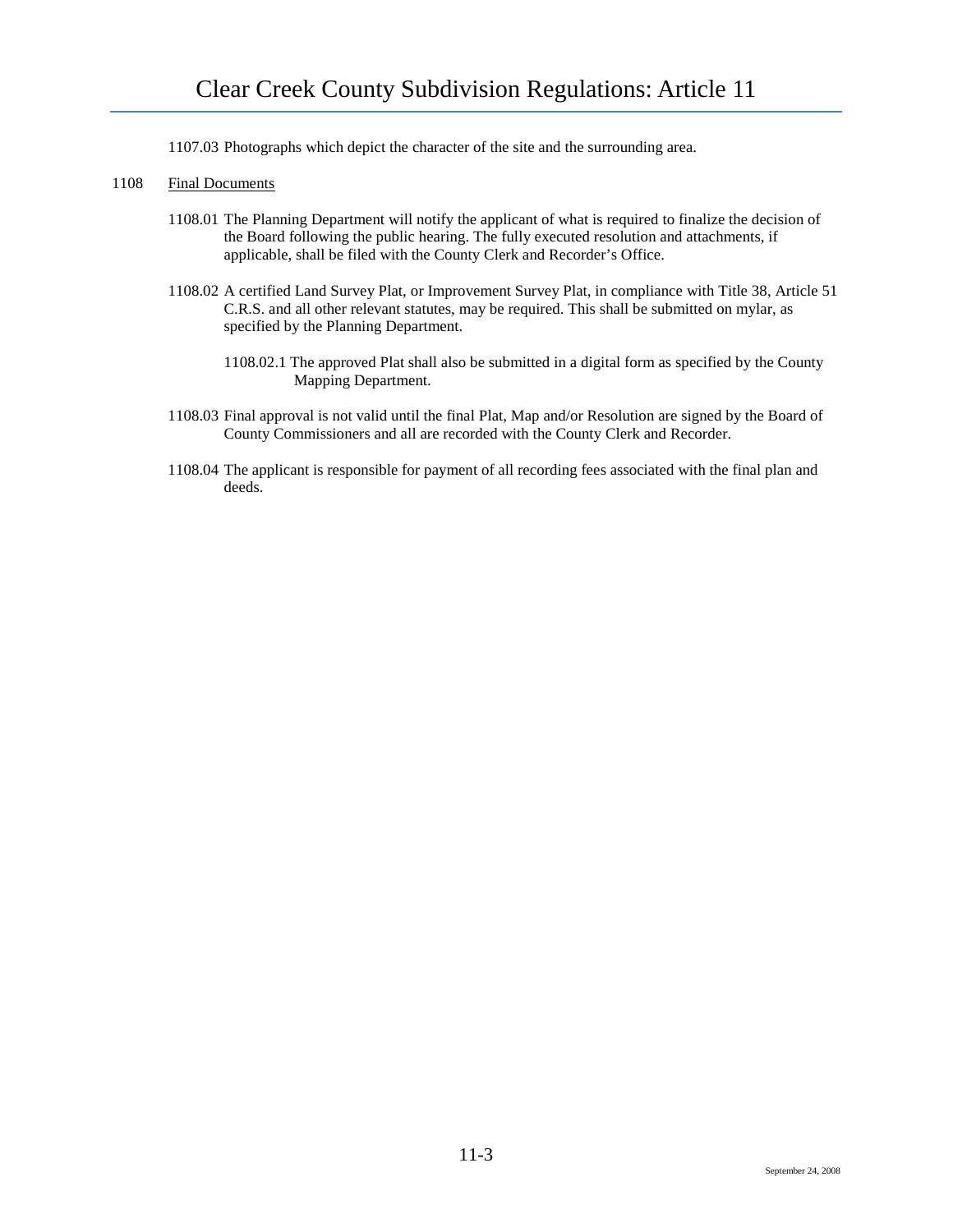# **ARTICLE 12 DEDICATION STANDARDS**

1201 Intent

To provide a minimum standard for the required land dedication pursuant to Section 30-28-133(4)(a) C.R.S.

1202 Applicability

Any division of land into five (5) or more parcels must comply with this Article. This Article is not applicable to Correction Plats, Replats, Lot Combinations, Exemptions by Resolution, Boundary Line Adjustments or Minor Subdivisions.

# 1203 General Requirements

The developer shall provide for the construction, at no cost to the County, school district, or public, all roads adjacent to publicly dedicated sites, traffic signalization to serve the site, extension of all utilities to the site, and other public infrastructure as required by the Board. An irrevocable letter of credit or other security approved by the County Attorney shall be required to ensure such improvements. The Board may, from time to time, review the adequacy of the security in light of inflation to ensure adequate security to fund the completion of the work in accordance with the improvements.

# 1204 Parks

Whenever land is proposed for a residential or non-residential subdivision, the owner of the land shall provide land or cash-in-lieu of land for the recreational use and benefit of the inhabitants of the proposed subdivision.

1204.01 Formula for Dedication of Parks in Residential Developments

The minimum land dedication for parks in residential developments is 0.1 acres/dwelling unit.

The following formula shall be used to calculate the minimum amount of land dedication required in residential developments.

| Neighborhood Park  | $\equiv$ | 5 to 15 dwelling unit subdivision  |
|--------------------|----------|------------------------------------|
| Community Park $=$ |          | 16 to 30 dwelling unit subdivision |
| Local Park         | $=$      | 31 to 45 dwelling unit subdivision |

### 1204.02 Formula for Dedication of Parks in Non-Residential Developments

Non-residential developments shall be required to dedicate a minimum of three (3) percent of the gross site for park purposes. Provision of park facilities within non-residential developments is encouraged.

### 1204.03 Park Classifications

- 1204.03.1 Land will not be considered for park land dedication if it is an exclusive utility or other easement, public street right-of-way, pedestrian walkway required under other regulations, or contains topographical or hazardous obstructions that would preclude development as a park; or is an area, outlined in Article 13, which is required to be protected or avoided.
- 1204.03.2 A Neighborhood Park shall be a minimum of  $(\frac{1}{2})$  acre and shall, at a minimum, include: picnic areas and play area with apparatus.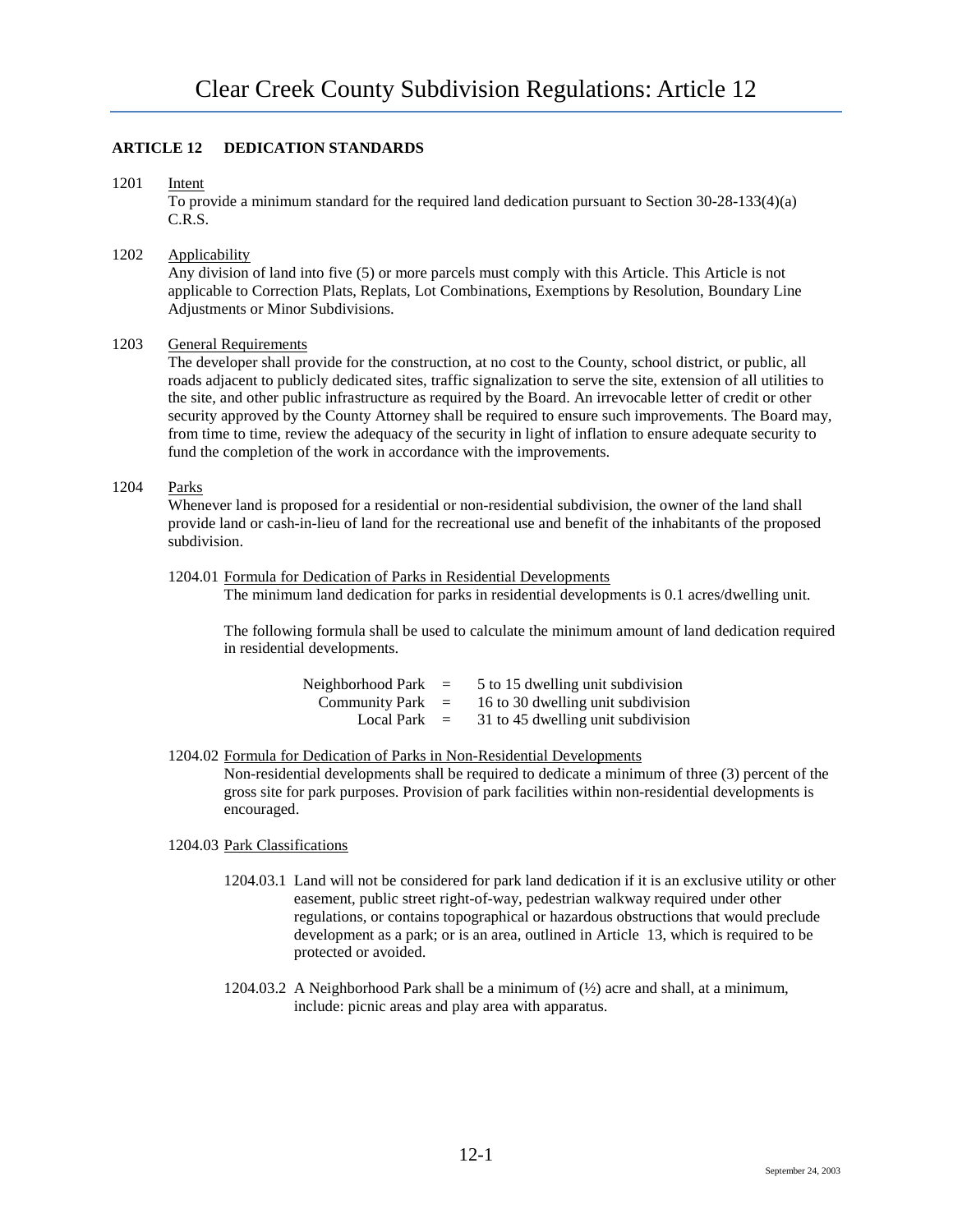- 1204.03.3 A Community Park shall be a minimum of (1.6) acre and shall, at a minimum, include: picnic areas, play area with apparatus, comfort station, landscaping elements, and parking facilities.
- 1204.03.4 A Local Park shall be a minimum of (3.1) acres and shall, at a minimum, included: picnic areas, play area with apparatus, multi-purpose field, comfort station, landscaping elements, and parking facilities.
- 1204.03.5 The developer shall, at its own expense, provide the required infrastructure and elements within the park.
- 1204.03.6 The developer, or its designee, shall be responsible for maintenance of park and park facilities.

### 1204.04 Cash-in-lieu of Park Land Dedication

- 1204.04.1 Cash-in-lieu of land dedication shall be used in cases in which the value of park land dedication is deemed, by the Board, to be more appropriate in satisfying the needs of the proposed development than land within the proposed development. Such cases include, but are not limited to: small developments not able to meet the minimum size requirement; developments which already have adjacent facilities that could be expanded to satisfy the need created by the proposed development; and developments which are within five (5) miles of an existing park and recreation district.
- 1204.04.2 The Board shall make a final determination of the method in which the dedication requirements shall be satisfied.
- 1204.04.3 When the combination of land and cash-in-lieu of land is requested by the Board, the following formula shall be used:

| Total dedication in acres<br>requires as calculated by<br>formula | ÷, | Land acreage<br>accepted                                   |     | Total acreage for<br>dedication as<br>cash-in-lieu |
|-------------------------------------------------------------------|----|------------------------------------------------------------|-----|----------------------------------------------------|
| Total acreage for<br>dedication as cash-in-lieu                   |    | $x \quad$ S value/acre as<br>determined by<br>market value | $=$ | Dedication \$<br>amount required                   |

- 1204.04.4 The cash-in-lieu fee shall be equivalent to the full market value of the acreage required for park land dedication. Value shall be based on anticipated market value after completion of platting. The applicant shall submit a proposal for the cash-in-lieu fee and supply the information necessary for the Board to evaluate the adequacy of the proposal. This information shall include at least one (1) appraisal of the property by a licensed appraiser.
- 1204.04.5 The cash-in-lieu fee will be prorated on a per unit basis at the time of final platting.
- 1204.04.6 Cash-in-lieu fee collected shall be used to benefit the residents within the service area for which the fees were collected.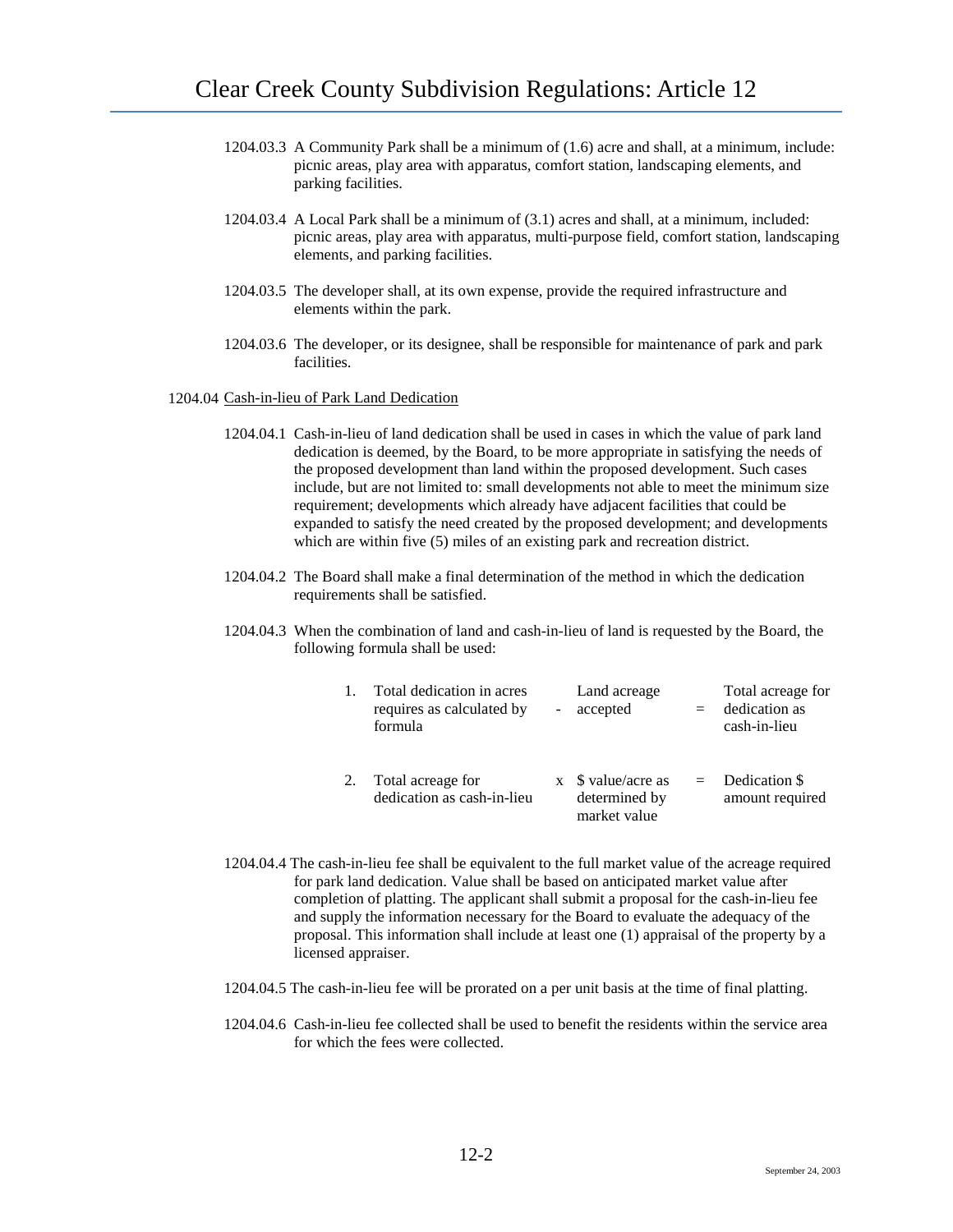1204.04.7 Any conveyance of dedicated park land shall be by warranty deed, and the title shall be free and clear of all liens and encumbrances, including real property taxes prorated to the time of conveyance.

### 1204.05 Exemption

The Board may, at its discretion, exempt, wholly or partially, this park dedication requirement for attainable housing projects.

### 1205 Schools

Land dedicated to the County shall be suitable for development and the intended use to meet the need generated by the proposed development. All of the dedicated school land shall be suitable for construction of school facilities and associated outdoor areas. The dedicated school land shall be a single parcel, centrally located within the service radius, with public access to adjacent street frontage, and free from hazards that would threaten the safety of those using the land.

### 1205.01 Land Dedication

- 1205.01.1 The formula for dedication of schools is 0.03 acres per dwelling unit proposed which shall be used to calculate the minimum amount of required school land dedication to meet the needs of the proposed subdivision. The Board reserves the right to adjust the acreage requirements as deemed necessary to meet specific needs of the site.
- 1205.01.2 The following is the minimum acreage requirement per school:

| <b>Elementary School</b>        | $=$      | 10 acres |
|---------------------------------|----------|----------|
| Middle School                   | $=$      | 25 acres |
| High School                     | $=$      | 50 acres |
| Middle and High School combined | $\equiv$ | 70 acres |

# 1205.02 Cash-in-lieu of Land Dedication

- 1205.02.1 Cash-in-lieu of land dedication shall be required when deemed, by the Board, to be more appropriate in satisfying the needs of the proposed development and concerned agencies. Such cases include, but are not limited to, small developments not able to meet the minimum size requirement and developments which are served by adjacent facilities that could be expanded to satisfy the need created by the proposed development.
	- 1205.02.1.1 The County school district shall review the applicant's request to dedicate land or pay cash-in-lieu of land dedication.
	- 1205.02.1.2 The Board shall make a final determination of the method in which the dedication requirements shall be satisfied.
	- 1205.02.1.3 The cash-in-lieu fee shall be equivalent to the full market value of the acreage required for school land dedication. Value shall be based on anticipated market value after completion of platting. The applicant shall submit a proposal for the cash-in-lieu and supply the information necessary for the Board to evaluate the adequacy of the proposal. This information shall include at least one (1) appraisal of the property by a licensed appraiser. The full market value shall be determined after completion of the platting process and shall be of the entire property as it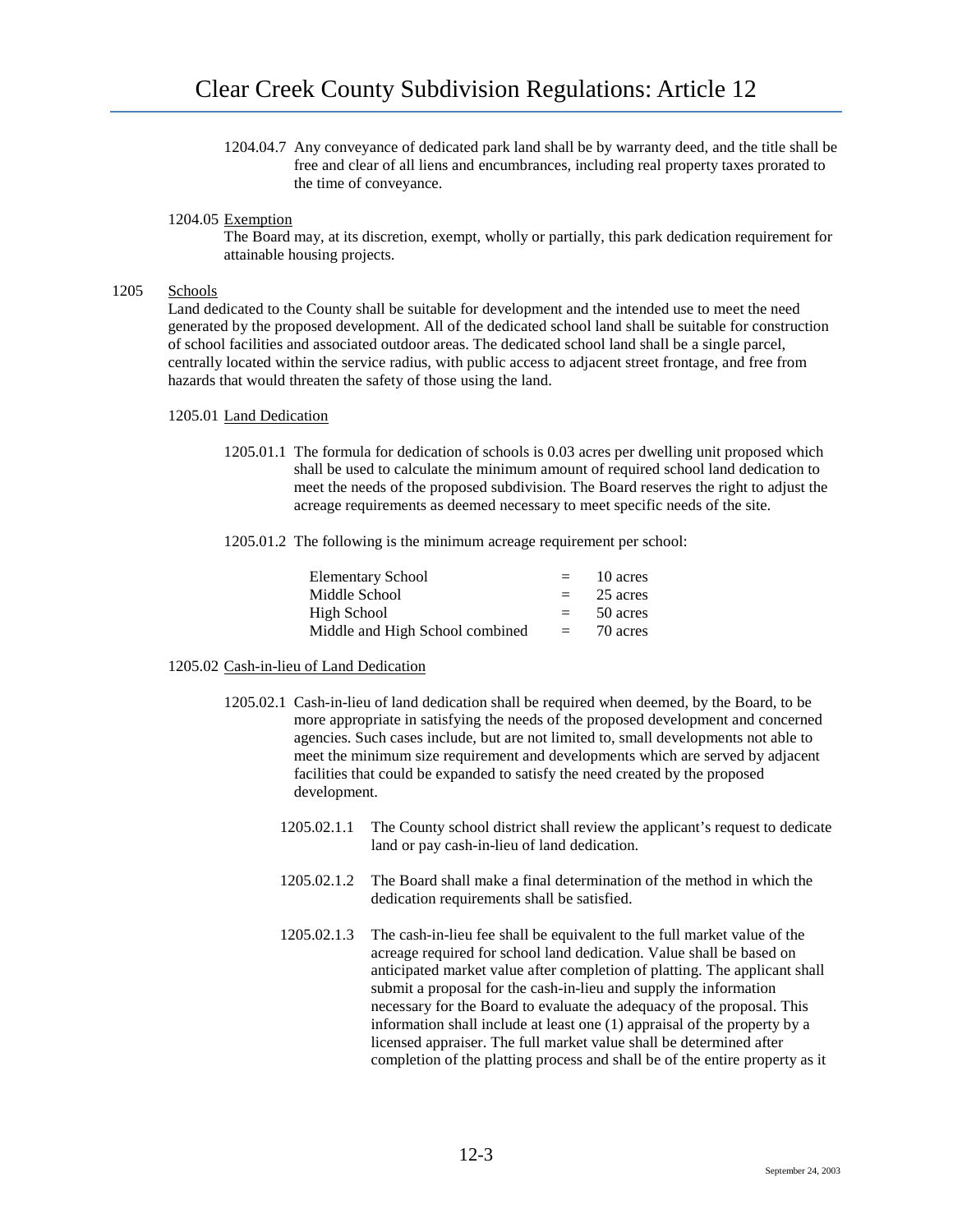is valued after platting.

1205.03 Combination of Dedication and Cash-in-lieu

- 1205.03.1 The applicant may propose a combination of cash-in-lieu of land dedication. The County school district shall review the applicant's request and the Board shall make the final determination.
- 1205.03.2 The value of the combination of both the land dedication and the cash-in-lieu of land shall not exceed the full market value of the total required dedication of sites and land areas.

### 1205.04 Conveyance of Land or Payment of Fees

- 1205.04.1 The conveyance of land or payment of fees obtained through the County's dedication requirement shall be required within thirty (30) calendar days of the recordation of the final plat for the subdivision. The conveyance of dedicated school land to the County shall be by warranty deed and the title shall be free and clear of all liens and encumbrances, including real property taxes prorated to the time of conveyance. The applicant shall provide a title insurance policy in the County's name and a certified survey at the time of conveyance.
- 1205.04.2 The conveyance of lands or transfer of fees obtained through the County's dedication requirement shall be pursuant to petition to the Board.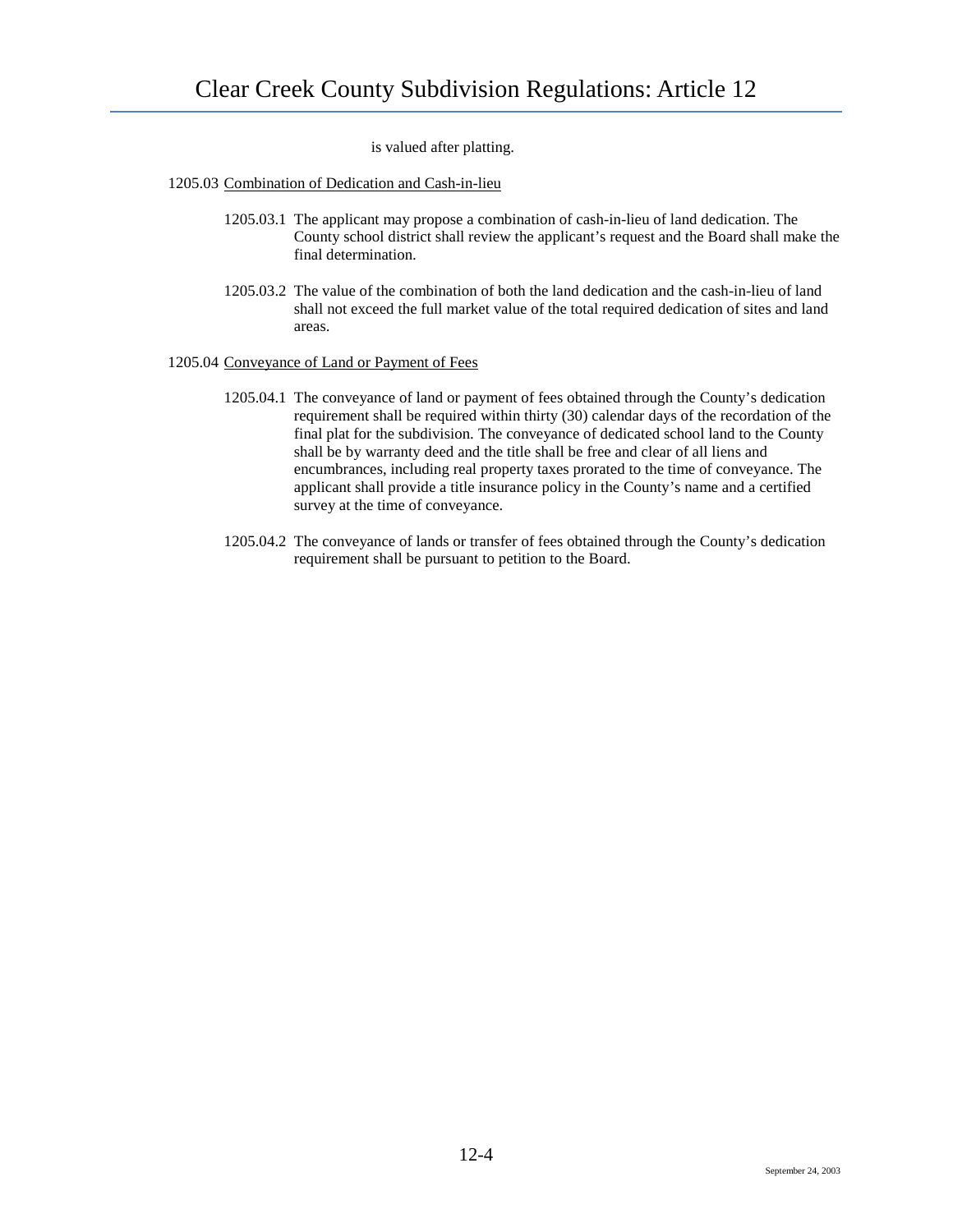# **ARTICLE 13 DEVELOPMENT DENSITY BONUSES**

# 1301 Applicability

Any division of land into five (5) or more parcels must comply with this Article. This Article is not applicable to Correction Plats, Replats, Lot Combinations, Exemptions by Resolution, Boundary Line Adjustments, Minor Subdivisions or Multi-Unit Small Subdivisions.

# 1302 Density Bonus Programs

Colorado Revised Statutes allow divisions of land which create parcels comprising of thirty-five (35) acres or more without County subdivision approval (C.R.S. 30-28-101(10)(b)(10)). Divisions of land which create parcels smaller than thirty-five (35) acres will be considered when one or more of the following alternatives are proposed by the applicant.

### 1302.01 Clustering

To provide flexibility for developers to construct residential structures in clusters while remaining within the constraints of overall average density restrictions. Under the clustering option, maximum densities are calculated not for individual lots, but for overall development areas. Rather than requiring uniform intervals between building sites, this option waives minimum lot size and dimension requirements to allow tight clusters of buildings in some areas, with other portions of the parcel set aside for open space or habitat uses.

### 1302.02 Conservation Easements

To preserve and protect critical and sensitive areas, conservation easements may be proposed. These areas include, but are not limited to, significant natural features, environmental hazard areas, wildlife habitat, flood plains, wetlands and transitional areas, and open water bodies.

# 1302.03 Transferable Development Rights (TDRs)

Density transfers involve the shifting of permissible development densities from unsuitable development areas to more appropriate sites. Its purpose is to conserve and protect from further degradation the remote areas of the County. Such unsuitable development areas contain one or more of the following: difficult emergency services response; little or no existing access from County maintained roads; natural hazard areas or areas which include steep slopes, avalanche, wildfire hazards or critical wildlife areas; locations within subalpine (areas dominated by Engleman spruce and fir) or alpine (areas above tree-line) ecosystems.

### 1302.04 Attainable Housing

If a minimum of twenty (20) percent of the proposed units will be for sale or rental to low or moderate income levels, a Development Agreement may be proposed by the applicant which would allow for flexibility in the design process. Low or moderate income levels shall be as published by the U.S. Department of Housing and Urban Development (HUD). "Low income household" and "moderate income household" both refer to a percentage of the medium. "Median income" means the annual median household income, adjusted for household size as established, from time to time, by HUD.

### 1302.05 Open Space

When significant funding is earmarked for County open space acquisition and management, a Development Agreement may be proposed by the applicant.

# 1302.06 Unique Proposal

For unique and exceptional proposals, a Development Agreement may be submitted by the applicant.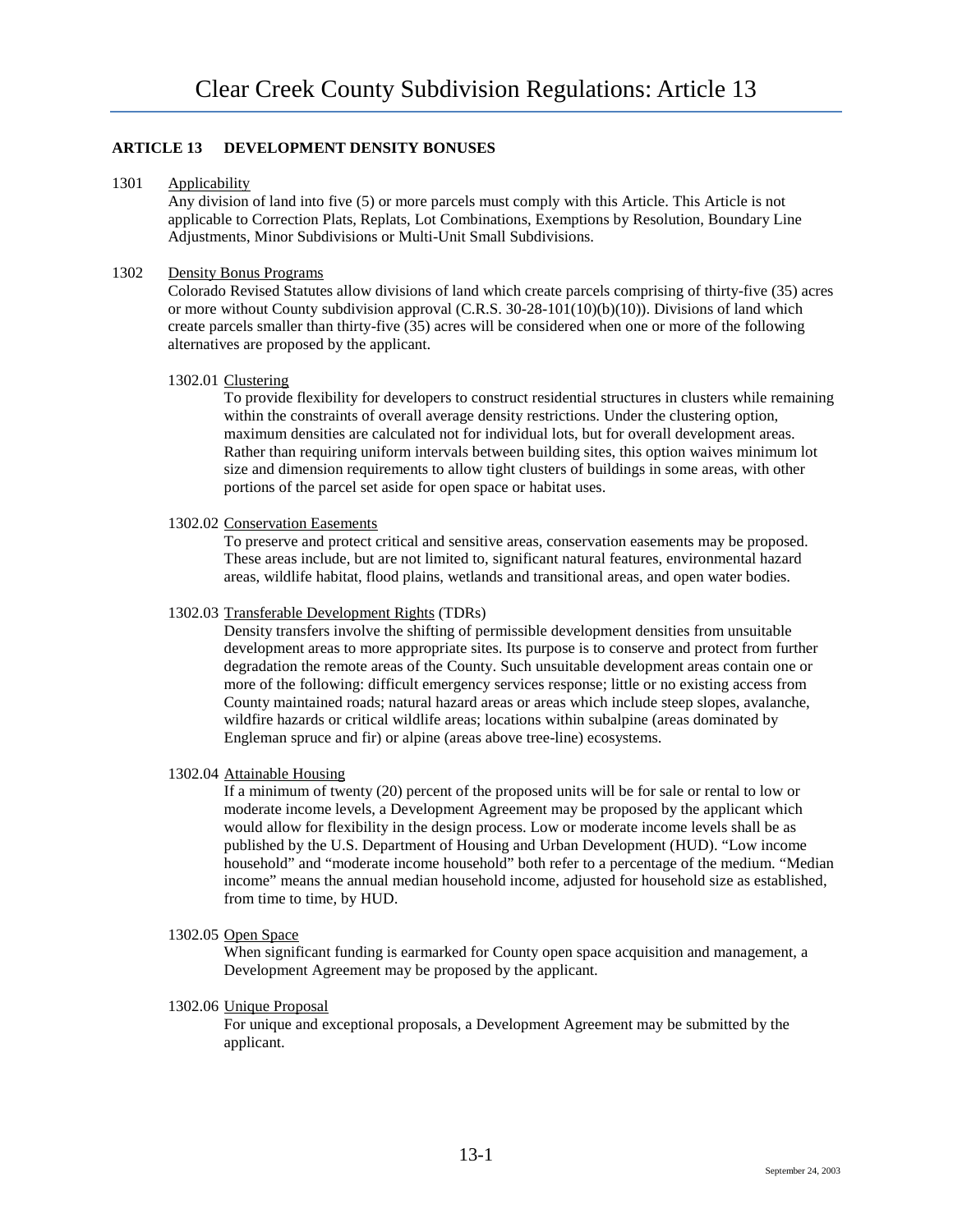# 1303 No Guarantee of Density

The provisions of this Article shall not be interpreted as guarantees of achievable density. Developments using density bonus provisions shall be subject to all other applicable regulations of these Regulations. These other regulations or site-specific conditions may prevent density bonus levels from being achieved due to the character of the land or surrounding uses and may be subject to the simultaneous approval of a rezoning application.

# 1304 Review and Approval Procedure

Projects requesting bonuses under this Article for land that has not been platted, or for land that is being voluntarily replatted, shall be reviewed during the Subdivision process.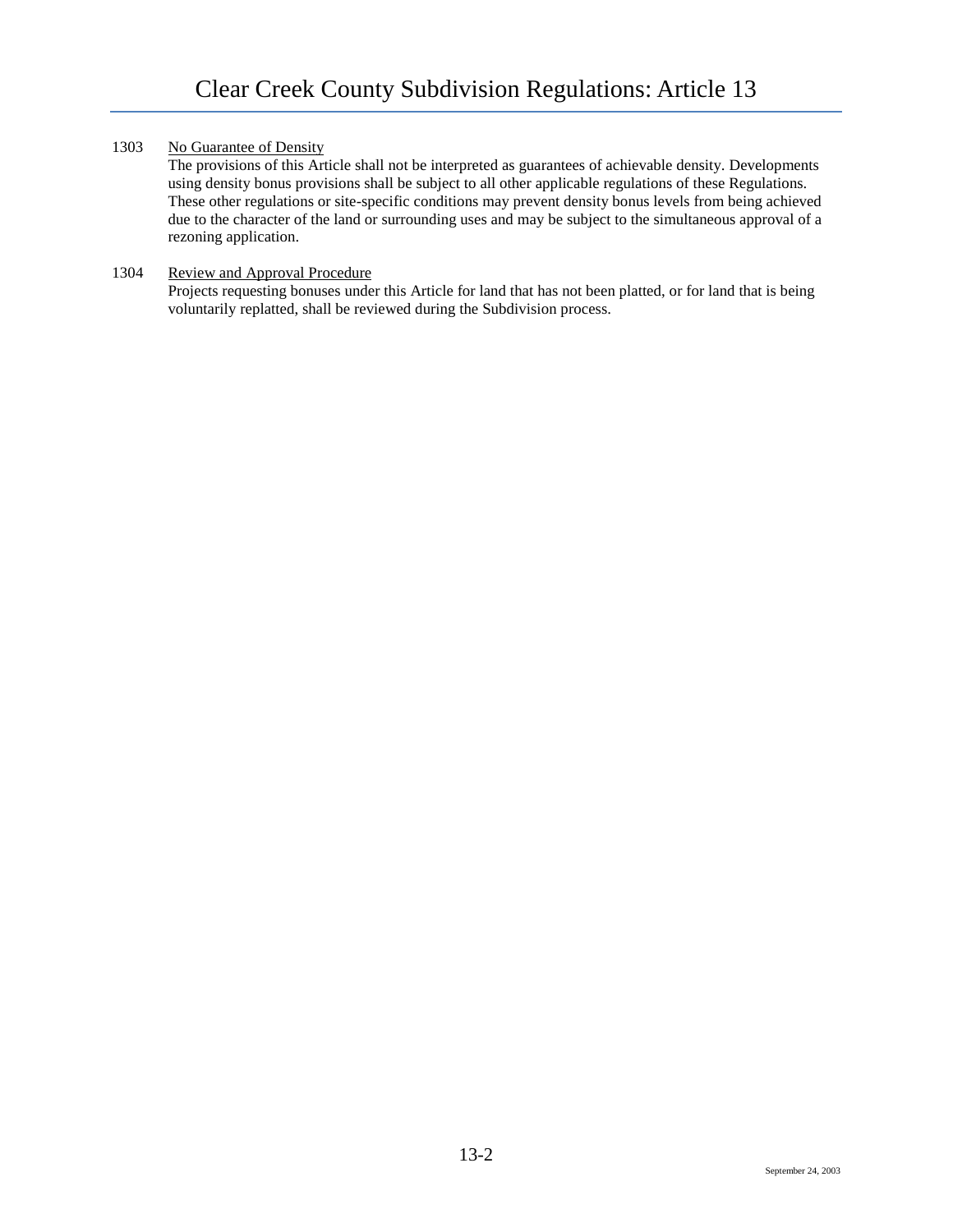# **ARTICLE 14 DESIGN CRITERIA**

### 1401 Intent

The following standards shall apply to all new divisions of land in Clear Creek County thereby resulting in the creation of lots which are developable in conformance with these Regulations and other applicable County regulations.

# 1402 Applicability This Article is applicable to any division of land.

### 1403 Overall Design Criteria

# 1403.01 Protection of the Natural Environment

Developments shall be designed to minimize the alteration of natural landforms and significant stands of native vegetation, and to preserve, wherever practical, distinctive natural features. Placement of lots and alignment of roads shall respect the existing contours of the land and the natural environment.

### 1403.02 Waterway and Wetland Protection

- 1403.02.1 Soil disturbance and dwellings are discouraged within twenty-five (25) feet from the top of the bank of a lake, stream or intermittent stream. Structures or disturbance within twenty-five (25) feet shall require an analysis demonstrating suitability prepared and stamped by a Colorado licensed Professional Engineer.
- 1403.02.2 Soil disturbance and structures are prohibited within twenty-five (25) feet of a wetland area, as determined by the U.S. Army Corp. of Engineers.
- 1403.02.3 Soil disturbance and structures are prohibited within the 100-year flood plain.

# 1403.03 Ridgeline Protection

- 1403.03.1 To preserve the character of the County's prominent ridgelines and to minimize visual impact, building envelopes on prominent ridgelines are discouraged.
- 1403.03.2 Ridgeline zones shall be defined as an elevation decrease of fifty (50) feet below the point of departure of the projected overall average slope angles from the slope cross section.
- 1403.03.3 Dwellings and structures proposed for location inside prominent ridgeline zones shall be subject to special review, which may include, but is not limited to, design, height, form, color, exterior materials, lighting, window area, and similar characteristics related to overall visual impacts.
- 1403.04 Slope Stability

Building envelopes shall avoid slopes in excess of thirty (30) percent, unless a site-specific analysis, prepared and stamped by a Colorado licensed Professional Engineer, is submitted which demonstrates that the geologic hazards listed in 1303.06 do not jeopardize the dwelling.

### 1403.05 Protection of Wildlife

Developments shall be designed to avoid or mitigate impacts to significant wildlife habitats including breeding grounds, nesting areas, migration routes, and wintering areas. Developments shall also take appropriate measures to preserve and improve such wildlife habitats.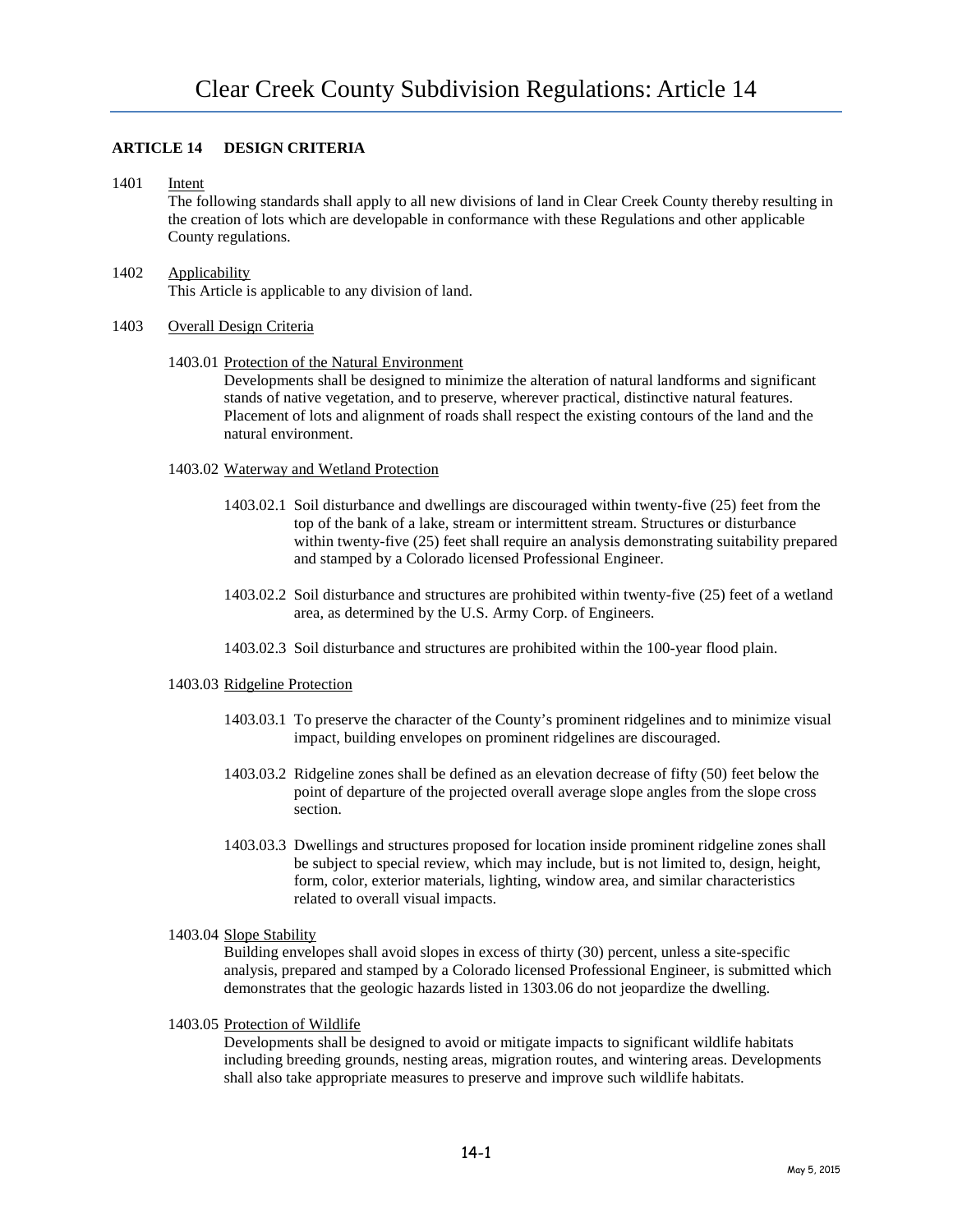1403.06 Areas Subject to Environmental Hazard

Lots proposed for development shall not be located in areas subject to avalanches, landslides, rockfalls, mudflows, unstable slopes or soil unless these hazards are eliminated or mitigated. If hazards cannot be mitigated, then affected areas shall be placed in tracts where development is prohibited.

# 1403.07 Protection of Historical and Archaeological Sites

Developments shall be designed to avoid or mitigate impact to historical and archaeological sites on the state and national register of historic places. Any mitigation efforts shall be approved by the State Historic Preservation Office.

1403.08 Solar Orientation

Clear Creek County has a severe winter climate but a high number of days with sunshine. It is the County's policy to encourage the design of developments such that solar access is maximized for each building site and on adjacent properties. This objective is of lesser importance, however, than avoiding environmental damage, minimizing site disturbance, fitting the development to the terrain and protection of ridgelines.

# 1403.09 Minimum Lot Size

- 1403.09.1 All subdivisions and minor subdivisions of land pursuant to these regulations that creates new parcels of less than five (5) acres, shall be provided with a centralized water supply system, unless said parcels are at least 50 % within the alluvial area as described in the '*Hydrogeologic Map of Clear Creek County'*, kept on file with the Planning Department. The boundary lines on this map shall be determined by the scale appearing on the map. Where there is a conflict between the boundary lines illustrated on the map and actual geologic conditions of a parcel, the person contesting the location of the boundary shall be given a reasonable opportunity to present their case to the Planning Manager and shall submit appropriate technical evidence to support such contests. The Planning Manager shall not allow deviations from the boundary line as mapped within the boundary areas, unless appropriate technical evidence clearly and conclusively establishes that the map location of the line is incorrect.
- 1403.09.2 As per the *Clear Creek County Onsite Wastewater Treatment System Regulations*, Section 3 (10); all subdivisions and minor subdivisions of land pursuant to these regulations that creates new parcels of less than five (5) acres, shall be provided with central sewage treatment works.
- 1404 When Significant Mitigation Efforts are not Incorporated When significant mitigation efforts are not incorporated into the development in order to comply with the overall design criteria as outlined in Section 1403, the Board reserves the right to require land to be reserved for one or more of the following functions:
	- 1404.01 To protect prominent natural landforms/landmarks, distinctive natural features, and significant stands of native vegetation.
	- 1404.02 To protect wetlands, 100-year flood plain, and surface water.
	- 1404.03 To buffer or provide transitions between different land uses.
	- 1404.04 To protect significant wildlife habitats.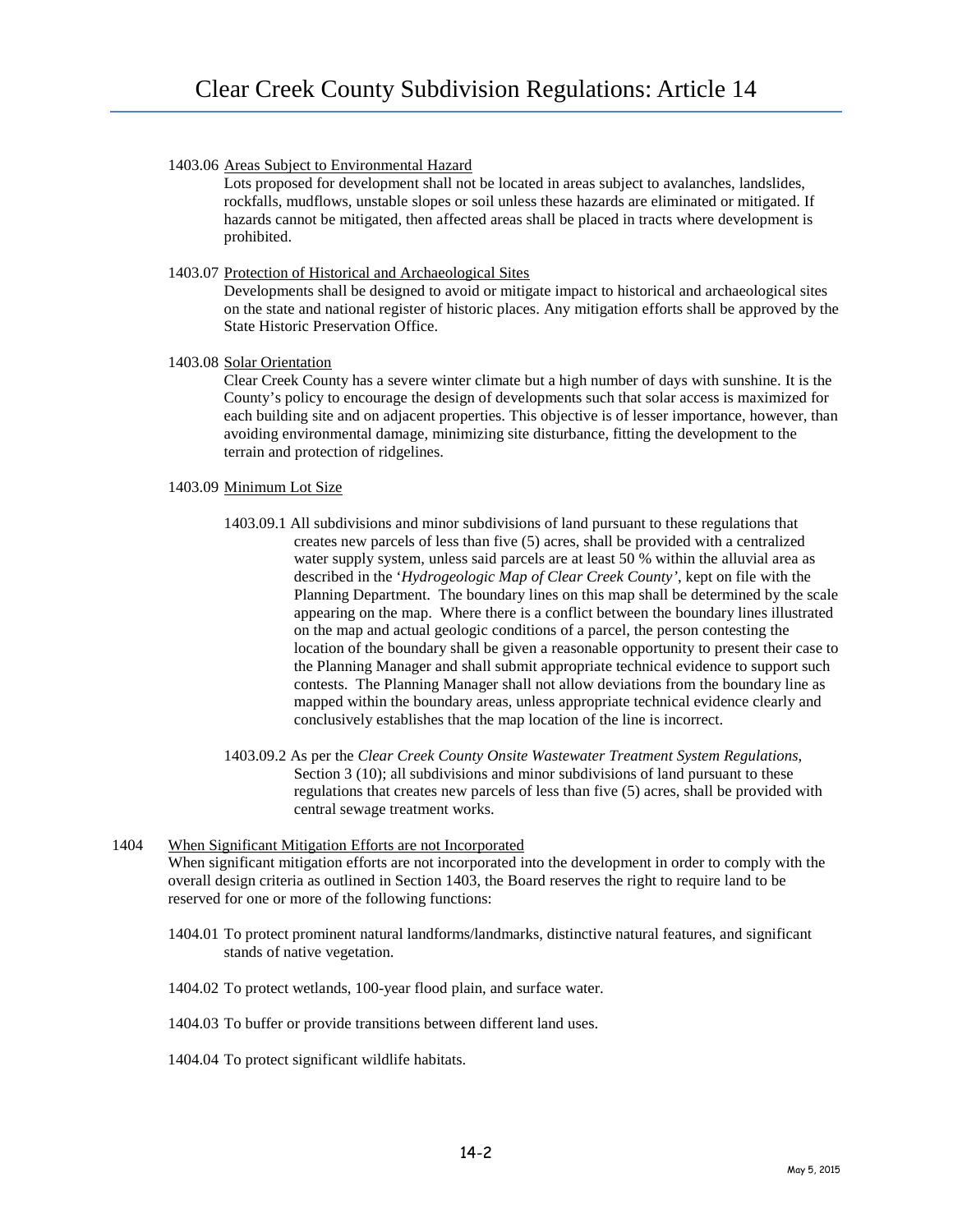- 1404.05 To avoid significant natural hazard areas.
- 1404.06 To protect historical and archaeological sites on the state and national register of historic places or of local significance.

### 1405 Subdivision Improvements

- 1405.01 In each new development, the Board shall determine the type, location and extent of necessary public improvements depending upon the characteristics of the proposed development and its relationship to surrounding areas. Improvements shall be made by the applicant at the applicant's expense according to standards and specifications prepared and stamped by a Colorado licensed Professional Engineer in accordance with County regulations.
- 1405.02 Proposed improvements shall conform to the objectives of the County master plans and all other applicable regulations pertaining to the development of land including, but not limited to the County's road standards and Best Management Practices.
- 1405.03 Underground placement of utility lines shall be required in all subdivisions; unless the public utility determines that physical constraints make underground placement infeasible or exempted by the Board.

# 1406 Roads

- 1406.01 All roads and rights-of-way shall be constructed in conformance with the County road standards and other applicable County regulations, unless a deviation of standards is granted by the Board.
- 1406.02 The subdivider may be required to make improvements to the existing access road(s) to the proposed subdivision to safely accommodate anticipated increase in traffic volume generated by the proposed development.
- 1406.03 These improvements may be imposed in lieu of, or offset by, County adopted impact fees.
- 1406.04 Multiple access points to a subdivision are highly encouraged, and may be required, based on emergency service recommendations or requirements, and to safely accommodate total anticipated traffic volume of the proposed development on new and/or existing access.

### 1407 Erosion and Sediment Control

Erosion and sediment control shall be designed and constructed in accordance with County Best Management Practices, County road design standards, Uniform Building Code, and other applicable County regulations.

# 1408 Drainage

Drainage improvements shall be designed and constructed in accordance with County road design standards, Uniform Building Code, and other applicable County regulations. In addition, the following design requirements shall be met:

- 1408.01 Individual lot drainage shall be coordinated with the general storm drainage pattern for the area.
- 1408.02 Lots shall be laid out to provide positive drainage away from all building envelopes.
- 1408.03 Drainage shall be designed so that any concentration of storm drainage from any lot to an adjacent lot will be mitigated.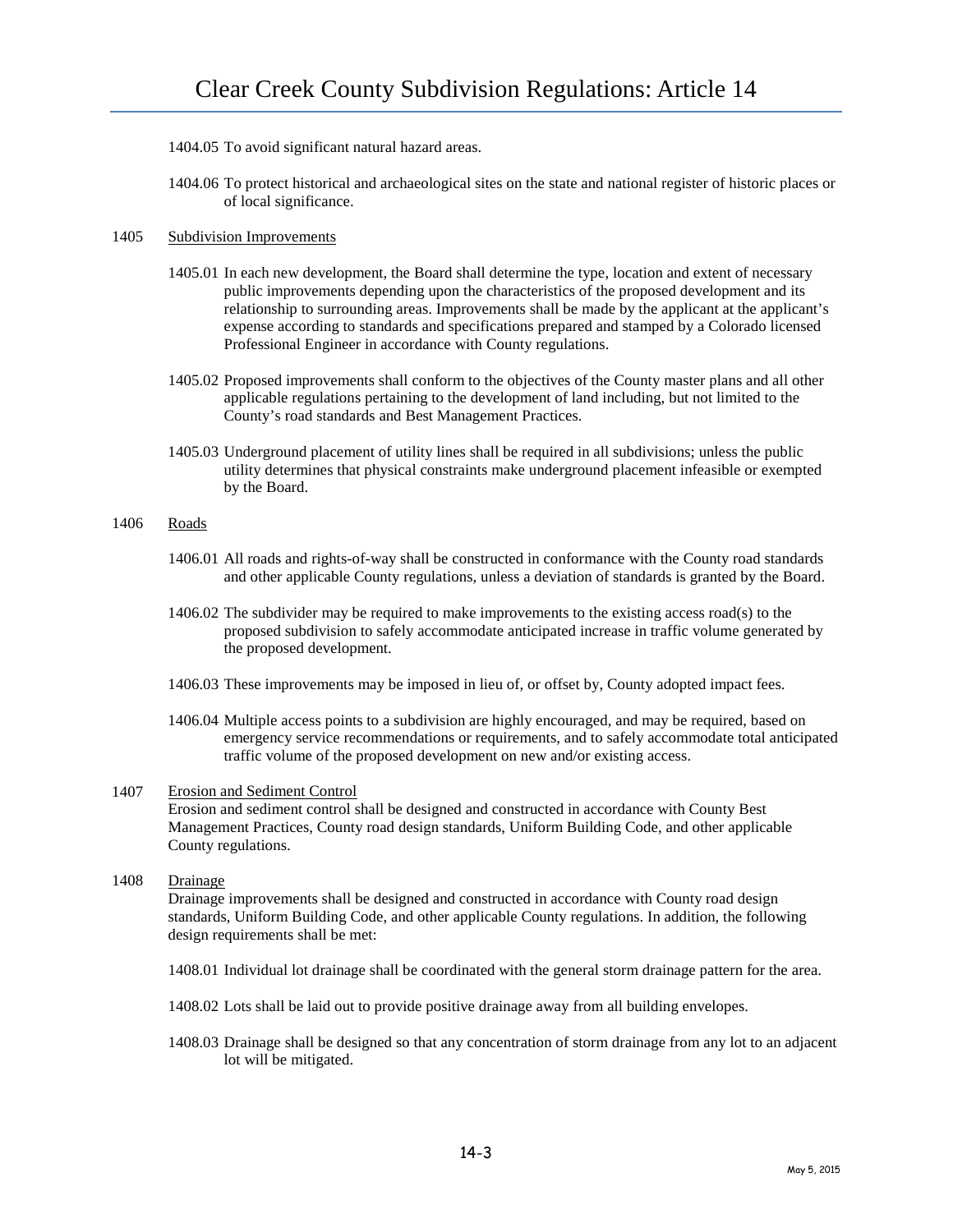1408.04 Appropriate off-site and on-site drainage easements shall be obtained.

# 1409 Soil Suitability

- 1409.01 The layout of subdivisions shall create lots having soil conditions which are suitable for the intended use.
- 1409.02 Areas subject to geologic hazards shall not be platted for any use which might endanger health and safety, life or property unless the hazards are mitigated in a manner acceptable to the County.
- 1410 Fiscal Impacts to Existing Services
	- 1410.01 Emergency Services Measures shall be provided to sufficiently address the needs of the Clear Creek Fire Authority, Evergreen Fire Protection District, and all other applicable emergency services providers.
	- 1410.02 School District Measures shall be provided to sufficiently address the needs of the school district.
	- 1410.03 County, State, and Federal Roads Measures shall be provided to sufficiently address the needs of the County Road and Bridge Department and the Colorado Division of Transportation.

### 1411 Required Dedications and Easements

Dedications and easements shall be specifically referenced on the applicable documents (e.g., final plat, subdivision improvements agreement).

### 1412 Other Public Improvements

Other reasonable improvements, not specifically mentioned herein and found appropriate and necessary by the Board of County Commissioners, shall be constructed at the developer's expense within such time and in conformance with such specifications as deemed necessary and appropriate.

# 1413 Guarantee of Public Improvements

1413.01 No final plat shall be approved until the applicant has submitted and the Board of County Commissioner has reviewed and accepted one or a combination of the following:

- 1413.01.1 Subdivision improvements agreement (SIA) to construct any required public improvements shown in the final plat documents together with collateral that is sufficient, in the judgement of the Board, to make reasonable provision for the completion of said improvements in accordance with design and time specifications.
- 1413.01.2 Other agreements or contracts setting forth the plan, method and parties responsible for the construction of any required public improvements shown in the final plat documents which, in the judgement of the Board, will make reasonable provision for completion of said improvements in accordance with design and time specifications.
- 1413.02 As improvements are completed, the subdivider may apply to the Board for a release of part or all of the collateral. Upon inspection and approval by the County, the Board shall release the collateral. If the Board determines that any improvements are not constructed in substantial compliance with the specifications, it shall furnish the applicant a list of specific deficiencies and shall withhold collateral sufficient to ensure such compliance. If the Board determines that the applicant has not constructed any or all of the improvements in accordance with all of the specifications, the Board may withdraw and employ from the deposit of collateral such funds as may be necessary to construct the improvement in accordance with the specifications.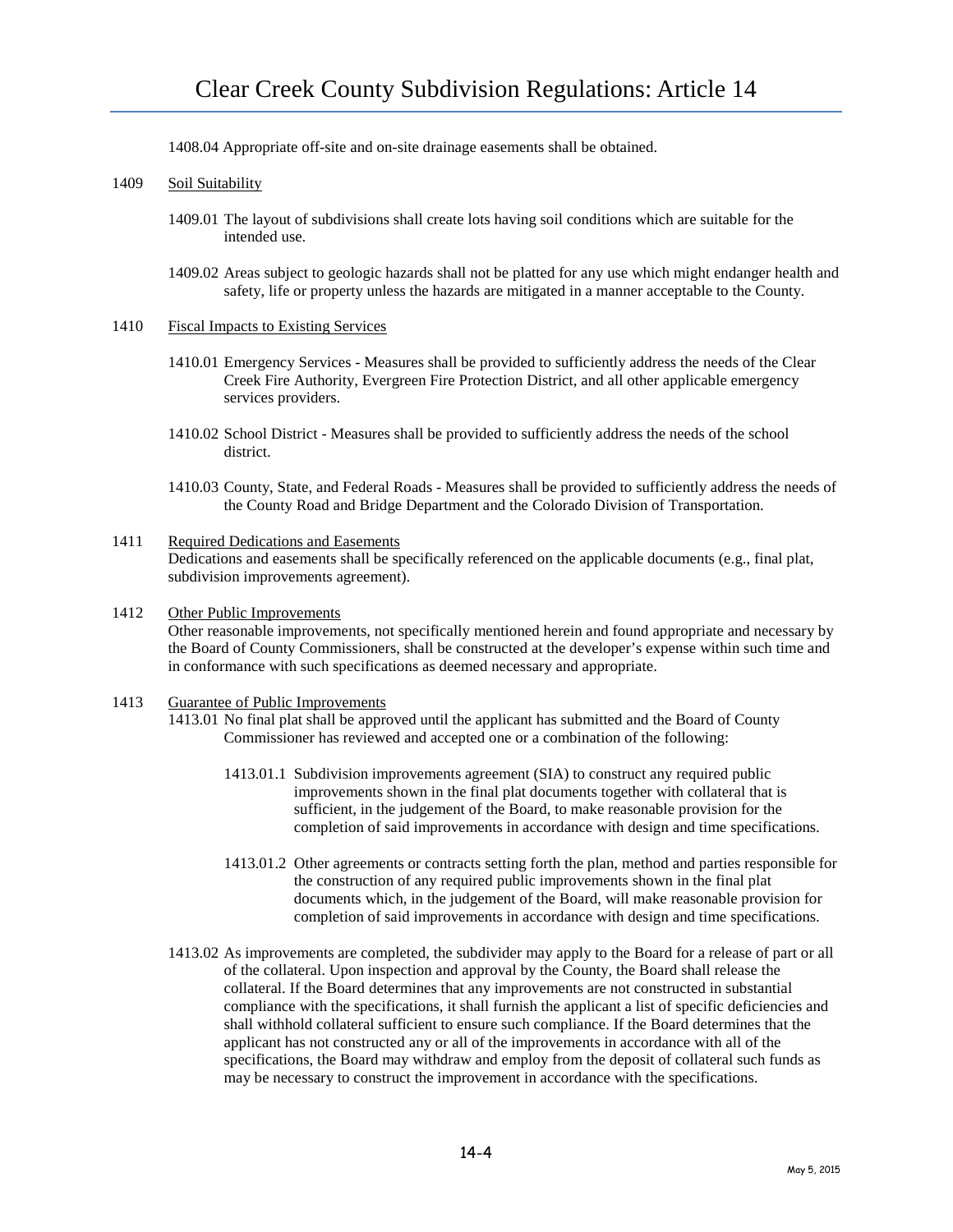# **ARTICLE 15 EXEMPTIONS**

### 1501 Intent

To establish criteria and a review process whereby the Board may grant exemptions from the definition of the terms "subdivision" and "subdivided land" for any division of land if the Board determines that such a division is not within the purpose of Article 28, Title 30 of the Colorado Revised Statues. The Board has adopted five exemptions from the definition of the term "subdivision"; (1) Lot Combination, (2) Exemption by Resolution, (3) Exemption for Certain Illegal Divisions of Land – Unimproved, (4) Exemption for Certain Illegal Divisions of Land – Improved Without Proper County Occupancy Approval, and (5) Exemption for Certain Illegal Divisions of Land – Improved With Applicable County Occupancy Approval. When Article 15 is applicable, it supersedes Articles 3, 4, and 5, but Exemptions are subject to Article 14 (Design Criteria) and such other provisions of these Regulations as by their terms apply.

# 1502 Prerequisite

Prior to submittal of the exemption request, the applicant shall meet with the Planning Department to determine whether the exemption request meets the exemption criteria and to explain the procedure and submittal requirements. If it is determined that the application meets the criteria of any other process outlined in these Regulations, or the applicant is using the exemption process to circumvent the subdivision process, the applicant shall be required to comply with the sketch plan, preliminary plan, and final plat or other appropriate process, as identified in these Regulations.

### 1503 Lot Combination

# 1503.01 Purpose

The Lot Combination process is to eliminate real property boundaries between two or more parcels to result in one larger parcel. The process is intended to provide a streamlined approach because it has been identified that fewer lots in the unincorporated part of the county where there is no available public water or sewer is desirable. However, if there currently is public water and/or sewer availability, the County believes that further review of the lot combination request is warranted.

# 1503.02 Criteria

An application must meet, at a minimum, all of the following criteria.

- 1503.02.1 Applications that propose the combination of two or more lots where the resulting number of parcels is fewer than what was begun.
- 1503.02.2 Parcels being combined shall be contiguous with at least 10 feet of common boundary. This contiguity may span over a road or road right of way provided the width of the road or right of way is no further than 60', or by an intervening body of water.

### 1503.03 Submittal Process

This submittal process shall apply to all Lot Combinations. If the proposal includes at least one parcel with water and/or sewer service from a centralized service and/or the application includes vacation of utility easements, it will require further review pursuant to 1503.04.

- 1503.03.1 The applicant shall submit one (1) copy of the submittal to the Planning Department.
- 1503.03.2 The submittal shall be reviewed in a timely manner for completeness by the Planning Department. The applicant shall be notified of any inadequacies, missing, or incomplete documentation. An incomplete submittal shall not be processed.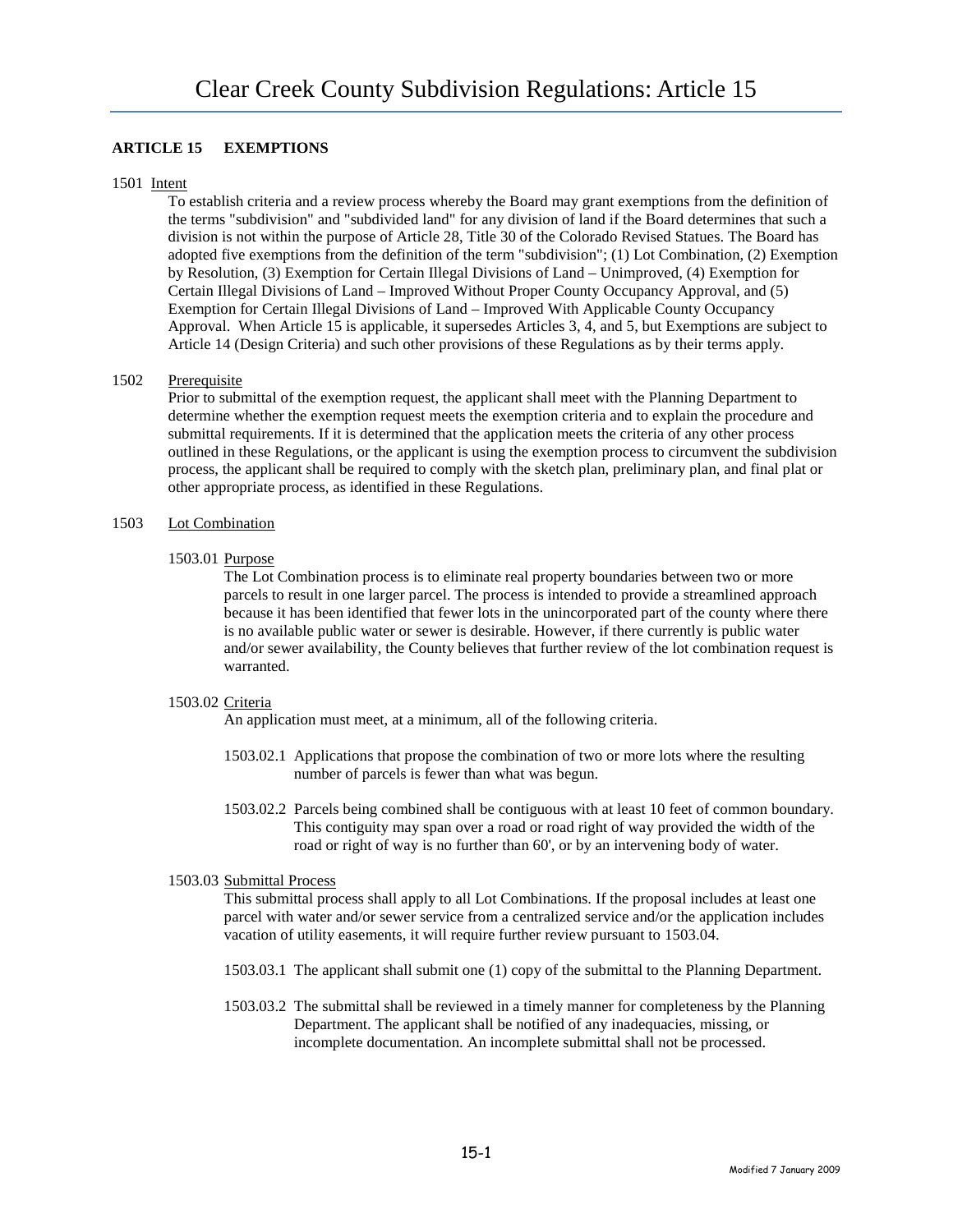- 1503.03.3 Once the submittal is determined complete by the Planning Department, the application will be reviewed by all pertinent departments, including the Assessor's Office, Treasurer's Office, Mapping Department and the Zoning Official. When the application has been certified by the various departments, it will be returned to the Planning Department.
- 1503.03.4 The Planning Director shall evaluate the application, referral comments and shall approve or deny the request for Lot Combination. The Planning Director's decision shall be based on the evidence presented, compliance with the adopted standards, regulations, policies and other guidelines. This does not apply to proposals which include at least one parcel with water and/or sewer service from a centralized service and/or the application includes vacation of utility easements.

### 1503.04 Additional Submittal Process

The following process will be required for lot combinations where at least one parcel has water and/or sewer service from a centralized service and/or the application includes a request for vacation of utility easements.

- 1503.04.4 The Planning Department is responsible for publishing a notice in a newspaper of general circulation in Clear Creek County a minimum of fourteen (14) calendar days prior to the Board's public hearing.
- 1503.04.5 The Board, during a public hearing, shall evaluate the application, referral comments, staff report, and public testimony, and shall approve or deny the request for Lot Combination. The Board's decision shall be based on the evidence presented, compliance with the adopted standards, regulations, policies and other guidelines.

#### 1503.05 Submittal Requirements

- 1503.05.1 Application Form and a signed and notarized Lot Combination Agreement as provided by the Planning Department.
- 1503.05.2 The appropriate fee(s), as established by the Board.
- 1503.05.3 Deeds or other proof of ownership for the subject properties.
- 1503.05.4 A notarized letter of authority from the landowner permitting a representative to process the application, if applicant is other than the owner(s) of record.
- 1503.05.5 Letter(s) of "No Objection" from any known utility company if utility easements are proposed to be vacated. If utility easements exist and are not proposed to be vacated, a letter from the owner and/or utility company explaining why the easements are to remain.
- 1503.05.6 A certified Land Survey Plat for all affected boundaries, or a full certified Land Survey Plat, or Improvement Survey Plat, in compliance with Title 38, Article 51 C.R.S. and all other relevant statutes, may be required in order to determine conformance with criteria found at 1503.02.2 if conformance with such criteria cannot be determined otherwise.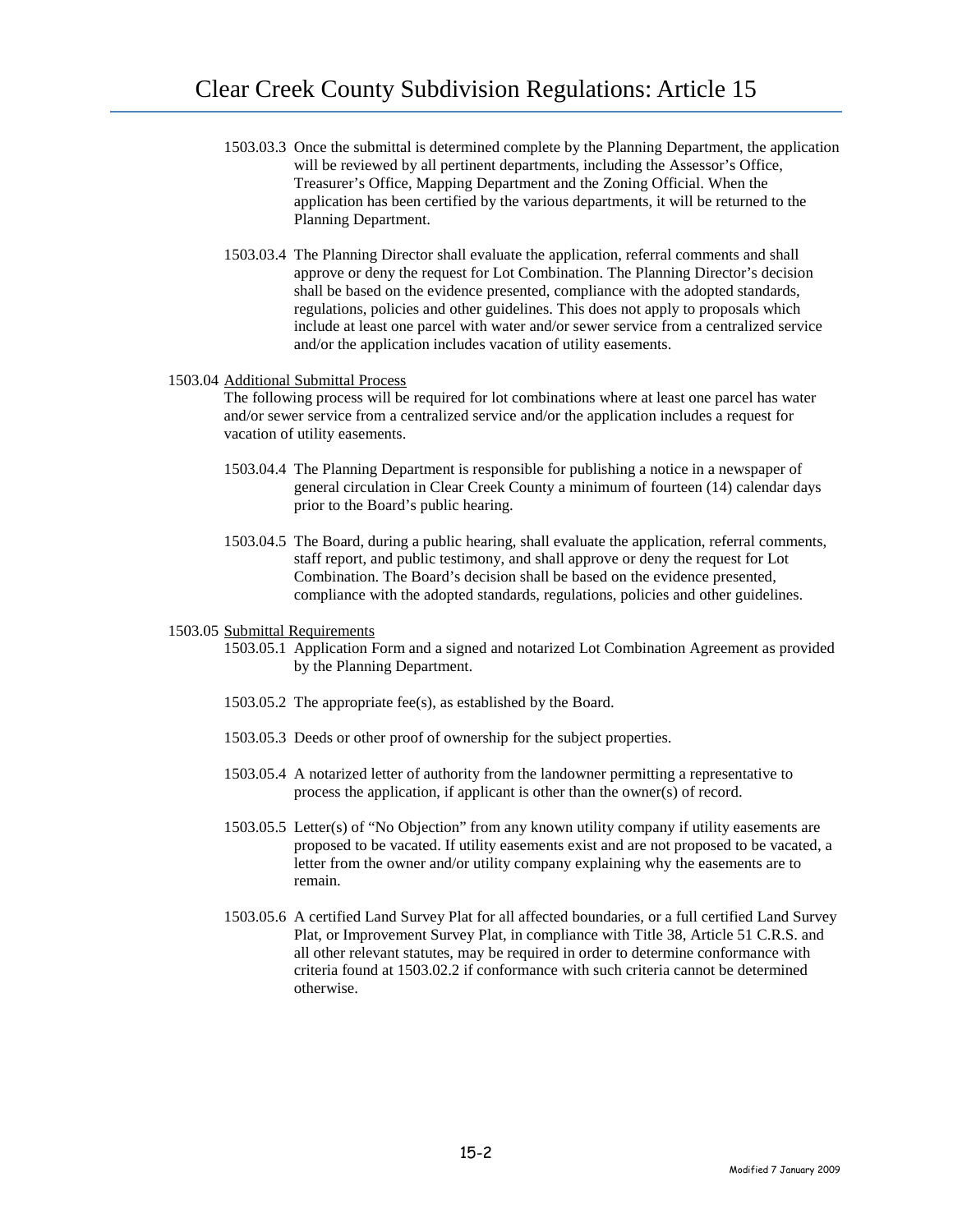# 1503.06 Final Documents

- 1503.06.1 The Planning Department will notify the applicant of what is required to finalize the decision of the Board following the public hearing or following approval by the Planning Director. The fully executed agreement and attachments, if applicable, shall be filed with the County Clerk and Recorder's Office.
- 1503.06.2 A certified Land Survey Plat for all affected boundaries, or a full certified Land Survey Plat, or Improvement Survey Plat, in compliance with Title 38, Article 51 C.R.S. and all other relevant statutes, may be required. This shall be submitted on mylar, as specified by the Planning Department.
	- 1503.06.2.1 The approved Plat shall also be submitted in a digital form as specified by the County Mapping Department.

### 1504 Exemption by Resolution

### 1504.01 Purpose

The Exemption by Resolution process is a subdivision exemption procedure used when a division of land is considered to have unique circumstances or, the Board of County Commissioners otherwise determines the request is not within the purpose of "subdivision" under CRS 30-28- 101(10).

1504.02 Criteria

The proposal is unique in that it does not meet the criteria for any other process outlined in these Regulations, and the resulting parcels can comply with the conditions determined to be applicable by the Board.

### 1504.03 Submittal Process

This submittal process shall apply to all Exemptions by Resolution:

- 1504.03.1 The applicant shall submit one (1) copy of the submittal to the Planning Department.
- 1504.03.2 The submittal shall be reviewed in a timely manner for completeness by the Planning Department. The applicant shall be notified of any inadequacies, missing, or incomplete documentation. An incomplete submittal shall not be processed.
- 1504.03.3 The Planning Department will conduct a site characteristics analysis and perform a site visit to verify these characteristics. Once the submittal is determined complete (by the Planning Department), staff will notify the applicant of the number of copies and content of the submittal required to be provided for distribution to adjacent property owners and referral agencies.
- 1504.03.4 The Planning Department will notify adjacent property owners within 300 feet of the boundaries of the subject parcels and any referral agencies that may be affected by the proposed exemption. The applicable agencies shall be determined per case.
- 1504.03.5 Adjacent property owners and referral agencies shall be given twenty-one (21) calendar days to comment.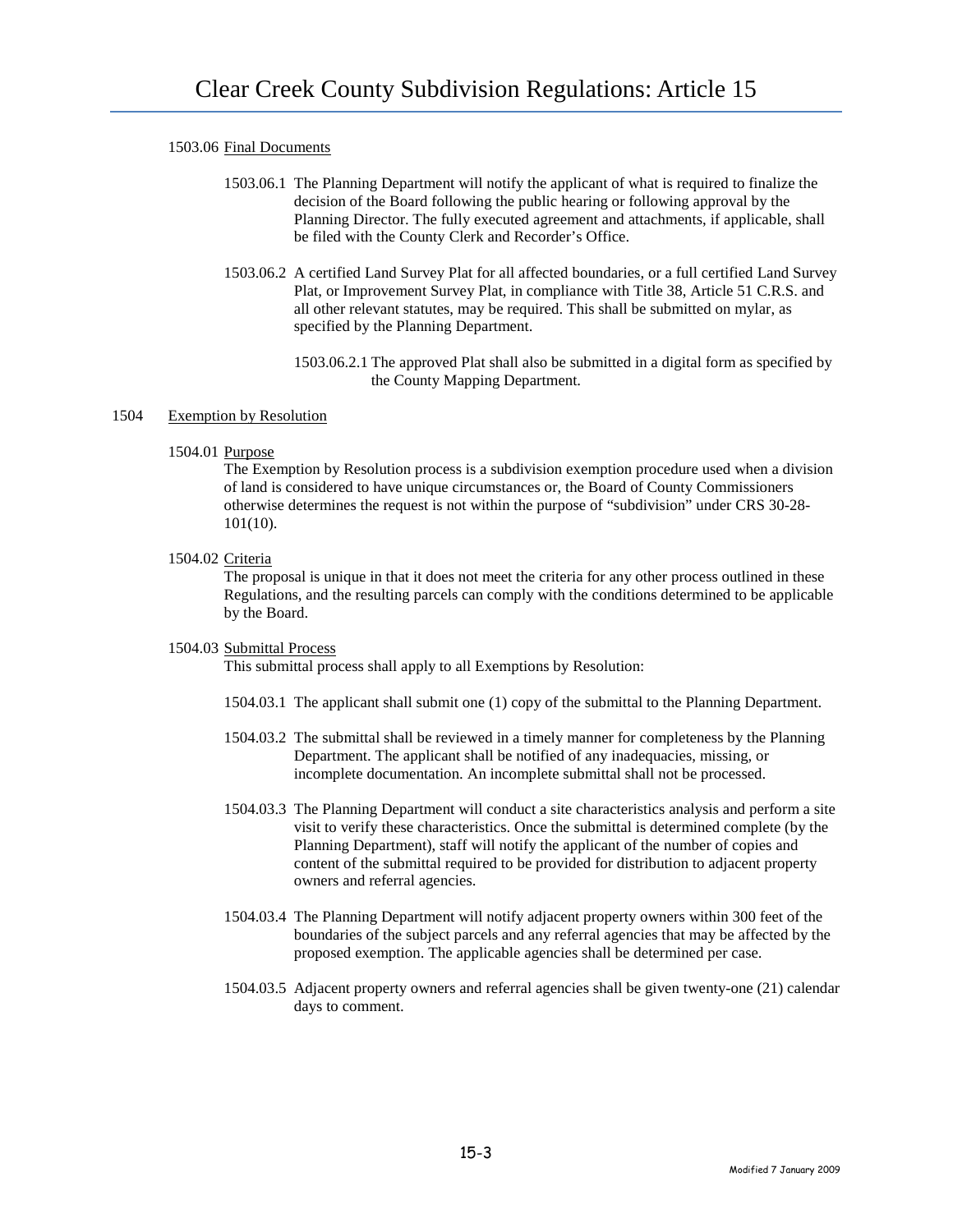- 1504.03.6 The Planning Department will review the referral comments, discuss the concerns with the applicant, prepare a staff report for the Board of County Commissioners and notify the applicant of the hearing date, time and place.
- 1504.03.7 The Planning Department is responsible for publishing a notice in a newspaper of general circulation in Clear Creek County fourteen (14) calendar days prior to the Board's public hearing.
- 1504.03.8 The Board, during a public hearing, shall evaluate the application, referral comments, staff report, and public testimony, and make a decision to approve, approve with conditions, or deny the exemption. The Board's decision shall be based on the evidence presented, compliance with the adopted standards, regulations, policies and other guidelines.

### 1504.04 Submittal Requirements

In addition to the following submittal requirements, the Planning Department may request other materials or information as deemed necessary due to the uniqueness of each case, before or during the process to facilitate a recommendation by the Planning Department to the Board.

1504.04.1 General Submittal Requirements

The following submittal requirements shall apply to all Exemption by Resolution applications.

- 1504.04.1.1 Application Form as provided by the Planning Department.
- 1504.04.1.2 The appropriate fee(s), as established by the Board.
- 1504.04.1.3 Deeds or other proof of ownership for the subject properties.
- 1504.04.1.4 A notarized letter of authority from the landowner permitting a representative to process the application, if applicant is other than the owner(s) of record.
- 1504.04.1.5 Certification from the County Treasure's Office that all ad valorem taxes have been paid no more than thirty (30) days old from the date of application.
- 1504.04.1.6 Vicinity Map submitted on a 8 ½" x 11" sheet of paper, that indicates the location of the subject properties in relation to the general context of the County.
- 1504.04.1.7 Location Map submitted on a 8 ½" x 11" sheet of paper or another size as approved by the Planning Department, that indicates the location of the subject properties in relation to roads, streams, utilities, adjacent parcels and other features.
- 1504.04.1.8 Site Plan submitted on a 24" x 36" sheet(s) of paper at a scale of  $1" =$ 100' or another scale approved by the Planning Department. The Plan shall depict the following:
	- 1504.04.1.8.1 The title shall be placed at the top of the sheet along the long dimension of each sheet and shall include: the name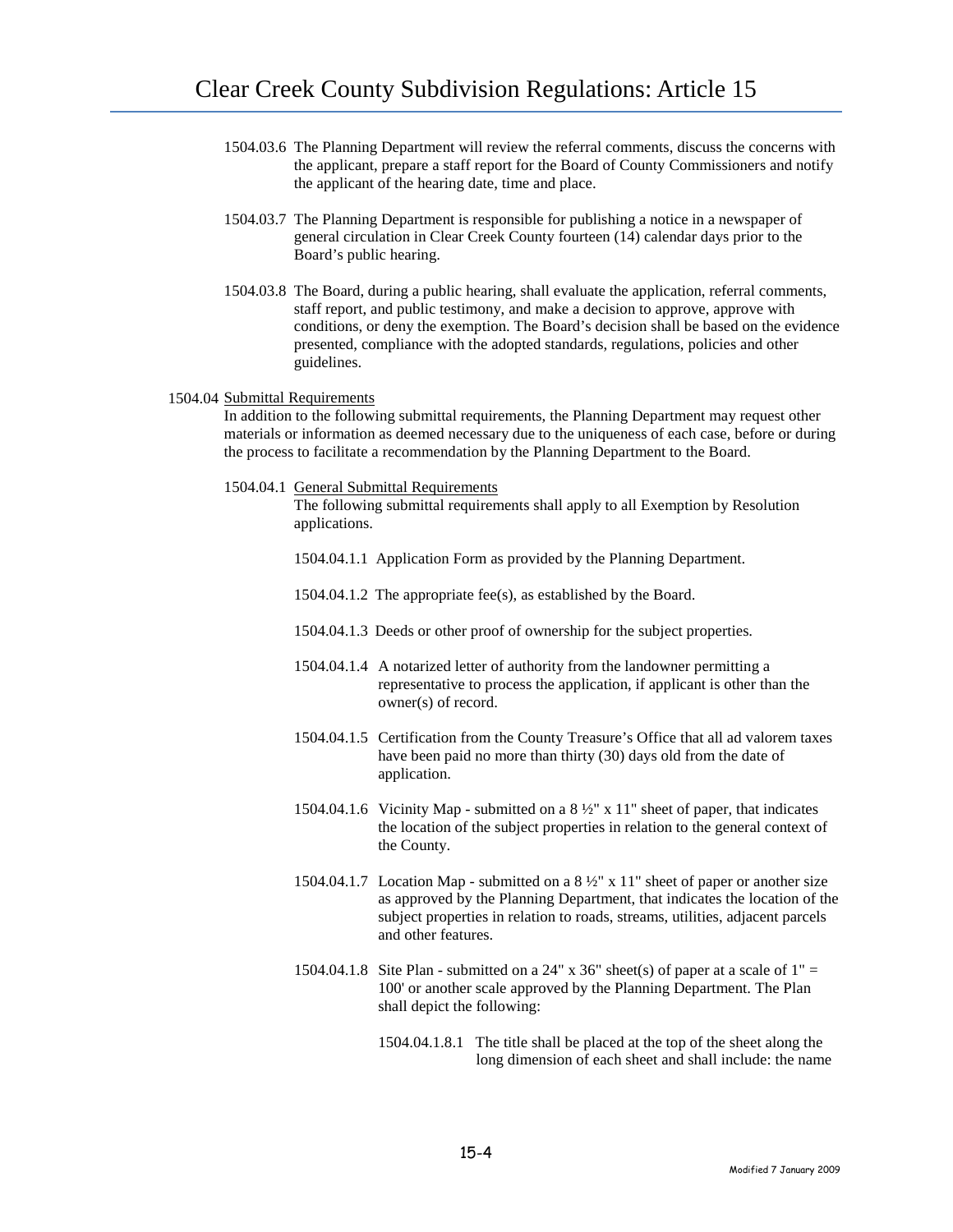of the proposed exemption; a general legal description; and the case number.

| 1504.04.1.8.2 The Plan shall include: the preparation date; a north arrow |
|---------------------------------------------------------------------------|
| designated at true north; a written and graphic scale; the                |
| name and address of the applicant, developer, engineer or                 |
| surveyor who prepared the exhibit; vicinity map; the                      |
| number of the sheet; and the total number of sheets.                      |

- 1504.04.1.8.3 The boundaries of all parcels involved in the proposal shall be depicted in a heavy solid line.
- 1504.04.1.8.4 Boundaries of adjacent properties or portions of those boundaries that are in immediate proximity of the proposal shall be depicted in a lighter line weight.
- 1504.04.1.8.5 Other elements that may be required are: existing and proposed roads; existing structures; utilities; earthwork; site modifications including location of wells and septic systems; existing and proposed contours; and easements.

### 1504.05 Final Exemption Documents

- 1504.05.1 The Planning Department will notify the applicant of what is required to finalize the decision of the Board following the public hearing. The fully executed resolution and attachments, if applicable, shall be filed with the County Clerk and Recorder's Office.
- 1504.05.2 Upon approval of the preliminary exemption plan by the Board, a full certified Land Survey Plat, or Improvement Survey Plat, in compliance with Title 38, Article 51 C.R.S. and all other relevant statutes may be required. This shall be submitted on mylar, as specified by the Planning Department.
	- 1504.05.2.1 The approved Exemption Plat shall also be submitted in a digital form as specified by the County Mapping Department.
- 1504.05.3 The applicant shall submit to the Planning Department new deeds reflecting the newly created legal descriptions for each parcel.
- 1504.05.4 Final approval is not valid until the final Plat and Resolution are signed by the Board of County Commissioners, the new deeds (if applicable) are received and all are recorded with the County Clerk and Recorder.

### 1505 Exemption for Certain Illegal Divisions of Land – Unimproved

#### 1505.01 Purpose

The purpose of this exemption is to provide a process to remedy some illegal divisions of land when, at the time of submittal of an application, the land is unimproved. For these purposes, "unimproved" means the land has no alterations from its natural condition.

### 1505.02 Criteria

An application must, at a minimum, provide information meeting the following criteria.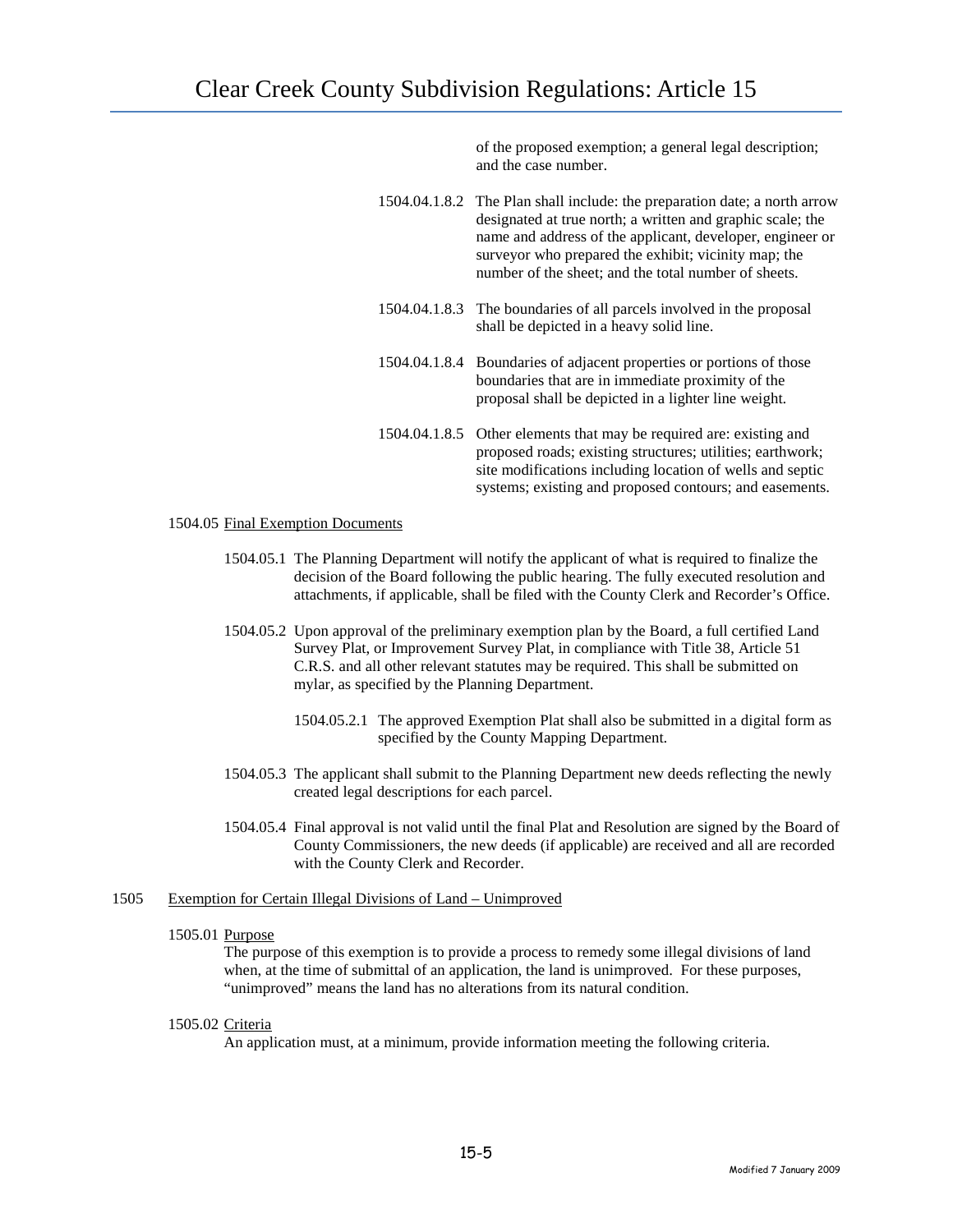- 1505.02.1 The division of land was created without county approval between September 1, 1972 and January 7, 2009, the date of adoption of this process.
- 1505.02.2 Resulting parcel(s) shall be able to meet applicable zoning district requirements. If applicable zoning district requirements cannot be met, the applicant(s) must apply for and receive a variance from the Board of Adjustment in compliance with Section 13 of the *Clear Creek County Zoning Regulations*.
- 1505.02.3 Resulting parcel(s) is accessed, at a minimum, by a public right-of-way or recorded easement which meets, or with improvements can meet, County road design standards. If access standards can not meet, the applicant(s) must apply for and received a deviation from the Board of County Commissioners.
- 1505.02.4 Resulting parcel(s) can comply with County sanitary sewage disposal requirements. If sanitary disposal requirement cannot be met, the applicant(s) must apply for and receive a variance from the County Board of Health.
- 1505.02.5 The applicant(s) must be able to provide documentation of an adequate physical water supply for the resulting parcel(s).
- 1505.02.6 Demonstrate that the resulting parcel(s) will not cause a substantial detriment to health, safety, and/or general welfare of the citizens of Clear Creek County.

#### 1505.03 Submittal Process

The following submittal process shall apply to illegal divisions of land which are unimproved:

- 1505.03.1 The applicant shall submit two (2) copies of the submittal to the Planning Department.
- 1505.03.2 The submittal shall be reviewed in a timely manner for completeness by the Planning Department. The applicant shall be notified of any inadequacies, missing, or incomplete documentation. An incomplete submittal shall not be processed.
- 1505.03.3 The Planning Department will conduct a site characteristics analysis and perform a site visit to verify these characteristics. Once the submittal is determined complete by the Planning Department, staff will notify the applicant of the number of copies and content of the submittal required to be provided for distribution to adjacent property owners and referral agencies.
- 1505.03.4 The Planning Department will notify adjacent property owners within 300 feet of the boundaries of the subject parcel(s) and any referral agencies that may be affected by the proposed exemption. The applicable agencies shall be determined on a case by case basis.
- 1505.03.5 Adjacent property owners and referral agencies shall be given twenty-one (21) calendar days prior to the Board of County Commissioners (Board) public hearing to comment.
- 1505.03.6 The Planning Department will review the referral comments, discuss the concerns with the applicant, prepare a staff report for the Board and notify the applicant of the hearing date and time and the number of submittals required for the Board.
- 1505.03.7 At least fourteen (14) calendar days prior to the Board public hearing, the applicant shall post and maintain a notice on the parcel(s) under consideration. The notice(s)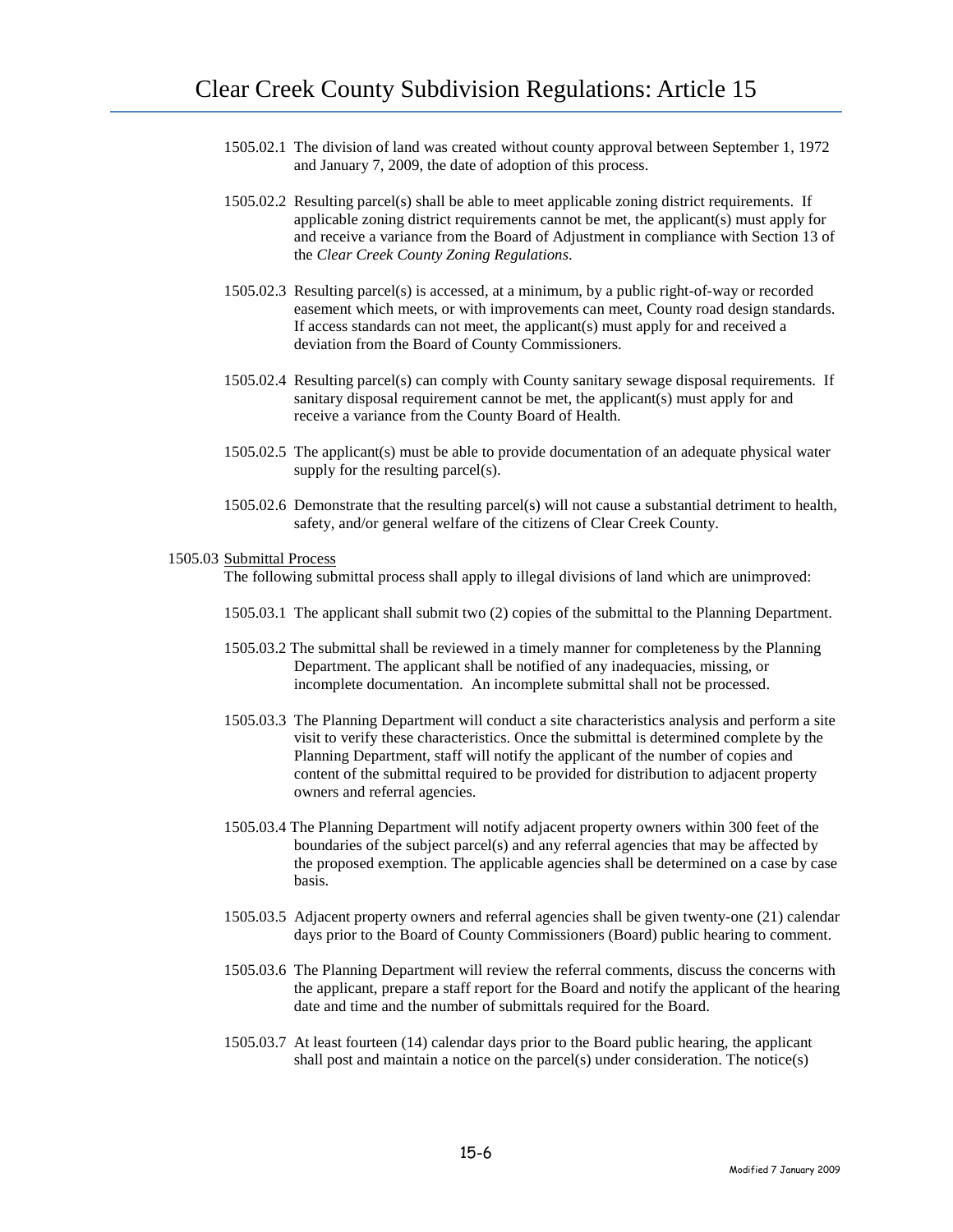shall be placed within ten (10) feet of the property line and visible from an adjacent right-of-way, where applicable. Signs will be provided by the Planning Department.

- 1505.03.8 The Planning Department is responsible for publishing a notice in a newspaper of general circulation in Clear Creek County fourteen (14) calendar days prior to the Board's public hearing.
- 1505.03.9 The Board shall evaluate the application, referral comments, staff report, and public testimony, and shall approve, approve with conditions, or deny the exemption. The Board's decision shall be based on the evidence presented, compliance with the adopted standards, regulations, policies and other guidelines.

### 1505.04 General Submittal Requirements

In addition to the following listed submittal requirements, the Planning Department may request other materials or information as deemed necessary, before or during the process to facilitate its review and preparation of a recommendation to the Board. For good cause shown, the Planning Director may waive certain submittal requirements listed below which, in his/her judgment, are not pertinent to a particular application.

- 1505.04.1 Application form as provided by the Planning Department.
- 1505.04.2 The appropriate fee(s), as established by the Board.
- 1505.04.3 Deeds and/or other proof of ownership for the subject parcel(s).
- 1505.04.4 Deed Research, which includes all deeds and/or records, providing ownership history of the subject parcel(s) from the present date to the last owner(s) of the parcel(s) prior to September 1, 1972.
- 1505.04.5 A notarized letter of authority from the landowner permitting a representative to process the application, if applicant is other than the owner(s) of record.
- 1505.04.6 Certification from the County Treasurer's Office that all ad valorem taxes have been paid no more than thirty (30) days old from the date of application.
- 1505.04.7 Vicinity Map submitted on an 8 ½" x 11" sheet of paper, which indicates the location of the subject properties in relation to the general context of the County.
- 1505.04.8 Location Map submitted on an 8 ½" x 11" sheet of paper, or another size as approved by the Planning Department, which indicates the location of the subject properties in relation to roads, streams, utilities, adjacent parcels and other features.
- 1505.04.9 Land Survey Plat or Improvement Survey Plat in compliance with Title 38, Article 51 C.R.S. and all other relevant statutes which, at a minimum, includes the following items:
	- 1505.04.9.1 Surveyed existing contour lines depicted at five (5) foot intervals for proposed areas of disturbance (e.g., roads, driveways, homesites, well and septic). For the remainder of the plan, surveyed existing contour lines depicted at ten (10) foot intervals.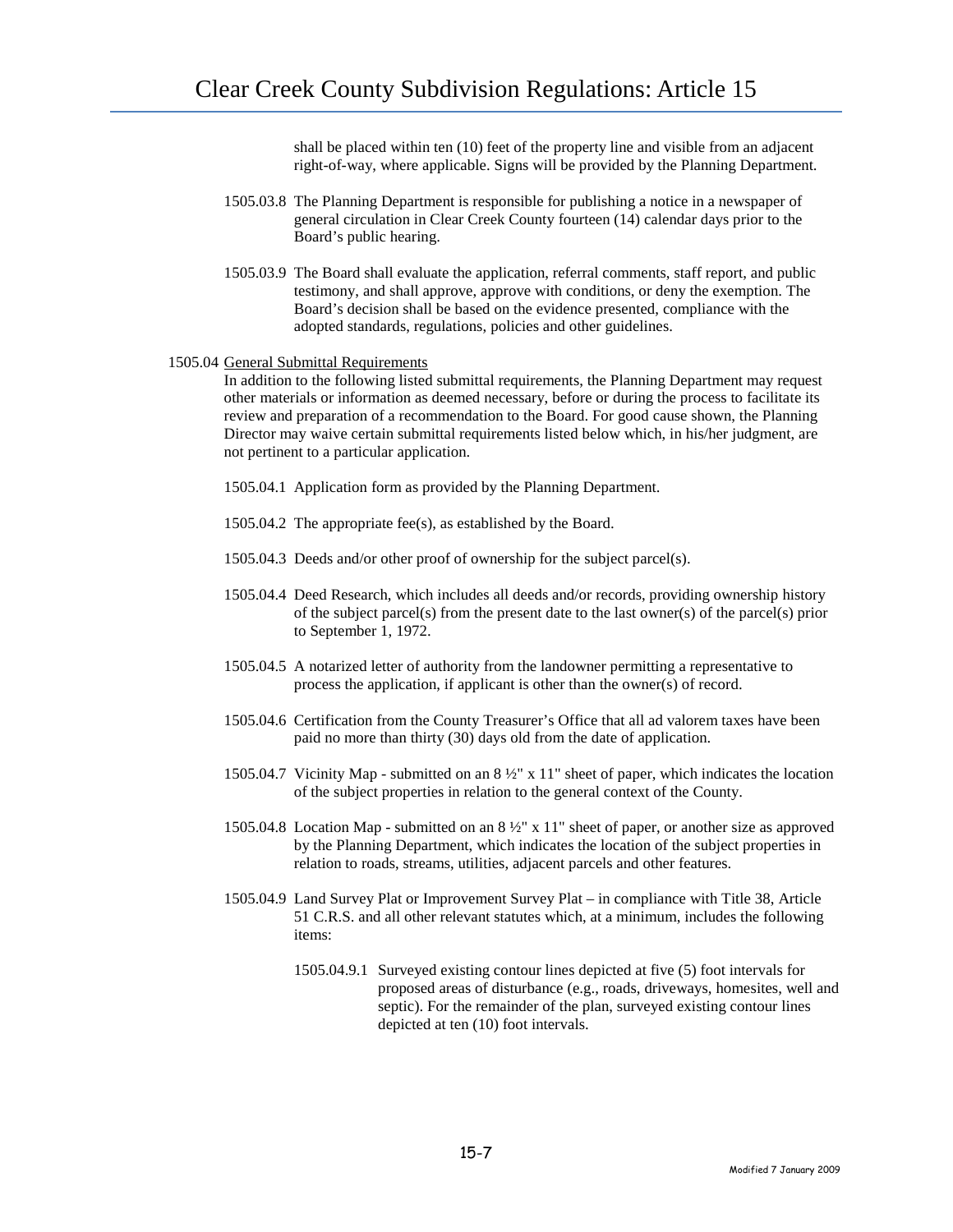- 1505.04.9.2 Depict all existing and proposed roads, utilities, earthwork, site modifications including location of wells and septics, and easements, where applicable.
- 1505.04.9.3 Depict the proposed building envelope(s) with accurate dimensions. For these purposes, "building envelope" means the area(s) of the parcel(s) which can contain a structure(s). The only excavation allowed outside of the identified building envelope area(s) shall be for an individual sewage disposal system, well, and/or driveway.
- 1505.04.10 Water Supply Report evidence that a physical water supply sufficient in terms of quality and quantity is available as follows:
	- 1505.04.10.1 For a division of land located within an existing water or special district, a letter of commitment to serve the proposed properties stating the amount of water available for use and the feasibility of extending service to that area.
	- 1505.04.10.2 For a division of land where an individual well(s) on a parcel that is less than five acres in size is proposed, an analysis prepared by a water attorney, water consultant, or water engineer that provides evidence of the availability of a physical water supply.
- 1505.04.11 Sewage Disposal System Report evidence of the physical and legal capability to provide sanitation as follows:
	- 1505.04.11.1 For a division of land located within a sanitation district, a letter of commitment to serve the proposed parcel(s) stating the capacity to serve and feasibility of extending service to that area.
	- 1505.04.11.2 For a division of land where an individual sewage disposal system(s) is proposed, evidence that the following requirements are met. Such evidence shall be prepared and stamped by a Colorado licensed Professional Engineer.
		- 1505.04.11.2.1 Each sewage treatment system and leach field shall be in accordance with county sanitary sewage disposal requirements.
- 1505.04.12 General Requirements when deemed necessary by the Board, the applicant may be required to construct or improve existing or proposed access roads, utility extensions, sanitation features, and/or other public infrastructure. All costs associated with such construction and/or improvements required by the Board shall be borne entirely by the applicant. An irrevocable letter of credit or other security approved by the County Attorney may be required to ensure such improvements.

### 1505.05 Final Documents

1505.05.1 Upon approval of the exemption by the Board, a full certified Land Survey Plat or Improvements Survey Plat in compliance with Title 38, Article 51 C.R.S. and all other relevant statutes shall be submitted on Mylar, as specified by the Planning Department.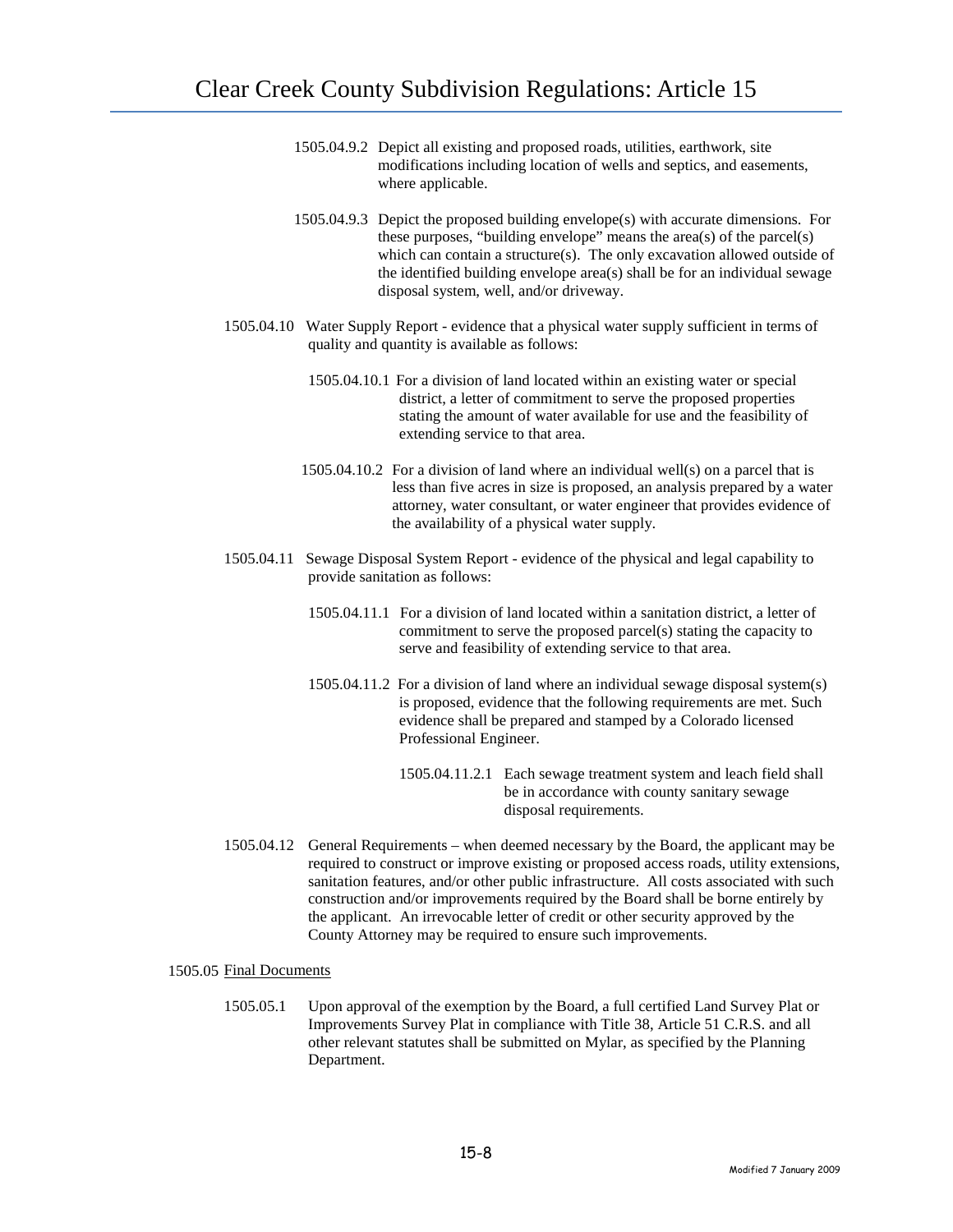- 1505.05.1.1 The plat shall also be submitted in a digital form as specified by the County Mapping Department
- 1505.05.2 The applicant shall submit to the Planning Department a new deed(s) reflecting the legal description for the newly created parcel(s).
- 1505.05.3 Final approval is not valid until the final plat and resolution are signed by the Board and the new deed(s) is received and recorded with the County Clerk and Recorder.

### 1506 Exemption for Certain Illegal Divisions of Land – Improved Without Proper County Occupancy Approval

### 1506.01 Purpose

The purpose of this exemption, an administrative process conducted by the Planning Department, is to provide a process to remedy some illegal divisions of land when, at the time of submittal of an application, the land is improved with a structure which has not received proper County occupancy approvals. For these purposes, "improved" means the land has been altered from its natural condition and contains a permitted principal use structure.

### 1506.02 Criteria

An application must, at a minimum, provide information meeting the following criteria.

- 1506.02.1 The division of land was created without county approval between September 1, 1972 and January 7, 2009, the date of adoption of this process.
- 1506.02.2 An existing permitted principal use structure is located upon the illegal parcel(s). The existing illegal structure(s) must be certified through the applicable Building Department and/or Site Development Department processes, where applicable.
- 1506.02.4 Resulting parcel(s) and structure(s) shall be able to meet applicable zoning district requirements. If applicable zoning district requirements cannot be met, the applicant(s) must apply for and receive a variance from the Board of Adjustment in compliance with Section 13 of the *Clear Creek County Zoning Regulations*.
- 1506.02.5 Resulting parcel(s) are accessed, at a minimum, by a public right-of-way or recorded easement which meets, or with improvements can meet, County road design standards. If access standards can not meet, the applicant(s) must apply for and received a deviation from the Board of County Commissioners.
- 1506.02.6 Resulting parcel(s) shall have a permitted ISDS, other approved method of sanitation, or the ability to obtain an approved method for sanitation in compliance with County sanitary sewage disposal requirements. If sanitary disposal requirement cannot be met, the applicant(s) must apply for and receive a variance from the County Board of Health.
- 1506.02.7 The applicant must be able to provide documentation of an adequate physical water supply for the resulting parcel(s).
- 1506.02.8 Demonstrate that the resulting parcel(s) will not cause a substantial detriment to health, safety, and/or general welfare of the citizens of Clear Creek County.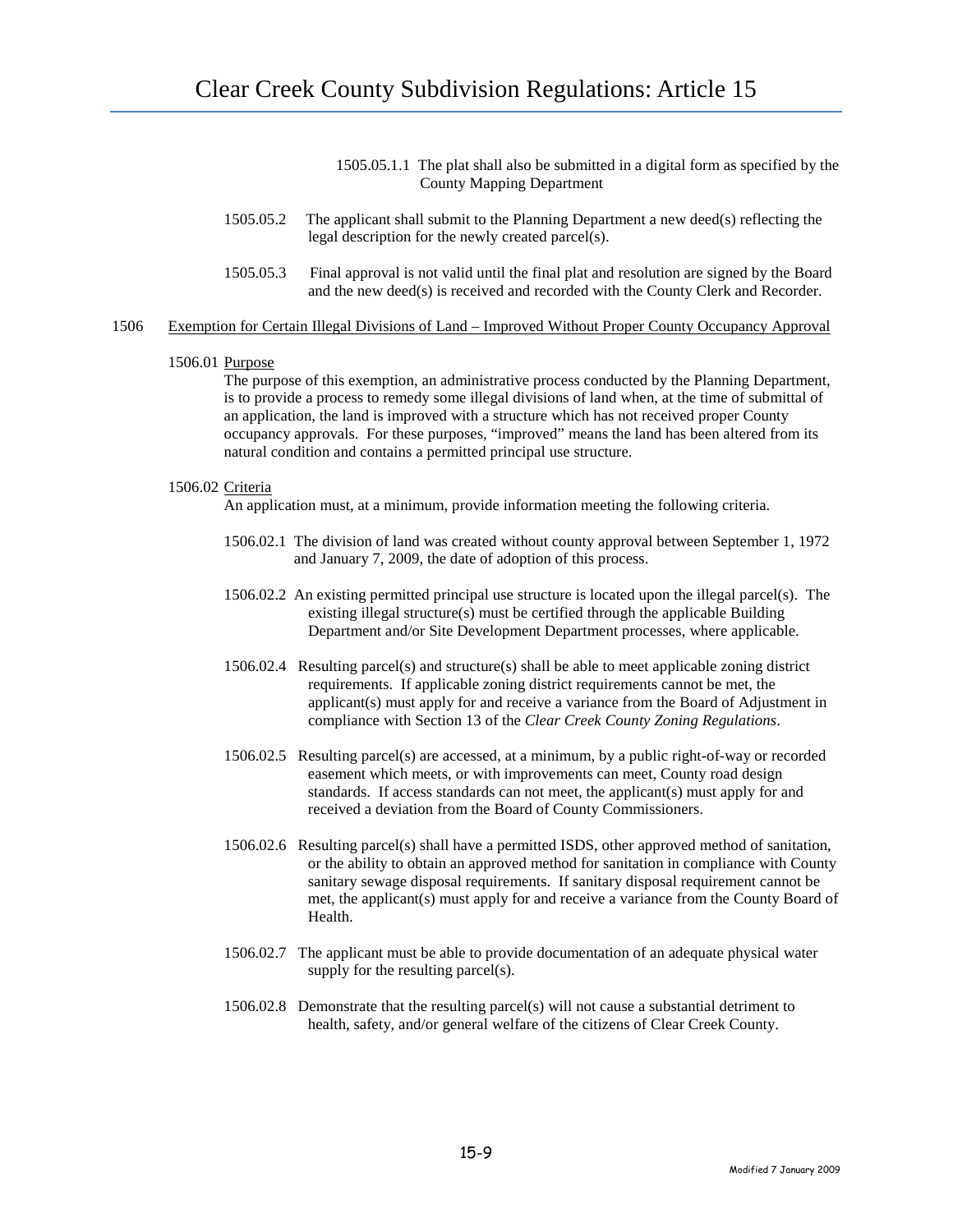## 1506.03 Submittal Process

If the purpose of legalizing a specific parcel(s) is to obtain a building permit, this exemption process may be reviewed concurrently with the building permit plan review conducted by the Land Use Division. Upon approval of the exemption process and any other required variances or deviations, where applicable, the Planning Department will sign off for the issuance of a building permit.

- 1506.03.1 The applicant shall submit two (2) copies of the submittal to the Planning Department.
- 1506.03.2 The submittal shall be reviewed in a timely manner for completeness by the Planning Department. The applicant shall be notified of any inadequacies, missing, or incomplete documentation. An incomplete submittal shall not be processed.
- 1506.03.3 The Planning Department will conduct a site characteristics analysis and perform a site visit to verify these characteristics and determine if the application meets the criteria for an administrative approval.
- 1506.03.4 The Planning Department will notify property owners adjacent to the subject parcel(s) and any referral agencies that may be affected by the proposed division. The applicable agencies shall be determined on a case by case basis.
- 1506.03.5 Adjacent property owners and referral agencies shall be given fourteen (14) calendar days to comment.
- 1506.03.6 The Planning Department shall evaluate the application and referral comments and shall approve, approve with conditions, or deny the exemption. The Planning Department's decision shall be based on the compliance with the adopted standards, regulations, policies and other guidelines.
	- 1506.03.6.1 If the Planning Department denies the application, the applicant shall have the right to appeal the decision to the Board of County Commissioners in the form of a public hearing. Appeals must be filed within twenty-one (21) calendar days following the Planning Department's denial of the application.

### 1506.04 General Submittal Requirements

In addition to the following listed submittal requirements, the Planning Department may request other materials or information as deemed necessary, before or during the process to facilitate its review and preparation of a recommendation to the Board. For good cause shown, the Planning Director may waive certain submittal requirements listed below which, in his/her judgment, are not pertinent to a particular application.

- 1506.04.1 Application form as provided by the Planning Department.
- 1506.04.2 The appropriate fee(s), as established by the Board.
- 1506.04.3 Deeds and/or other proof of ownership for the subject properties.
- 1506.04.4 Deed Research, which includes all deeds and/or records, providing ownership history of the subject parcel(s) from the present date to the last owner(s) of the parcel(s) prior to September 1, 1972.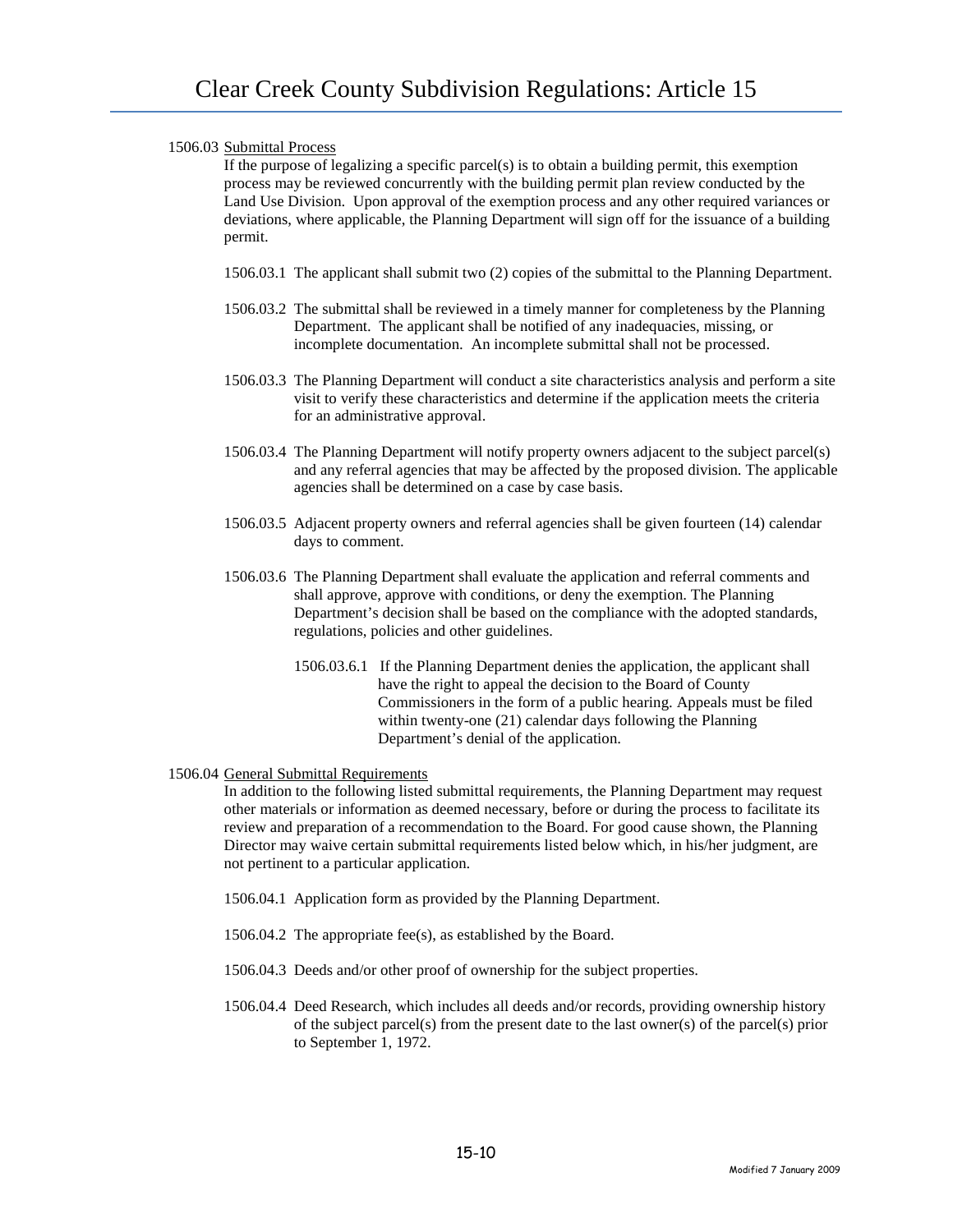- 1506.04.5 A notarized letter of authority from the landowner permitting a representative to process the application, if applicant is other than the owner(s) of record.
- 1506.04.6 Certification from the County Treasurer's Office that all ad valorem taxes have been paid no more than thirty (30) days old from the date of application.
- 1506.04.7 Vicinity Map submitted on an 8 ½" x 11" sheet of paper, which indicates the location of the subject properties in relation to the general context of the County.
- 1506.04.8 Location Map submitted on an 8 ½" x 11" sheet of paper, or another size as approved by the Planning Department, which indicates the location of the subject properties in relation to roads, streams, utilities, adjacent parcels and other features.
- 1506.04.9 Scaled Site Plan the drawing shall, at a minimum, include the following items:
	- 1506.04.9.1 Scale and north arrow designated at true north.
	- 1506.04.9.2 Boundaries of the property.
	- 1506.04.9.3 If required by the Planning Department, surveyed existing contour lines depicted at five (5) foot intervals for proposed areas of disturbance (e.g., roads, driveways, homesites, wells and septics). For the remainder of the plan, surveyed existing contour lines depicted at ten (10) foot intervals.
	- 1506.04.9.4 Depict all existing and proposed building improvements, roads, utilities, earthwork, streams, site modifications including location of wells and septics, easements, and rights-of-way, where applicable.
	- 1506.04.9.5 Delineate setbacks from all property boundaries.
	- 1506.04.9.6 If required by the Planning Department, a surveyor setback verification form must be submitted for any property boundary or building setback in question.
	- 1506.04.10 Water Supply Narrative providing evidence that a physical water supply sufficient in terms of quality and quantity is available as follows:
		- 1506.04.10.1 For a division of land located within an existing water or special district, proof of service to the proposed parcel(s).
		- 1506.04.10.2 For a division of land where an individual well(s) exists, information that the well(s) is sufficient to serve the proposed parcel(s). If available, a copy of the state approved well permit(s) shall be submitted.
		- 1506.04.10.3 For a division of land where an individual well(s) or some other form of water supply is proposed, evidence that a physical water supply is available and is adequate to serve the proposed use.
	- 1506.04.11 Sewage Disposal System Narrative providing evidence of the physical and legal capability to provide sanitation as follows: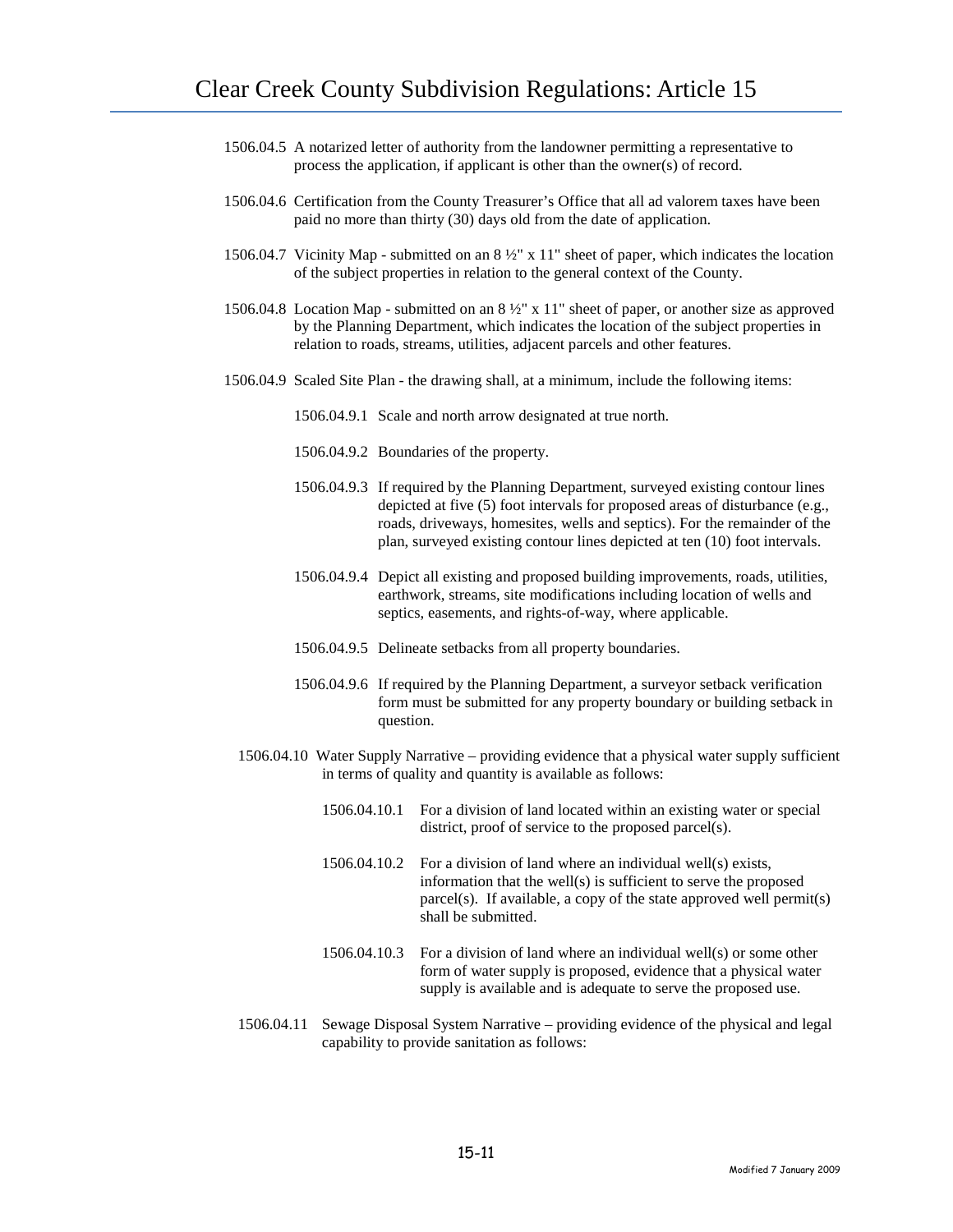- 1506.04.11.1 For a division of land located within a sanitation district, proof of service to the proposed parcel(s).
- 1506.04.11.2 For a division of land where an individual sewage disposal system currently exists or is proposed, evidence that the sewage treatment system and leach field are in accordance with the County Individual Sewage Disposal System regulations.
- 1506.04.12 General Requirements when deemed necessary by the Planning Director, the applicant may be required to construct or improve existing or proposed access roads, utility extensions, sanitation features, and/or other public infrastructure. All costs associated with such construction and/or improvements required by the Board shall be borne by the applicant entirely. An irrevocable letter of credit or other security approved by the County Attorney may be required to ensure such improvements.

### 1506.05 Final Documents

- 1506.05.1 If required by the Planning Department, the applicant shall submit a new deed(s) reflecting the legal description for the newly created parcel(s).
- 1506.05.2 Final approval is not valid until the resolution is signed by the Planning Director and the new deed(s), if applicable, is received and recorded with the County Clerk and Recorder.

#### 1507 Exemption for Certain Illegal Divisions of Land - Improved With Valid County Occupancy Approval

1507.01 Purpose

The purpose of this exemption, an administrative process conducted by the Planning Department, is to provide a process to remedy some illegal divisions of land when, at the time of submittal of an application, the land has been improved with applicable County occupancy approval. For these purposes, "improved" means the land has been altered from its natural condition and contains a permitted principal use structure.

### 1507.02 Criteria

An application must, at a minimum, provide information meeting the following criteria.

- 1507.02.1 The division of land was created without county approval between September 1, 1972 and January 7, 2009, the date of adoption of this process.
- 1507.02.2 An existing permitted principal use structure with valid occupancy approval is located upon the illegal parcel(s).
- 1507.02.3 Resulting parcel(s) and structure(s) shall be able to meet applicable zoning district requirements. If applicable zoning district requirements cannot be met, the applicant(s) must apply for and receive a variance from the Board of Adjustment in compliance with Section 13 of the *Clear Creek County Zoning Regulations*.
- 1507.02.4 Resulting parcel(s) are accessed, at a minimum, by a public right-of-way or recorded easement which meets, or with improvements can meet, County road design standards. If access standards can not meet, the applicant(s) must apply for and received a deviation from the Board of County Commissioners.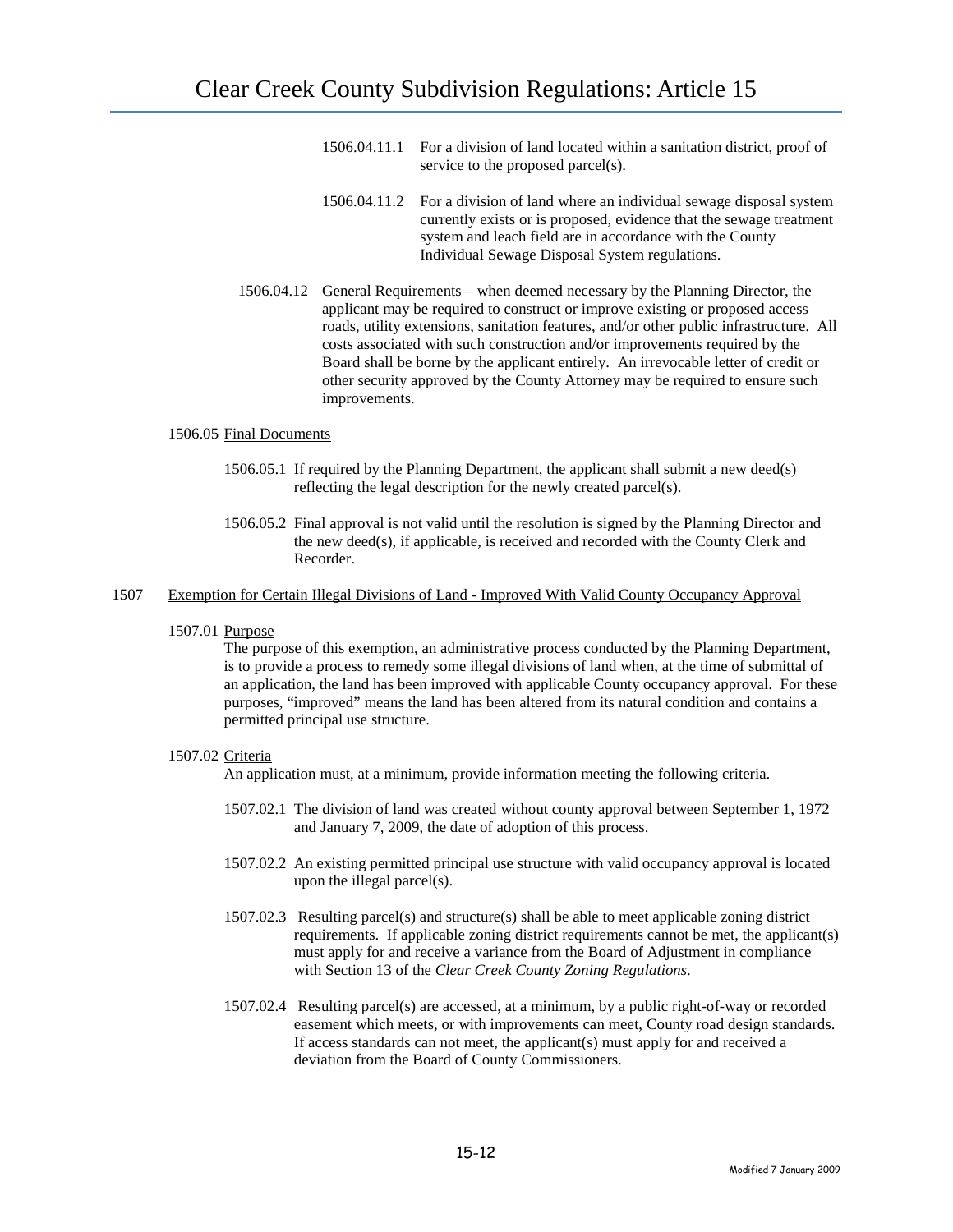- 1507.02.5 Resulting parcel(s) shall have a permitted ISDS, other approved method of sanitation, or the ability to obtain an approved method for sanitation in compliance with County sanitary sewage disposal requirements. If sanitary disposal requirement cannot be met, the applicant(s) must apply for and receive a variance from the County Board of Health.
- 1507.02.6 The applicant must be able to provide documentation of an adequate physical water supply for the resulting parcel(s).
- 1507.02.7 Demonstrate that the resulting parcel(s) will not cause a substantial detriment to health, safety, and/or general welfare of the citizens of Clear Creek County.

## 1507.03 Submittal Process

If the purpose of legalizing a specific parcel(s) is to obtain a building permit, this exemption process may be reviewed concurrently with the building permit plan review conducted by the Land Use Division. Upon approval of the exemption process and any other required variances or deviations, where applicable, the Planning Department will sign off for the issuance of a building permit.

- 1507.03.1 The applicant shall submit two (2) copies of the submittal to the Planning Department.
- 1507.03.2 The submittal shall be reviewed in a timely manner for completeness by the Planning Department. The applicant shall be notified of any inadequacies, missing, or incomplete documentation. An incomplete submittal shall not be processed.
- 1507.03.3 The Planning Department may conduct a site characteristics analysis and perform a site visit to verify these characteristics and determine if the application meets the criteria for an administrative approval.
- 1507.03.4 The Planning Department shall evaluate the application and shall approve, approve with conditions, or deny the exemption. The Planning Department's decision shall be based on the compliance with the adopted standards, regulations, policies and other guidelines.
	- 1507.03.4.1 If the Planning Department denies the application, the applicant shall have the right to appeal the decision to the Board of County Commissioners for in the form of a public hearing. Appeals must be filed within twenty-one (21) calendar days following the Planning Department's denial of the application.

### 1507.04 General Submittal Requirements

In addition to the following listed submittal requirements, the Planning Department may request other materials or information as deemed necessary, before or during the process to facilitate its review and preparation of a recommendation to the Board. For good cause shown, the Planning Director may waive certain submittal requirements listed below which, in his/her judgment, are not pertinent to a particular application.

1507.04.1 Application form as provided by the Planning Department.

1507.04.2 The appropriate fee(s), as established by the Board.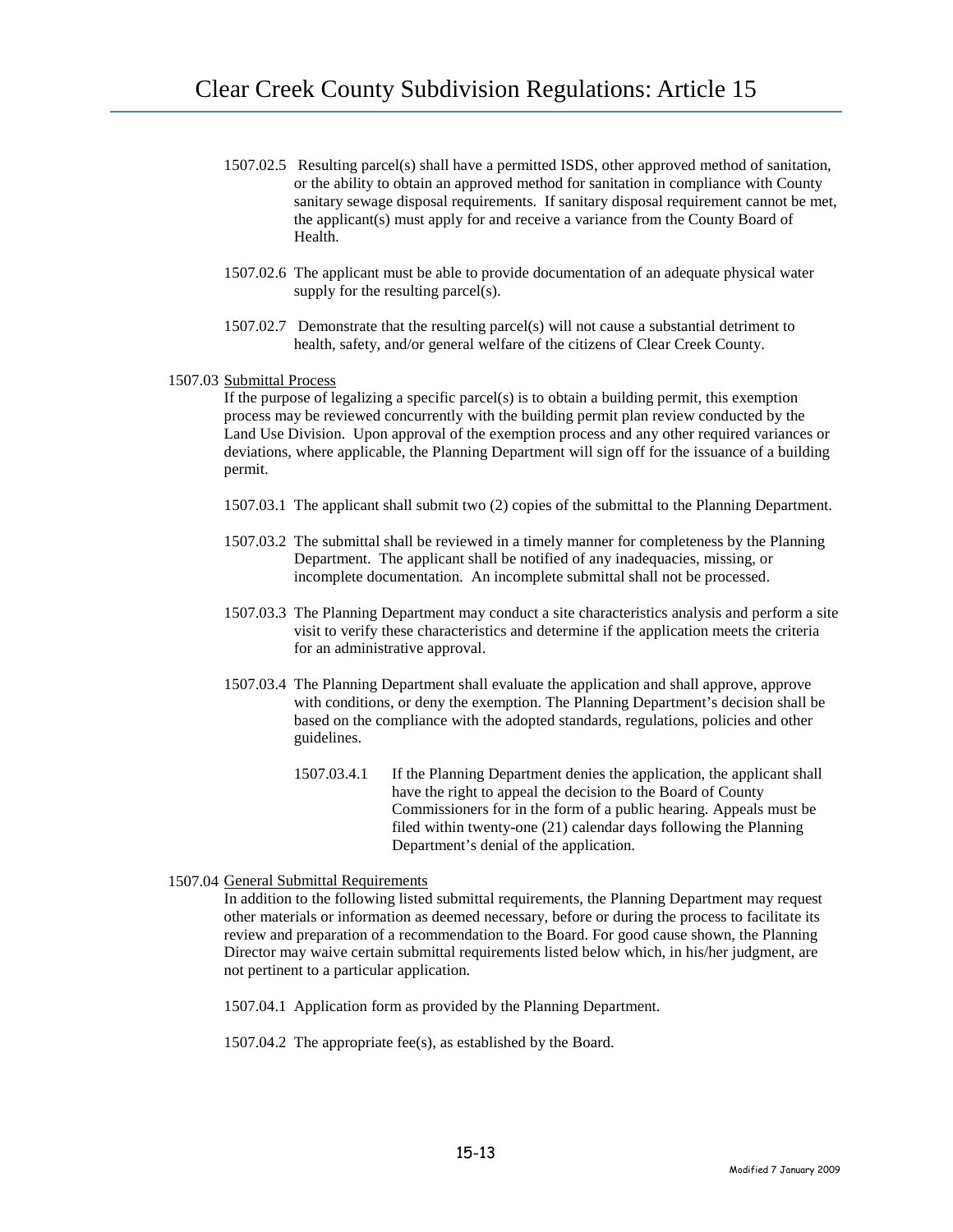- 1507.04.3 Deeds and/or other proof of ownership for the subject properties.
- 1507.04.4 Deed research, which includes all deeds and/or records, providing ownership history of the subject parcel(s) from the present date to the last owner(s) of the parcel(s) prior to September 1, 1972.
- 1507.04.5 A notarized letter of authority from the landowner permitting a representative to process the application, if applicant is other than the owner(s) of record.
- 1507.04.6 Certification from the County Treasurer's Office that all ad valorem taxes have been paid no more than thirty (30) days old from the date of application.
- 1507.04.7 Water Supply Narrative providing evidence that a physical water supply sufficient in terms of quality and quantity is available as follows:
	- 1507.04.7.1 For a division of land located within an existing water or special district, proof of service to the proposed parcel(s).
	- 1507.04.7.2 For a division of land where an individual well(s) exists, information that the well(s) is sufficient to serve the proposed parcel(s). If available, a copy of the state approved well permit(s) shall be submitted.
	- 1507.04.7.3 For a division of land where an individual well(s) or some other form of water supply is proposed, evidence that a physical water supply is available and is adequate to serve the proposed use.
- 1507.04.8 Sewage Disposal System Narrative providing evidence of the physical and legal capability to provide sanitation as follows:
	- 1507.04.8.1 For a division of land located within a sanitation district, proof of service to the proposed parcel(s).
	- 1507.04.8.2 For a division of land where an individual sewage disposal system currently exists or is proposed, evidence that the sewage treatment system and leach field are in accordance with the County Individual Sewage Disposal System regulations.
- 1507.04.9 General Requirements when deemed necessary by the Planning Director, the applicant may be required to construct or improve existing or proposed access roads, utility extensions, sanitation features, and/or other public infrastructure. All costs associated with such construction and/or improvements required by the Board shall be borne by the applicant entirely. An irrevocable letter of credit or other security approved by the County Attorney may be required to ensure such improvements.

### 1507.05 Final Documents

- 1507.05.1 If required by the Planning Department, the applicant shall submit a new deed(s) reflecting the legal description for the newly created parcel(s).
- 1507.05.2 Final approval is not valid until the resolution is signed by the Planning Director and the new deed(s), if applicable, is received and rec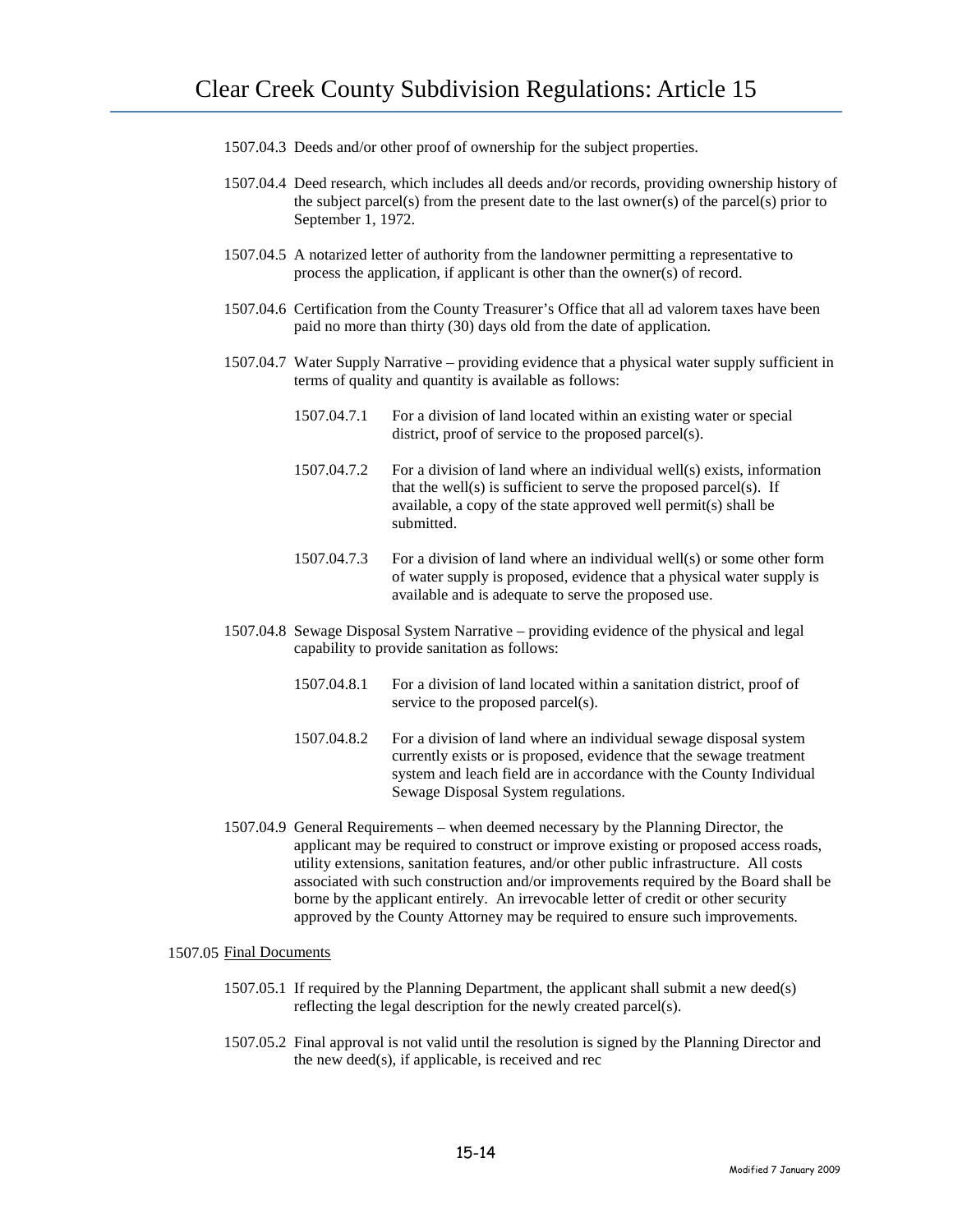## **ARTICLE 16 GENERAL SURVEYOR REQUIREMENTS**

- 1601 The following general guidelines relate to survey plats when required by any process identified in the Subdivision Regulations.
- 1602 The final survey plat must meet the following standards prior to recordation:
	- 1602.01 All land survey plats must comply with C.R.S. 38-50-101(3)(II)(b) as it relates to plat size, and be prepared on mylar, in horizontal format, with sufficient contrast to produce high quality sepia copies and paper prints.
	- 1602.02 Plats must be free of written-in corrections or erasures.
	- 1602.03 All signatures must be original on the final mylar plat.
	- 1602.04 The survey must comply with all land survey plat requirements pursuant to Colorado Revised Statues Title 38, Article 51 and all other applicable statues.
	- 1602.05 Paper prints should be submitted for all review purposes prior to final execution.
	- 1602.06 In addition to those items listed at C.R.S. 38-51-106, survey plats must include the items listed below:
		- 1602.06.1 Title Block as follows placed in the lower-right corner, or the top-center of the plat

*Line 1: DIVISION OF LAND, or for an amendment, the original name(s) of the division(s) of land that is(are) being amended with amendment number. Example: LOWE DIVISION OF LAND, 5TH AMENDMENT Line 2:LAND SURVEY PLAT or AMENDED LAND SURVEY PLAT or IMPROVEMENT SURVEY PLAT Line 3:(Insert the Name of Process) CASE NO. Line 4:Brief legal description of all property affected: (Choose one) (a) ¼ SECTION, TOWNSHIP, RANGE (b) LOT AND BLOCK NO. (c) MINING CLAIM BY NAME AND MINERAL SURVEY NO. Line 5:CLEAR CREEK COUNTY Line 6:STATE OF COLORADO*

- 1602.06.2 Include the name and complete mailing address of the applicant in the lower-right corner of the plat
- 1602.06.3 Name, Complete Mailing Address, Telephone Number of Individual/Firm preparing the plat placed in the lower-right corner of the plat
- 1602.06.4 Include page number on upper-right corner of each sheet: SHEET \_\_\_ OF \_\_\_
- 1602.06.5 Include surveyed building envelope(s) on parcel(s) if applicable
- 1602.06.6 For Amended Land Survey Plats, include a note explaining the purpose of the amendment(s).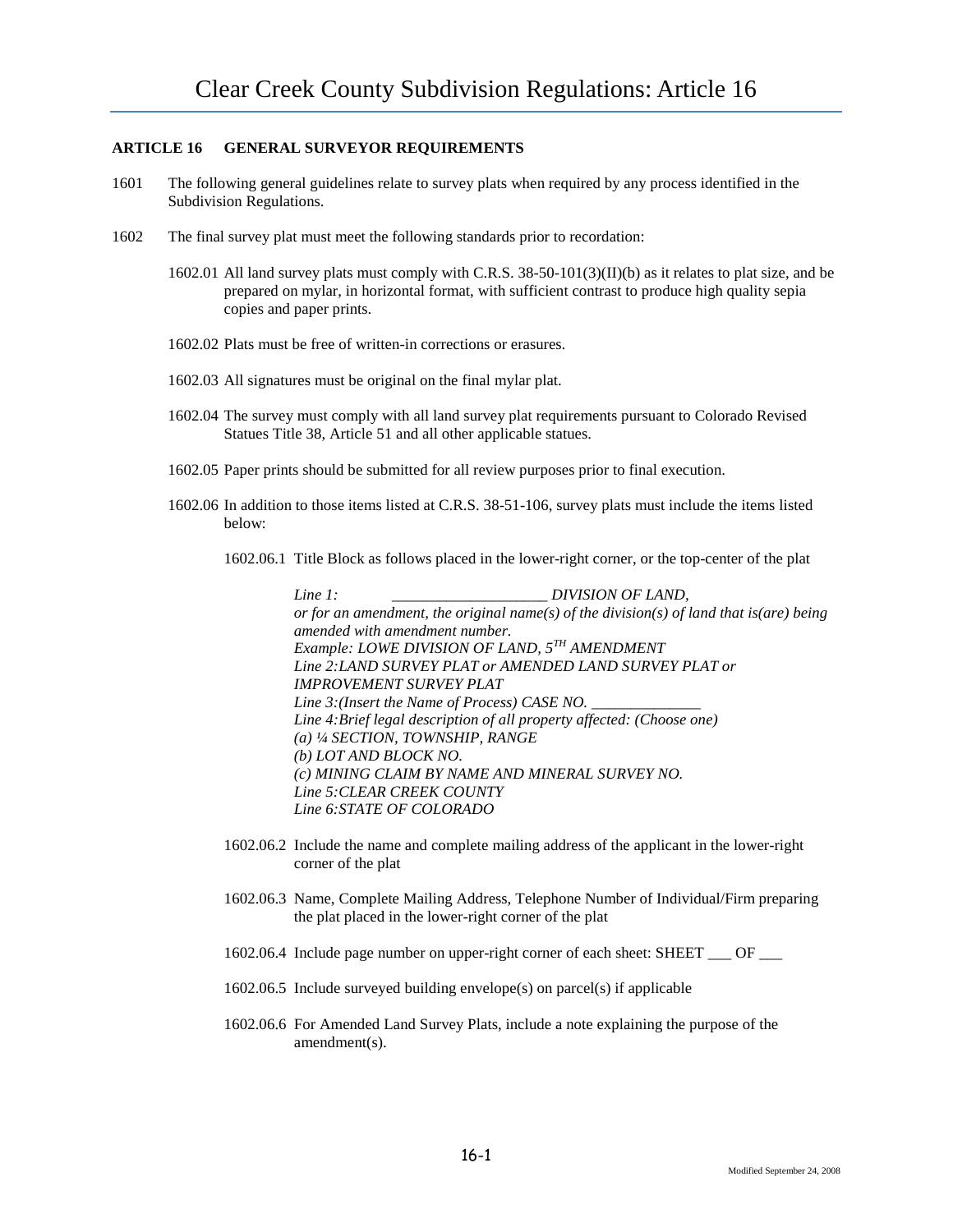- 1602.06.7 Vicinity map at a scale of 1:24,000 or 1:50,000 showing the subject property and its relationship to significant geographic features, graphic features, political boundaries and/or major thoroughfares.
- 1602.06.8 Each written property description shall include a name for each parcel on the property description and on each lot on the scale drawing as follows:

i. Lot 1,2,3, etc.

ii. For Amended Lots: Lot 1A, 2A, 3A, etc.

Include the parcel size in the property description and on each lot on the scale drawing as follows:

 $i. \_\_\_\_\\pm$  ACRES

ii.\_\_\_\_\_\_\_± SQUARE FEET (if lot is smaller than 1 acre)

- 1602.06.9 All recorded and apparent rights-of-way and easements, and, if research for recorded rights-of-way and easements is done by someone other than the professional land surveyor who prepares the plat, the source from which such recorded rights-of-way and easements were obtained
- 1602.06.10 Certificates (Agreement and Signature Blocks for):
	- a. Owners
	- b. Surveyor
	- c. Notary Public
	- d. Board of County Commission Approval or Planning Department Approval
	- e. Clerk & Recorder
- 1602.06.11 All platting conditions listed on the final resolution of approval, or final Findings of Fact, approving the plat shall be depicted on the plat.
- 1602.06.12 If applicable, include location of flood lines that have been depicted on the property in accordance with the Flood Damage Prevention Regulation as written in Section 12 of the Clear Creek County Guidelines and Regulations for Matters of State Interest. If the flood study that depicted such lines occurred prior to the use of the most recent FEMA flood maps, a note shall be shown on the plat depicting when the study was conducted, and under what series of FEMA maps information was referenced.
- 1602.06.13 If applicable, identify all boundaries of adjacent divisions of land, their names, case number, reception number, lot/parcel numbers, or mining claim name and mineral survey number.
- 1602.06.14 Identify the location of any municipal or county line that crosses the site or falls adjacent to the site, unless it is the County line in common with Jefferson County in which a general location of the County line may be identified if desired by the applicant/owner.
- 1602.06.15 Identify the case number(s) of all dimensional variances approved for the subject property/properties as provided by the Planning Department with a plat note stating the following: *"Check with the Planning Department for additional variances that might have been approved after the filing of this plat"*.
- 1602.06.16 For Boundary Line Adjustment Exemptions only, property lines created and deleted by the plat shall be identified and shown with arrows drawn to the appropriate lines on the scale drawing.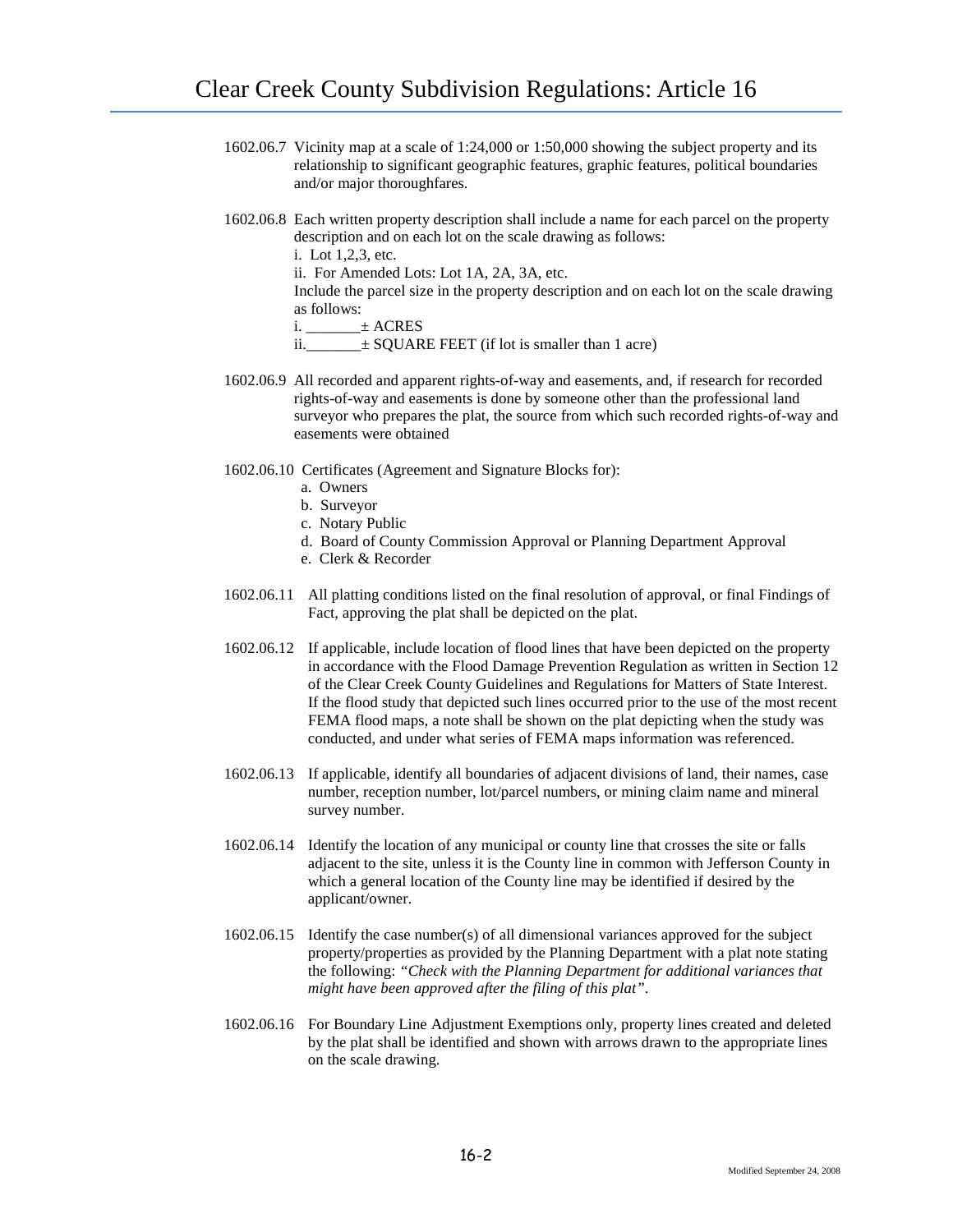1602.06.17 The final survey plat shall be recorded in the Office of the County Clerk and Recorder no later than six (6) months from the date of approval by the Board of County Commissioners, unless otherwise specified by the Board of County Commissioners in their approval.

# 1603 Certifications

The following certifications shall be shown on the plat.

1603.01 The following applicant agreement is required for all divisions of land **that are not exempt by the Board of County Commissioners from the term "subdivision"**. Include on the plat the language below. Note that each owner/applicant must have a place to sign; only include signature lines for the correct number of applicants. We advise you sign the final mylar plat at the same time to avoid the necessity for numerous notary public signatures.

Owner/Leinholder or Mortgagee Certification

Owner(s) hereby agree(s) to hold harmless, indemnify, and defend Clear Creek County in any action which may arise in connection with any and all errors, omissions, or mistakes in this land survey plat and/or other information which owner(s) has/have submitted in connection with this request;

I/We hereby acknowledge and state under oath that I/we are the legal owners of, and/or leinholders/mortgagee for the property described hereon, and I/we do hereby dedicate and set apart all of the public roads and other public improvements and places as shown on the accompanying plat to the use of the public forever, and do hereby dedicate those portions of said real property which are created as easements on the accompanying plat to the public forever as easements for the purposes shown herein, unless otherwise expressly provided thereon; and do hereby grant the right to install and maintain necessary structures to the entity responsible for providing the services for which the easements are established;

I/We hereby agree that this (state process name) constitutes the "Site Specific Development Plan" which establishes all vested property rights pursuant to CRS 24-68-101, et seq.; and

I/We hereby agree to abide by the conditions and stipulations contained herein.

\_\_\_\_\_\_\_\_\_\_\_\_\_\_\_\_\_\_\_\_\_\_\_\_\_\_\_\_\_\_ \_\_\_\_\_\_\_\_\_\_\_\_\_\_\_\_\_\_\_\_\_\_\_\_\_\_\_\_\_

Owner Mortgagee or Lienholder

\_\_\_\_\_\_\_\_\_\_\_\_\_\_\_\_\_\_\_\_\_\_\_\_\_\_\_\_\_\_ \_\_\_\_\_\_\_\_\_\_\_\_\_\_\_\_\_\_\_\_\_\_\_\_\_\_\_\_\_

Owner **Communister Communist Communist Communist Communist Communist Communist Communist Communist Communist Communist Communist Communist Communist Communist Communist Communist Communist Communist Communist Communist Com** 

The foregoing instrument was subscribed and sworn before me by \_\_\_\_\_\_\_\_\_\_\_\_\_\_\_\_\_\_\_\_\_ this \_\_\_\_\_\_\_\_\_\_\_\_ day of  $\frac{1}{20}$ , 20 $\frac{1}{20}$ .

Notary Public

\_\_\_\_\_\_\_\_\_\_\_\_\_\_\_\_\_\_\_\_\_\_\_\_\_\_\_\_\_\_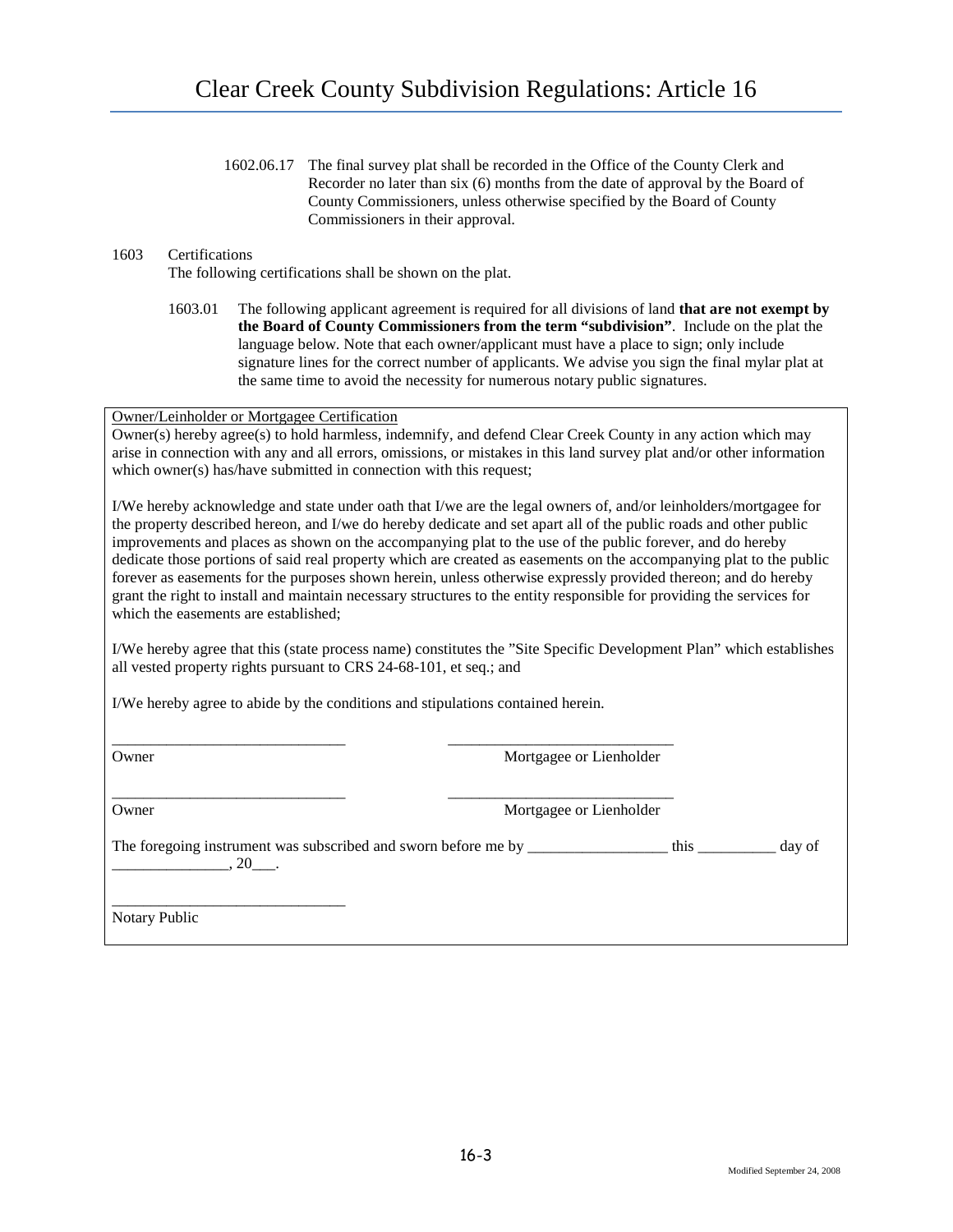| 1603.02 The following applicant agreement is required for all divisions of land that have been exempted |
|---------------------------------------------------------------------------------------------------------|
| from the term "subdivision" by the Board of County Commissioners. Include on the plat the               |
| language below. Note that each owner/applicant must have a place to sign; only include signature        |
| lines for the correct number of applicants. We advise you sign the final mylar plat at the same time    |
| to avoid the necessity for numerous notary public signatures.                                           |

Owner/Leinholder or Mortgagee Certification

Owner(s) hereby agree(s) to hold harmless, indemnify, and defend Clear Creek County in any action which may arise in connection with any and all errors, omissions, or mistakes in this land survey plat and/or other information which owner(s) has/have submitted in connection with this request;

I/We hereby acknowledge and state under oath that I/we are the legal owners of, and/or the leinholders/mortgagee for the property described hereon, and I/we do hereby dedicate and set apart all of the public roads and other public improvements and places as shown on the accompanying plat to the use of the public forever, and do hereby dedicate those portions of said real property which are created as easements on the accompanying plat to the public forever as easements for the purposes shown herein, unless otherwise expressly provided thereon; and do hereby grant the right to install and maintain necessary structures to the entity responsible for providing the services for which the easements are established;

I/We hereby agree that this (state process name) constitutes the "Site Specific Development Plan" which establishes all vested property rights pursuant to CRS 24-68-101, et seq.; and

I/We hereby agree to abide by the conditions and stipulations contained herein.

| Owner                                                                                        | Mortgagee or Lienholder |      |        |
|----------------------------------------------------------------------------------------------|-------------------------|------|--------|
| Owner                                                                                        | Mortgagee or Lienholder |      |        |
| The foregoing instrument was subscribed and sworn before me by _________________<br>$, 20$ . |                         | this | day of |
| Notary Public                                                                                |                         |      |        |
| My commission expires:                                                                       |                         |      |        |
|                                                                                              |                         |      |        |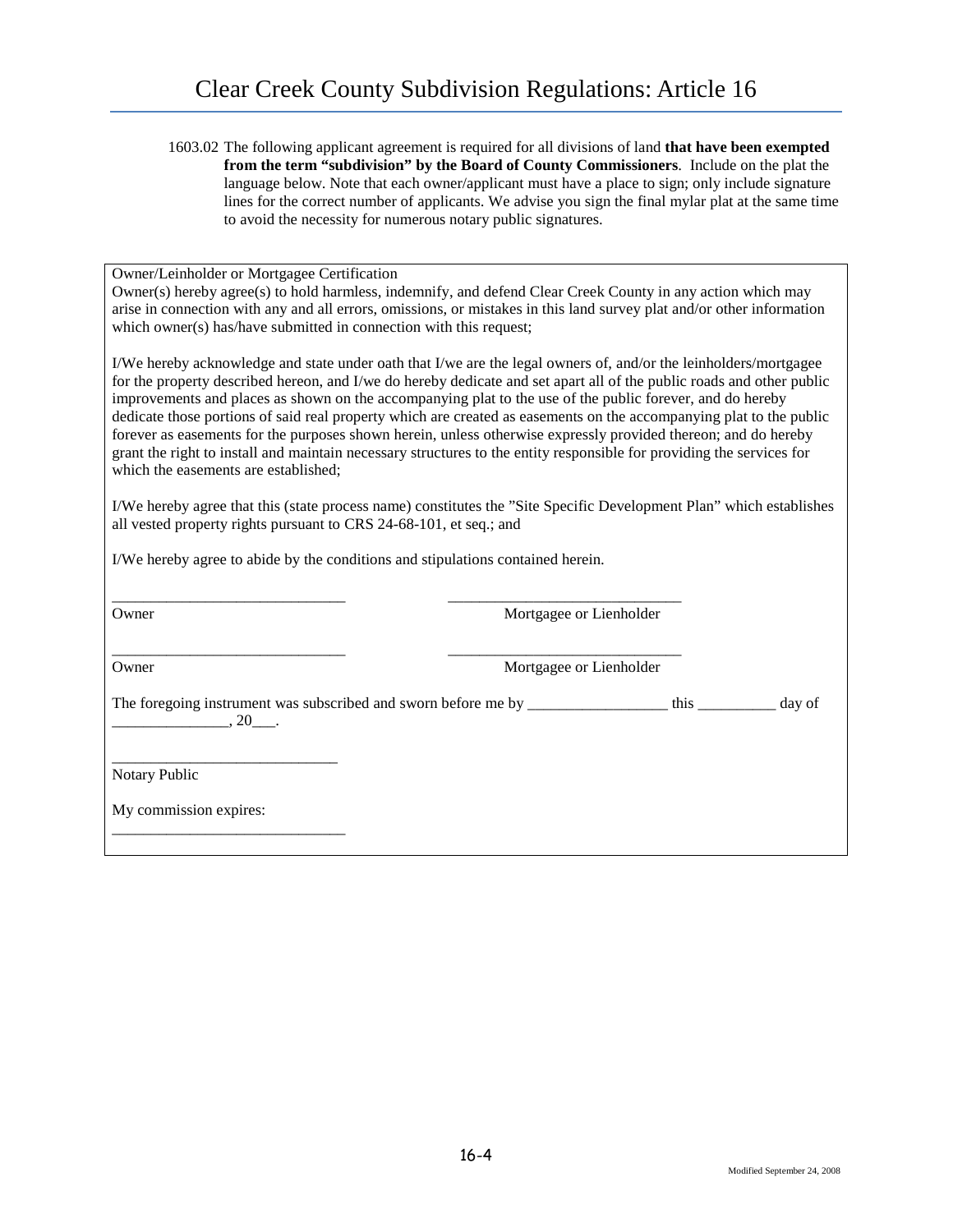1603.03 The following Approval certificate must be included on the plat for divisions of land **that are not exempt by the Board of County Commissioners from the term "subdivision.** Please use the appropriate signature depending upon the approval body; either the current Chairman for BOCC decisions, or the current Planning Director for administrative decisions.

### Approval

The foregoing plat is hereby approved for filing; and conveyance of the dedications and easements for the benefit of the public shown hereon; . is accepted by Clear Creek County, State of Colorado, this  $\_\text{day}$  of  $\_\text{day}$ 20\_\_; subject to the provision that approval in no way obligates Clear Creek County for maintenance of roads dedicated to the public until construction of improvements hereon shall have been completed in accordance with Clear Creek County road design standards and the Board of County Commissioners has by a subsequent resolution agreed to undertake maintenance of the same. This approval does not guarantee that the size, soil conditions, subsurface geology, groundwater conditions, or flooding conditions of any lot shown hereon are such that a building permit, sewage disposal permit, or any other required permit will be issued. This approval is with the understanding that all expenses involving required improvements for all utility services, paving, grading, landscaping, curbs, gutters, sidewalks, road lighting, road signs, flood protection devices, drainage structures, and all other improvements that may be required shall be the responsibility of the subdivider and not Clear Creek County. Approval of this plat may create a vested property right pursuant to Article 68 of Title 24 C.R.S., as amended.

\_\_\_\_\_\_\_\_\_\_\_\_\_\_\_\_\_\_\_\_\_\_\_\_\_\_\_\_\_\_ \_\_\_\_\_\_\_\_\_\_\_\_\_\_\_\_ Date

\_\_\_\_\_\_\_\_\_\_\_\_\_\_\_\_\_\_\_\_\_\_\_\_\_, Chairman, Board of County Commissioners / Planning Director, as Agent for the Board of County Commissioners

Attest:

\_\_\_\_\_\_\_\_\_\_\_\_\_\_\_\_\_\_\_\_\_\_\_\_\_\_\_\_\_\_ Clerk and Recorder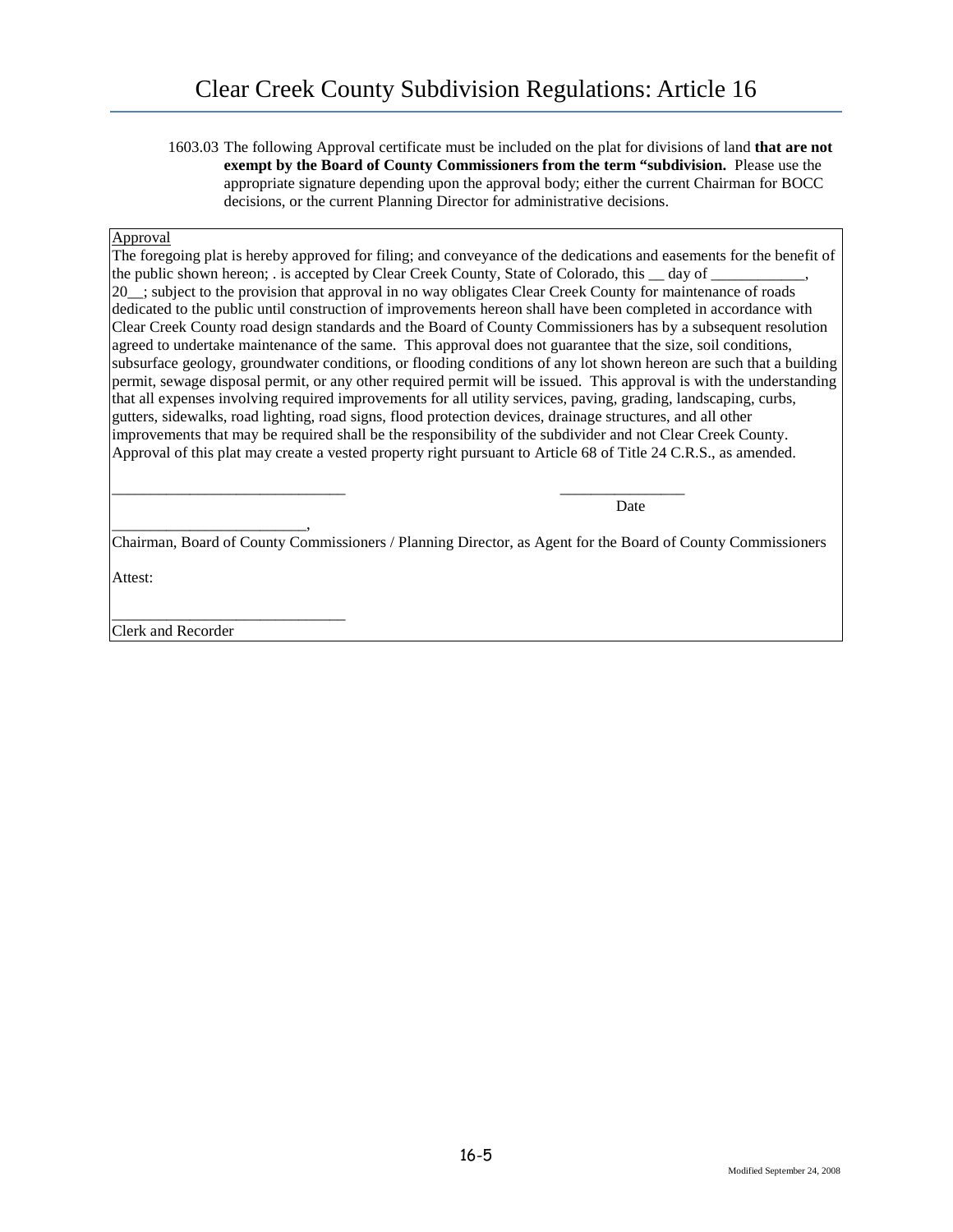1603.04 The following Approval certificate is required for all divisions of land **that have been exempted from the term "subdivision" by the Board of County Commissioners**. Please use the appropriate signature depending upon the approval body; either the current Chairman for BOCC decisions, or the current Planning Director for administrative decisions.

# Approval

This plat is hereby approved and exempted from the terms "subdivision" and "subdivided land" pursuant to C.R.S. Section 30-28-101 (10) (d). The foregoing plat is further hereby approved for filing; and conveyance of the dedications and easements for the benefit of the public shown hereon; is accepted by Clear Creek County, State of Colorado, this \_\_ day of \_\_\_\_\_\_\_\_\_, 20\_\_; subject to the provision that approval in no way obligates Clear Creek County for maintenance of roads dedicated to the public until construction of improvements hereon shall have been completed in accordance with Clear Creek County road design standards and the Board of County Commissioners has by a subsequent resolution agreed to undertake maintenance of the same. This approval does not guarantee that the size, soil conditions, subsurface geology, groundwater conditions, or flooding conditions of any lot shown hereon are such that a building permit, sewage disposal permit, or any other required permit will be issued. This approval is with the understanding that all expenses involving required improvements for all utility services, paving, grading, landscaping, curbs, gutters, sidewalks, road lighting, road signs, flood protection devices, drainage structures, and all other improvements that may be required shall be the responsibility of the subdivider and not Clear Creek County. Approval of this plat may create a vested property right pursuant to Article 68 of Title 24 C.R.S., as amended.

 $\overline{\phantom{a}}$  , and the contract of the contract of the contract of the contract of the contract of the contract of the contract of the contract of the contract of the contract of the contract of the contract of the contrac Date

Chairman, Board of County Commissioners / Planning Director, as Agent for the Board of County Commissioners

Attest:

\_\_\_\_\_\_\_\_\_\_\_\_\_\_\_\_\_\_\_\_\_\_\_\_\_\_\_\_\_\_ Clerk and Recorder

\_\_\_\_\_\_\_\_\_\_\_\_\_\_\_\_\_\_\_\_\_\_\_\_\_,

1603.05 The following planning commission note is required on each land survey plat that received a formal recommendation from the Clear Creek County Planning Commission.

Planning Commission Recommendation

The Clear Creek County Planning Commission recommended approval/denial of this land use request to the Board of County Commissioners on \_\_\_\_\_\_\_\_\_\_\_\_\_\_\_\_\_\_.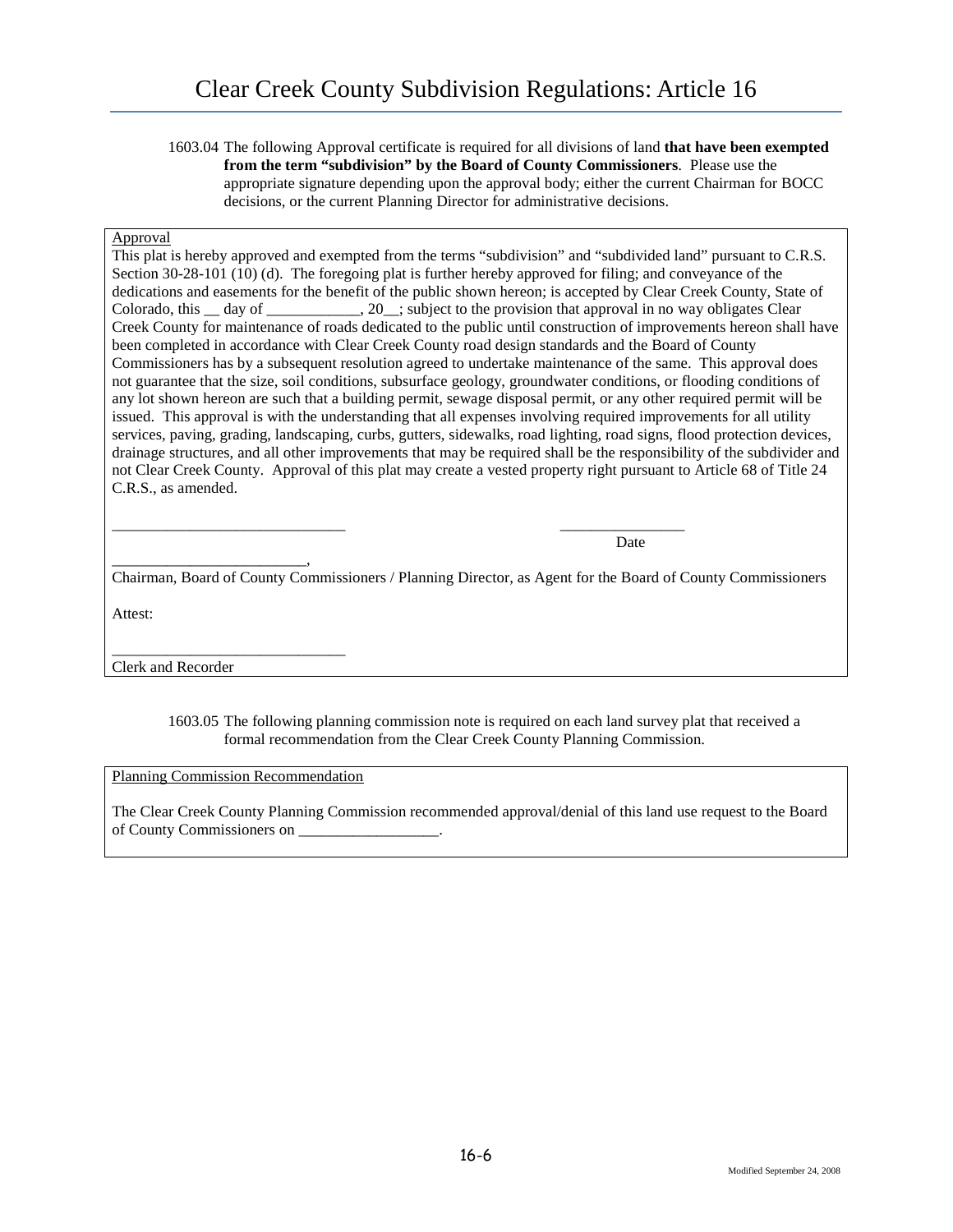1603.06 The following certificates are required for every land survey plat.

| Surveyor's Certificate                                                                                                                                                                                                                   |
|------------------------------------------------------------------------------------------------------------------------------------------------------------------------------------------------------------------------------------------|
| I, ________________________________, a registered land surveyor, certify that the survey lines shown hereon are based<br>upon the best evidence available following a ground survey made under my direct responsibility, supervision and |
| I do further certify that this land survey plat is in compliance with C.R.S. Title 38, Article 51, and all other<br>applicable statutes.                                                                                                 |
| (Name of Surveying Company)<br>(Name of Surveyor)<br>(Address)<br>(Phone Number)                                                                                                                                                         |
| Surveyor                                                                                                                                                                                                                                 |
| Recorder's Certificate                                                                                                                                                                                                                   |

This plat was filed for record in the office of the County Clerk and Recorder of Clear Creek County at \_\_\_\_\_\_\_.m. on this \_\_\_\_ day of \_\_\_\_\_\_\_\_\_\_\_\_\_\_\_\_\_\_\_, 20\_\_\_ at Book \_\_\_\_\_\_\_, Page\_\_\_\_\_\_\_\_, Reception No.

\_\_\_\_\_\_\_\_\_\_\_\_\_\_\_\_\_\_\_\_\_\_\_\_\_\_\_\_\_\_ Clerk and Recorder

 $\overline{\phantom{a}}$  . The contract of the contract of  $\overline{\phantom{a}}$